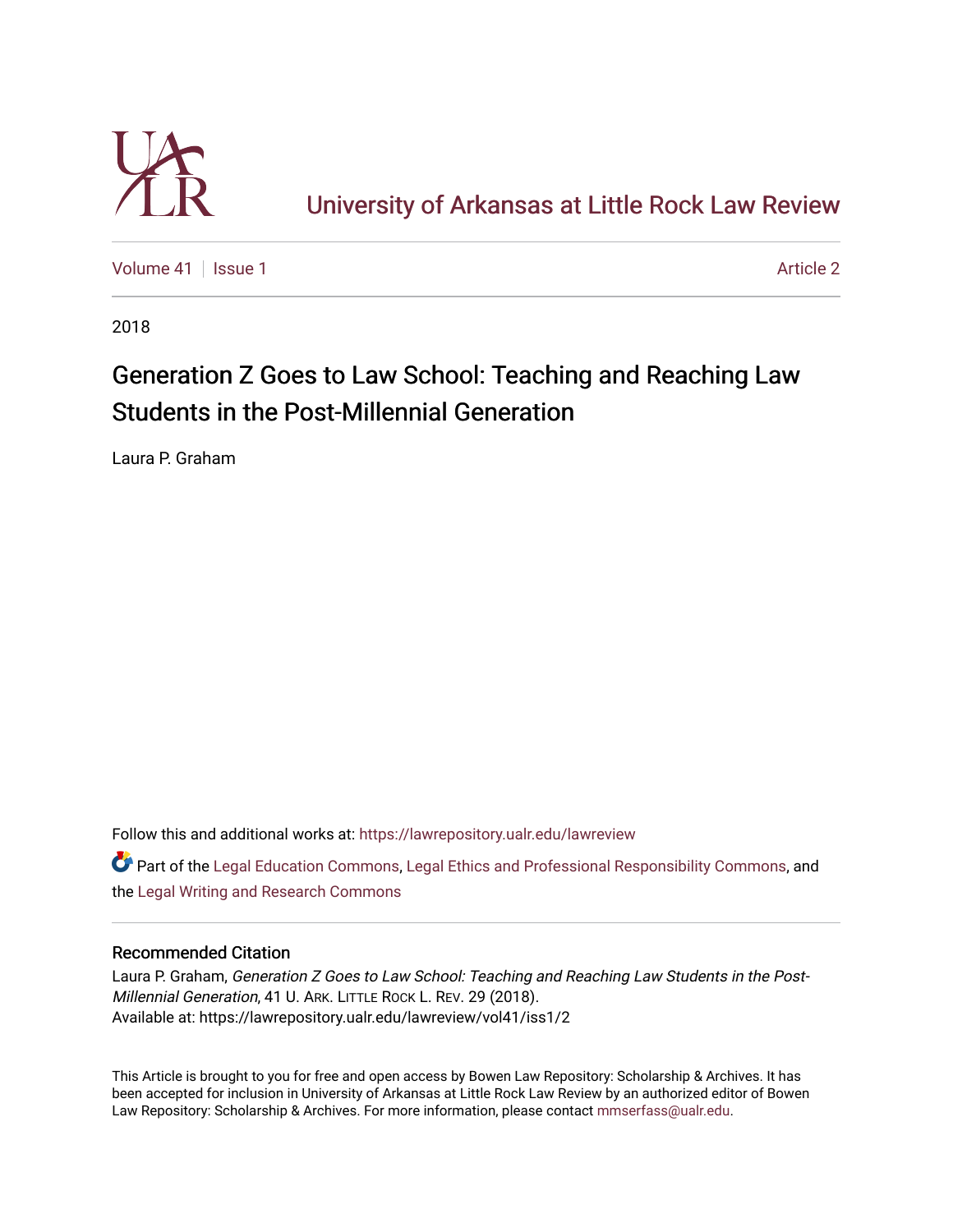# GENERATION Z GOES TO LAW SCHOOL: TEACHING AND REACHING LAW STUDENTS IN THE POST-MILLENNIAL **GENERATION**

# *Laura P. Graham\**

# I. INTRODUCTION

In 1995, exciting things were happening in the world. Pixar released *Toy Story*, the first completely computer-generated film. George Foreman was still known for his boxing, not yet for his grilling devices. Basketball superstar Michael Jordan returned to the National Basketball Association from retirement. That year not only marks the time that the web had become worldwide, it also serves as the beginning of Generation Z, the most recent generation to come of age. In 1995, they were making their first appearances in the world; today they are making their ways into the halls of colleges and universities across America.<sup>1</sup>

The entry of Generation Z into young adulthood has drawn much attention from many constituencies, including employers, advertisers, and educators. Just as was the case with the Millennials before them, everyone is eager to learn what makes Gen Z "tick."<sup>2</sup> Assuming the first birth year of Gen Z is properly fixed as  $1995<sup>3</sup>$  many of the same students who were making their way into colleges and universities when the passage quoted above was written are now making their way into law school classrooms across the country. Thus, legal educators would be wise to learn as much as possible about Gen Z students—who they are, where they have come from, and how they learn—because it is imperative that we adapt our teaching methods to competently prepare this next generation of legal professionals.

<sup>\*</sup> Laura P. Graham, Director of Legal Analysis, Writing, and Research Program and Professor of Legal Writing, Wake Forest University School of Law. My thanks to Christine Nero Coughlin and Sally Irvin, my colleagues at Wake Forest University School of Law, who proved indispensable to my efforts, as they always do; to Dean Suzanne Reynolds, Executive Associate Dean of Academic Affairs Jonathan Cardi, and Associate Dean of Research, Public Engagement, and Faculty Development Gregory Parks for the institutional and personal support they provided; and to my legal writing colleagues across the country, who always inspire and encourage me.

<sup>1.</sup> COREY SEEMILLER & MEGHAN GRACE, GENERATION Z GOES TO COLLEGE xxi (2016).

<sup>2. &</sup>quot;Gen Z" is a widely used abbreviation for Generation Z, and I will use it frequently in this article.

<sup>3.</sup> For a discussion of how 1995 was selected as the first birth year of Generation Z, see *infra* Part II.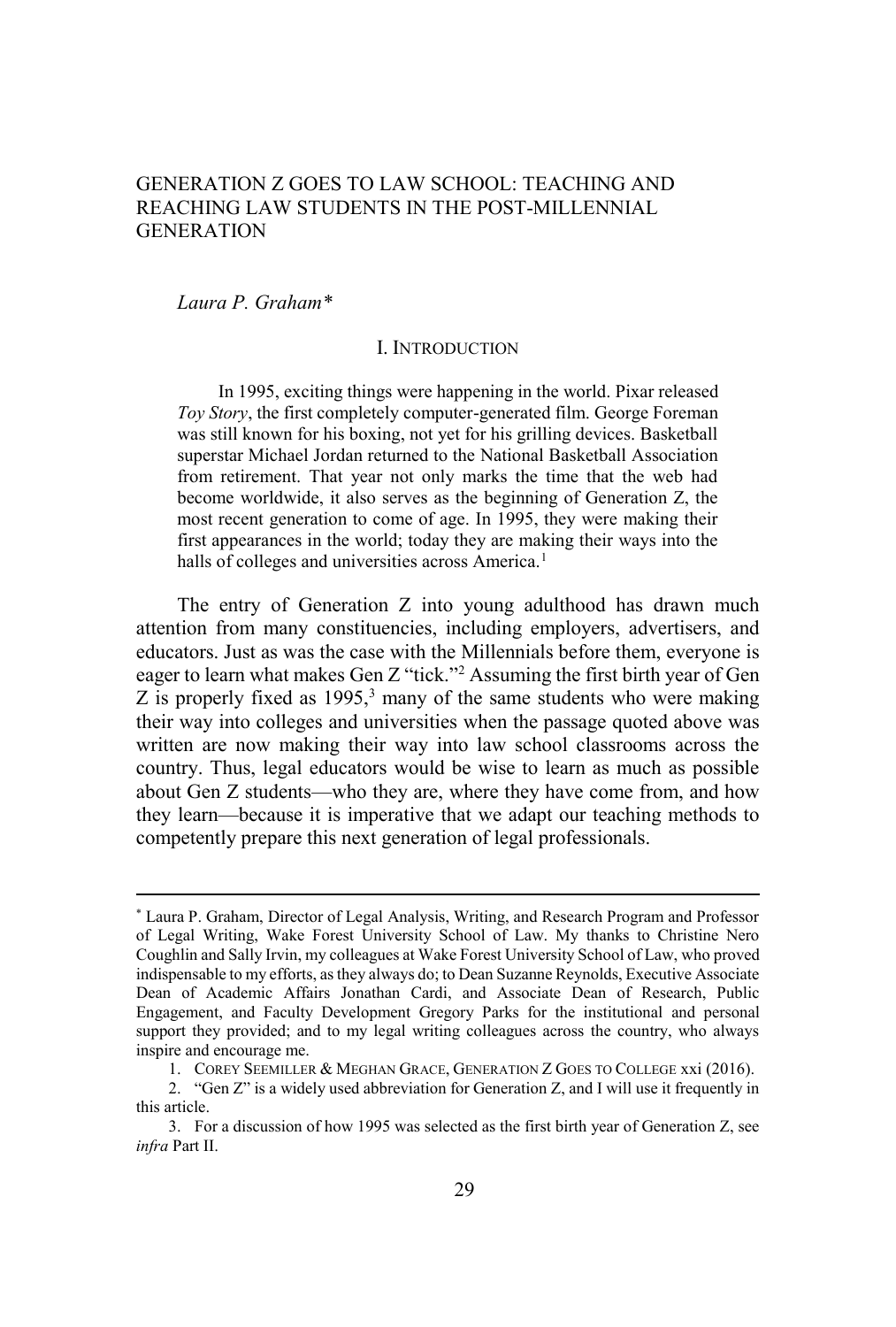In exploring who Gen Z will be as law students, I make a number of generalizations about Gen Z as a whole, fully cognizant (1) that generational theory has its skeptics;<sup>4</sup> (2) that it is impossible to touch on every characteristic of Gen Z or every shaping influence; and (3) that some individual Gen Z students do not share all of the traits and beliefs that characterize Gen Z as a whole. Nonetheless, "once all the evidence is assembled,"<sup>5</sup> it is possible to paint a fairly accurate picture of Gen Z as a group, and that picture can guide us as we consider how to engage Gen Z law students in the legal education enterprise.

Part II of this article provides an overview of generational theory, as a backdrop against which to view the characteristics of Gen Z.<sup>6</sup> Part III describes some general personality traits of Gen Z, on the premise that as educators, we cannot ignore the personal characteristics that our new law students bring with them to our classrooms and that color their learning.<sup>7</sup> Part IV of the article describes Gen Z as learners, focusing on specific aspects of their educational and social development that are likely to affect their success as law students.<sup>8</sup> Part V of the article suggests several ways law schools can adjust and enhance their educational programs to maximize Gen Z students' learning.<sup>9</sup> The article concludes on a hopeful note, positing that well-taught Gen Z law students will be uniquely poised to advance the cause of justice at a time when it is desperately needed.<sup>10</sup>

<sup>4</sup>*. See, e.g.*, JESSICA KRIEGEL, UNFAIRLY LABELED: HOW YOUR WORKPLACE CAN BENEFIT FROM DITCHING GENERATIONAL STEREOTYPES xi (2016) (arguing that "[g]enerational labels do not work" and that "[t]o relieve ourselves of unfair judgments and social baggage, [we should] stop using generational labels until they've lost their charge"); Michael Lind, *Generation Gaps*, N.Y. TIMES (Jan. 26, 1997), https://archive.nytimes.com/www.nytimes. com/books/97/01/26/reviews/970126.26lindlt.html?\_r=1 (calling the predictions of leading generational theorists William Strauss and Neil Howe "as vague as those of fortune cookies"). Interestingly, some of these critics seem uncertain of their own criticisms; for example, one commentator who labels most stories about generational differences as "fluff" nonetheless admits that "[e]very so often, there's a generation, like the Boomers, that hangs together as a distinct demographic cohort. And maybe, just maybe, the Millennials will eventually be determined to have met that standard." Philip Bump, *Your Generational Identity Is a Lie*, WASH. POST (Apr. 1, 2015), https://www.washingtonpost.com/news/the-fix/wp/ 2015/04/01 /your-generational-identity-is-a-lie/?utm\_term=.98d3fde3a18e.

<sup>5.</sup> WILLIAM STRAUSS & NEIL HOWE, GENERATIONS: THE HISTORY OF AMERICA'S FUTURE, 1584 TO 2069, AT 68 (1991).

<sup>6</sup>*. See infra* Part II.

<sup>7</sup>*. See infra* Part III.

<sup>8</sup>*. See infra* Part IV.

<sup>9</sup>*. See infra* Part V.

<sup>10</sup>*. See infra* Part VI.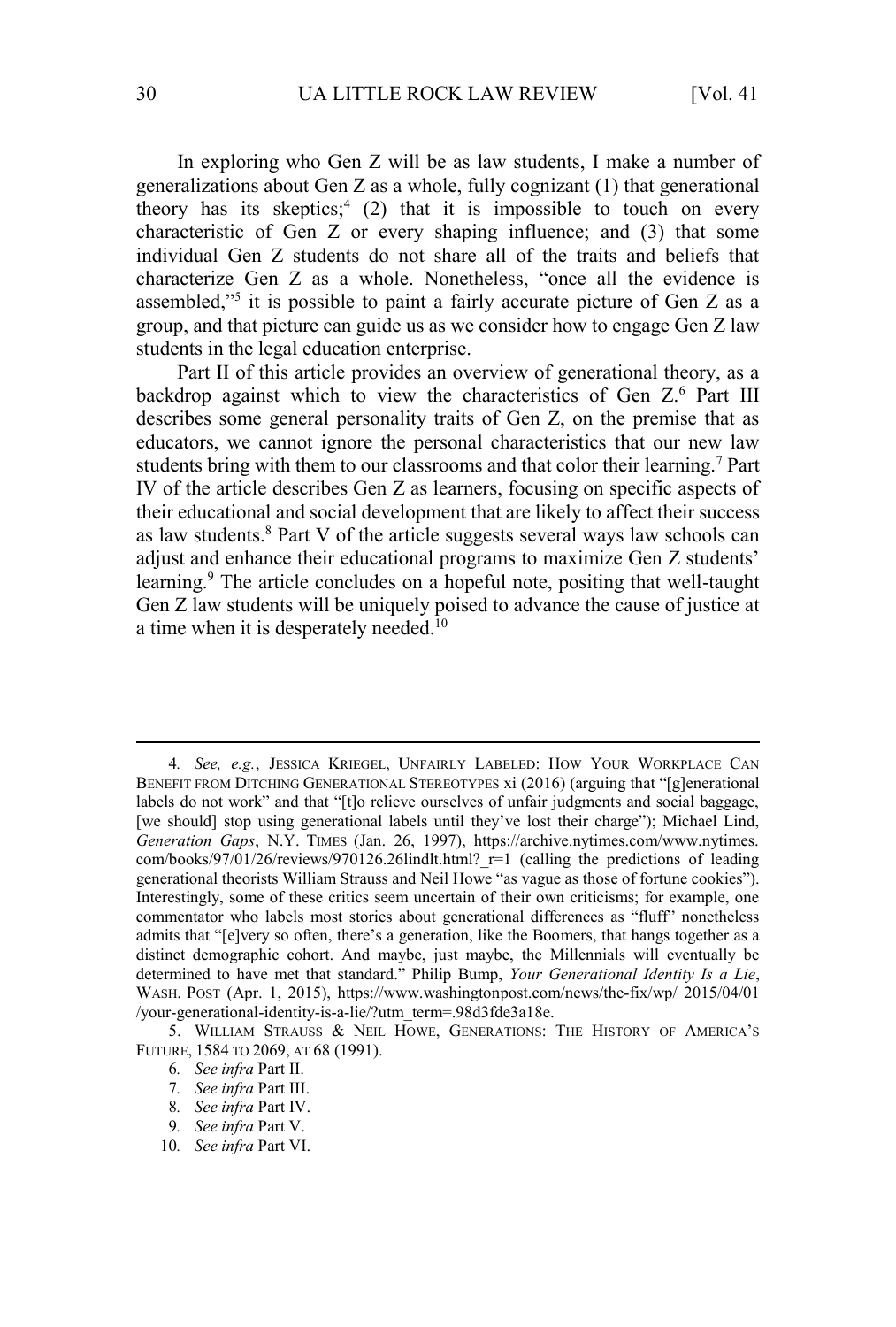# II. SALIENT PRINCIPLES AND INHERENT LIMITATIONS OF GENERATIONAL **THEORY**

Generational theory is a relatively new area of study; its most wellknown proponents, William Strauss and Neil Howe, came into prominence with the release of their 1991 book, *Generations: The History of America's*  Future, 1584 to 2069.<sup>11</sup> Strauss and Howe's generational theory begins with the assumption that a person's life can be divided into four life phases, each lasting roughly twenty-two years: *youth* (age 0–21), *rising adulthood* (age 22– 43), *midlife* (age 44–65), and *elderhood* (age 66–87).<sup>12</sup> Strauss and Howe define a "generation" as "a cohort-group whose length approximates the span of a phase of life and whose boundaries are fixed by peer personality."<sup>13</sup>

Strauss and Howe use the term "peer personality" to describe the perspectives of a prototypical member of a particular generation.<sup>14</sup> Strauss and Howe's central premise is that "generational cohorts have each been impacted by various shaping factors that congeal a generation around common shared experiences and themes. Based upon these shaping factors, each generational cohort enters the educational environment, the work force, and the business marketing environment with diverse and unique perspectives."<sup>15</sup> Strauss and Howe's book lays out a compelling argument that these generational peer personalities are intertwined with the history of the United States and are thus useful in predicting and planning for the nation's future.<sup>16</sup>

14. STRAUSS & HOWE, *supra* note 5, at 63.

15. Tim Carter, *Preparing Generation Z for the Teaching Profession*, 27 SRATE J. 1, 1 (2018).

16. A full discussion of Strauss and Howe's theory is beyond the scope of this article. It will suffice if readers understand its basics, as follows: Strauss and Howe assert that there are four "generational types" that recur in a fixed sequence called a "generational cycle": *idealist*, *reactive*, *civic*, and *adaptive*. STRAUSS & HOWE, *supra* note 5, at 73–74. The Millennials were

<sup>11.</sup> STRAUSS & HOWE, *supra* note 5. According to the book's front and back jackets, reviewers lauded *Generations* as "provocative" (Newsweek) and "brilliant in its analysis" (USA Today); one critic went so far as to suggest that *Generations* "might change the world as much as Darwin's Origin of Species" (Oakland Tribune). *Id.* (front and back jacket).

<sup>12</sup>*. Id.* at 60–61.

<sup>13</sup>*. Id.* at 60. There is naturally some blurring around the boundaries of a given generation; researchers are comfortable acknowledging this reality. For example, Kim Parker, a director of social trends at the Pew Research Center, admits that generational boundaries "*are* somewhat arbitrary" but argues that generations as a concept can be "a worthwhile tool for storytelling, taking a lot of data and trying to put it into an interesting prism that speaks to people." Bump, *supra* note 4. Mark Mather, a demographer with the Population Reference Bureau, agrees that generational boundaries can seem arbitrary and notes that his organization prefers to "work with cohorts, as opposed to generations" and focuses on identifying "demographic patterns: Marriage, fertility, family formation, those types of things." *Id.* In social science terminology, a cohort is "any set of persons born in the same year," and a "cohort-group" is "any wider set of persons born in a limited span of consecutive years." STRAUSS & HOWE, *supra* note 5, at 44.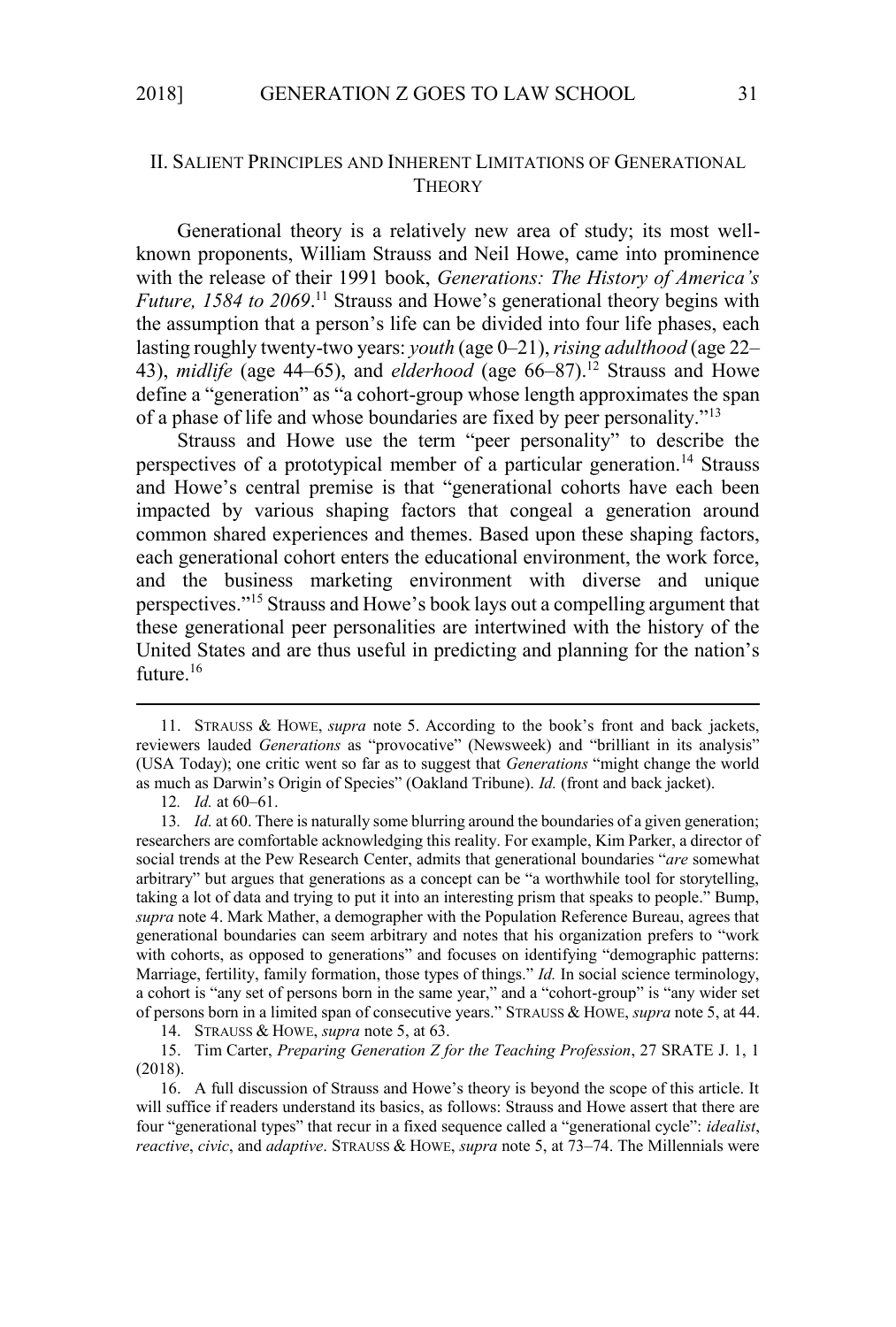It is not necessary to understand all of the complexities of Strauss and Howe's theory<sup>17</sup> to understand the lens through which Strauss and Howe view any given generation:

What makes the cohort-group truly unique is that all its members—from birth on—always encounter the same national events, moods, and trends at similar ages. They retain, in other words, a *common age location in history* throughout their lives. Since history affects people very differently according to their age, common age location is what gives each cohortgroup a distinct biography and a distinct life cycle.<sup>18</sup>

Strauss and Howe are careful to note that new generations do not simply "add on" to the characteristics of the previous generation; rather, "generational changes ebb and flow" in response to what is occurring in the culture when that generation is coming into adulthood.<sup>19</sup>

In fact, if particular aspects are missing in one generation (e.g., lack of parenting, lack of structure, lack of financial security, etc.), this missing element may be one of [the] strong points of emphasis within the next generation. This is particularly true when these aspects have been lacking in the generation's formative years and into young adulthood.<sup>20</sup>

To have a richer context in which to examine the peer personality of Generation Z, it is helpful to review Strauss and Howe's mapping of previous generations and their salient characteristics. Although there is widespread consensus as to this mapping, not all generational theorists agree on the dates for each generation.<sup>21</sup> Moreover, Strauss and Howe themselves recognize that

labeled as *civic*, and if Strauss and Howe's theory is valid, the next generation—Generation Z—is an *adaptive* generation. An adaptive generation, according to Strauss and Howe, "grows up as overprotected and suffocated youths during a secular crisis; matures into risk-averse, conformist rising adults; produces indecisive midlife arbitrator-leaders during a spiritual awakening; and maintains influence (but less respect) as sensitive elders." *Id.* at 74. As we will see, Strauss and Howe's description of an adaptive generation is fairly accurate in terms of Gen Z's childhood and rising adulthood. *See* discussion *infra* Part III.

<sup>17.</sup> For example, Strauss and Howe's theory encompasses such facets as *dominant and recessive generations*, *secular crises*, and *spiritual awakenings* that are key *social moments* in a generation's development; *generational cycles* (each lasting approximately eighty years); and *the generational diagonal*. *See id.* at 43–110.

<sup>18</sup>*. Id.* at 48.

<sup>19.</sup> Carter, *supra* note 15, at 1.

<sup>20</sup>*. Id.*

<sup>21</sup>*. See* STRAUSS & HOWE, *supra* note 5, at 59 ("Like most other social categories religion, political party, income, occupation, race—generations can be imprecise at the boundaries."). Strauss and Howe argue that "[s]pecifying generations . . . is no more arbitrary than specifying social classes, or ideologies, or political movements where there is inevitably a shading off or ambiguity at the boundaries of categories." *Id.* (quoting Alan B. Spitzer, *The Historical Problem of Generations*, 78 AM. HIST.R. 1353, 1358 (1973)). An interesting graphic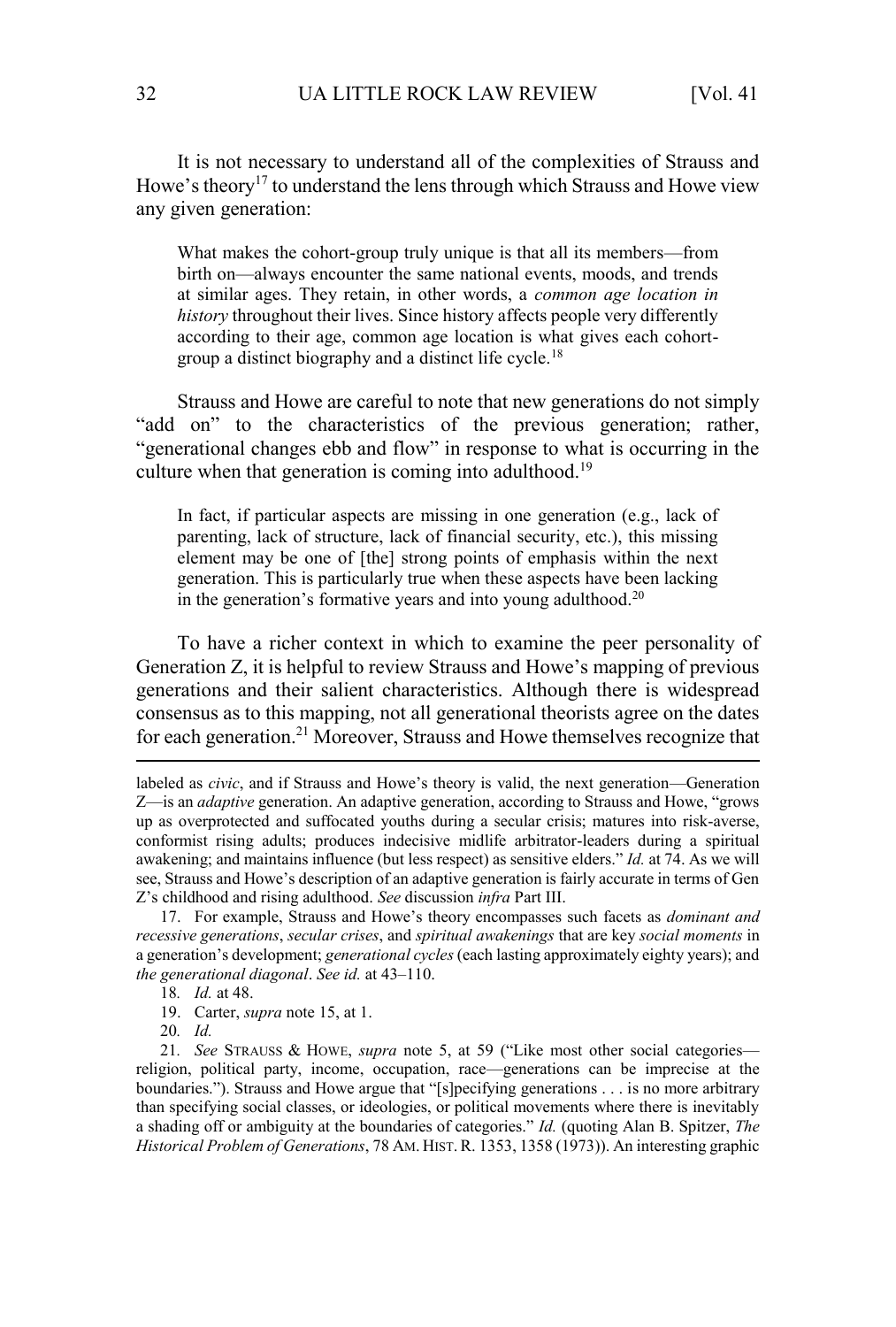"a generation, like an individual, merges many different qualities, no one of which is definitive standing alone."<sup>22</sup> They also acknowledge that "[t]he beliefs and behavior of a generation never show up uniformly across all of its members."<sup>23</sup> Nonetheless, Strauss and Howe's mapping of the generations that have "come of age" (that is, that have entered the *rising adulthood* phase of life) since the beginning of the twentieth century rings true in a broad sense and is a useful backdrop for painting a portrait of Gen Z.<sup>24</sup>

- Lost Generation (1883–1900<sup>25</sup>): This generation was "America's most tough-minded ever, growing up fast amid gangs, drugs, saloons, big-city immigration, and an emotional climate raging with evangelical fervor and social reforms."<sup>26</sup> The parents of Lost children struggled to figure out how to protect them and were "permissive to the point of near-neglect." <sup>27</sup> As they grew up, Lost youth became cynical and pessimistic, and they focused on "living the good life" for themselves until World War I and then the Great Depression brought them to despair.<sup>28</sup>
- GI Generation (1901–1924): This generation grew up at a time when popular literature "idealized children who were modest, cheerful, and deferential to adults" (think *Pollyanna* and *Little Orphan Annie*).<sup>29</sup> Their parents taught them to be sharers and helpers, and an "increasingly standardized youth culture" emerged.<sup>30</sup> Many were just coming of age when World War II began, and when they returned home, appreciative elders rewarded their service.<sup>31</sup> These returning GIs "brought a mature, no-nonsense attitude wherever they went—to

on CNN's website compares the generational boundaries fixed by Strauss and Howe with the generational boundaries fixed by the Pew Research Center and suggests that for the generations since 1901, the two organizations' boundaries differ by three or four years at most. *American Generations Through the Years*, CNN (May 5, 2011, 8:23 PM), http://www.cnn.com/interactive/2011/05/living/infographic.boomer/index.html.

<sup>22.</sup> STRAUSS & HOWE, *supra* note 5, at 68.

<sup>23</sup>*. Id.* at 66 ("But even those who differ from their peer group are *aware* of their nonconformity." (emphasis in original)).

<sup>24</sup>*. Id.* at 96 fig.6-6. Strauss and Howe's generational map traces back to the beginning of the American experience, starting with the Puritan generation (1584–1614) and concluding with the Millennial generation (1982–?). *Id.* Figure 6-6 is a comprehensive chart of the generational cycles in America. *Id.* For purposes of this article, I have elected to include here only the generations that have entered the rising adulthood phase of life since the beginning of the twentieth century.

<sup>25.</sup> The year span refers to the birth years of members of the generation.

<sup>26.</sup> STRAUSS & HOWE, *supra* note 5, at 254.

<sup>27</sup>*. Id.*

<sup>28</sup>*. Id.*

<sup>29</sup>*. Id.* at 269.

<sup>30</sup>*. Id.* at 270.

<sup>31</sup>*. Id.* at 271.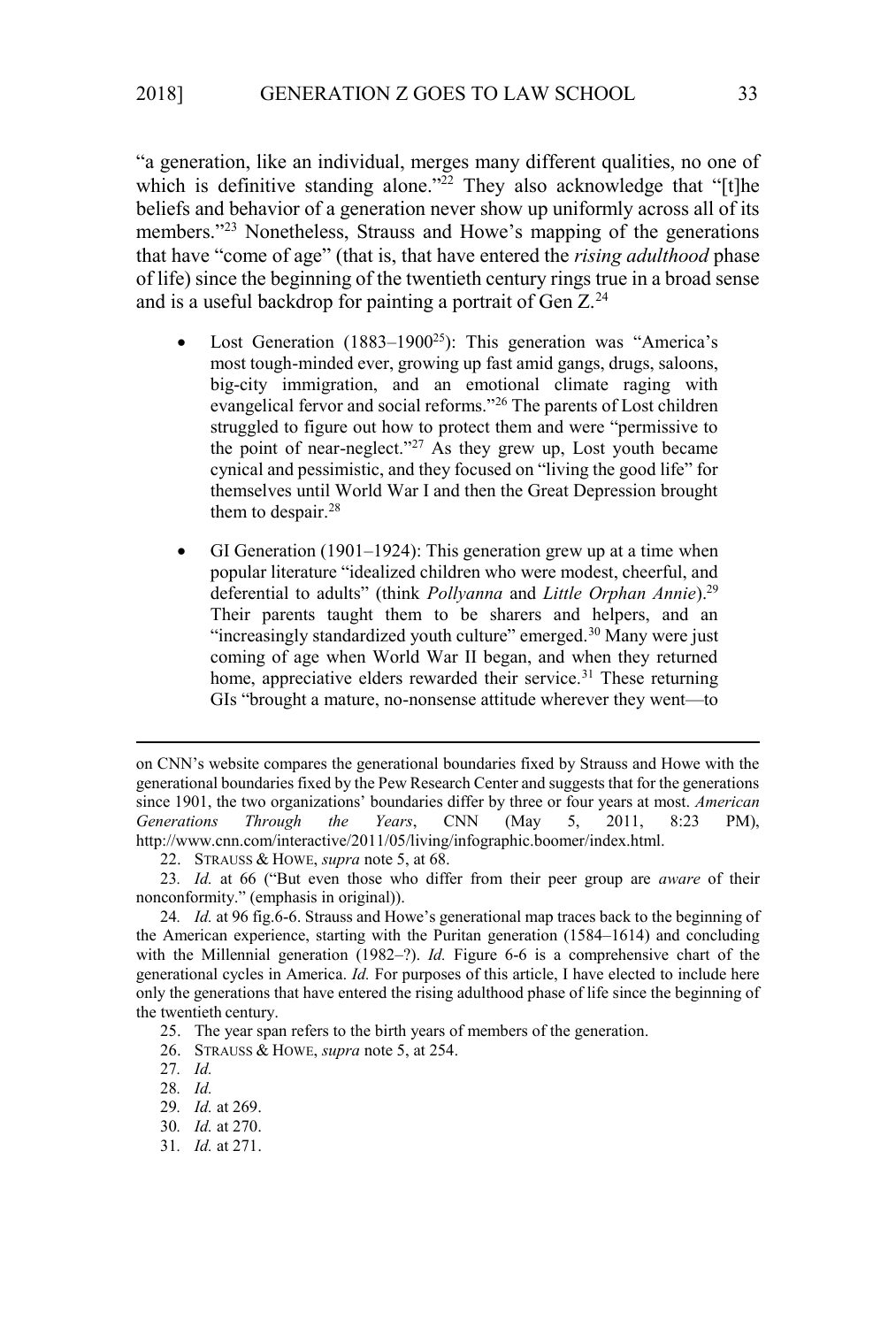campuses, to workplaces, to politics,"<sup>32</sup> and in midlife, they made it their mission to "clean up the squalor and decay left behind by the Lost."33

- Silent Generation (1925–1942): This generation's childhood was marked by threats against the nation, and they grew up being told bluntly "that older generations were making enormous sacrifices so they could grow up enjoying peace and prosperity."<sup>34</sup> They lived with the fear that "any day could bring devastating news—a layoff, a foreclosed home, the combat death of a father."<sup>35</sup> After the war ended, they grew up in the shadow of the GIs, and "older generations didn't expect them to achieve anything great, just to calibrate to . . . [the] GI wealth machine."36
- Baby Boomers  $(1943-1960^{37})$ : This generation grew up primarily "being taken care of at home by either their mother or another family member."<sup>38</sup> Born at a time when Dr. Spock was encouraging parents to be "permissive and involved" in their children's lives, the Boomers grew up in "children-focused houses," leading them to become "focused on their own self-identity."39 Growing up in the era of post-World War II prosperity, Boomers believed that "hard work is the path to success" and sought to "achieve the American dream of having their own houses, cars, and material possessions."<sup>40</sup>
- Generation  $X^{41}$  (1961–1981): Growing up in a time of rampant divorce and an increase in the number of working mothers, Generation X children were forced to become independent at a young age.<sup>42</sup> Thus, they were labeled "latchkey kids."<sup>43</sup> They emerged as young adults who were "cynical about the world, skeptical and

38. Mary Ann Becker, *Understanding the Tethered Generation: Net Gens Come to Law School*, 53 DUQ. L. REV. 9, 14 (2015).

39*. Id.* 

41. The name "Generation X" comes from Douglas Coupland's 1991 novel *Generation X: Tales for an Accelerated Culture*. Becker, *supra* note 38, at 14. Coupland coined this term "to signify the generation's random, ambiguous, contradictory ways" (though he later disavowed the name). *Id.* at 14 n.36. Strauss and Howe call this generation the "Thirteenth Generation" (though they do not explain why they chose that term). *See* STRAUSS & HOWE, *supra* note 5, at 317. I have chosen to use the more familiar name, Generation X, in this article.

<sup>32.</sup> STRAUSS & HOWE, *supra* note 5, AT 272.

<sup>33</sup>*. Id.* at 273.

<sup>34</sup>*. Id.* at 286.

<sup>35</sup>*. Id.*

<sup>36</sup>*. Id.* at 287.

<sup>37.</sup> Seemiller and Grace place the dates for the Baby Boomers from 1946 to 1964. SEEMILLER & GRACE, *supra* note 1, at 2.

<sup>40.</sup> SEEMILLER & GRACE, *supra* note 1, at 2.

<sup>42.</sup> Becker, *supra* note 38, at 15.

<sup>43.</sup> SEEMILLER & GRACE, *supra* note 1, at 3.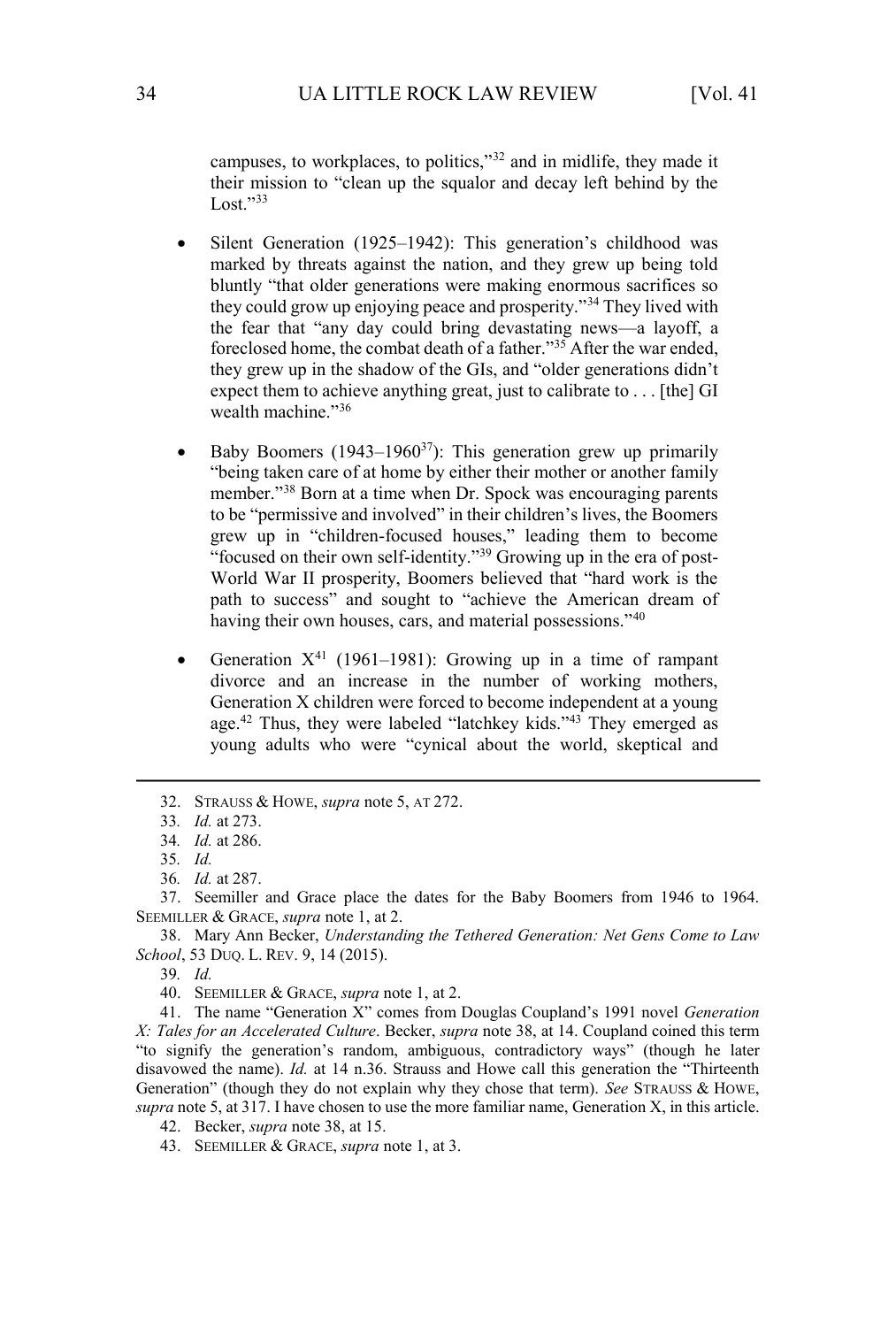pragmatic."<sup>44</sup> They experienced the 2008 economic recession just as many of them were entering their peak earning years, and the resulting financial insecurity made a deep impression on their children— Generation Z.<sup>45</sup>

Millennials<sup>46</sup> (1982–1994<sup>47</sup>): This generation grew up with a "strong" support system . . . from their Baby Boomer parents;" thus, as adults, they are "entitled and expect[] things to be handed to them."<sup>48</sup> Millennials have "high expectations for their career, including pay, opportunities for advancement, fulfilling work, and work-life balance."<sup>49</sup> They are the first generation to grow up in a "multimedia" and interactive environment," making them the "earliest adopters of social media and Internet technology."<sup>50</sup>

Significantly, generational theorists routinely caution against labeling any generation as "good" or "bad."<sup>51</sup> This is critical to keep in mind when considering how best to educate Gen Z law students. Law professors have for years been commiserating about how students today lack this or that skill, lack motivation, care only about their smartphones, and so on.<sup>52</sup> As this article

47. Strauss and Howe did not project an ending date for the Millennial generation; their book was published in 1991, while that generation was still developing. *See* STRAUSS & HOWE, *supra* note 5. Later generational theorists have placed the end of the Millennial generation variously as sometime in the early to mid-1990s, see SEEMILLER & GRACE, *supra* note 1, at 4, and the late 1990s, see Becker, *supra* note 38, at 15. Here, I chose to use an end date of 1994, because 1995 is the widely accepted date for the beginning of Gen Z. *See infra* notes 56−57 and accompanying text.

48. SEEMILLER & GRACE, *supra* note 1, at 4–5.

49*. Id.* at 5.

50*. Id.* at 6.

51*. See* JEAN M. TWENGE, IGEN: WHY TODAY'S SUPER-CONNECTED KIDS ARE GROWING UP LESS REBELLIOUS, MORE TOLERANT, LESS HAPPY—AND COMPLETELY UNPREPARED FOR ADULTHOOD 14 (2017) ("Given that many generational changes are positive or at least neutral, using words such as *fault* and *blame* . . . is counterproductive, leaving us squabbling about whom to blame rather than understanding the trends, both good and bad."); *see also* STRAUSS & HOWE, *supra* note 5, at 39 ("The American saga is replete with good and bad acts committed by generations no less than by individuals . . . . A lesson of the [generational] cycle is that *each generational type specializes in its own unique brand of positive and negative endowments* . . . [and] has its own special way of helping or hurting the future.") (emphasis in original).

52*. See, e.g.*, Rebecca Flanagan, *The Kids Aren't Alright: Rethinking the Law Student Skills Deficit*, 2015 BYU EDUC. & L.J. 135, 135 (2015) ("It's whispered by colleagues in the law school halls. It's lamented in faculty lounges. Incoming law students aren't 'what they used to be.' No one seems to define 'what they used to be'—only that once upon a time, a better

<sup>44</sup>*. Id.*

<sup>45</sup>*. Id.* at 4.

<sup>46.</sup> The Millennials have also been called Generation Y and the Me Generation. *See*  Becker, *supra* note 38, at 15 n.44 (citing Jean M. Twenge et al., *Generational Differences in Young Adults' Life Goals, Concern for Others, and Civic Orientation, 1966*−*2009*, 102 J. PERSONALITY & SOC. PSYCHOL. 1045 (2012)); *see also* SEEMILLER & GRACE, *supra* note 1, at 4.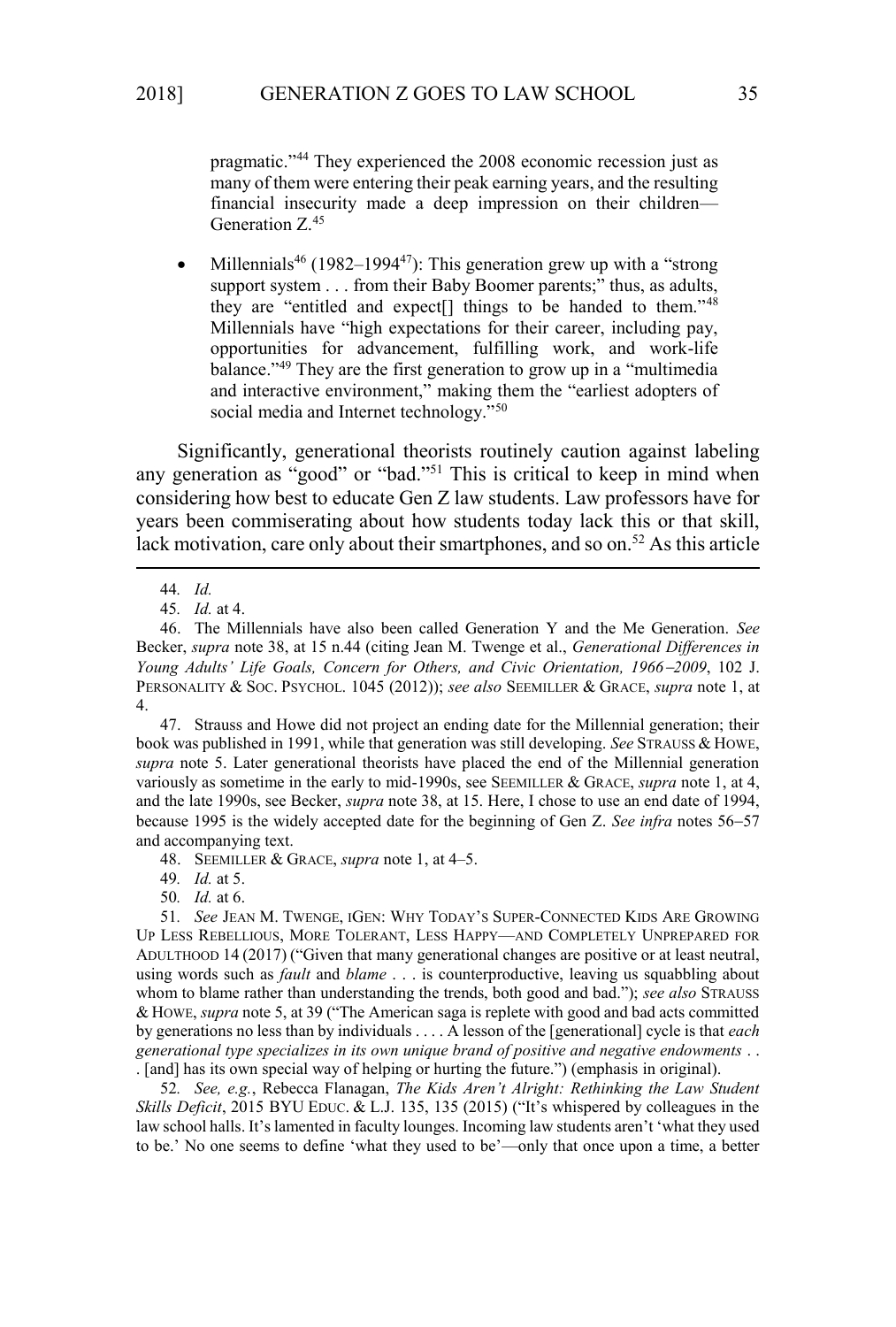demonstrates, there is some truth to these laments, perhaps more so with regard to Gen Z students than with regard to students of past generations. But we should not approach Gen Z law students with the mindset that they are "deficient" compared to previous generations of law students. Rather, we must view our Gen Z law students through the lens of their peer personality, shaped by the influences of family, by the culture they have lived in, and by the events they have experienced. Put simply, everyone and no one is to "blame" for the attributes of Gen Z law students, good or bad. Our focus should be on understanding them more fully, so we can educate them more effectively.

## III. WHO IS GENERATION Z?

When Strauss and Howe penned *Generations* in 1991, Generation Z had not arrived on the scene. It thus fell to later researchers to study the post-Millennial generation to discern its peer personality. The most widely-cited of these Gen Z experts include Jean M. Twenge, who coined the name "iGen,"<sup>53</sup> and Corey Seemiller and Meghan Grace, authors of *Generation Z*  Goes to College.<sup>54</sup> Thanks to these researchers' efforts to collate information about Gen Z from many varied sources, and to supplement that information with their own studies, we have a fairly full picture of who Gen Z is.<sup>55</sup>

 However, many other names have been given to this generation. For example, some commentators call them *the plurals*. *See, e.g.*, MAGID GENERATIONAL STRATEGIES, THE FIRST GENERATION OF THE TWENTY-FIRST CENTURY—AN INTRODUCTION TO THE PLURALIST GENERATION (2012), https://pracownik.kul.pl/files/83913/public /social\_media\_15\_16/Magid PluralistGenerationWhitepaper.pdf (adopting the Plurals moniker because they are "America's last generation with a Caucasian majority," they are "the most positive about America becoming more ethnically diverse," they "exist[] in the most diverse social circles," and they are "[a]ffected by blended gender roles"); *see also* Rhonda Colvin, *Millennials Disrupted the System. Gen Z Is Here to Fix the Mess*, WASH. POST (Feb. 24, 2018), https://www.washingtonpost.com/news/post-nation/wp/2018/02/24/millennials-disrupted-thesystem-gen-z-is-here-to-fix-the-mess/. Others call them *the Founders*. *See, e.g.*, Josh Sanburn, *Here's What MTV Is Calling the Generation After Millennials*, TIME (Dec. 1, 2015, 1:28 PM), http://time.com/4130679/millennials-mtv-generation/?xid=homepage (noting that the name Founders was chosen to "acknowledge[] that while Millennials have disrupted society, it's this new generation's job to rebuild it . . . . 'They have this self-awareness that systems have been

time, students were more prepared for law school, spent more time studying, and didn't need so much support."). Flanagan notes the "long history" of criticism of "lackadaisical, underprepared, or unmotivated" students. *Id.*

<sup>53.</sup> TWENGE, *supra* note 51, at 2.

<sup>54.</sup> SEEMILLER & GRACE, *supra* note 1.

<sup>55</sup>*. Generation Z* is the most commonly used name for this generation, and I have chosen to use it throughout this article. Meghan Grace, co-author of *Generation Z Goes to College,*  has endorsed this name "because it does not solely focus on a singular aspect of the societal context in which they grew up." Meghan Grace, *Hello My Name Is . . . Gen Z*, MEGHAN M. GRACE (Sept. 23, 2017), http://www.meghanmgrace.com/blog/generation-z-name.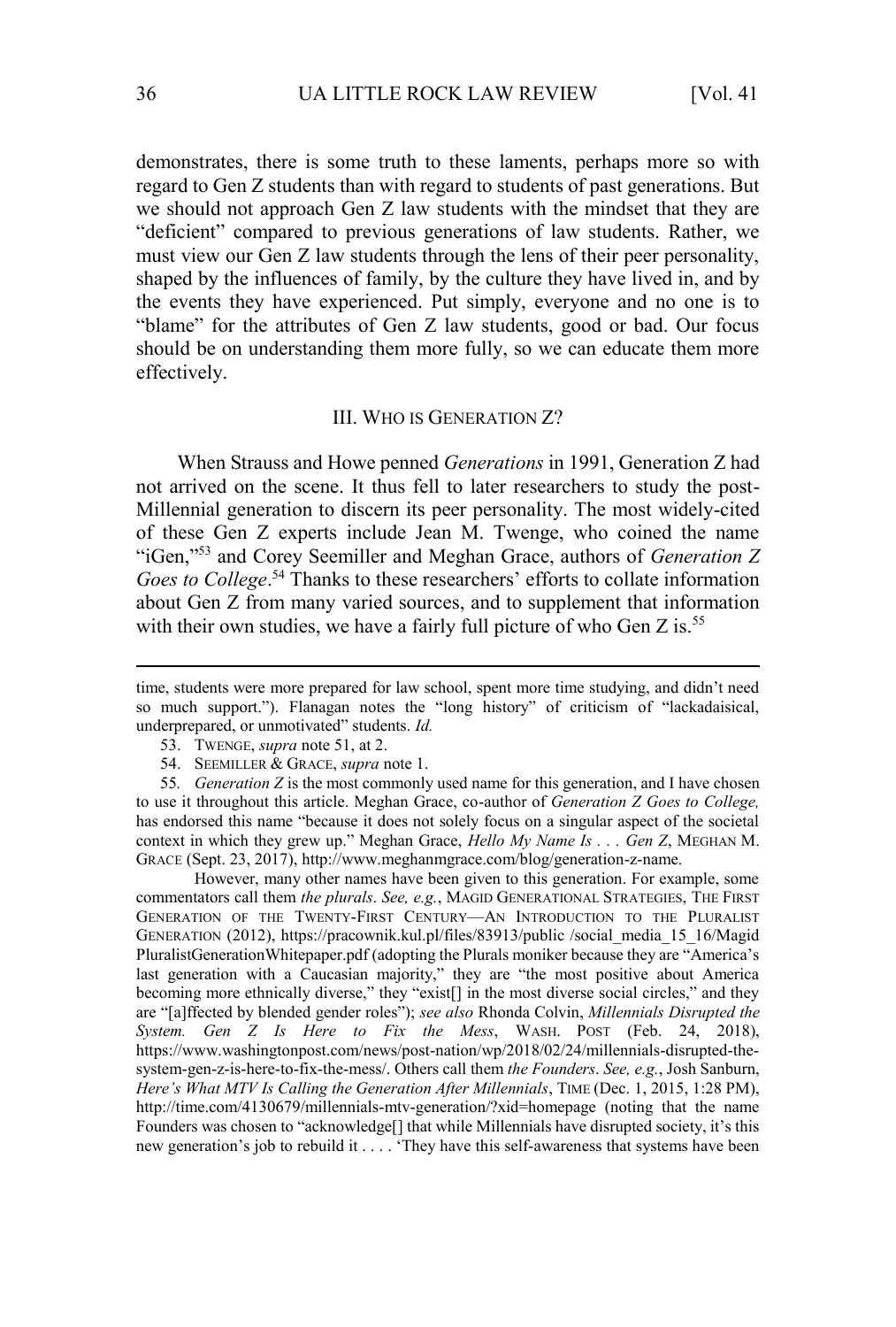#### A. Baseline Information

Most generational theorists agree that Gen Z encompasses persons born between 1995 and 2010.<sup>56</sup> This range aligns with the widely accepted range for the previous generation, the Millennials, the last birth year of which is commonly considered to be  $1994<sup>57</sup>$  Using this fifteen-year range for Gen Z, more than twenty-five percent of the U.S. population belongs to Gen  $Z$ <sup>58</sup>, making them a force to be reckoned with in every facet of society. Students born in 1995–1996—the oldest members of Gen Z—are now twenty-three, (or soon will turn twenty-three) a common age for first-year law students.<sup>59</sup>

In visualizing the "typical" Gen  $Z$  student, <sup>60</sup> it might be helpful to consider some of the cultural markers of students born in 1995, the first birth

57*. See, e.g.*, SEEMILLER & GRACE, *supra* note 1, at 6; *How the New Generation of Well-Wired Multitaskers Is Changing Campus Culture*, CHRON. HIGHER EDUC. (Jan. 5, 2007), https://www.chronicle.com/article/How-the-New-Generation-of/10203 (using 1994 as the end year for Millennials). Some scholars seem to lump Gen Z in with the Millennials. *See, e.g.*, Becker, *supra* note 38, at 18 (referring to Gen Z as "Net Gens" and calling them "the final Millennial generation"). However, as this article will explain, there are significant differences between the Millennials and Gen Z that justify treating them as distinct generations.

58*. See* SEEMILLER & GRACE, *supra* note 1, at 6 (estimating that Gen Z will comprise onethird of the U.S. population by 2020).

59*. See* KIM DUSTMAN & ANN GALLAGHER, LAW SCH. ADMISSIONS COUNCIL, ANALYSIS OF ABA LAW SCHOOL APPLICANTS BY AGE GROUP: 2011−2015, at 1 (2017). This report states that the age distribution of law school applicants remained constant over the five-year period, with about half of applicants being between the ages of twenty-two and twenty-four and another thirty percent being between the ages of twenty-five and twenty-nine. *Id.* It also fixes the median age of applicants for all five years at twenty-four. *Id.*

60. Again, like Strauss and Howe, I recognize that not all Gen Z students share all the characteristics this article includes as part of Gen Z's peer personality. But generational theory, by its nature, requires some generalizing. Certainly, the cultural markers listed here have been

broken . . . [and] they can't be the generation that broke it even more.'"). And Jean Twenge refers to them as *iGen*. TWENGE, *supra* note 51, at 2 ("If this generation is going to be named after anything, the iPhone just might be it . . . . The complete dominance of the smartphone among teens has had a ripple effect across every area of iGen'ers' lives, from their social interactions to their mental health."). For a discussion of the impact of the smartphone on Gen Z students, see *infra* Section IV.A.

<sup>56</sup>*. See* TWENGE, *supra* note 51, at 5–6 (stating that 1995 makes sense as a starting point for Gen Z, because that is the year the Internet was born, but estimating the last birth year as 2012); *see also* Elaina Loveland, *Instant Generation*, J.C. ADMISSION 34, 36 (2017) (agreeing on the dates for Gen Z as 1995−2010); Dan Schawbel, *66 of the Most Interesting Facts About Generation Z*, DAN SCHAWBEL (July 14, 2014), http://danschawbel.com/blog/39-of-the-mostinteresting-facts-about-generation-z/ (fixing the dates for Gen Z as 1994−2010). This span is shorter than the typical twenty to twenty-two-year span for a generation that Strauss and Howe identify, perhaps because the rapid development of technology has caused more dramatic changes in the forces that influence Gen Z's peer personality. *See, e.g.*, TWENGE, *supra* note 51, at 5–6 ("iGen got here faster than anyone anticipated."); Joan Hope, *Get Your Campus Ready for Generation Z*, 19 STUDENT AFF. TODAY 1, 1 (2016) (citing remarks by Seemiller and Grace at the 2016 annual meeting of the Association of American Colleges and Universities).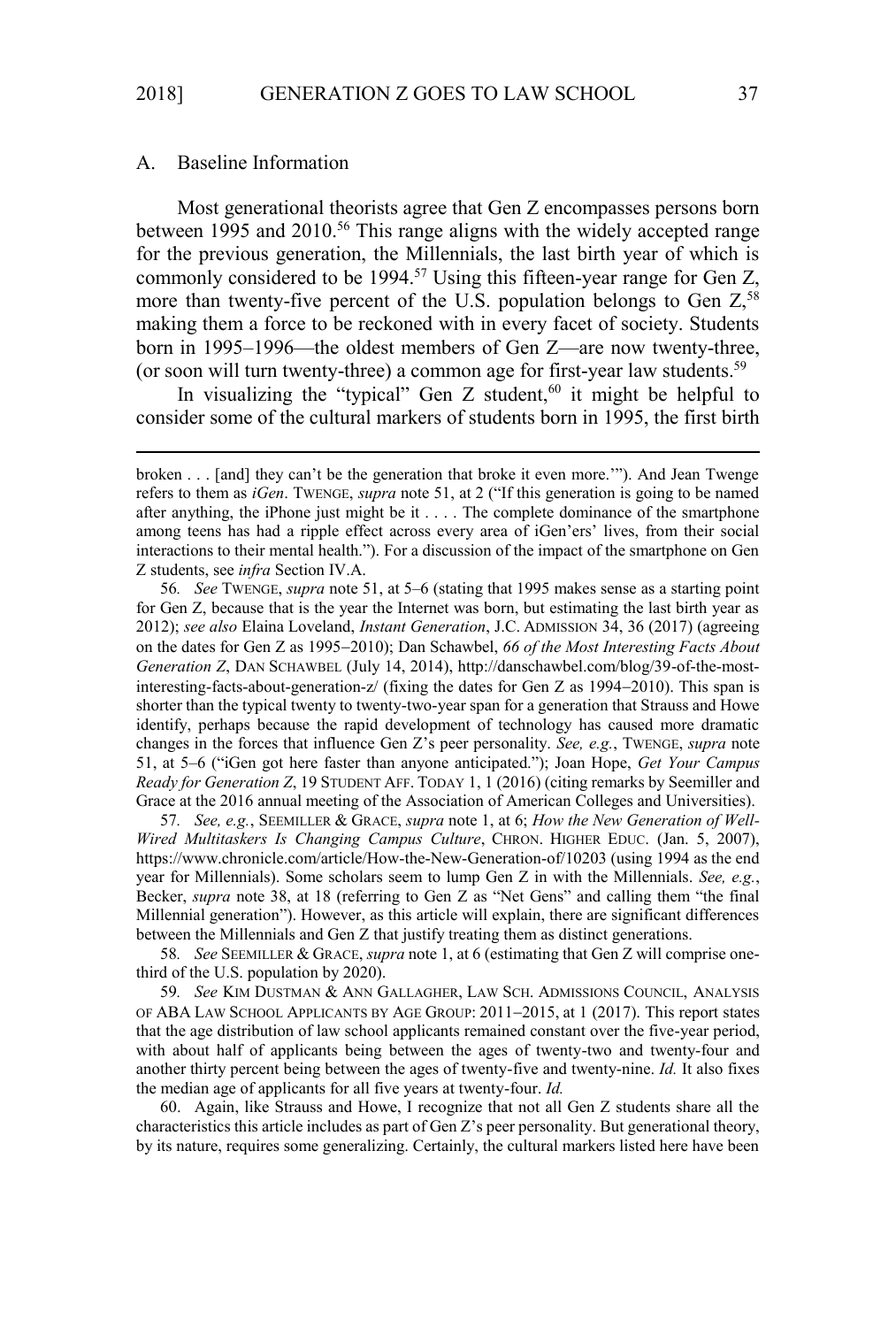year of Gen Z. According to the Beloit Mindset List<sup>61</sup> for freshmen entering college in 2013 (and thus potentially entering law school in 2017), these students "probably never had chicken pox"; could "always get rid of their outdated toys on eBay"; have always had Olympic fever every two years; have "never attended a concert in a smoke-filled arena";<sup>62</sup> and have known only two presidents in their lifetime.<sup>63</sup> The Beloit list gives many nods to the technology at Gen Z's collective fingertips: for example, for students born in 1995, "[h]aving a chat has seldom involved talking"; "[w]ith GPS, they have never needed directions to get someplace, just an address"; they "have always been able to plug into USB ports"; and they "have never really needed to go to their friend's house so they could study together."<sup>64</sup> And for these earliest members of Gen Z, "[r]ites of passage have more to do with having their own cell phone and Skype account<sup>65</sup> than with getting a driver's license and car."<sup>66</sup>

The Beloit list vividly illustrates some of the salient characteristics of Gen Z that those who educate them, including law schools, must take into account. They are "tethered to technology, social media, and their parents,"<sup>67</sup>

61. According to the Beloit Mindset list website:

The Mindset List has delighted millions for over a decade about what has "always" or "never" been true for entering college students. It was created at Beloit College in 1998 to reflect the world view of entering first year students, and started with the members of the class of 2002, born in 1980. What started as a witty way of saying to faculty colleagues "watch your references," has turned into a globally reported and utilized guide to the intelligent if unprepared adolescent consciousness. It is requested by thousands of readers, reprinted in hundreds of print and electronic publications, and used for a wide variety of purposes. It immediately caught the imagination of the public, and in the ensuing years, has drawn responses from around the world. This site now gets more than a million hits a year.

*The Mindset Lists*, MINDSET LISTS, http://themindsetlist.com/lists (last visited Dec. 28, 2018).

62. Ron Nief & Tom McBride, *The Mindset List for the Class of 2017*, MINDSET LISTS, http://themindsetlist.com/lists/beloit-college-mindset-list-class-2017/ (last visited Dec. 17, 2018)*.* 

- 63*. See id.* Now three, of course.
- 64*. Id.*
- 65. Perhaps now we would substitute Instagram and Snapchat.

66. Nief & McBride, *supra* note 62. The Beloit List for the Class of 2018 (born in 1996) is also illuminating as to Gen Z; it reports that "Fox News and MSNBC have always been duking it out for the hearts and minds of American viewers"; "courts have always been overturning bans on same-sex marriages"; these students "have probably never used Netscape as their Web browser"; and "'[g]ood feedback' means getting 30 likes on your last Facebook post in a single afternoon." Ron Nief & Tom McBride, *The Mindset List for the Class of 2018*, MINDSET LISTS, http://themindsetlist.com/lists/the-mindset-list-for-the-class-of-2018-born-in-1996/ (last visited Dec. 17, 2018).

67. Becker, *supra* note 38, at 10. Each of these aspects of the "tethered generation" is explored in more depth *infra*.

experienced by all Gen Z members, though members may have been affected by them in different ways.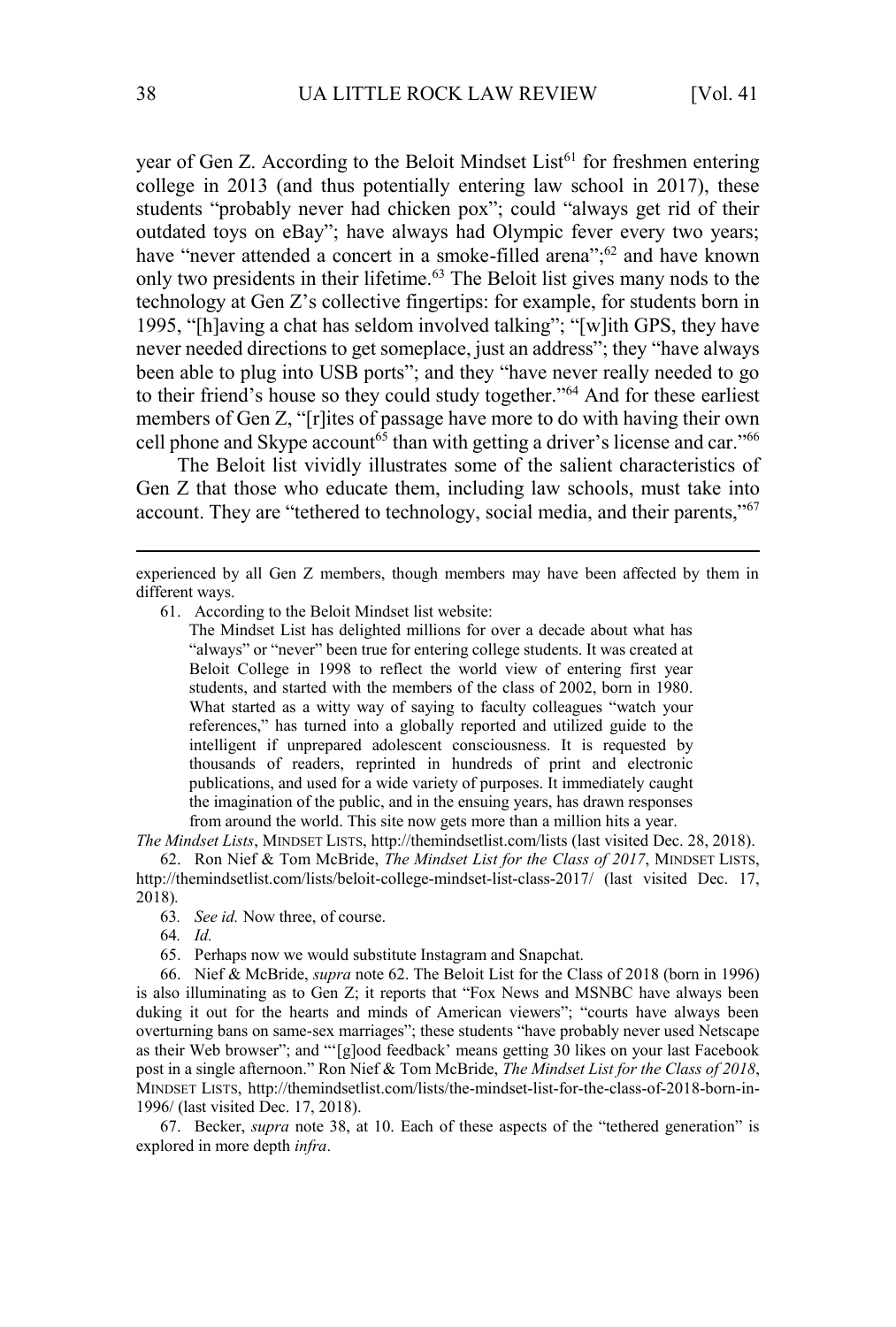all of which have direct implications for both how Gen Z members relate to others and how they learn best. They are diverse, and they think globally,<sup>68</sup> which suggests a need for law schools to adapt to embrace their global mindset. And they are insecure and anxious, often coming to law school with mental and emotional health issues that tend to be exacerbated by the very nature of the law school experience,<sup>69</sup> making it imperative for law schools to be creative and proactive in helping students learn how to thrive.

# B. Personal Characteristics of Generation Z Students

To understand how Generation Z students learn, it is helpful to first examine their personal traits and attributes, all of which they naturally bring with them into the classroom. Generational theorists have identified a whole host of traits Gen Z members attribute to themselves: they are loyal, thoughtful, compassionate, open-minded, responsible, and determined.<sup>70</sup> They are liberal to moderate in their views on social issues.<sup>71</sup> They have a distaste for politics in America, preferring to create social change outside the political process.<sup>72</sup> And they see themselves as entrepreneurial; in 2013, a Gallup-Hope Index reported that forty-two percent of fifth through twelfth graders (the oldest of whom might now be in our law school classrooms) said they planned to start their own businesses, and 37.8% said they planned to invent something that would change the world.<sup>73</sup>

Four additional traits common to Gen Z seem particularly relevant to those of us who will be teaching them in law school for years to come: their diversity, their financial conservatism, their insecurity and anxiety about the future, and their slowness to "grow up"—that is, to engage in traditional adult behavior.

<sup>68</sup>*. See infra* Part III.B.1.

<sup>69</sup>*. See infra* Part III.B.3.

<sup>70.</sup> SEEMILLER & GRACE, *supra* note 1, at 8–12.

<sup>71</sup>*. Id.* at 43.

<sup>72</sup>*. Id.* at 138.

<sup>73.</sup> GALLUP & OPERATION HOPE, THE 2013 GALLUP-HOPE Index 6 (2014), http://hopeglobalforums.org/gallup-hope-index/. Forty-three percent of college students said they would rather be an entrepreneur than an employee. Dan Schawbel, *Why 'Gen Z' May Be More Entrepreneurial Than 'Gen Y'*, ENTREPRENEUR (Feb. 3, 2014)*,* https:// www.entrepreneur.com/article/231048. However, Twenge's research led her to a different conclusion about Gen Zers' claim to be entrepreneurial. Twenge states that contrary to popular belief, statistics show that "iGen'ers are actually *less* likely to want to own their own business than Boomers and Gen X'ers were at the same age . . . ." TWENGE, *supra* note 51, at 186. She posits that the risky proposition of starting their own business is unappealing to Gen Z members, who are typically risk-averse. *Id.* at 187.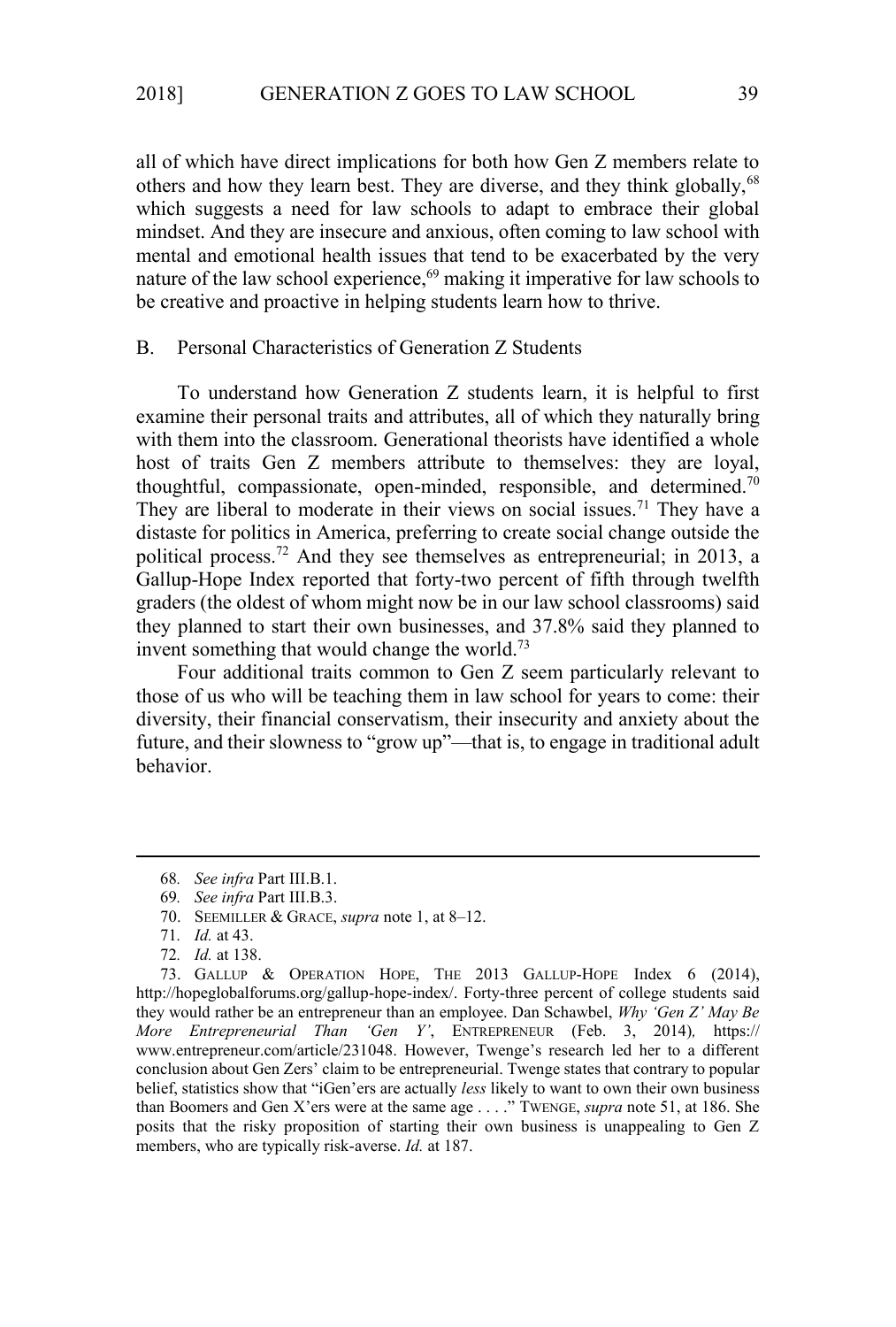## *1. Gen Z Students Are Diverse*

Only fifty-five percent of Gen Z is Caucasian (compared to seventy-two percent of Baby Boomers).<sup>74</sup> They are much less likely than their predecessor generations to define themselves and their peers in terms of race, gender, ethnicity, or sexual orientation.75 For example, for Gen Z, having an African-American president "is less a historic breakthrough than a fact of life."<sup>76</sup> Gen Z members have diverse families and diverse friend groups.<sup>77</sup> They "have always lived during a time in which the Civil Rights Act, the Voting Rights Act, the Fair Housing Act, and the Americans with Disabilities Act were part of the fabric of society."<sup>78</sup> One of their central concerns is racial inequality and discord, and they aim to do something about it.<sup>79</sup>

Gen Z's diversity makes it incumbent on educators at all levels to foster within their institutions an environment where this diversity is celebrated and where inclusion is the norm. In fact, as students demand "more diverse and inclusive educational spaces," many institutions of higher education, including law schools, are "struggling to navigate systems of institutionalized racism, sexism, and heterosexism along with issues of marginalization, socioeconomic bias, and immigration."<sup>80</sup> The arrival of Gen Z students will require law schools to find ways to overcome long-standing barriers to cultural proficiency, including "resistance to change, unawareness of the need to adapt, the presumption of entitlement, and systems of oppression and privilege."<sup>81</sup> Increasing cultural proficiency throughout the law school curriculum will give Gen Z law students, and their classmates from prior generations, a richer educational experience and a solid foundation for "interact[ing] effectively with clients from diverse backgrounds."<sup>82</sup>

<sup>74.</sup> MAGID GENERATIONAL STRATEGIES, *supra* note 55, at 4.

<sup>75.</sup> SEEMILLER & GRACE, *supra* note 1, at 10.

<sup>76.</sup> Alex Williams, *Move Over, Millennials, Here Comes Generation Z*, N.Y. TIMES (Sept. 18, 2015), https://www.nytimes.com/2015/09/20/fashion/move-over-millennials-here-comesgeneration-z.html.

<sup>77.</sup> MAGID GENERATIONAL STRATEGIES, *supra* note 55, at 6–7.

<sup>78.</sup> SEEMILLER & GRACE, *supra* note 1, at 38.

<sup>79</sup>*. Id.* at 40 (noting that "nearly 56% of Gen Z students are concerned about racism, another 56% about sexism, and 61% about poverty").

<sup>80.</sup> Anastasia M. Boles, *Seeking Inclusion from the Inside Out: Towards a Paradigm of Culturally Proficient Legal Education*, 11 CHARLESTON L. REV. 209, 211–12 (2017).

<sup>81</sup>*. Id.* at 258 (internal numbering omitted).

<sup>82.</sup> Anastasia M. Boles, *The Culturally Proficient Law Professor: Beginning the Journey*, 48 N.M. L. REV. 145, 150 (2018).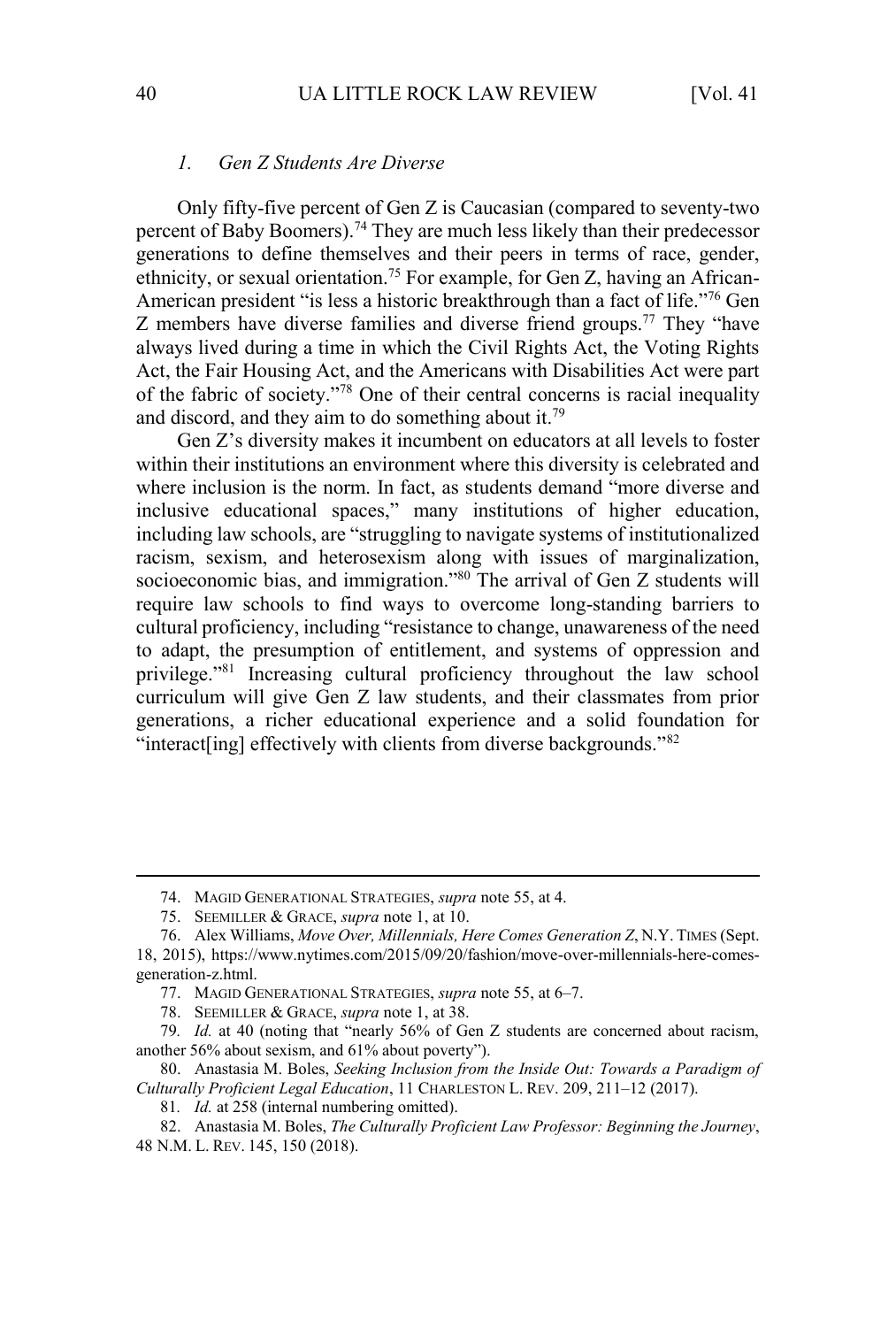#### *2. Gen Z Students Are Financially Conservative*

The oldest members of Gen Z were young teens when the financial crisis of 2008 took place. They watched as families—perhaps their own—lost their jobs, their homes, and their retirement savings. They saw large companies and small businesses fold. This caused them to develop a "save now, buy later" mentality.<sup>83</sup> They "are under no illusion that they will get a job or keep it."<sup>84</sup> As one researcher put it, "Shaped by the 2000s, those young people entering the adult world today are thinking about their economic future more like children of the 1930s than their immediate forerunners, those children of the  $90s.$ "<sup>85</sup>

And Gen Z is especially worried about the cost of higher education; in a 2014 study by Northeastern University, sixty-seven percent of Gen Z students said that their number one concern was being able to afford college.<sup>86</sup> Students graduating from college in 2015 had the largest student loan debt in history  $($30,100$  on average).<sup>87</sup> In a study conducted by the Higher Education Research Institute (HERI) in 2016, more than sixty-nine percent of students surveyed said that being able to afford to pursue some higher education was "a major concern" or "of some concern."88

Not surprisingly, Gen Z students are very aware that the cost of attending law school has continued to rise;<sup>89</sup> the media has reported extensively on the

86. Loveland, *supra* note 56, at 36. Seemiller and Grace's estimate of this number is even higher, at eighty percent. SEEMILLER & GRACE, *supra* note 1, at 98. In Adecco's 2015 Way to Work study, the ability to find a job came in at number one among the concerns of Gen Z students. *The Difference Between Generation Z and Millennials in the Workplace*, ADECCO (May 6, 2018), https://www.adeccousa.com/employers/resources/generation-z-vs-millennialsinfographic/.

87. Loveland, *supra* note 56, at 36.

88. KEVIN EAGAN ET AL., HIGHER EDUC. RESEARCH INST. AT UCLA, THE AMERICAN FRESHMAN: NATIONAL NORMS FALL 2016, at 7 (2017) [hereinafter 2016 HERI SURVEY], https://www.heri.ucla.edu/monographs/TheAmericanFreshman2016.pdf. The 2016 HERI Survey analyzed responses from 137,456 full-time, first-time freshmen entering 184 baccalaureate institutions. *Id.* at 3*.*

89*. See, e.g.*, *Law School Cost*, LAW SCH. TRANSPARENCY, https://data.l awschooltransparency.com/costs/tuition/ (last visited Dec. 17, 2018) (charting the average nominal tuition prices for public residential, public non-residential, and private law schools from 1985 to 2017 for all ABA-approved law schools).

<sup>83.</sup> SEEMILLER & GRACE, *supra* note 1, at 106. One study by the Cassandra Report (a marketing strategy group) reported that fifty-seven percent of Gen Z members said "they would rather save money than spend it immediately." Emily Anatole, *Generation Z: Rebels with a Cause*, FORBES (May 28, 2013, 2:13 PM), https://www.forbes .com/sites/onmarketing /2013/05/28/generation-z-rebels-with-a-cause/#261f930469c2.

<sup>84.</sup> Hope, *supra* note 56, at 7.

<sup>85.</sup> BRUCE TULGAN & RAINMAKERTHINKING, INC., MEET GENERATION Z: THE SECOND GENERATION WITHIN THE GIANT "MILLENNIAL" COHORT 5 (2013), http://www .rainmakerthinking.com/assets/uploads/2013/10/Gen-Z-Whitepaper.pdf.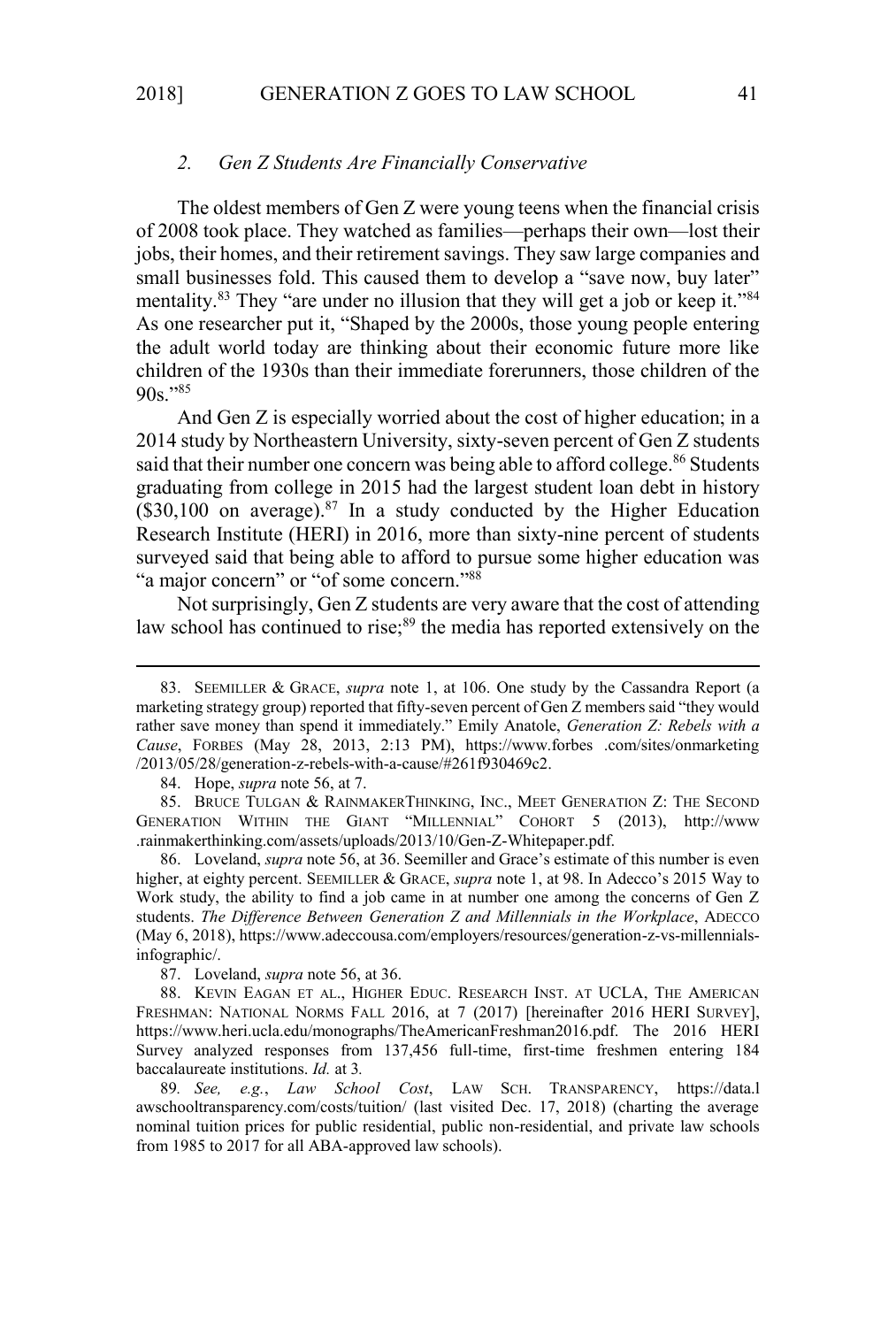"debt crisis" among law school graduates.<sup>90</sup> Today's law students "persistently demand reductions in tuition; almost in the same breath, they insist that law schools should provide increased career placement services, mental health counseling, and more. Students also vociferously complain about the challenging job market."<sup>91</sup> These demands will likely continue to increase as more Gen Z students arrive at law school seeking a return on their investment of precious financial resources.

# *3. Gen Z Students Are Insecure and Anxious*

The oldest Gen Z members were just kindergarteners when they witnessed the terrorist attack on the World Trade Center.<sup>92</sup> Although many Gen Z members do not remember that event vividly (and many more were not even born yet), it has shaped the culture in ways that have led them to become generally anxious and fearful.<sup>93</sup> More recently, the seemingly constant occurrence of school and workplace shootings has added to Gen Z's sense that the world is not really a safe place.<sup>94</sup>

Moreover, the 24/7 media amplifies this anxiety and fear.<sup>95</sup> Recent research suggests that "negative TV news is a significant mood-changer, and the moods it tends to produce are sadness and anxiety . . . . '[S]tudies also show that this change in mood exacerbates the viewer's own personal worries, even when those worries are not directly relevant to the news stories being

94*. See, e.g.*, SEEMILLER & GRACE, *supra* note 1, at 36 (noting that "[w]ith one click on a website," Gen Zers can access video footage, read transcripts, and see interviews about these mass violence episodes, "making the event[s] feel even closer to home and even more frightening"). For a good treatment of how Gen Z students galvanized into action after the Parkland, Florida, high school shooting, see Lorraine Ali, *A Changing of Guard: After Unthinkable Tragedy, Generation Z Emerges Loud and Clear*, L.A. TIMES (Feb. 22, 2018, 12:50 PM), http://www.latimes.com/entertainment/tv/la-et-st-parkland-florida-shooting-guncontrol-protest-generation-z-20180222-story.html.

95*. See, e.g.*, Jessica Hamblen, *Media Coverage of Traumatic Events: Research on Effects*, U.S. DEP'T VETERANS AFF., https://www.ptsd.va.gov/professional/treat/type/media\_ coverage\_trauma.asp (last visited Dec. 17, 2018) ("[C]hildren in most American households are probably being exposed to images of traumatic events for many hours each day even though no one has made a conscious decision to expose these children to these images.").

<sup>90</sup>*. See, e.g.*, Editorial, *The Law School Debt Crisis*, N.Y. TIMES (Oct. 25, 2015), https://www.nytimes.com/2015/10/25/opinion/sunday/the-law-school-debt-crisis.html.

<sup>91.</sup> Kevin R. Johnson, *Some Thoughts on the Future of Legal Education: Why Diversity and Student Wellness Should Matter in a Time of Economic "Crisis"*, 64 BUFF. L. REV. 255, 263 (2016).

<sup>92.</sup> SEEMILLER & GRACE, *supra* note 1, at 35.

<sup>93</sup>*. Id.* at 34–35 ("[Gen Z members] have been told that airports are scary places where even a grandma can hide a bomb in her shoe . . . ."); *see also* Elizabeth A. Cameron & Marisa Anne Pagnattaro, *Beyond Millennials: Engaging Generation Z in Business Law Classes*, 34 J. LEGAL STUD. EDUC. 317, 317 (2017) (noting that Generation Z has "had its eyes open from the beginning") (quoting Williams, *supra* note 76).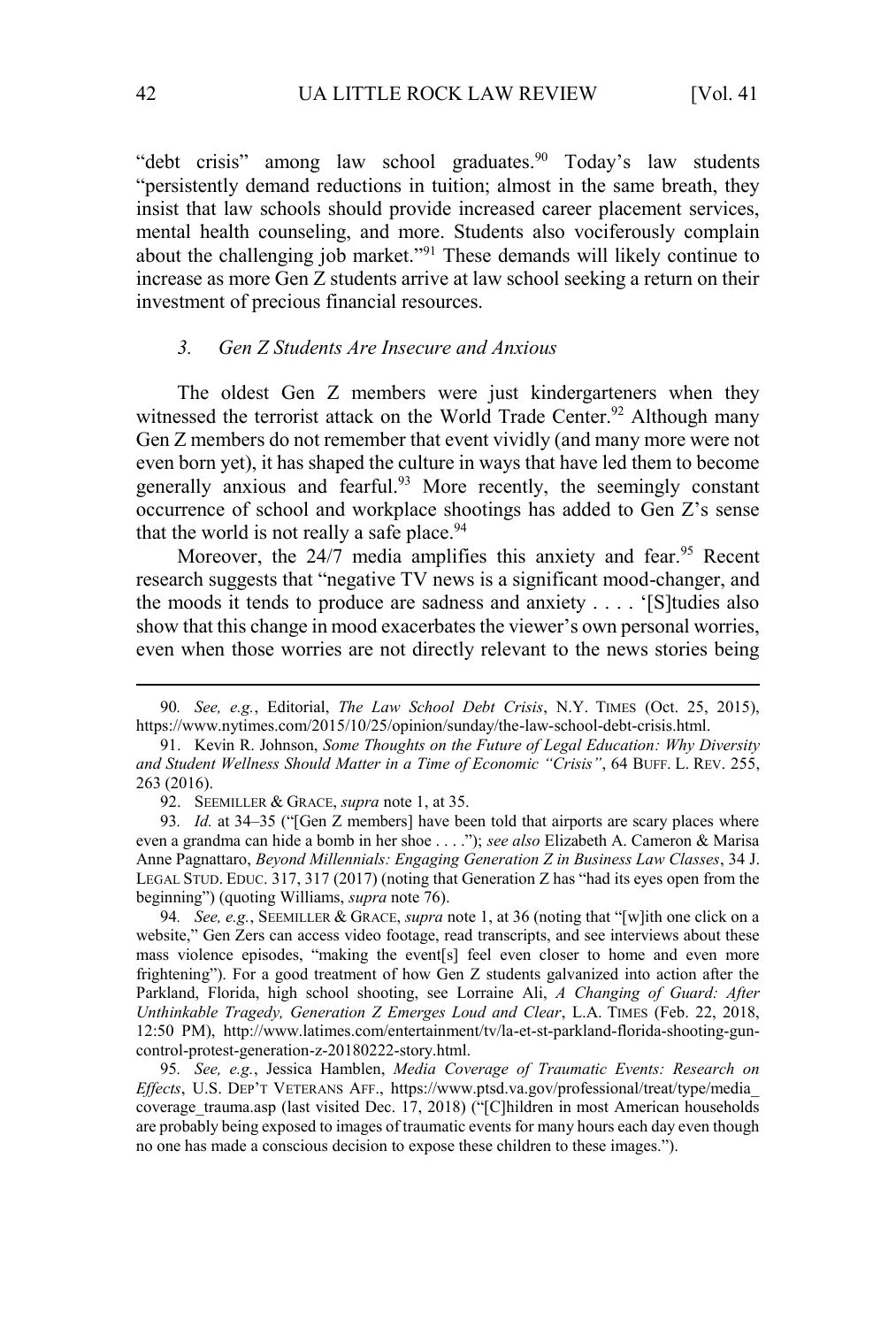broadcast'"<sup>96</sup>—a phenomenon known as "catastrophizing."<sup>97</sup> In fact, Gen Z members' knowledge about the world's problems, gained from their constant exposure to media sources that often sensationalize and emotionalize the news, "could outstrip their ability to change things."<sup>98</sup> This has led some to dub Gen Z "Gen Stressed."<sup>99</sup>

This aspect of Gen Z's peer personality seems particularly challenging for educators, because anxiety and stress have so many negative correlations with learning. They stretch our attention span, affect our perception, skew our filtering process toward negative and fear-inducing stimuli, weaken our memory, and obstruct our high-level cognition.<sup>100</sup> They also steal our sleep, which negatively impacts our attention and learning.<sup>101</sup>

The anxiety and stress common to many Gen Z students is likely to be exacerbated when they enter the law school environment, creating the potential for addiction and other mental health issues.<sup>102</sup> In a 2014 study, the Survey of Law Student Well-Being, "roughly one-quarter to one-third of respondents reported frequent binge-drinking or misuse of drugs, and/or

98. Shelley White, *Generation Z: The Kids Who'll Save the World?*, GLOBE & MAIL (May 12, 2018), https://www.theglobeandmail.com/life/giving/generation-z-the-kids-wholl-savethe-world/article20790237/ (pointing out that easy access to information about world issues, in the words of futurist Sanjay Khanna, "will be psychologically and economically precarious, and I think there will be a rise in mental health issues"); *see also* Davey, *supra* note 97.

99. White, *supra* note 98.

100. M.H. Sam Jacobson, *Paying Attention or Fatally Distracted? Concentration, Memory and Multi-Tasking in a Multi-Media World*, 16 LEGAL WRITING: J. LEGAL WRITING INST. 431, 454–55 (2010).

101*. Id.* at 459. Jacobson argues that sleep is needed not only to improve learning but also to "see beyond the explicit knowledge learned, so that one can gain insight. This is when the magic happens. All the neural connections come out to play, creating depth of understanding that would not otherwise exist." *Id*. For a discussion of the effects of sleep deprivation associated with technology use, see *infra* pp. 36−37*.* 

102. Jerome M. Organ, David B. Jaffe, & Katherine M. Bender, *Suffering in Silence: The Survey of Law Student Well-Being and the Reluctance of Law Students to Seek Help for Substance Use and Mental Health Concerns,* 66 J. LEGAL EDUC. 116, 146 (2016) ("The transition for many of our students from college to law school, which includes learning the new language of the law, dealing with anxieties about their future beyond graduation, and managing the debt many take on to finance their legal education, create stressors for which many are unprepared.").

<sup>96.</sup> Markham Heid, *You Asked: Is It Bad for You to Read the News Constantly?*, TIME (Jan. 31, 2018), http://time.com/5125894/is-reading-news-bad-for-you/ (quoting Graham C.L. Davey, professor emeritus of psychology and editor in chief of the *Journal of Experimental Psychopathology*) (reporting that more than half of Americans responded that the news causes them stress, anxiety, fatigue, and/or sleep loss).

<sup>97</sup>*. See, e.g.*, Graham C.L. Davey, *The Psychological Effects of TV News*, PSYCHOL. TODAY (June 19, 2012), https://www.psychologytoday.com/us/blog/why-we-worry/201206 /the-psychological-effects-tv-news ("Catastrophizing is when you think about a worry so persistently that you begin to make it seem much worse than it was at the outset and much worse than it is in reality  $\dots$ .").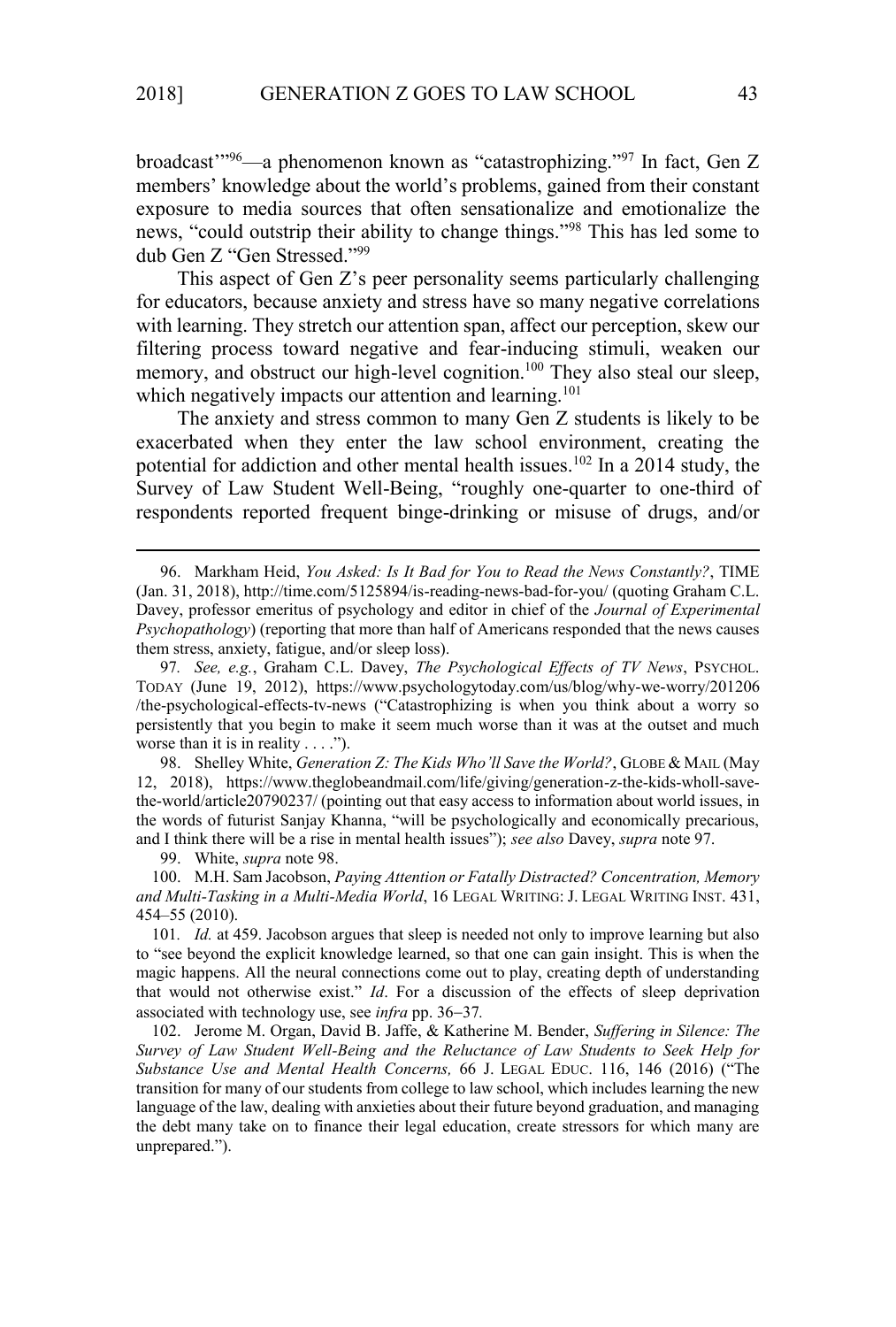reported mental health challenges."<sup>103</sup> The survey also reported that the majority of the law students "most in need of help are reluctant to seek it."<sup>104</sup> Law school faculty, staff, and administrators will need to provide enhanced support systems for Gen Z students and remove barriers that keep students from accessing those support systems.<sup>105</sup>

# *4. Gen Z Is Slow to "Grow Up"*

Perhaps most alarming from an educational perspective, Gen Z members are often "tethered to their parents."<sup>106</sup> While the "helicopter parenting" that was prevalent when the Millennials were growing  $up^{107}$  appears to be on the wane, the parents of Gen Z, who are primarily from Generation X, are still very involved in their children's lives. Some have referred to them as "copilots;" they are not "hovering over" their children, but they are right beside them, available for consultation about all decisions, both major and minor.<sup>108</sup> In a 2013 Clark University survey of more than a thousand parents, fifty-six percent said they are in contact with their adult children "every day or almost every day."<sup>109</sup> And Gen Z members seem comfortable with having their parents as co-pilots; in fact, they welcome their parents' involvement in their lives, and many say that they consider their parents to be their "best friends."<sup>110</sup>

106. Becker, *supra* note 38, at 10.

107*. See generally* Kathleen Vinson, *Hovering Too Close: The Ramifications of Helicopter Parenting in Higher Education*, 29 GA. ST. U. L. REV. 423, 424 (2013) ("Helicopter parenting is a term used to describe the phenomenon of a growing number of parents—obsessed with their children's success and safety—who vigilantly hover over them, sheltering them from mistakes, disappointments, or risks; insulating them from the world around them.").

108. SEEMILLER & GRACE, *supra* note 1, at 89. And with the ability to constantly stay in touch on their smartphones via text, FaceTime, Facebook, and other social media platforms, it is easier now than ever before for Gen Z members to seek their parents' advice.

109. JEFFREY JENSEN ARNETT & JOSEPH SCHWAB, THE CLARK UNIVERSITY POLL OF PARENTS OF EMERGING ADULTS 5 (2013) [hereinafter CLARK UNIVERSITY POLL], http://www2.clarku.edu/clark-poll-emerging-adults/pdfs/clark-university-poll-parentsemerging-adults.pdf. The youngest children of the parents surveyed would now be among the oldest members of Gen Z (the ones entering law school now). The daily contact parents reported was not limited to their college-aged children; the figure held true even when the children were twenty-six to twenty-nine years old. *Id.* The parents largely preferred to communicate by phone (73%), compared to their children, 45% of whom preferred texting. *Id.*  at 6.

110. Becker, *supra* note 38, at 10. This seems to be a departure from the two previous generations; for example, 69% of Gen Zers say their parents are their top role models,

<sup>103</sup>*. Id.* at 116.

<sup>104</sup>*. Id.*

<sup>105.</sup> For an excellent discussion of specific strategies law schools can use to create an environment where students in need of help are encouraged to seek it, see generally *id.* at 145– 56.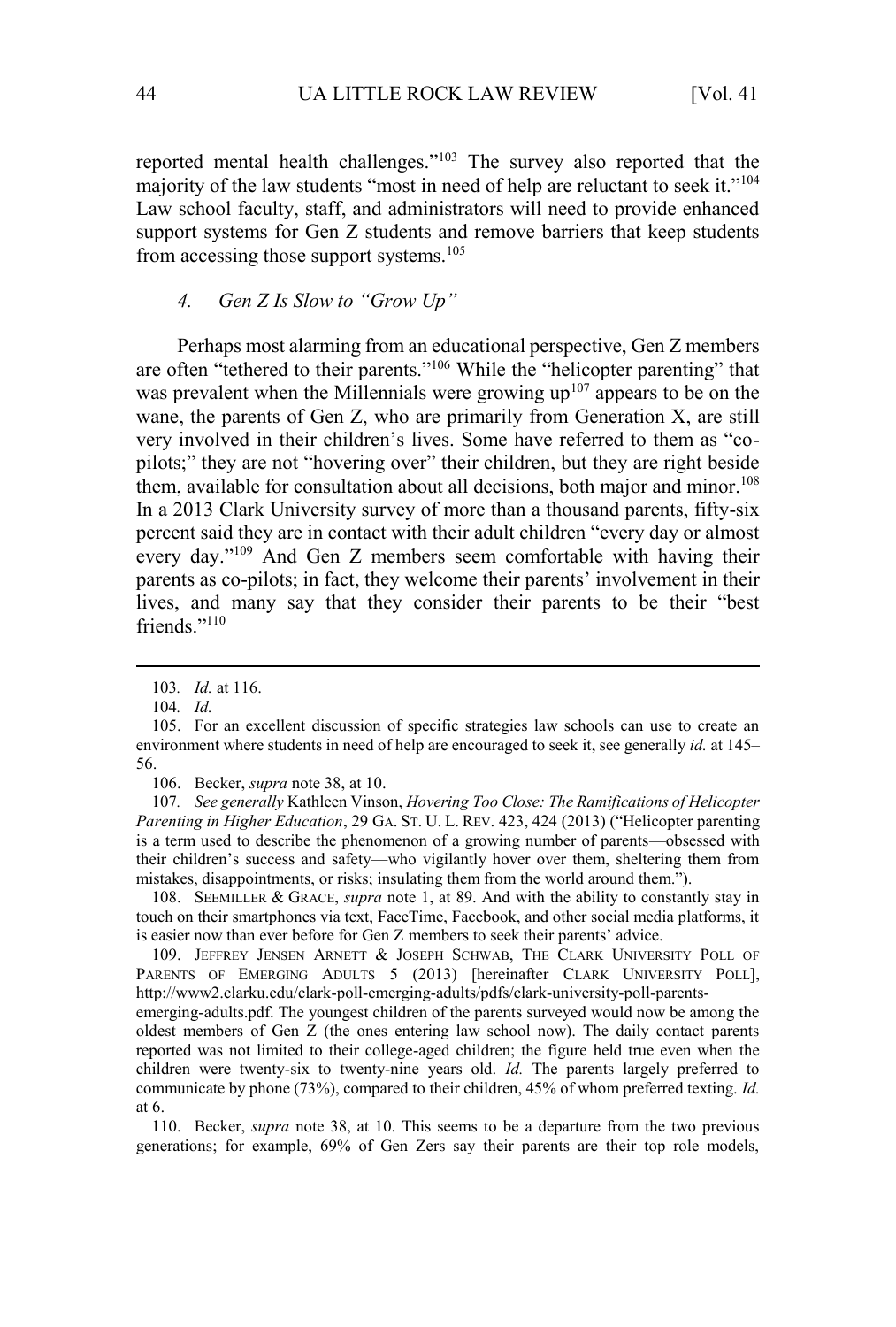This co-piloting relationship is consistent with a key aspect of Gen Z's peer personality: they are taking on adult tasks at a much slower pace than their predecessor generations. Twenge's research concludes that primarily since 2000, there have been considerable declines in the rate of "adolescents engaged in activities rarely performed by children and often performed by adults."<sup>111</sup> Chief among the adult activities that are being delayed by Gen Z are having sex, drinking, dating, working for pay, going out without their parents, and driving.<sup>112</sup> And the delay is driven not so much by their parents as it is by Gen Z members themselves; in Twenge's independent research, she discovered that almost all the Gen Z members she talked to said that "being a child was better than being an adult [because] being an adult involved too much responsibility."<sup>113</sup> In fact, Twenge reports that Gen Z college students scored "markedly higher" on a measure of "maturity fears" than their predecessors in the Millennial generation.<sup>114</sup>

Not surprisingly, Gen Z also appears to be moving toward financial independence more slowly than its predecessor generations. Nearly half (44%) of the parents surveyed in the 2013 Clark University poll said "they provide their 18- to 29-year-olds with either 'frequent support when needed' or 'regular support for living expenses."<sup>115</sup> These numbers are understandable given the rising costs of higher education and the fact that students are staying in school longer than ever before.<sup>116</sup> But interestingly, while the majority of parents in the Clark University poll were supporting their adult children financially, almost half of them were "somewhat" or "very" concerned "that their emerging adult was taking too long to become financially independent."<sup>117</sup>

compared to 54% of Millennials and 29% of Generation X. SEEMILLER & GRACE, *supra* note 1, at 157–58.

<sup>111.</sup> Jean M. Twenge & Heejung Park, *The Decline in Adult Activities Among U.S. Adolescents, 1976−2016*, 00 CHILD DEV. 0, 6 (2017). This decline was seen across races, genders, geographic locations, and socioeconomic statuses. *Id.* 

<sup>112</sup>*. Id.* Unfortunately, Twenge's research shows that although Gen Z members are putting off these adult activities until later, once they do begin to engage in them, they do so with full force, leading to a rise in binge-drinking, casual sex, and other "high-risk" behavior. TWENGE, *supra* note 51, at 37–38.

<sup>113</sup>*. Id.* at 46.

<sup>114</sup>*. Id.* at 45 (pointing to the rise of the neologism "adulting" to refer to taking care of one's responsibilities and the boom in products such as adult coloring books that tap into Gen Z's anxiety about growing up).

<sup>115.</sup> CLARK UNIVERSITY POLL, *supra* note 109, at 11. Eighty-nine percent of parents of adult children aged eighteen to twenty-one reported providing some support for their children; that number declined to fifty-six percent among parents of adult children aged twenty-six to twenty-nine. *Id.*

<sup>116</sup>*. Id.*

<sup>117</sup>*. Id.* at 13.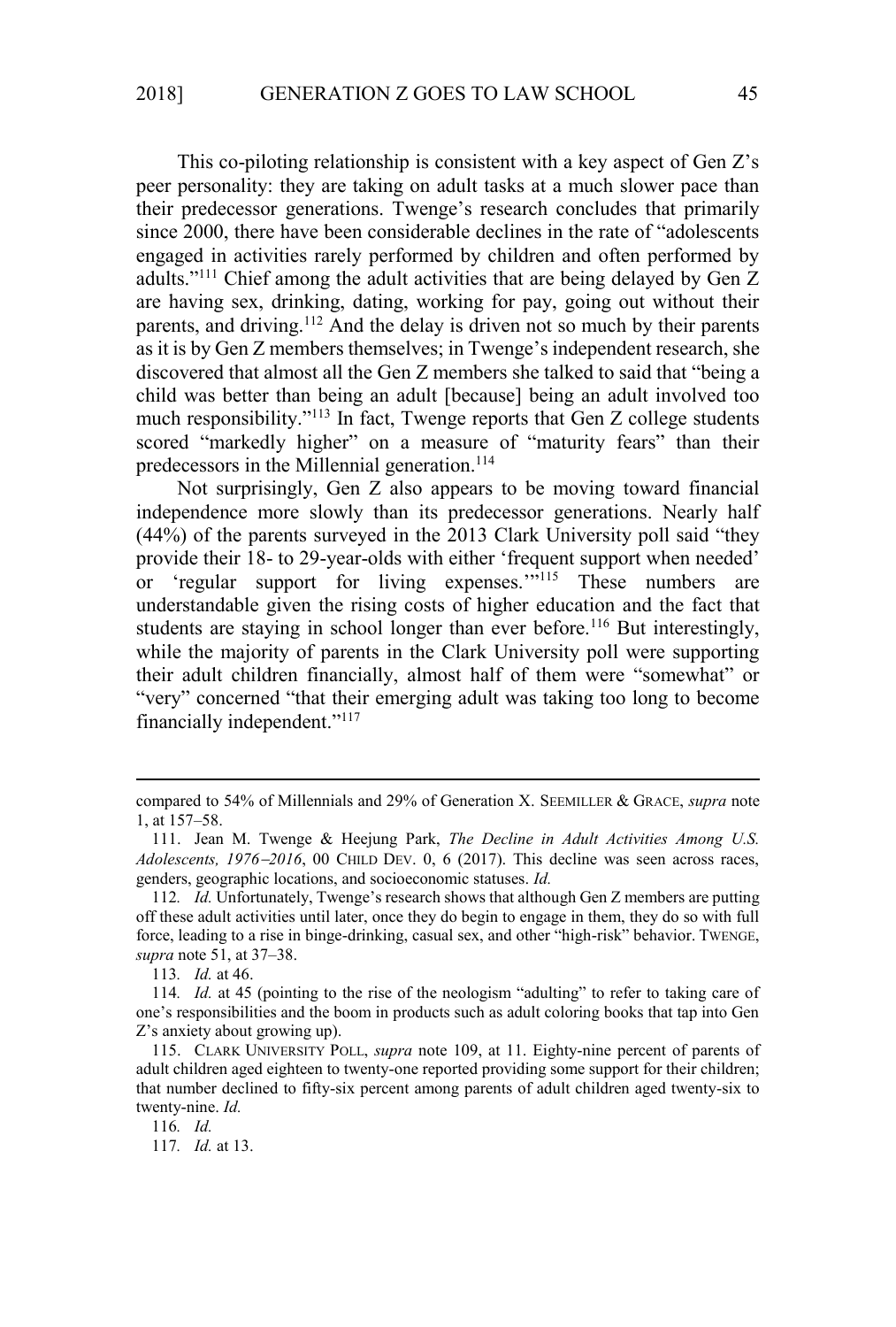So, what is causing Gen Z to delay adulthood? A number of explanations have been offered, all of which may hold some truth. For example, Twenge explains the delay in terms of *life history theory*—the view that "how fast teens grow up depends on where and when they are raised. In more academic parlance, developmental speed is an adaptation to a cultural context."<sup>118</sup> Twenge states that following a "slow life strategy" is common for children who grow up "in times and places where families have fewer children and cultivate each child longer and more intensely"<sup>119</sup>—a good description of the current culture in America, where "the average family has two children, kids can start playing organized sports at age 3, and preparing for college seems to begin in elementary school."<sup>120</sup> Twenge and Park caution that we should not see this slower development as either inherently good or inherently bad; those in Gen Z are neither more virtuous and responsible, nor more boring, than previous generations.<sup>121</sup> They are simply "less like adults."<sup>122</sup>

The researchers who conducted the Clark University Poll of Parents of Emerging Adults theorized that perhaps the main reason for delayed adulthood is the new economy in which Gen Z has grown up, which is based less on manufacturing and more on information, technology, and services.<sup>123</sup> "The new economy requires more education, training, and experience to get a decent long-term job, and consequently most 18- to 29-year-olds are focused during this time on gaining education and training and then making their way into the workforce."<sup>124</sup> But these pollsters, and Twenge as well, also recognize that "American society has become more tolerant of young people using most of their twenties to make their way to adulthood at a gradual pace, and to enjoy a period of fun and freedom before taking on the enduring responsibilities of adult life."<sup>125</sup>

Another manifestation of Gen Z's "slow to grow up" personality is the increasing demand among college students for academic "safe spaces."<sup>126</sup> The

- 122. Twenge & Park, *supra* note 111, at 12.
- 123. CLARK UNIVERSITY POLL, *supra* note 109, at 18.

124*. Id.*

<sup>118.</sup> TWENGE, *supra* note 51, at 24. Twenge found that these delays in traditionally adult behavior are not attributable, as some have argued, to more homework or more extracurricular activities; in fact, the total time spent on homework and extracurriculars has been declining. *Id.* at 31.

<sup>119</sup>*. Id.* at 24.

<sup>120</sup>*. Id.* Twenge contrasts this with a "fast life strategy, where families are larger and parents focus more on subsistence than on quality. This fast life strategy involves less preparation for the future and more just getting through the day." *Id.*

<sup>121.</sup> Twenge & Park, *supra* note 111, at 12; *see also* TWENGE, *supra* note 51, at 24.

<sup>125</sup>*. Id.*; *see also* TWENGE, *supra* note 51, at 42 ("The cultural shift toward individualism may also play a role: childhood and adolescence are uniquely self-focused stages, so staying in them longer allows more cultivation of the individual self.").

<sup>126.</sup> Judith Shulevitz, *In College and Hiding from Scary Ideas*, N.Y. TIMES (Mar. 21,

<sup>2015),</sup> https://www.nytimes.com/2015/03/22/opinion/sunday/judith-shulevitz-hiding-from-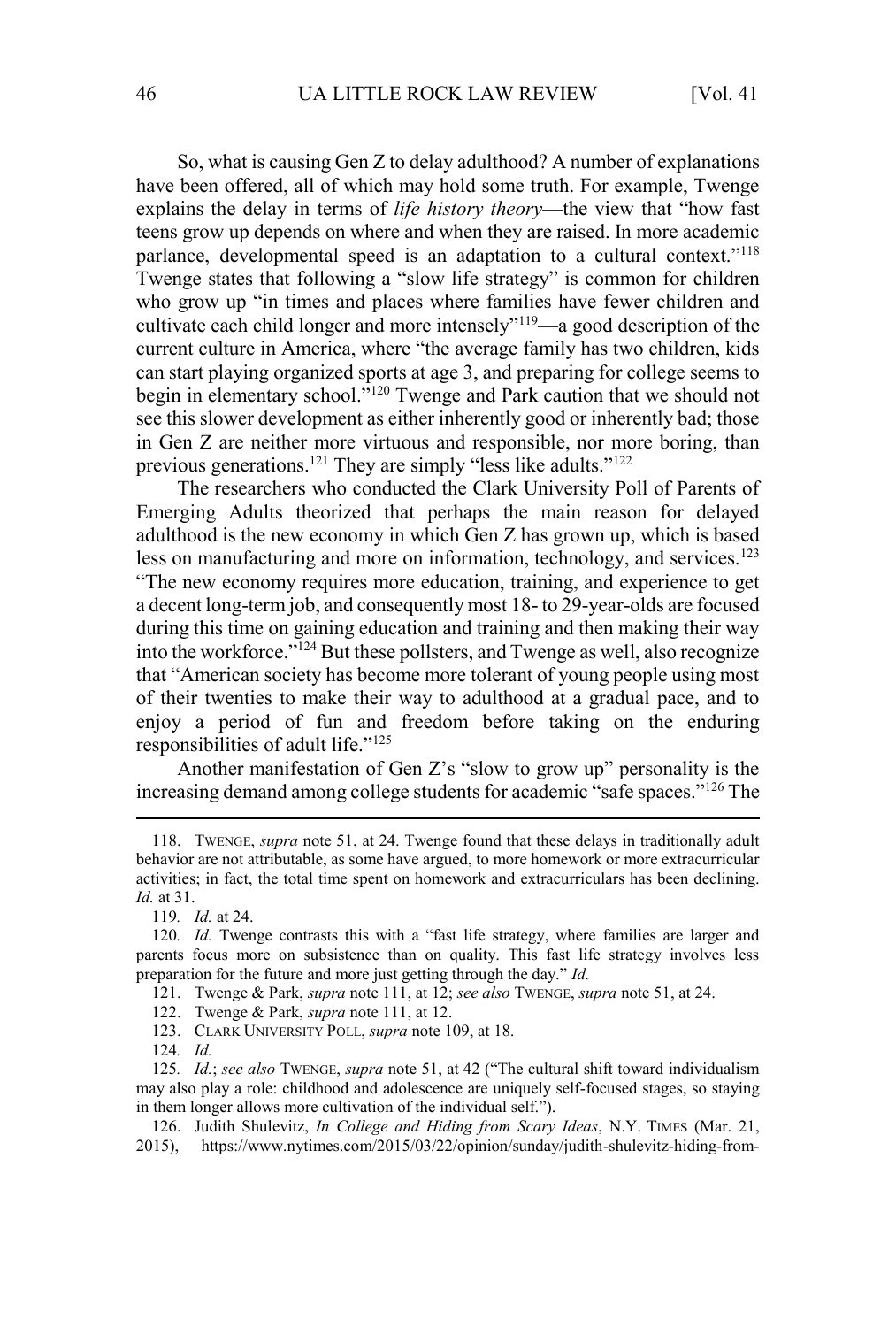safe spaces movement grew out of students' need for emotional safety and validation at a time when there is more diversity than ever in terms of race and ethnicity, sexual orientation, religious beliefs, and gender fluidity.<sup>127</sup> Thus, to the extent the term "safe space" refers to a particular place or extracurricular group that is intended to be a haven for historically marginalized students, "safe" simply denotes "emotional protection"—the "opportunity to feel secure in times of distress and dysfunction"—and a sense of community.<sup>128</sup> In this sense, it is hard to argue against the need for these safe spaces on campuses.

Others have not been as measured in their response to the safe spaces movement, seeing the demand for such spaces as an effort to censor speech that is disagreeable or uncomfortable. For example, in 2016, the Dean of Students in the College of the University of Chicago sent an email to incoming freshmen categorically rejecting the call for safe spaces, at least when it would restrict academic freedom:

Our commitment to academic freedom means that we do not support socalled trigger warnings, we do not cancel invited speakers because their topics might prove controversial, and we do not condone the creation of intellectual "safe spaces" where individuals can retreat from ideas and perspectives at odds with their own.<sup>129</sup>

When it comes to the latter kind of safe space—the academic safe space—Gen Z students' desire for such spaces is likely to be uniquely problematic when they enter law school, where, for better or worse, the

127*. See, e.g.*, Harpalani, *supra* note 126, at 123–27 (tracing the origins and development of safe spaces in colleges and universities); *see also* Eric Posner, *Universities Are Right—and Within Their Rights—to Crack Down on Speech and Behavior*, SLATE (Feb. 12, 2015, 2:30 PM), https://slate.com/news-and-politics/2015/02/university-speech-codes-students-are-child ren-who-must-be-protected.html (theorizing that the demand for safe spaces in college classrooms "comes not from parents and administrators, but from students themselves, who, apparently recognizing that their parents and schools have not fully prepared them for independence, want universities to resume their traditional role in loco parentis").

128. Katherine Ho, *Tackling the Term: What is a Safe Space?*, HARV. POL. REV. (Jan. 30, 2017), http://harvardpolitics.com/harvard/what-is-a-safe-space/; *see also* Harpalani, *supra* note 126, at 127 ("[T]he goal of safe spaces is to facilitate engagement of uncomfortable issues and to provide a supportive atmosphere for this endeavor.").

129. Letter of John Ellison, Dean of Students in the College, to the Class of 2020 of the University of Chicago (Aug. 2016), https://news.uchicago.edu/sites/ default/files/attachments /Dear\_Class\_of\_2020\_Students.pdf.

scary-ideas.html; *see also* SEEMILLER & GRACE, *supra* note 1, at 7–8 (noting that members of Gen X, many of whom are parents of Gen Z members, are less trusting of institutions like colleges to take care of their children). *See generally* Vinay Harpalani, *"Safe Spaces" and the Educational Benefits of Diversity*, 13 DUKE J. CONST. L. & PUB. POL'Y 117, 124 (2017) ("In its most common usage, the term refers to institutions on college campuses that are devoted to the needs of marginalized groups. Often, safe spaces are physical places on campus, but they can also be organizations or specific gatherings.").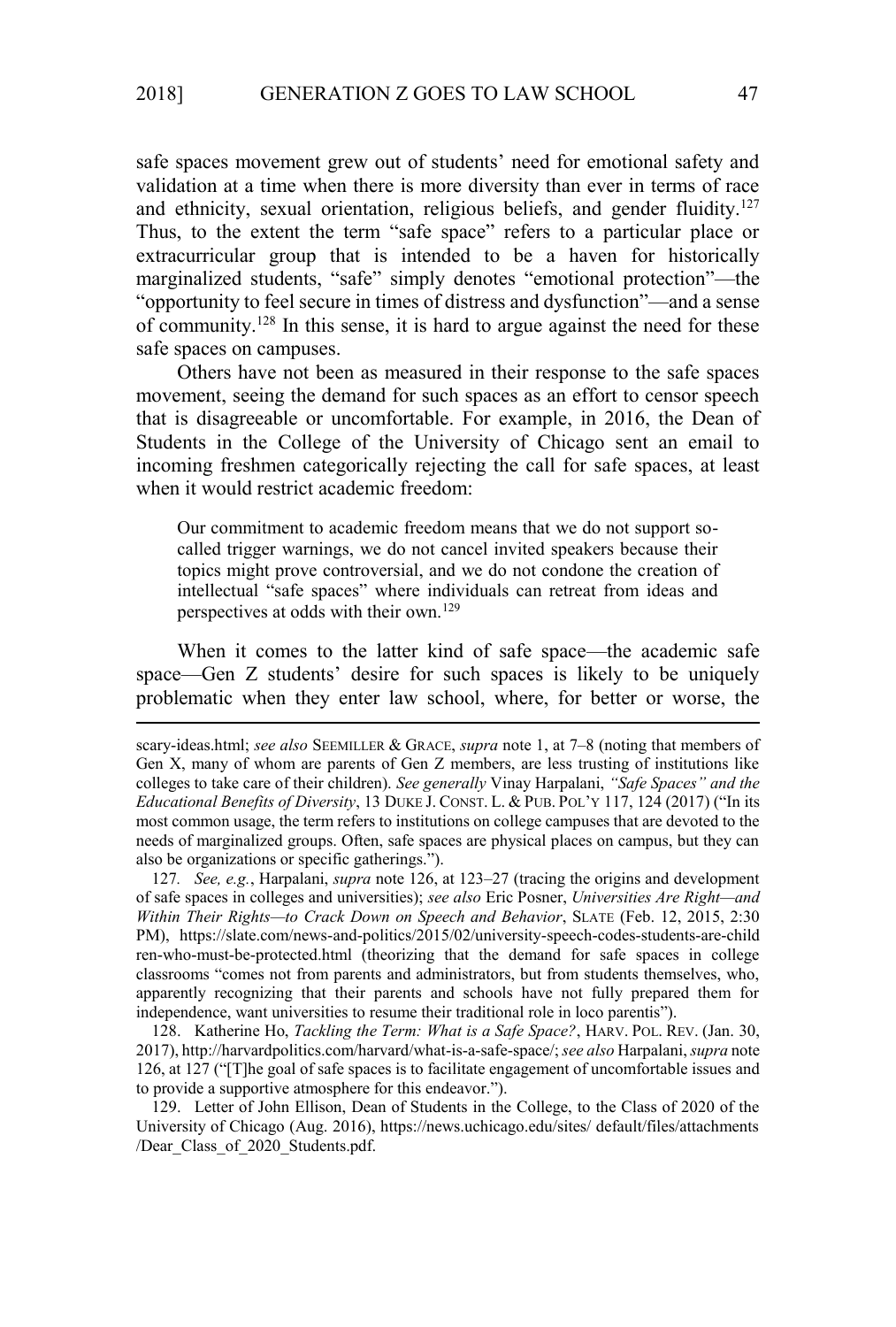Socratic method is still the gold standard.<sup>130</sup> "The Socratic method is, at its heart, a way of teaching that fosters critical thinking, in part by encouraging students to question their own unexamined beliefs, as well as the received wisdom of those around them."<sup>131</sup> Moreover, the work of a lawyer "demands" intellectual engagement with people and ideas one might find uncongenial or wrong."<sup>132</sup> Thus, as Gen Z students enter law school, faculty and administrators will need to consider how to strike the appropriate balance between their desire for protection from uncomfortable or unfamiliar ideas, which may not serve them well, and their need for others to respect their diverse backgrounds and views, which is worthy of attention.

It bears repeating that in describing the peer personality of Gen Z, I intend no criticism. It would be no less unfair to fault Gen Z for being "tethered to their parents" than it would have been to fault Generation X for being "latchkey kids." Gen Z students are simply the product of the cultural influences—some positive and some negative—that have been dominant in their youth. My aim in this section has not been to put Gen Z down or portray it as inferior to prior generations; rather, my aim has been only to describe the salient traits of Gen Z as accurately as possible, so that as legal educators, we can more effectively anticipate who they will be as students and as eventual members of the profession.

# IV. LEARNING CHARACTERISTICS OF GENERATION Z STUDENTS

With that same caveat in mind, this section examines three additional traits of Generation Z that relate specifically to the way these students learn. Naturally, there is more data about the early educational experiences of Gen Z than about their undergraduate experiences; colleges and universities are just now beginning to assess how the first wave of Gen  $Z$  students has fared.<sup>133</sup>

132*. Id.*

<sup>130</sup>*. See generally* Jeannie Suk Gersen, *The Socratic Method in the Age of Trauma*, 130 HARV. L. REV. 2320 (2017). Gersen's article describes the modern criticism that the Socratic method is linked to psychological harm, "particularly in courses including sexual topics that our culture now commonly associates with trauma." *Id.* at 2337–38. However, Gersen concludes that Socratic dialogue is perhaps more important than ever in today's law schools. *Id.* at 2346 ("[The Socratic method] is indeed more valuable, not less, in the context of the diverse student bodies and legal profession we have today, and particularly for students from cultures and families that did not emphasize . . . ."). Gersen emphasizes the pressing need for the Socratic method, as students must "learn to comport themselves with respect, confidence, collegiality, and equanimity in both adversarial situations . . . and collaborative situations." *Id.*

<sup>131.</sup> Greg Lukianoff & Jonathan Haidt, *The Coddling of the American Mind*, ATLANTIC (Sept. 2015), https://www.theatlantic.com/magazine/archive/2015/09/the-coddling-of-theamerican-mind/399356/.

<sup>133.</sup> For good descriptions of the undergraduate learning experience, one written in 2016 as the oldest Gen Z students were graduating from college and one written while they were in the thick of it, see Patricia Grande Montana, *Bridging the Reading Gap in the Law School*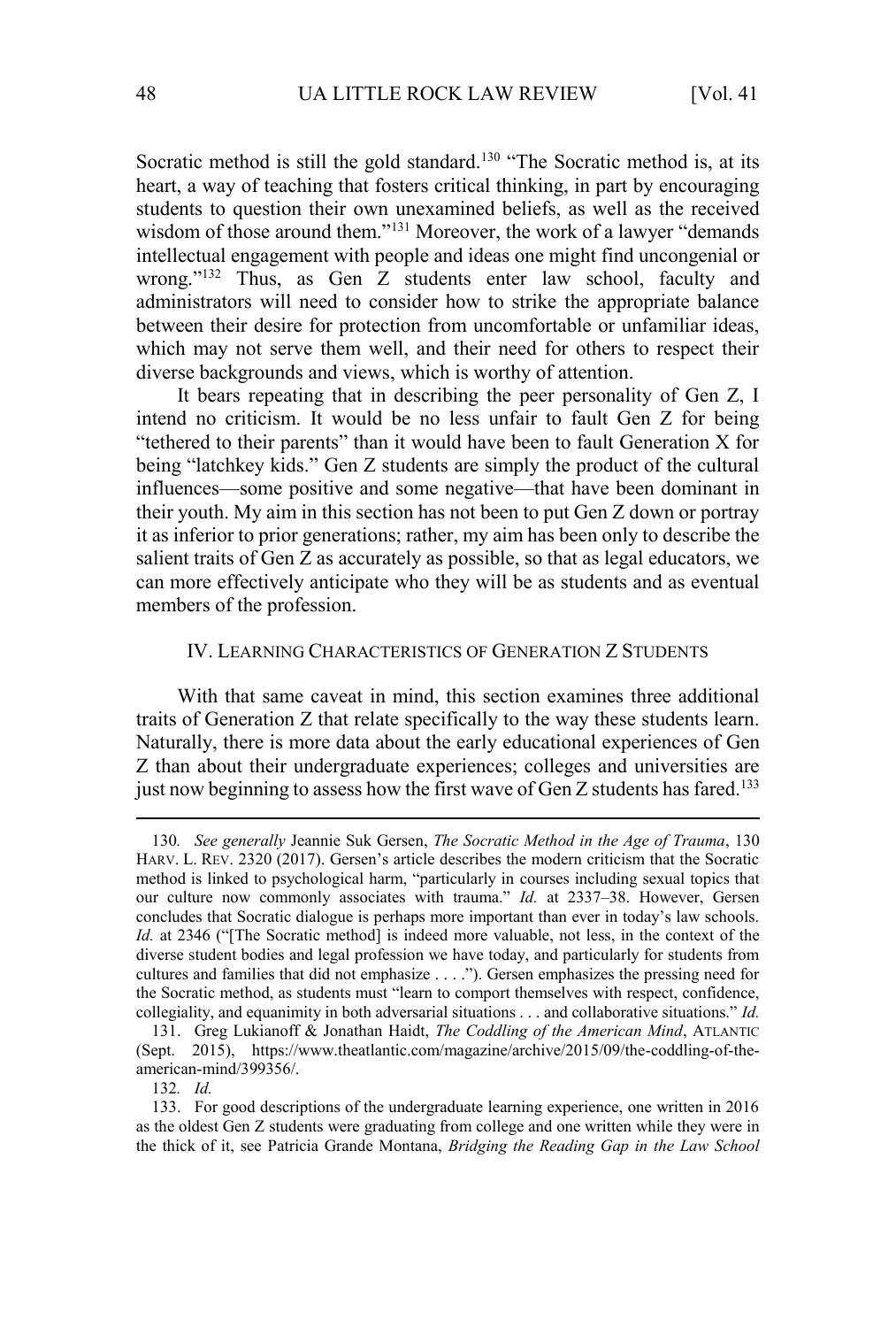But again, once all the evidence is assembled, a fairly clear picture of Gen Z as learners emerges.

A. Gen Z Students Are Saturated with Technology, Which Often Hinders Their Learning

For members of Gen Z, as for Millennials, the world has always been a place of rapid technological growth and change.<sup>134</sup> But there is one key distinction between Gen Z and all other generations, including Millennials, in this regard: Gen Z is the first to enter adolescence with access to smartphones.<sup>135</sup> The iPhone was launched in 2007, when the oldest members of Gen Z were about twelve years old,<sup>136</sup> and the smartphone's effect on today's students cannot be overstated.

An estimated ninety-five percent of American teens own or have access to a smartphone,<sup>137</sup> and they are tethered to them. Almost half of them report being connected online for ten or more hours a day.<sup>138</sup> Three out of four Gen

134*. See, e.g.*, Shailini Jandial George, *Teaching the Smartphone Generation: How Cognitive Science Can Improve Learning in Law School*, 66 ME. L. REV. 163, 167–68 (2013); Jean M. Twenge, *Have Smartphones Destroyed a Generation?*, ATLANTIC (Sept. 2017), https://www.theatlantic.com/magazine/archive/2017/09/has-the-smartphone-destroyed-ageneration/534198/.

135. Twenge, *supra* note 134 (noting that Gen Z students "do not remember a time before the internet" and that while Millennials also grew up with the web, "it wasn't ever-present in their lives, at hand at all times, day and night").

136*. Id.*; *see Apple Reinvents the Phone with iPhone*, APPLE (Jan. 9, 2007), https://www.apple.com/newsroom/2007/01/09Apple-Reinvents-the-Phone-with-iPhone/.

137*. See* Kurt Schlosser, *New Research Finds 95% of Teens Have Access to a Smartphone, 45% Online 'Almost Constantly'*, GEEKWIRE (June 1, 2018, 10:54 AM), https://www.geekwire.com/2018/new-research-finds-95-teens-access-smartphone-45-onlinealmost-constantly/. Even in 2013, when the oldest members of Gen Z were entering college, seventy-nine percent of young adults aged eighteen to twenty-four owned smartphones. *Ring the Bells: More Smartphones in Students' Hands Ahead of Back-to-School Season*, NIELSEN (Oct. 29, 2013), http://www.nielsen.com/us/en/insights/news/2013/ring-the-bells-moresmartphones-in-students-hands-ahead-of-back.html. Twenge's research showed that the trends surrounding smartphone use "appear among teens poor and rich; of every ethnic background; in cities, suburbs, and small towns. Where there are cell towers, there are teens living their lives on their smartphone." Twenge, *supra* note 134.

138*. Generation Z: A Look at the Technology and Media Habits of Today's Teens*, WIKIA (Mar. 18, 2013) [hereinafter *Wikia Report*], http://www.wikia.com/Generation Z: A Look at the Technology and Media Habits of Today%E2%80%99s Teens. The 2016 HERI Survey found that in 2016, about 41% of entering college students reported using social media for at least six hours a week, up from about 25% just a year before. 2016 HERI

*Classroom*, 45 CAP. U. L. REV. 433, 434–45 (2017); Flanagan, *supra* 52, at 135. For another excellent source of information about the undergraduate experiences of the earliest Gen Z students, see also NAT'L SURVEY OF STUDENT ENGAGEMENT, ENGAGEMENT INSIGHTS: SURVEY FINDINGS ON THE QUALITY OF UNDERGRADUATE EDUCATION (2017), http://nsse .indiana.edu/NSSE\_2017\_Results/pdf/NSSE\_2017\_Annual\_Results.pdf.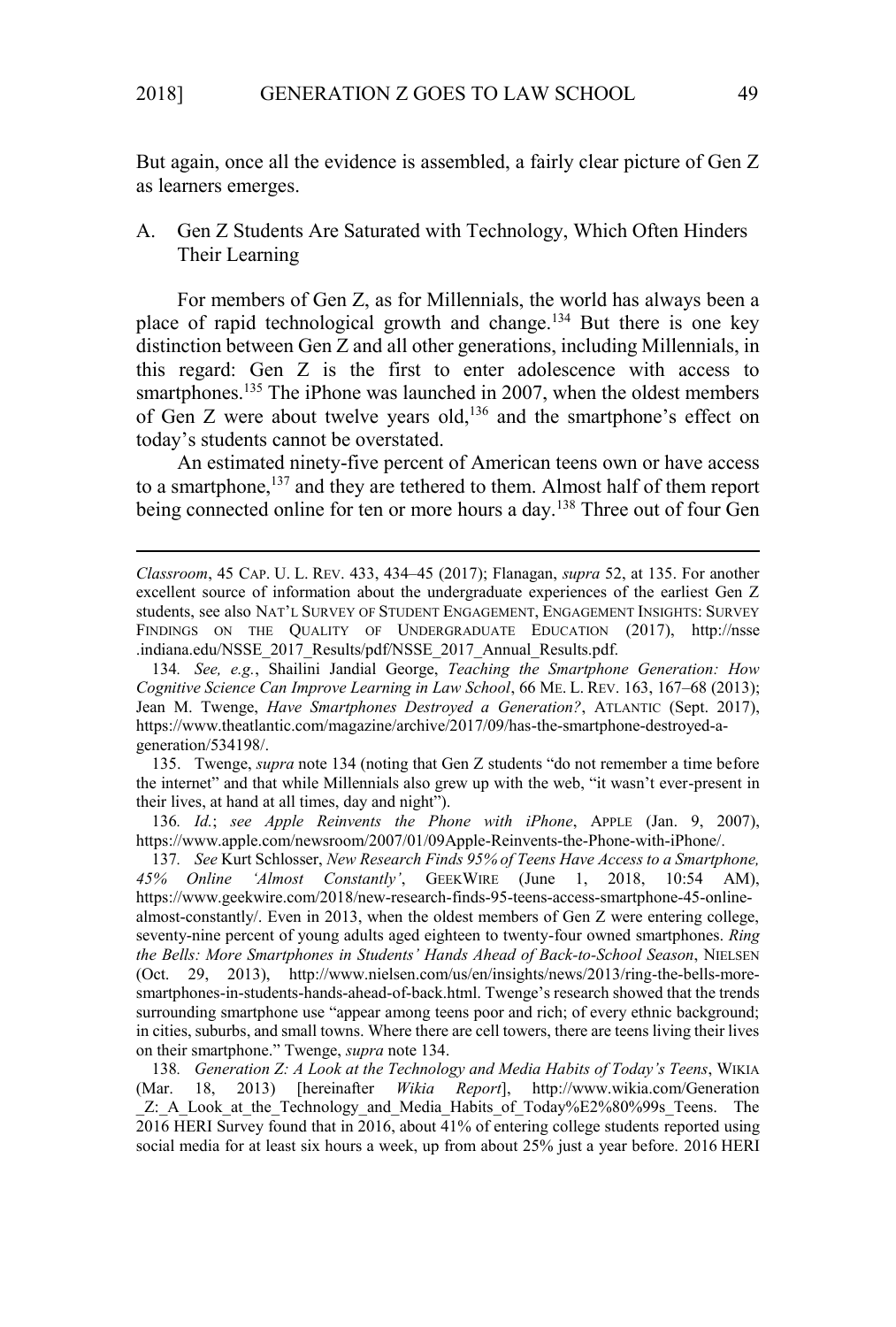Z members report being actively connected within an hour of waking up in the morning; and for one out of four of those, the connection occurs within five minutes or less of waking up.<sup>139</sup> Many Gen Z members acknowledge that they are addicted to their smartphones,<sup>140</sup> and they say that FOMO—fear of missing out—is largely to blame.<sup>141</sup>

As any parent of a Gen Z member well knows, Gen Z uses smartphones for almost everything. Not surprisingly, social media use accounts for much of the time Gen Z members spend on their phones. In the 2016 HERI survey, about forty-one percent of students reported spending six hours or more per week using social media;<sup>142</sup> to many, that figure might appear much lower than the reality. And students are not using social media only to post pictures and chat with friends; in one recent survey, more than half of the students said they use social media for research assignments, and one-third said they use it to work with classmates and watch lessons online.<sup>143</sup> They also use it to access the news; sites like Buzzfeed and Reddit, blogs like Tumblr, and social media platforms like Facebook and Twitter have the ability to send push notifications about news stories of particular interest right to Gen Z's smartphones.<sup>144</sup>

SURVEY, *supra* note 88, at 20. Twenge puts the figure at "six hours a day with new media" and breaks it down as follows: "an average of 2¼ hours a day texting on their cellphones, about 2 hours a day on the Internet, 1½ hours a day on electronic gaming, and about a half hour on video chat." TWENGE, *supra* note 51, at 51. She points out that this constitutes almost all of Gen Z members' leisure time. *Id.*

<sup>139</sup>*. Wikia Report*, *supra* note 138.

<sup>140</sup>*. See, e.g.*, SEEMILLER & GRACE, *supra* note 1, at 29 (noting that Gen Z believes "there's no good time to turn [their phone] off"); Amy Joyce, *Teens Say They're Addicted to Technology. Here's How Parents Can Help.*, WASH. POST (May 3, 2016), https://www.washingtonpost.com/news/parenting/wp/2016/05/03/teens-say-theyre-addictedto-technology-heres-how-parents-can-help/?noredirect=on&utm\_term=.66514bf40737 (citing a report by Common Sense Media that fifty percent of teens admitted feeling addicted to their mobile devices).

<sup>141.</sup> FOMO—the fear of missing out—is "the blend of anxiety, inadequacy and irritation that can flare up while skimming social media . . . . [It is] the fear of missing out on something or someone more interesting, exciting or better than what we're currently doing." Amelia Strickland, *Exploring the Effects of Social Media Use on the Mental Health of Young Adults*, U. CENT. FLA. STARS, 28 (2014), https://stars.library.ucf.edu/ cgi/viewcontent. cgi?article=2683&context=honorstheses1990-2015.

<sup>142. 2016</sup> HERI SURVEY, *supra* note 88, at 20. This was a significant increase; the figure was just twenty-five percent for each year between 2007 and 2015. *Id.*

<sup>143</sup>*. See* Modo Labs Team, *The Plurals Are Coming: What Universities Need to Know*, MODO: BLOG (May 23, 2016), https://www.modolabs.com/blog-post/the-plurals-are-comingwhat-universities-need-to-know/; *see also* SEEMILLER & GRACE, *supra* note 1, at 75.

<sup>144.</sup> SEEMILLER & GRACE, *supra* note 1, at 131–32. But Twenge's study showed that Gen Z members are "not huge news fans" and that they tend to go online for news primarily when "something major" happens. TWENGE, *supra* note 51, at 284–85.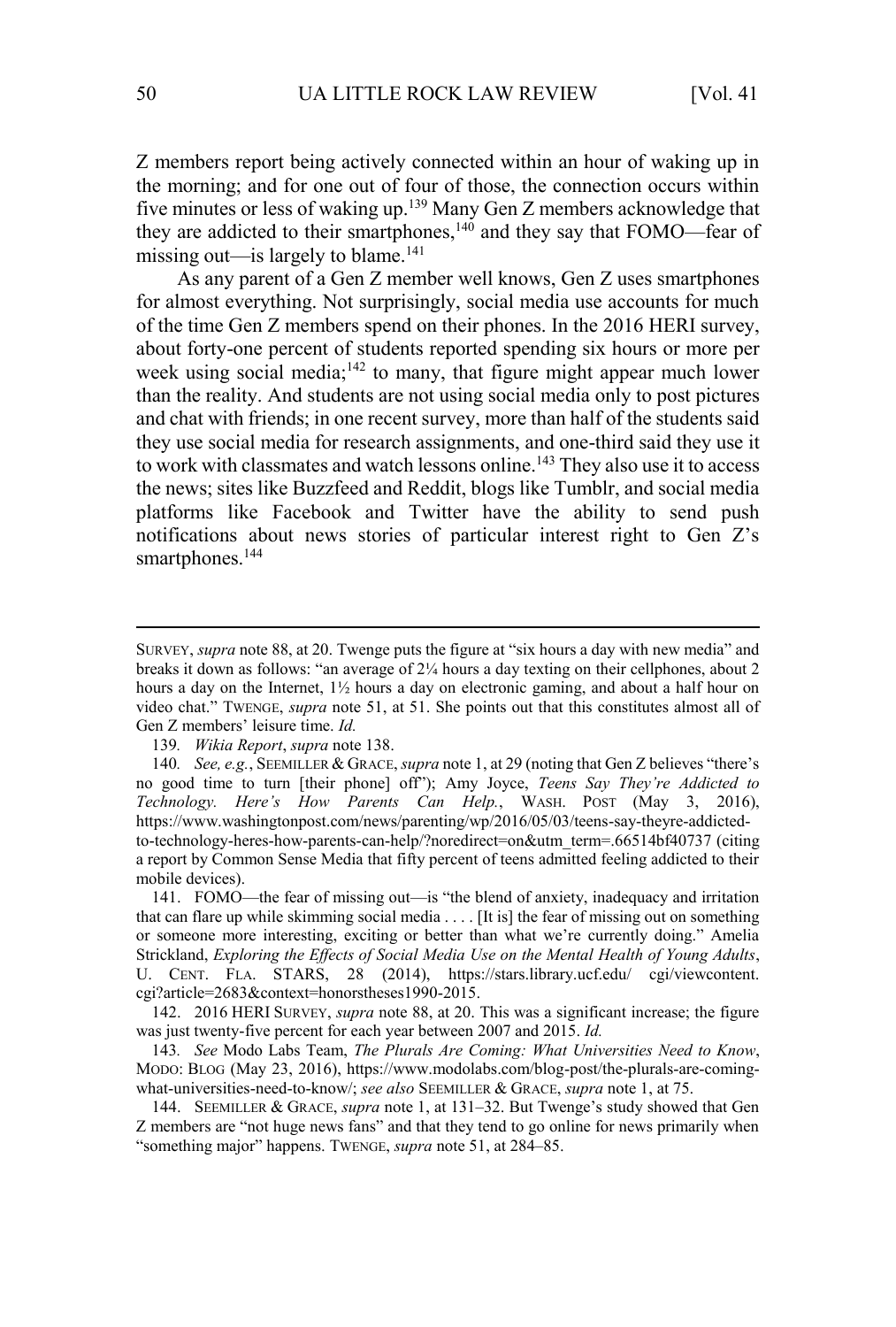Gen Z members' almost constant use of their smartphones in nearly every facet of their lives has led some experts to conclude that we are seeing a new epidemic, often referred to as "Internet addiction" or "technology addiction."<sup>145</sup> Michael Mercier, the founder of screeneducation.org, uses the term "digital addiction" and defines it as "the compulsive use of screens. It's the all-consuming compulsion to get online and stay online for endless hours—to the exclusion of other activities you should be doing. Or, it's the continuous compulsion to use screens while simultaneously engaging in other activities."<sup>146</sup> This compulsion to be online, experts say, leads to anxiety, fear, and "feelings of saturation, craziness, and never having a moment of peace."<sup>147</sup>

Perhaps more alarmingly, many neuroscientists believe that this compulsive use of technology is actually rewiring our brains. They claim that "the constant use of technologies such as smartphones, computers, search engines, and the like 'stimulate brain cell alteration and neurotransmitter release, gradually strengthening new neural pathways in our brains while weakening old ones."<sup>148</sup> Put another way, technology is altering the neural connections and stunting the development of the frontal lobe, "the higher order reasoning center of the brain where working memory is located."<sup>149</sup>

Those who have taught Gen Z will not be surprised by this science; it simply confirms our anecdotal observations that Gen Z students' non-stop use

<sup>145</sup>*. See, e.g.*, FCD Prevention Works, *Technology Addiction: Creating a Healthy Balance*, HAZELDEN BETTY FORD FOUND. (Mar. 16, 2017), https://www.hazeldenbettyford .org/articles/fcd/teen-technology-addiction; Farhad Manjoo, *Even the Tech Elite Are Worrying About Tech Addiction*, N.Y. TIMES (Feb. 14, 2018), https://www.nytimes .com/interactive/2018/02/09/technology/the-addiction-wrought-by-techies.html. *But see*  Christopher J. Ferguson, *Debunking the 6 Biggest Myths About 'Technology Addiction'*, CONVERSATION (June 18, 2018, 10:32 AM), https://theconversation.com/debunking-the-6 biggest-myths-about-technology-addiction-95850 (arguing that "technology is not a drug," "technology addiction is not common," and "technology is not uniquely addictive").

<sup>146</sup>*. Q & A with Michael Mercier, President of Screen Education*, BOLDFISH (Apr. 5, 2018), https://www.goboldfish.com/qa-michael-mercier. Mercier says that digital addicts do these things even if they do not want to be doing them—"even if it is driving you crazy . . . you can't stop doing them." *Id.* 

<sup>147.</sup> Lauren A. Newell, *Redefining Attention (and Revamping the Legal Profession?) for the Digital Generation*, 15 NEV. L.J. 754, 794 (2015) (quoting DON TAPSCOTT, GROWN UP DIGITAL: HOW THE NET GENERATION IS CHANGING YOUR WORLD 116 (2009)); *see also* Kathy Evans, *Are Digital Natives Really Just Digital Labourers? Teens Turning Off Social Media*, AGE (Apr. 21, 2016, 5:59 PM), https://www.theage.com.au/national/victoria/are-digitalnatives-really-just-digital-labourers-teens-turning-off-social-media-20160419-goa0or.html (noting that "fear has long been a by-product of media usage").

<sup>148.</sup> Kari Mercer Dalton, *Their Brains on Google: How Digital Technologies Are Altering the Millennial Generation's Brain and Impacting Legal Education*, 16 SMU SCI. & TECH. L. REV. 409, 419 (2013) (quoting NICHOLAS CARR, THE SHALLOWS: WHAT THE INTERNET IS DOING TO OUR BRAINS 409, 419 (1st ed. 2010)).

<sup>149</sup>*. Id.* at 419.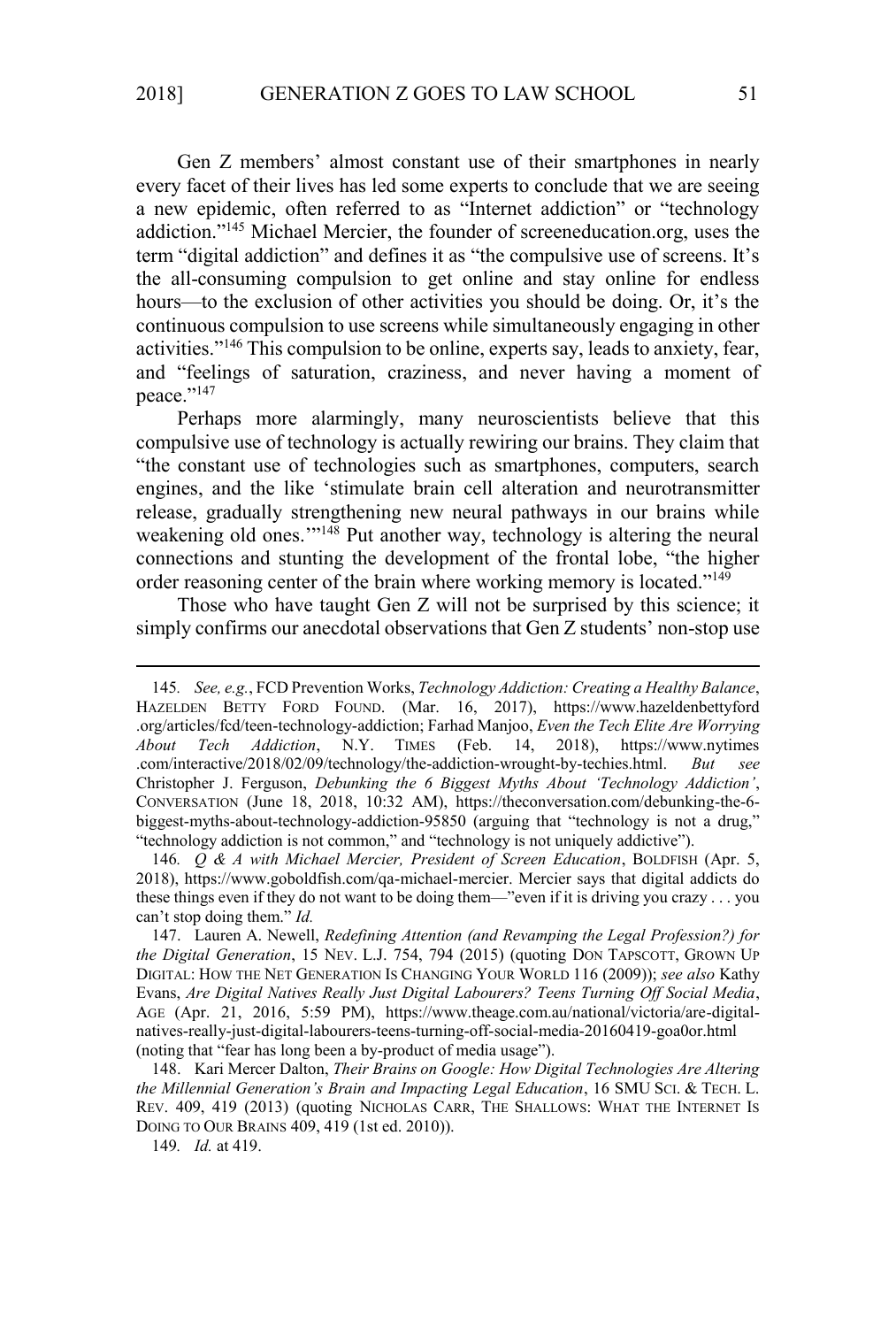of their smartphones and other technology is affecting their learning in significant ways.<sup>150</sup>

First, it is causing their attention spans to become shorter. Current research suggests that the average attention span for a Gen Z student is only eight seconds.<sup>151</sup> Some experts have coined the term "acquired ADD" to describe students' inability to focus when reading, listening, and writing.<sup>152</sup> One manifestation of students' short attention span is "power-browsing,"<sup>153</sup> which occurs when students approach the task of reading complex material in the same way they approach skimming Facebook or Twitter.<sup>154</sup> Another manifestation occurs when students work on long projects such as research papers; they may spend many hours looking for sources and reading (or more likely, power-browsing) them, but when they begin the drafting phase, they move through it very quickly, often wrapping it up while the content is still incomplete and the writing is still in need of revising, editing, and polishing.<sup>155</sup>

152*. Generation Z and Learning*, PRELUDE CONSULTING, https://www.preludeteam.com/articles/generation-z-and-learning (last visited Dec. 29, 2018) (citing Dr. John Ratey, a clinical associate professor of psychiatry at Harvard who specializes in neuropsychiatry, who uses the term "acquired attention deficit disorder" to describe the way technology is rewiring the modern brain).

153. Dalton, *supra* note 148, at 421–22 (noting that power-browsing "puts efficiency and immediacy above all else, and we are weakening our ability to read deeply, which in turn weakens our ability to interpret text and make rich mental connections"); *see also* Maryanne Wolf, *Skim Reading Is the New Normal. The Effect on Society Is Profound*, GUARDIAN (Aug. 25, 2018, 2:41 PM), https://www.theguardian.com/commentisfree/2018/aug/25/skim-readingnew-normal-maryanne-wolf ("Many readers now use an F or Z pattern when reading in which they sample the first line and then word-spot through the rest of the text. When the reading brain skims like this, it reduces time allocated to deep reading processes. In other words, we don't have time to grasp complexity, to understand another's feelings, to perceive beauty, and to create thoughts of the reader's own.").

154. Dalton, *supra* note 148, at 421–22; *see also* Montana, *supra* note 133, at 443 (noting that rather than reading a text from the beginning to the end, today's students "scan the text, reading out of sequence so they can quickly retrieve the information they need").

155. ADECCO, GENERATION Z VS. MILLENNIALS 3 (2015) [hereinafter ADECCO STUDY], http://pages.adeccousa.com/rs/107-IXF-539/images/generation-z-vs-millennials.pdf.

<sup>150.</sup> For a sampling of such anecdotal observations, see George, *supra* note 134, at 164 (drawing a composite picture of a hypothetical first-year law student, Lara, whose in-class use of her smartphone includes checking email, looking at pictures on Facebook, and texting her roommate—a scene George says "is becoming the norm across law school classrooms nationwide"); Dalton, *supra* note 148, at 410 (describing an experiment she conducted with her negotiations class revealing that not a single student was able to read an article she handed out for ten consecutive minutes without stopping to check their computers or phones); Twenge, *supra* note 134 (describing her interviews with several Gen Z students who readily admitted that their smartphones distract them from learning tasks).

<sup>151</sup>*. See* Cameron & Pagnattaro, *supra* note 93, at 318; Leonid Bershidsky, *Here Comes Generation Z*, BLOOMBERG (June 18, 2014, 7:28 AM), https://www.bloomberg. com/view/articles/2014-06-18/nailing-generation-z.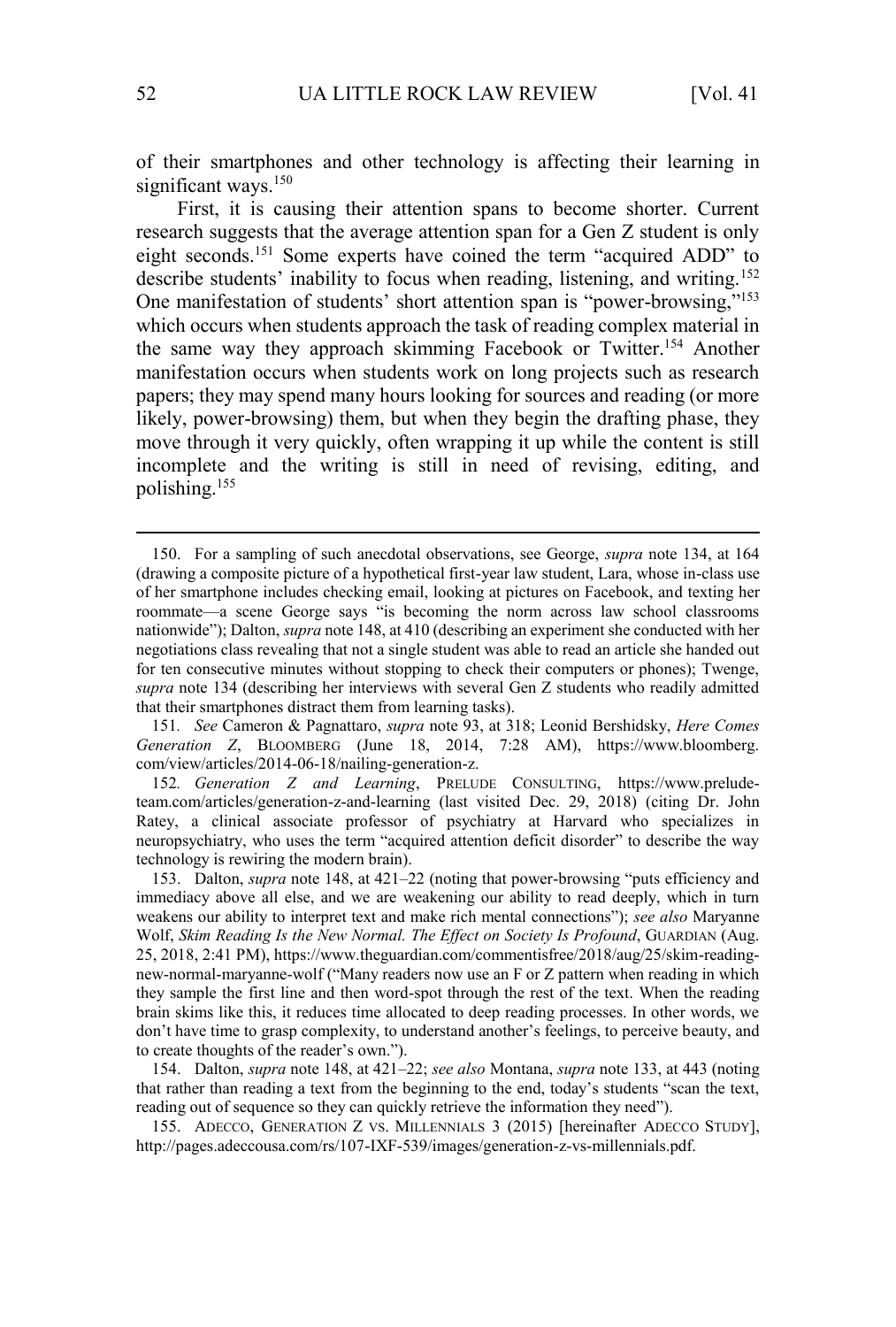Second, Gen Z's constant smartphone use is creating the illusion (unfortunately embraced by some)<sup>156</sup> that they are adept at multi-tasking. Gen Z students are accustomed to toggling among as many as five screens (as opposed to Millennials, who typically toggled between only two screens).<sup>157</sup> But scientists who study the brain agree that there is really no such thing as "multi-tasking;" students are actually "task-switching"—dividing their attention between tasks.<sup>158</sup> Moreover, they are "'leaking a little mental efficiency with every switch;"<sup>159</sup> there is a "restart cost" with every shift of attention.<sup>160</sup> Thus, students "take more time to finish each [task] and both are performed with much less proficiency."<sup>161</sup>

Multitasking may be especially deleterious for students when they are trying to learn new things (as in the first months of law school).<sup>162</sup> In his 2016 article entitled *Skills for Law Students,*<sup>163</sup> geared toward novice students, Professor Jonathan Van Patten enumerates no fewer than twenty-three discrete skills that effective lawyers must possess (and that effective law students must learn); they include "academic" skills (such as reading and understanding cases, reading and understanding statutes and regulations, learning how to tell a story, understanding argumentation, and doing computerized legal research); "practical" skills (such as asking good questions, spotting issues, and speaking in public); and "softer" skills (such as listening well, working well with others, dealing with adversity, and

157*. See* Modo Labs Team, *supra* note 143.

<sup>156.</sup> For example, an employment website recently posted a blog entry stating, "One of the foremost qualities any employer wants to see in their employees is the ability to multitask. This particular skill applies to a variety of different professions, from the finance world to academia to industrial engineering, and is highly valued due to its connection to production and efficiency." *Emphasizing the Ability to Multitask on Your* Resume, GREAT SAMPLE RESUME, https://www.greatsampleresume.com/blog/emphasizing-the-ability-to-multitask-on-yourresume/ (last visited Nov. 16, 2018).

<sup>158</sup>*. See* Jacobson, *supra* note 100, at 435, 437 ("Multi-tasking is not a myth. People do it every day, all the time . . . ." But "[i]f multitasking means doing two or more things simultaneously, things that are competing for the same cognitive resources, they don't. Instead, the brain divides its attention between the tasks and attention is shifted back and forth between them."); Rosa Kim, *Lightening the Cognitive Load: Maximizing Learning in the Legal Writing Classroom*, 21 PERSPS.: TEACHING LEGAL RES. & WRITING 101, 102 (2013); James B. Levy, *Teaching the Digital Caveman: Rethinking the Use of Classroom Technology in Law School*, 19 CHAP. L.REV. 241, 260–61 (2016) ("[I]t is essentially impossible for the brain to 'multitask' beyond activities that are so automated, like walking and chewing gum, that they require no attention.").

<sup>159.</sup> George, *supra* note 134, at 171 (quoting Sam Anderson, *In Defense of Distraction*, N.Y. MAG. (May 17, 2009), http://nymag.com/news/features/56793).

<sup>160.</sup> Jacobson, *supra* note 100, at 439; Newell, *supra* note 147, at 768.

<sup>161.</sup> Levy, *supra* note 158, at 260; *see also* Jacobson, *supra* note 100, at 437; Kim, *supra*  note 158, at 102.

<sup>162</sup>*. See, e.g.*, Levy, *supra* note 158, at 283.

<sup>163.</sup> Jonathan K. Van Patten, *Skills for Law Students*, 61 S.D. L. REV. 165, 165 (2016).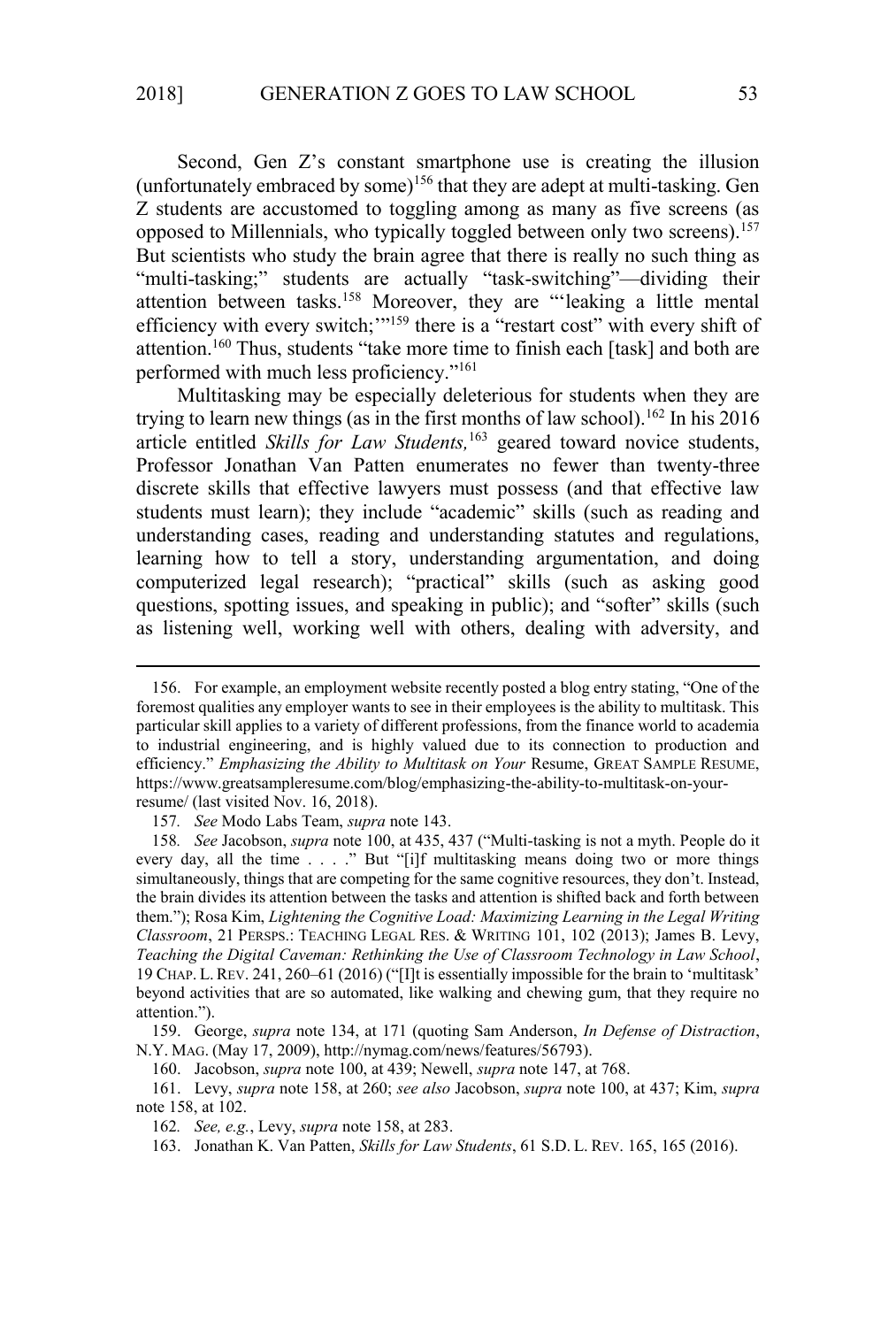picking fights wisely).<sup>164</sup> The thought of trying to master all of these skills would overwhelm most beginning law students, even if the skills were taught one at a time and even if the students came to law school with strong backgrounds in critical reading, thinking, and writing.

In the face of these numerous difficult learning tasks, novice Gen Z law students may struggle mightily if their professors' teaching methods do not account for "the constraints posed by working memory."<sup>165</sup> Cognitive load theory tells us that our working memory is "a narrow channel that tolerates a very low cognitive load"; it is "the bottleneck that channels all new information processed in the brain."<sup>166</sup> In the multitasking context, the processing of information tends to be superficial, thus impeding students' ability to engage in in-depth analysis.<sup>167</sup> This impediment is exacerbated when the information is delivered simultaneously in various media—for example, when a professor plans a lesson incorporating text from a book, information from a PowerPoint, and content from videos, requiring students to engage in "multimedia multitasking."<sup>168</sup>

Third, Gen Z students' constant use of smartphones affects their physical and mental health in ways that often impede or prevent their learning. On the physical health front, studies show that screen time is a significant risk factor for sleep deprivation, or "short sleep duration."<sup>169</sup> And "portable media devices are of special importance for insufficient sleep as they not only directly displace or delay sleep time by increasing arousal that interferes with sleep but are also easily carried into the bedroom and used in bed before sleep while emitting light that can affect sleep-wake rhythms."<sup>170</sup> In 2011 (when the oldest members of Gen Z were about sixteen), one study reported that seventy-two percent of adolescents said they used a cellphone in their bedroom within an hour of bedtime,<sup>171</sup> and they were seventy-nine percent less likely to get nine hours of sleep than their peers who did not use their cellphones at night.<sup>172</sup>

Sleep deprivation results in "more problems with working memory, including needing more time to accomplish tasks, more effort to do them, and

<sup>164</sup>*. Id.* at 170–95.

<sup>165.</sup> Deborah J. Merritt, *Legal Education in the Age of Cognitive Science and Advanced Classroom Technology*, 14 B.U.J. SCI. & TECH. L. 39, 45 (2008).

<sup>166.</sup> Kim, *supra* note 158, at 101.

<sup>167</sup>*. See id.* at 102; Newell, *supra* note 147, at 768–69. For a more thorough discussion of how legal educators can help students manage their cognitive load effectively, see *infra* Section V.C.

<sup>168.</sup> Jacobson, *supra* note 100, at 451–52; Kim, *supra* note 158, at 102.

<sup>169.</sup> Jean M. Twenge et al., *Decreases in Self-Reported Sleep Duration Among U.S. Adolescents 2009*−*2015 and Links to New Media Screen Time*, 39 SLEEP MED. 47 (2017).

<sup>170</sup>*. Id.* at 48.

<sup>171</sup>*. Id.* at 47–48.

<sup>172</sup>*. Id.* at 47.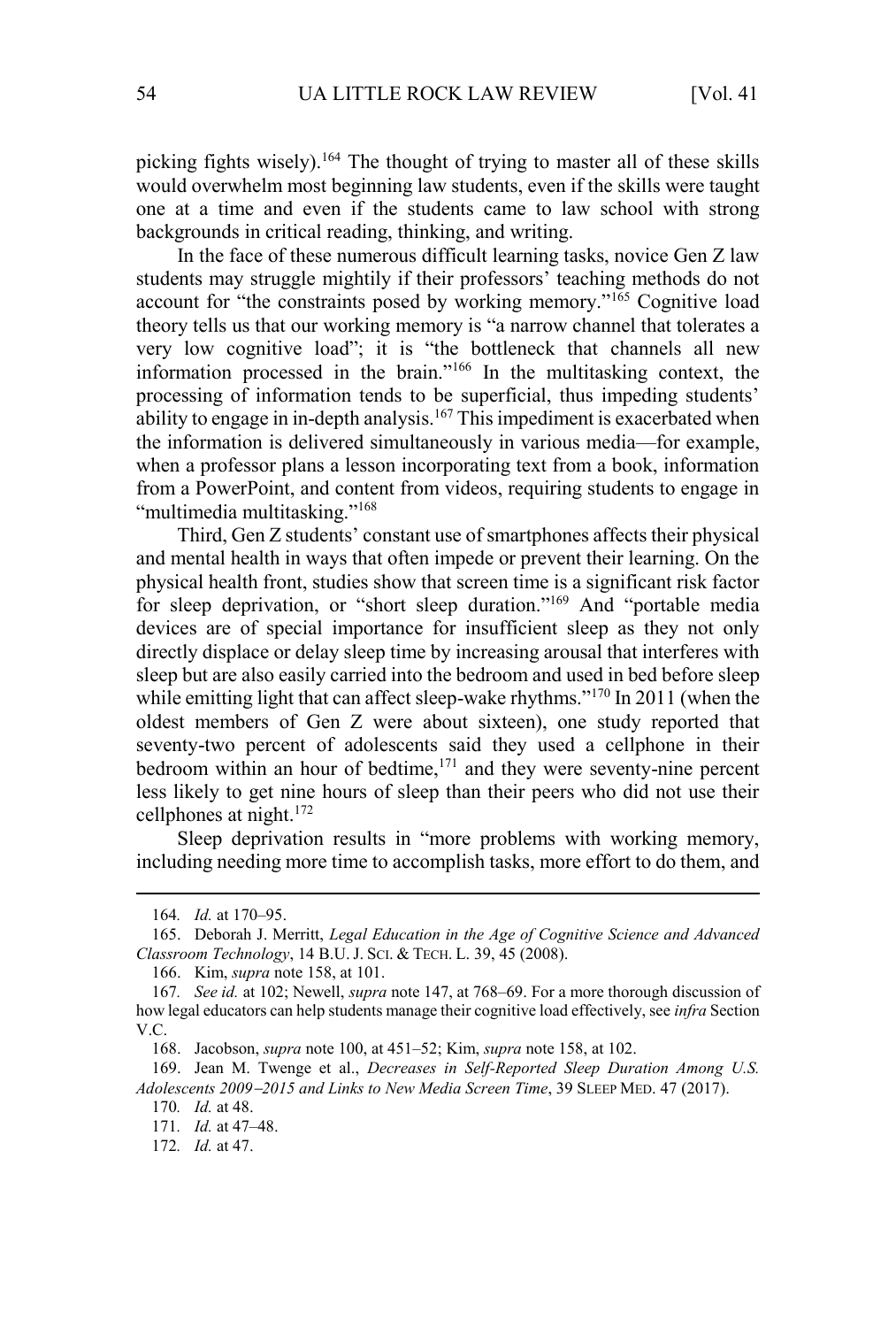more effort to remember, all while making more errors."<sup>173</sup> Moreover, sleep is needed not only before and after learning; "it is also needed to see beyond the explicit knowledge learned, so that one can gain insight."<sup>174</sup> Adequate sleep correlates highly with good grades, better ability to cope with stress, a more positive attitude, and higher quality interpersonal relationships.<sup>175</sup> Thus, the fact that many students entering law school today are perpetually tired puts them at a serious disadvantage as they tackle the difficult and intense academic work required of law students and as they strive to maintain their mental and emotional health.

On the mental and emotional health front, studies show that Gen Z is at a higher risk of depression and anxiety than any other generation.<sup>176</sup> In 2016, about one in eight entering college freshmen reported feeling depressed frequently in the past year, and about one-third of those students said there was a "very good chance" they would seek personal counseling in the coming year.<sup>177</sup> More than one-third of entering freshmen reported frequently feeling anxious.<sup>178</sup> And it appears that smartphone use—particularly social media use—is partly responsible.<sup>179</sup> One study suggested that smartphone use contributes to the increase in anxiety among Gen Z because "technology has developed faster than [their] capacity to process it."<sup>180</sup> Other studies document the effects of the "social comparison syndrome" that many social media sites foster.<sup>181</sup> Said one researcher, "If a person has a full view of their own life, but only sees others' highlights, this social comparison can be understandably discouraging."<sup>182</sup> And still other studies document the harmful effects of

<sup>173.</sup> Jacobson, *supra* note 100, at 445.

<sup>174</sup>*. Id.* at 447.

<sup>175</sup>*. Id.* at 447–48.

<sup>176</sup>*. See* 2016 HERI SURVEY, *supra* note 88, at 12–13. *See generally* TWENGE, *supra* note 51, at 93–118. It is worth considering, too, that in general, the young adult population (aged 18−29 years) is at a "vulnerable precipice" where they are "particularly prone to experiencing mental illness" and that one in four young adults experiences a depressive state between the ages of eighteen and twenty-four. Strickland, *supra* note 141, at 11 (citing JON E. GRANT & MARC N. POTENZA, YOUNG ADULT MENTAL HEALTH 3–4 (2010)).

<sup>177. 2016</sup> HERI SURVEY, *supra* note 88, at 12.

<sup>178</sup>*. Id.* at 13.

<sup>179</sup>*. See generally* Nicholas Kardaras, *Generation Z: Online and at Risk?*, SCI. AM. (Sept. 1, 2016), https://www.scientificamerican.com/article/generation-z-online-and-at-risk/.

<sup>180.</sup> Evans, *supra* note 147.

<sup>181</sup>*. See, e.g.*, Amanda Lenhart, *Chapter 4: Social Media and Friendships*, *in Teens, Technology, and Friendship*, PEW RES. CTR. (Aug. 6, 2015), http://www.pewinternet. org/2015/08/06/chapter-4-social-media-and-friendships/ (reporting that twenty-one percent of teens in a 2014–15 Pew Research survey said they felt worse about their own lives based on what others posted on social media); *see also* Strickland, *supra* note 141, at 30 (citing several studies showing that undergraduate students who had been using Facebook for a long period "perceived that others were happier and that life was not fair").

<sup>182.</sup> Strickland, *supra* note 141, at 31.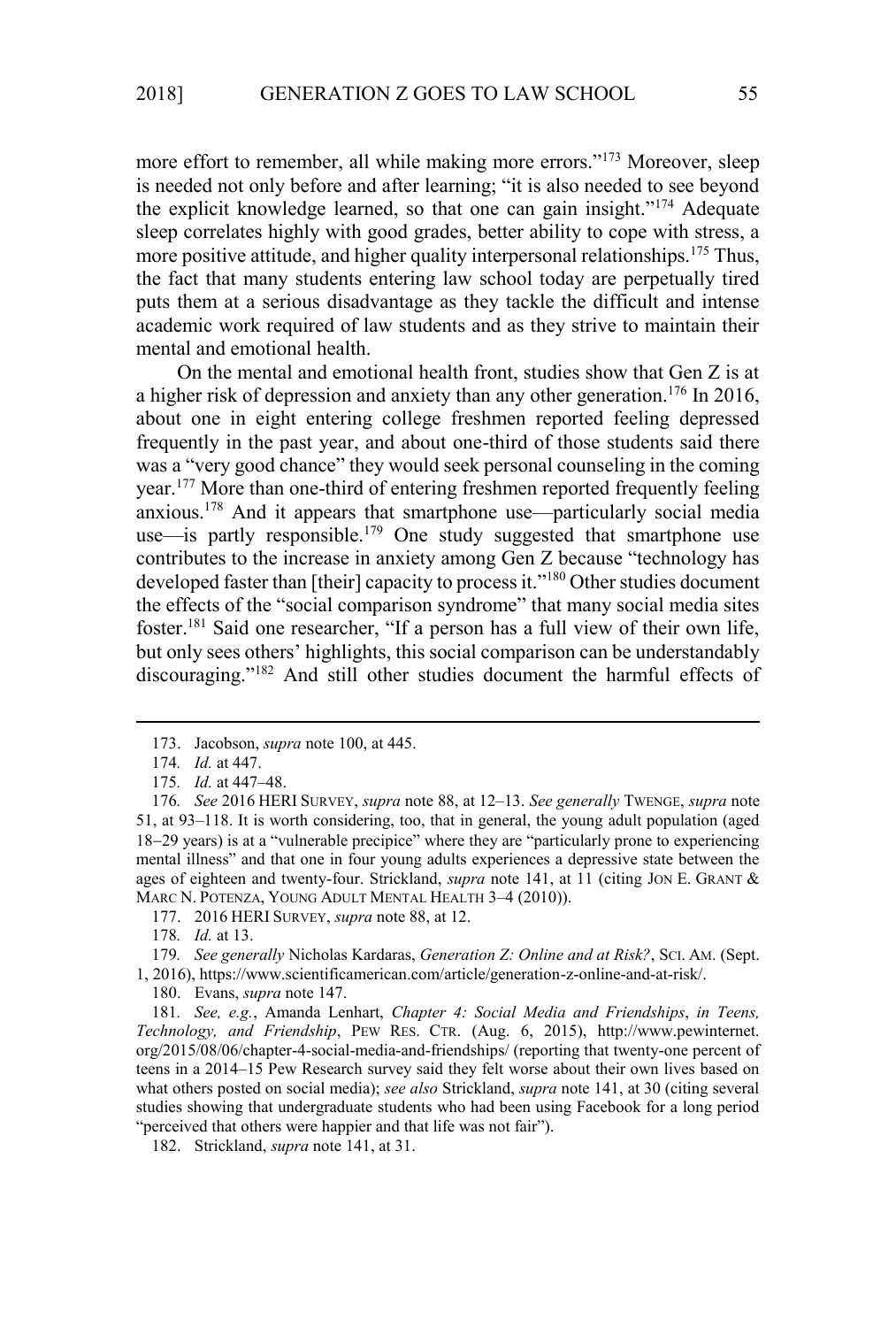cyberbullying.<sup>183</sup> In 2017, a longitudinal study found a negative correlation between Facebook use and well-being.<sup>184</sup> And the results of a recent survey decried the effects of Instagram, ranking it as "the worst social media network for mental health and wellbeing" because its photo-based platform is the most likely to generate "high levels of anxiety, depression, bullying and FOMO, the 'fear of missing out.'"<sup>185</sup>

In fact, some have referred to Gen Z as "the loneliest generation."<sup>186</sup> Twenge's studies showed that teens who visited social networking sites every day or nearly every day were eleven percent more likely to be lonely than teens who spent time with friends in person.<sup>187</sup> According to the annual Monitoring the Future (MtF) surveys of high school students,<sup>188</sup> teens in 2015 were far lonelier than teens in 2011; says Twenge, "[t]eens are now lonelier than at any time since the [MtF] survey began in 1991."<sup>189</sup> As one commentator put it, "Apart from the addictive nature of our new digital way of connecting, it does not seem to satisfy our deep-seated need for true human contact. Instead what it seems to have spawned is the illusion of social connection . . . ."<sup>190</sup> This is consistent with what psychologists call the "displacement" theory—the idea that "[p]eople who spend more time in sedentary behaviors (like social media use) have less time for face-to-face social interaction and physical activity, both of which have been proven to be protective against mental health disorders."<sup>191</sup>

187. TWENGE, *supra* note 51, at 80.

189. TWENGE, *supra* note 51, at 97.

191. Strickland, *supra* note 141, at 15.

<sup>183</sup>*. See, e.g.*, Stephanie Pappas, *Social Media Cyber Bullying Linked to Teen Depression*, SCI. AM. (June 23, 2015), https://www.scientificamerican.com/article/social-media-cyberbullying-linked-to-teen-depression/ (describing several studies, all of which reached the conclusions that cyberbullying and depression go hand in hand and that the more cyberbullying a teen experiences, the more severe the symptoms of his or her depression).

<sup>184.</sup> Holly B. Shakya & Nicholas A. Christakis, *Association of Facebook Use with Compromised Well-Being: A Longitudinal Study*, 185 AM. J. EPIDEMIOLOGY 203, 208 (2017).

<sup>185.</sup> Amanda MacMillan, *Why Instagram Is the Worst Social Media for Mental Health*, TIME (May 25, 2017), http://time.com/4793331/instagram-social-media-mental-health/; *see also* Strickland, *supra* note 141, at 28.

<sup>186</sup>*. See, e.g.*, Sarah Berger, *Gen Z Is the Loneliest Generation, Survey Reveals, but Working Can Help*, CNBC (May 2, 2018, 9:59 AM), https://www.cnbc.com/ 2018/05/02/cigna-study-loneliness-is-an-epidemic-gen-z-is-the-worst-off.html; Katrina Trinko, *Gen Z Is the Loneliest Generation, and It's Not Just Because of Social Media*, USA TODAY (May 3, 2018, 7:58 PM), https://www.usatoday.com/story/opinion/2018/05/03/gen-zloneliest-generation-social-media-personal-interactions-column/574701002/.

<sup>188.</sup> For the results of the 2011 and 2015 Monitoring the Future surveys (as well as the surveys for all other years), see *Publications*, MONITORING THE FUTURE, http://monitoringthefuture.org/pubs.html#refvols (last visited Dec. 28, 2018).

<sup>190.</sup> Kardaras, *supra* note 179; *see also* Strickland, *supra* note 141, at 27 ("[S]ocial media is so seductive because it allows for the illusion of companionship without the demands of friendship.").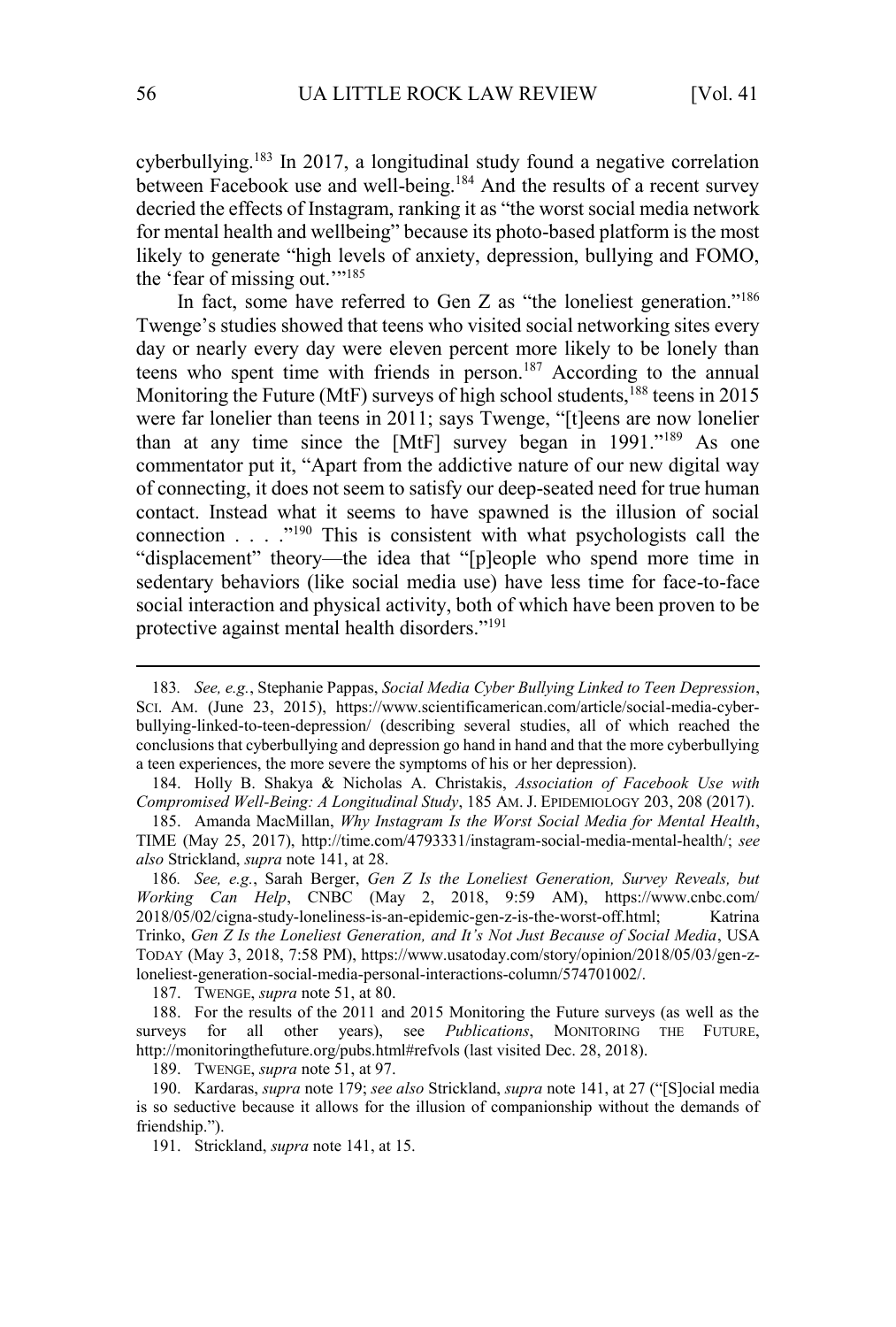In sum, Gen Z students are not just digital natives; they have become "digital labourers."<sup>192</sup> The latter term reflects the reality that while Gen Z has grown up with technology literally at its fingertips and is more adept at using it than prior generations (who might be called "digital immigrants"<sup>193</sup>), Gen Z students are also aware of the grip it has on their lives.<sup>194</sup> Gen Z members have described the "relentless nature" of social media and the "information overload" that is part and parcel of the technologically advanced world they have inherited.<sup>195</sup> Certainly, it seems that Gen Z students are not necessarily better learners because of the availability of technology at their fingertips; in fact, their constant reliance on their smartphones for almost every educational and social purpose is a serious barrier to their learning that legal educators must determine how to overcome.<sup>196</sup>

B. Gen Z Students Are Weaker Than Students of Prior Generations in Critical Reading, Thinking, and Writing

This observation likely comes as no surprise to most educators; for years, teachers have been bemoaning the fact that "today's students" cannot write, cannot analyze information critically, and cannot problem-solve.<sup>197</sup> The moans seem to be growing louder in the halls of law schools, where professors observe a noticeable decline in students' ability to engage in the critical thinking necessary to work through a particular legal problem to arrive at a reasonable solution.<sup>198</sup> It seems clear that

many of our matriculating students' undergraduate experiences . . . have been woefully deficient in building more complex critical-thinking and

<sup>192.</sup> Evans, *supra* note 147.

<sup>193.</sup> Dalton, *supra* note 148, at 409. Presumably many law professors are "digital immigrants" who, while not averse to learning about technological advances, are not as fluent in using it as their students.

<sup>194.</sup> Evans, *supra* note 147. Evans's article describes the ambivalence that many Gen Z members feel about "a life that's become increasingly digitalized" and notes that "the question of whether teens want to be on social media is one we haven't yet explored." *Id.*

<sup>195</sup>*. Id.*

<sup>196.</sup> For a discussion of strategies legal educators can use to address this problem, see *infra*  Section V.C.

<sup>197</sup>*. See generally* Flanagan, *supra* note 52; Caroline L. Osborne, *The State of Legal Research Education: A Survey of First-Year Legal Programs, or "Why Johnny and Jane Cannot Research"*, 108 LAW LIBR. J. 403 (2016); Cathaleen A. Roach, *Is the Sky Falling? Ruminations on Incoming Law Student Preparedness (and Implications for the Profession) in the Wake of Recent National and Other Reports*, 11 LEGAL WRITING: J. LEGAL WRITING INST. 295 (2005); Susan Stuart & Ruth Vance, *Bringing a Knife to the Gunfight: The Academically Underprepared Law Student and Legal Education Reform*, 48 VAL. U. L. REV. 41 (2013).

<sup>198</sup>*. See generally* Flanagan, *supra* note 52; Ruth Vance & Susan Stuart, *Of Moby Dick and Tartar Sauce: The Academically Underprepared Law Student and the Curse of Overconfidence*, 53 DUQ. L. REV. 133 (2015).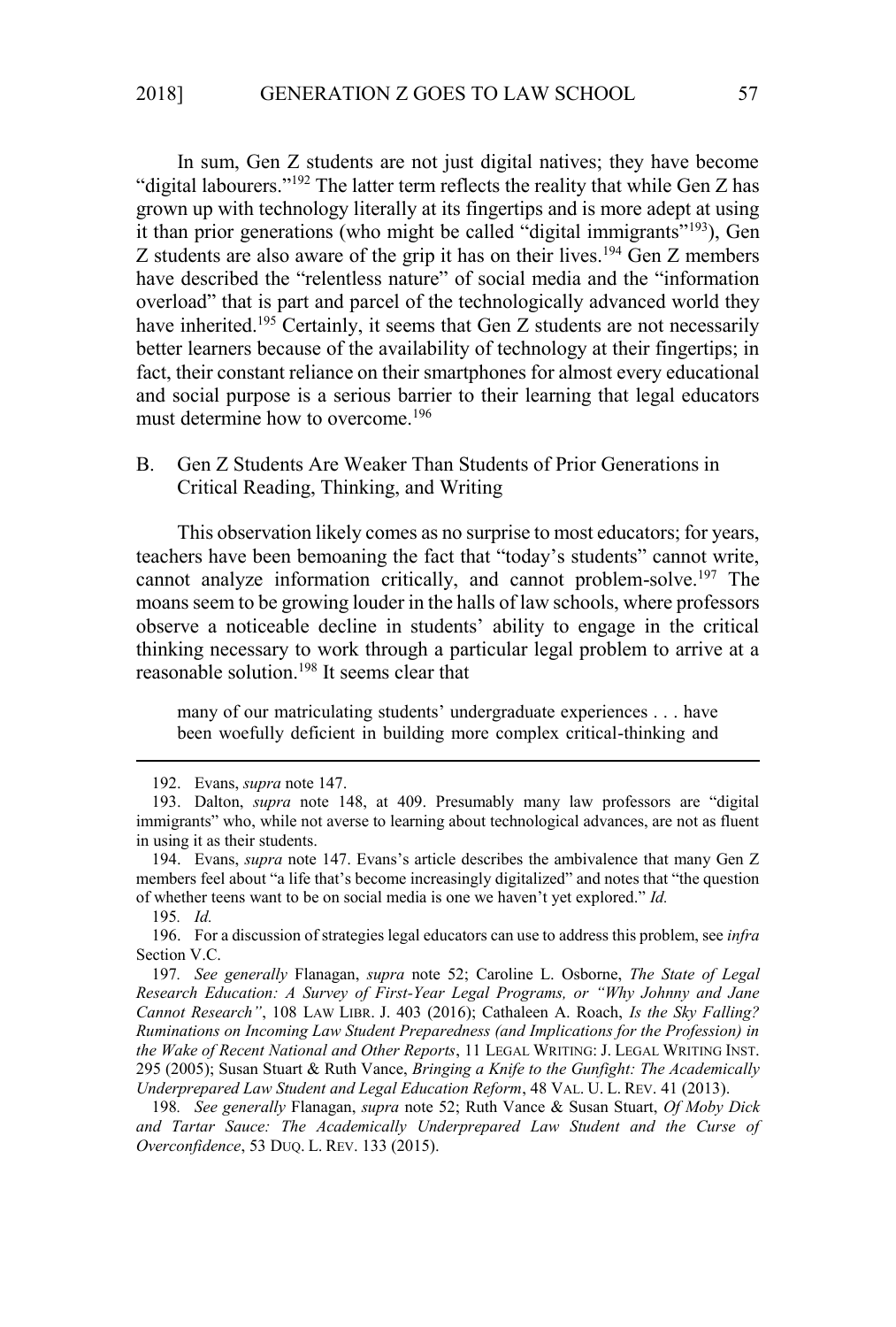problem-solving skills. As a result, there is inherent resistance—and increasingly so—to changing to a more difficult learning modality in law school that is alien to most and difficult for many. This dilemma is further exacerbated by the poor performers' overconfidence in their undergraduate skills and therefore their particular resistance to change.<sup>199</sup>

Complicating matters further, many Gen Z students are not skilled at self-assessment, which "is especially crucial in higher education and professional school settings, particularly as some schools move to a problembased model of instruction"<sup>200</sup> emphasizing clinical and other experiential opportunities.

Unlike the Langdellian case method, which focuses on appellate cases and introduces students to clients' problems at the end—instead of the beginning—of the case, the problem-solving method starts at the beginning of a case—before a student knows all the facts, learns the client's goals, narrows the issues, clarifies the identity of the client, and considers the options. The case method only gives examples of how others, i.e., judges, resolved the client's problem; instead of focusing on judge-centered thinking, problem solving focuses on exposing students to lawyers' thinking processes and roles. A problem-solving approach also involves collaborative work and creative thinking.<sup>201</sup>

Gen Z students may come to law school with an overconfidence in their own critical thinking skills and a corresponding tendency to move too quickly through the problem-solving process. And this overconfidence may be accompanied by an inclination to resist feedback that would help them become agents of their own learning.<sup>202</sup>

Perhaps this begs the question: Are Gen Z students—including law students—really any different than their predecessor generations in this regard? Research suggests the answer to this question is *yes.* There are at least four aspects of Gen Z students' education and upbringing that set them apart from prior generations of students, the confluence of which makes for a perfect storm as they begin the difficult work required of law students.

First, Gen Z students are the first to emerge from the No Child Left Behind program, $203$  where the emphasis on standardized testing led to a

<sup>199.</sup> Vance & Stuart, *supra* note 198, at 152.

<sup>200</sup>*. Id.* at 148 (quoting David Dunning et al., *Flawed Self-Assessment: Implications for Health, Education, and the Workplace*, 5 PSYCHOL. SCI. PUB. INT. 69, 85 (2004)).

<sup>201.</sup> Kathleen Elliott Vinson, *What's Your Problem?*, 44 STETSON L.REV. 777, 779 (2015).

<sup>202.</sup> Vance & Stuart, *supra* note 198, at 152.

<sup>203.</sup> The No Child Left Behind Act of 2001 took effect in 2002 and was first implemented in the 2002−2003 school year. *See* 20 U.S.C. § 6301 (2012). In that school year, the oldest Gen Z students were about seven years old and thus were in the early years of elementary school. For a law student's view of how No Child Left Behind has impacted traditional and modern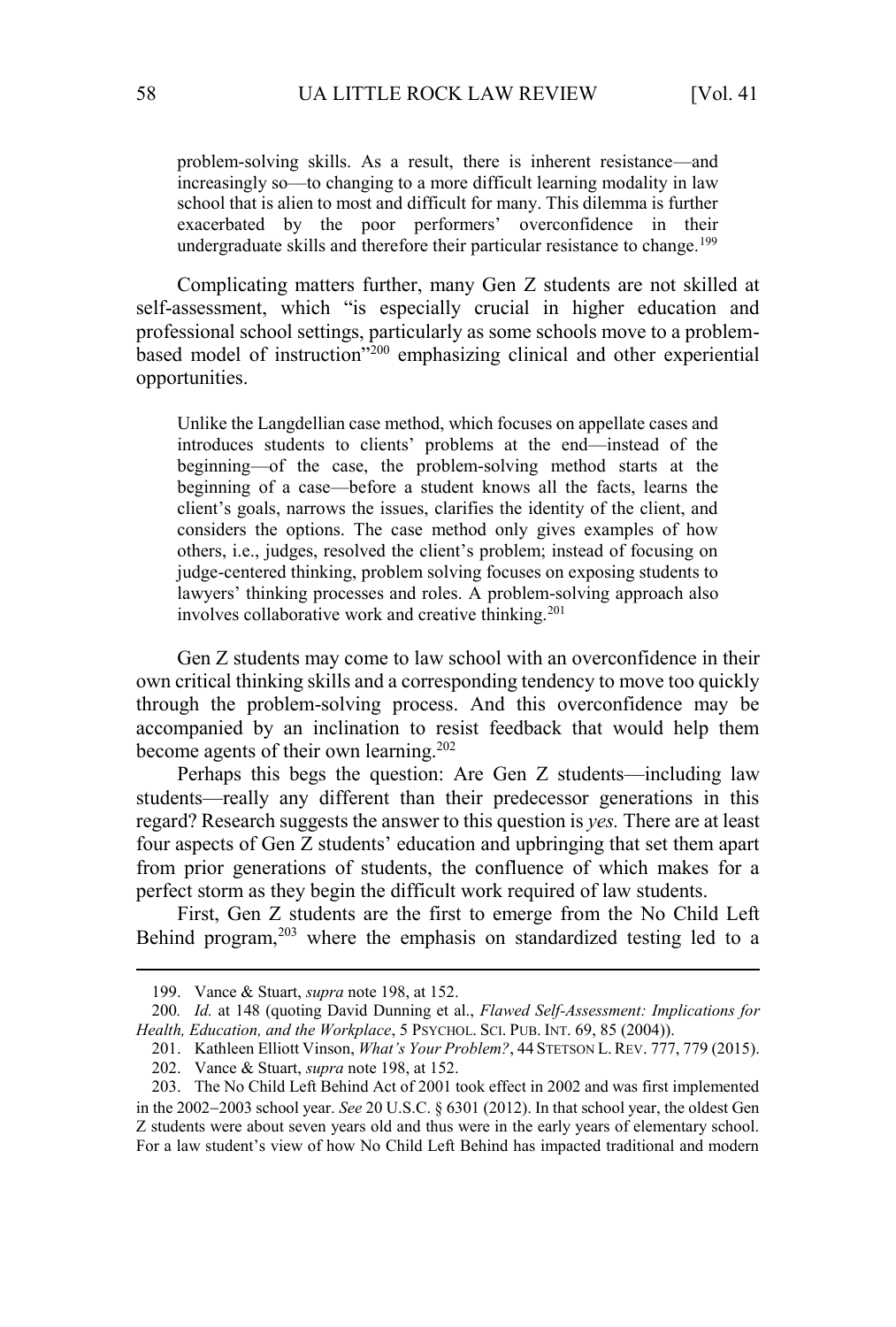devaluing of critical thinking and reasoning.<sup>204</sup> No Child Left Behind led many schools to emphasize reading proficiency, often at the expense of critical thinking and writing instruction.<sup>205</sup> Now, as these students move into undergraduate and graduate school, their professors' expectations "can present dissonance for students who have been rewarded throughout primary and secondary education for performing well on standardized tests and are now expected to think critically, contextualize learning, and clearly write about their learning . . . . "<sup>206</sup>

Second, Gen Z students went through elementary and secondary school at a time when the trend was toward more science, technology, engineering, and math (STEM) classes—a trend that was important then because workplace technology was on the rise.<sup>207</sup> But that trend, many educators say, created an imbalance; to make room for the STEM classes, many classes that focused on other essential skills, including critical thinking, writing, and problem-solving, were eliminated or de-emphasized.<sup>208</sup>

legal instructional methods, see Christopher W. Holiman, Comment, *Leaving No Law Student Left Behind: Learning to Learn in the Age of No Child Left Behind*, 58 HOW. L.J. 195 (2014). 204*. See generally* Becker, *supra* note 38, at 18–22.

205*. See* Valerie Strauss, *The Real Reasons So Many Young People Can't Write Well Today—by an English Teacher*, WASH. POST (Nov. 8, 2017), https://www. washingtonpost.com/news/answer-sheet/wp/2017/11/08/the-real-reasons-so-many-youngpeople-cant-write-well-today-by-an-english-teacher/?utm\_term=.4f9ea101a0bb. Strauss reposted a post by Justin Parmenter, a seventh-grade language arts teacher in Charlotte, North Carolina, who stated that "the level of fear that teachers experience around balancing curriculum escalated sharply with the boom in standardized testing brought about by NCLB. The resulting teach-to-the-test culture has led to a marked decline in the quality of our students' writing." *Id.*

206. Becker, *supra* note 38, at 20 (quoting Tenniell L. Trolian & Kristin S. Fouts, *No Child Left Behind: Implications for College Student Learning*, 16 ABOUT CAMPUS 2, 5 (2011)).

207*. See generally* Alexandra Ossola, *Is the U.S. Focusing Too Much on STEM?*, ATLANTIC (Dec. 3, 2014), https://www.theatlantic.com/education/archive/2014/12/is-the-us-focusingtoo-much-on-stem/383353/.

208*. See, e.g.*, Patricia Cohen, *A Rising Call to Promote STEM Education and Cut Liberal Arts Funding*, N.Y. TIMES (Feb. 21, 2016), https://www.nytimes .com/2016/02/22/business/arising-call-to-promote-stem-education-and-cut-liberal-arts-funding.html. It appears employers are beginning to recognize that the heavy emphasis on STEM skills has come at a cost. For example, a tax talent leader at Ernst & Young (EY) recently wrote,

> [EY] believe[s] a wider, more diverse range of disciplines needs to be added to the original STEM equation, including economics, law, and liberal arts, among others . . . . [T]he trend toward STEM—important ten to twenty years ago as workplace technology was on the rise—now needs to be balanced with a greater focus on other essential skills, including: critical thinking; strategic planning; [and] problem-solving . . . .

Martin Fiore, *Reimagining the Future of Work: Talent-First Strategy Positions Your People for Unpredictable Journeys*, TAX EXECUTIVE (Sept. 21, 2017), http://taxexecutive.org /reimagining-the-future-of-work/. In fact, a new movement is afoot: the STEAM movement, which focuses on reintegrating the arts into the STEM curriculum. *See, e.g.*, John Maeda,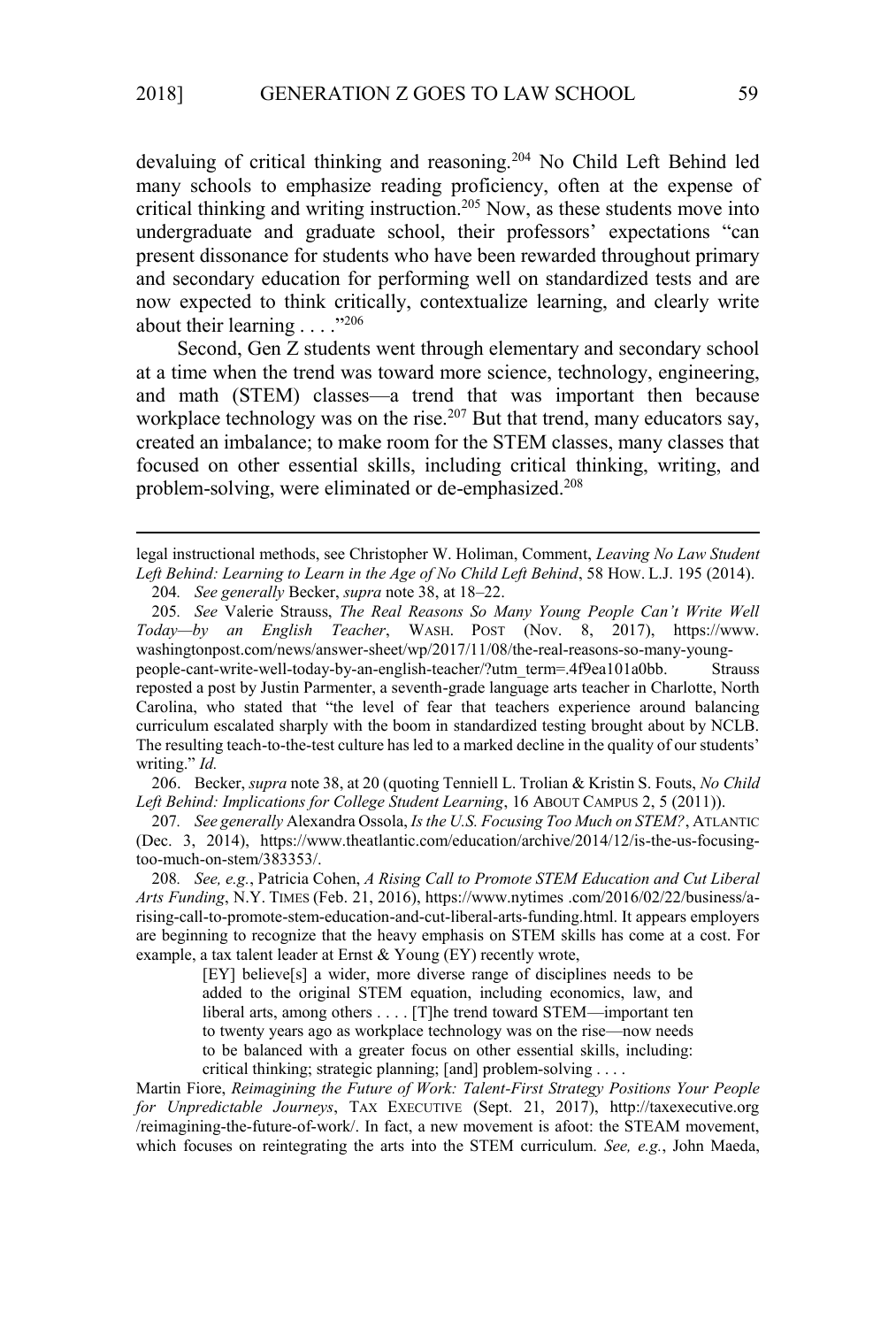Third, many Gen Z students are products of the "earlier is better, wire the brain, and baby genius" methodology of parenting that resulted in part from a misunderstanding of brain science about how learning could be accelerated.<sup>209</sup> They have been conditioned to be performance oriented,<sup>210</sup> and thus have "poor forms of adaptive coping when the presence of a challenge or the possibility of failure exists, a lack of intrinsic motivation, and an inability to abstractly process information."<sup>211</sup> Gen Z's lack of exposure to situations in which failure is a possibility is particularly problematic, according to some educational psychologists: "[T]he acquisition of problemsolving skills is the direct result of children's immature, incomplete, and often incorrect attempts to engage with the world that trigger authentic feedback and consequences . . . . Indeed, 'failure' and overcoming failure are essential events that trigger the neurological development that underpins thinking ability."<sup>212</sup>

And fourth, Gen Z students' constant use of smartphones interferes with their critical thinking skills. Gen Zers have access to enormous, almost unlimited amounts of information, but they do not know how to effectively sift through it or critically evaluate it.<sup>213</sup> Says one Stanford professor, "The more we become used to just sound bites and tweets the less patient we will be with more complex, more meaningful information . . . . [W]e might lose the ability to analyze things with any depth and nuance."<sup>214</sup>

The mid- to late-1990s witnessed the rise of misguided attempts to artificially accelerate brain development in children. Parents began forcefeeding infants and toddlers special "educational" DVDs and flash cards in the hopes of taking advantage of unique features of the developing brain to "hardwire genius" by the age of three—or even younger. Since then, it has become increasingly clear that the brain science of "critical periods" and "neural plasticity" has been grossly misunderstood and that efforts to artificially harness these important features of brain development by accelerating and distorting real-world learning beyond all reason are not producing the promised results. Recent years have seen only an acceleration of this trend, with parents and teachers adopting rote learning and "baby genius" style activities.

213. Kurt Meyer, *Teaching Legal Research to Today's Digital Natives*, 21 AALL SPECTRUM 12, 14 (2017).

214*. Generation Z and Learning*, *supra* note 152 (quoting Dr. Elias Aboujaoude, Director of Stanford University's Impulse Control Disorders Clinic).

*STEM to STEAM: Art in K-12 Is Key to Building a Strong Economy*, EDUTOPIA (Oct. 2, 2012), https://www.edutopia.org/blog/stem-to-steam-strengthens-economy-john-maeda*.*

<sup>209.</sup> Stephen Camarata, *The Emerging Crisis in Critical Thinking*, PSYCHOL. TODAY (Mar. 21, 2017), https://www.psychologytoday.com/us/blog/the-intuitive-parent/201703/theemerging-crisis-in-critical-thinking.

*Id.* 

<sup>210.</sup> Becker, *supra* note 38, at 18.

<sup>211</sup>*. Id.* at 20–21.

<sup>212.</sup> Camarata, *supra* note 209.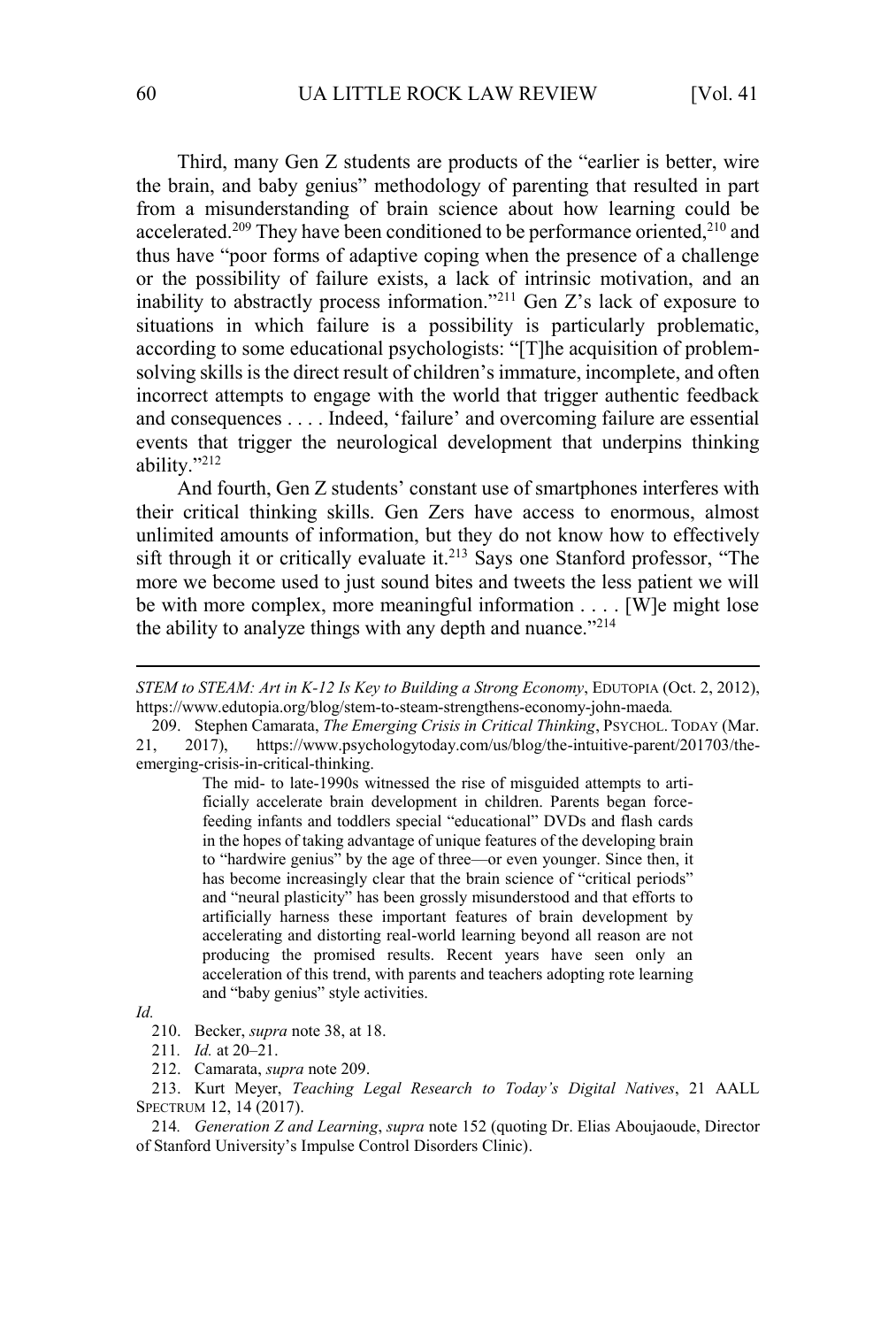Statistics about the reading habits of Gen Z students are a sobering confirmation that critical reading is not a habit, much less a priority, for most of them.<sup>215</sup> A Common Sense Media study reported that American teenagers are less likely to read for fun the older they get.<sup>216</sup> It is not surprising, then, that by the time they get to college<sup>217</sup> (and law school), most Gen Z students are reading complex material only when they are required to, and they are probably not reading it as carefully or as thoughtfully as they should (think power-browsing and multi-tasking).<sup>218</sup> Again, this could be a byproduct of their smartphone "addiction"; as one writer put it, Gen Z students are accustomed to reading "scraps, excerpts, articles, messages, pieces of information from everywhere and from nowhere."<sup>219</sup> And this reading deficit is particularly acute when they are required to read complex material that requires critical thought in hard copy; such a requirement "frustrates their smartphone sense of being everywhere at once. Suddenly, they are stuck on that page, anchored, moored, and many are glum about it. Being unconnected makes them anxious and even angry."<sup>220</sup>

Statistics about Gen Z students' writing experiences prior to college are even more alarming. A 2015 study of American middle schools by the Education Trust revealed that

less than 10% of assignments required writing longer than a single paragraph, and nearly 20% of assignments required no writing at all. In

<sup>215.</sup> David Denby, *Do Teens Read Seriously Anymore?*, NEW YORKER (Feb. 23, 2016), https://www.newyorker.com/culture/cultural-comment/books-smell-like-old-people-thedecline-of-teen-reading ("Reading has lost its privileged status; few kids are ashamed that they're not doing it much."). And we cannot fault teens too much, because to a lesser degree, this is true for adults too. *See* Jordan Weissman, *The Decline of the American Book Lover*, ATLANTIC (Jan. 21, 2014), https://www.theatlantic.com/business/archive/2014/01/the-declineof-the-american-book-lover/283222/ (citing a 2013 Pew Research Center study in which nearly a quarter of American adults reported that they had not read a single book in the last year). Twenge notes that although the advent of the e-book reader did result in an uptick in book reading among both adults and children in the late 2000s, it declined again in the 2010s, after the smartphone came onto the scene. TWENGE, *supra* note 51, at 60.

<sup>216.</sup> Denby, *supra* note 215; *see also* Dalton, *supra* note 148, at 426, 430 (noting that Millennials, including Net Gen, "spend less than 5,000 hours reading before college" and that "literary reading has declined by 28% in 18 to 34 year olds since 1982").

<sup>217.</sup> TWENGE, *supra* note 51, at 61 (citing the annual HERI American Freshman Survey); *see also* Shalina Chatlani, *Are Modern Standards Breeding a Decline in Cultural Literacy?*, EDUC. DIVE (June 30, 2016), https://www.educationdive.com/news/are-modern-standardsbreeding-a-decline-in-cultural-literacy/421401/ (citing a 2016 report by Renaissance Learning that only 9% of high school students read texts above a middle school complexity level of 8, "leaving students ill-prepared for college level reading at about 13").

<sup>218.</sup> For a discussion of power-browsing and multi-tasking among Gen Z students, see *supra* notes 153−155 and accompanying text.

<sup>219.</sup> Denby, *supra* note 215.

<sup>220</sup>*. Id.*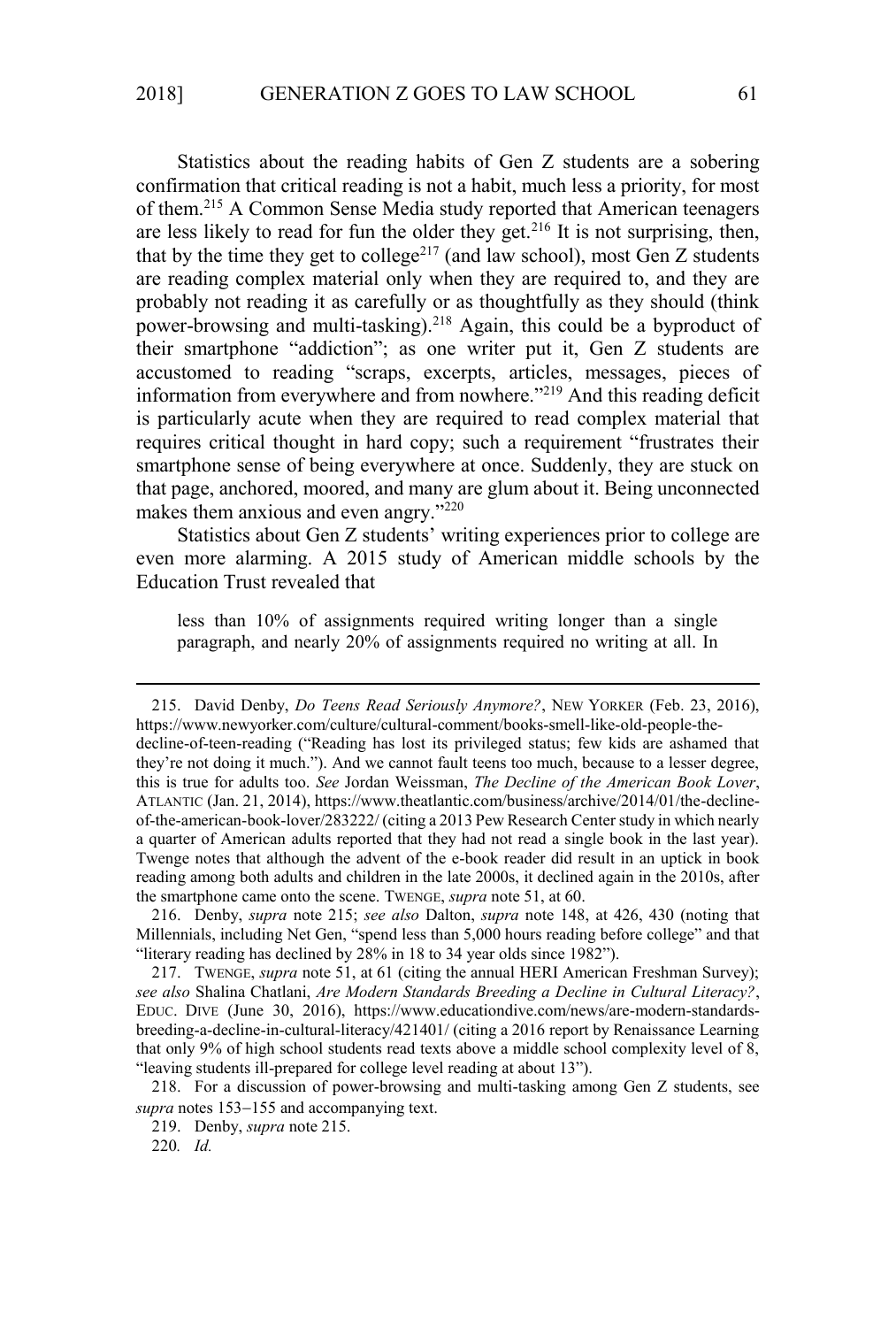fact, only 1% of assignments required students to think for extended periods of time—the kind of thinking required to plan, draft, revise and publish meaningful writing.<sup>221</sup>

This deficit is poignantly confirmed in a 2013 Pew Research Center survey of 2,462 Advanced Placement (AP) and National Writing Project (NWP) teachers.<sup>222</sup> Of the 2,462 AP and NWP teachers surveyed, the majority rated their students' writing skills as "good" or "fair" (as opposed to "excellent" or "very good") in many specific areas; these included reading and digesting long or complicated texts; synthesizing content or information from multiple sources into a cohesive piece of work; constructing a string argument; effectively organizing and structuring writing assignments; using a tone and style appropriate for their intended audience; and appropriately citing and/or referencing content.<sup>223</sup> This was true even though "the population of middle and high schoolers they work with skew[ed] heavily toward the highest achievers."<sup>224</sup>

These teachers reported that in light of the great extent to which students today engage in what many see as "informal" writing (texting, for example), formal writing is more important than ever.<sup>225</sup> One teacher said,

There is great purpose and value in teaching students to write long and formal texts. Again, there are a whole lot of ideas that cannot be reduced simply without serious distortion or reduction. Consequently, developing complex ideas and thinking often requires longer texts. Writing is a demonstration of thinking, after all. So the deeper and more complex the thinking, the more that is reflected in the writing. As for formal texts, academia certainly requires a greater level of formality but so does a lot of work in the political, legal, and commercial world. Formal writing is almost always a factor that can be used for exclusion. Inability to write formal texts potentially robs students of voice and power. Arguably more important is the ability to recognize and adjust to the context that is

224*. Id.* at 8.

<sup>221.</sup> Strauss, *supra* note 205 (citing SONJA BROOKINS SANTELISES & JOAN DABROWSKI, EDUC. TRUST, CHECKING IN: DO CLASSROOM ASSIGNMENTS REFLECT TODAY'S HIGHER STANDARDS? (2015), https://edtrust.org/wp-content/uploads/2014/09/CheckingIn \_TheEducationTrust\_Sept20152.pdf).

<sup>222.</sup> KRISTEN PURCELL ET AL., PEW RES. CTR., THE IMPACT OF DIGITAL TOOLS ON STUDENT WRITING AND HOW WRITING IS TAUGHT IN SCHOOLS 1 (2013), http://pewinternet.org/Reports/2013/Teachers-technology-and-writing (follow "Complete Report PDF" hyperlink). Almost all of the teachers surveyed (95%) taught in public schools, and the participants comprised a wide range of subject areas, experience levels, geographic regions, school type, socioeconomic level, and community type. *Id.* at 8–9. Again, the students in these teachers' classes who were high schoolers in 2013 would be among the oldest members of Gen Z, and some of them would be arriving in law school right now.

<sup>223</sup>*. Id.* at 4.

<sup>225</sup>*. Id.* at 21.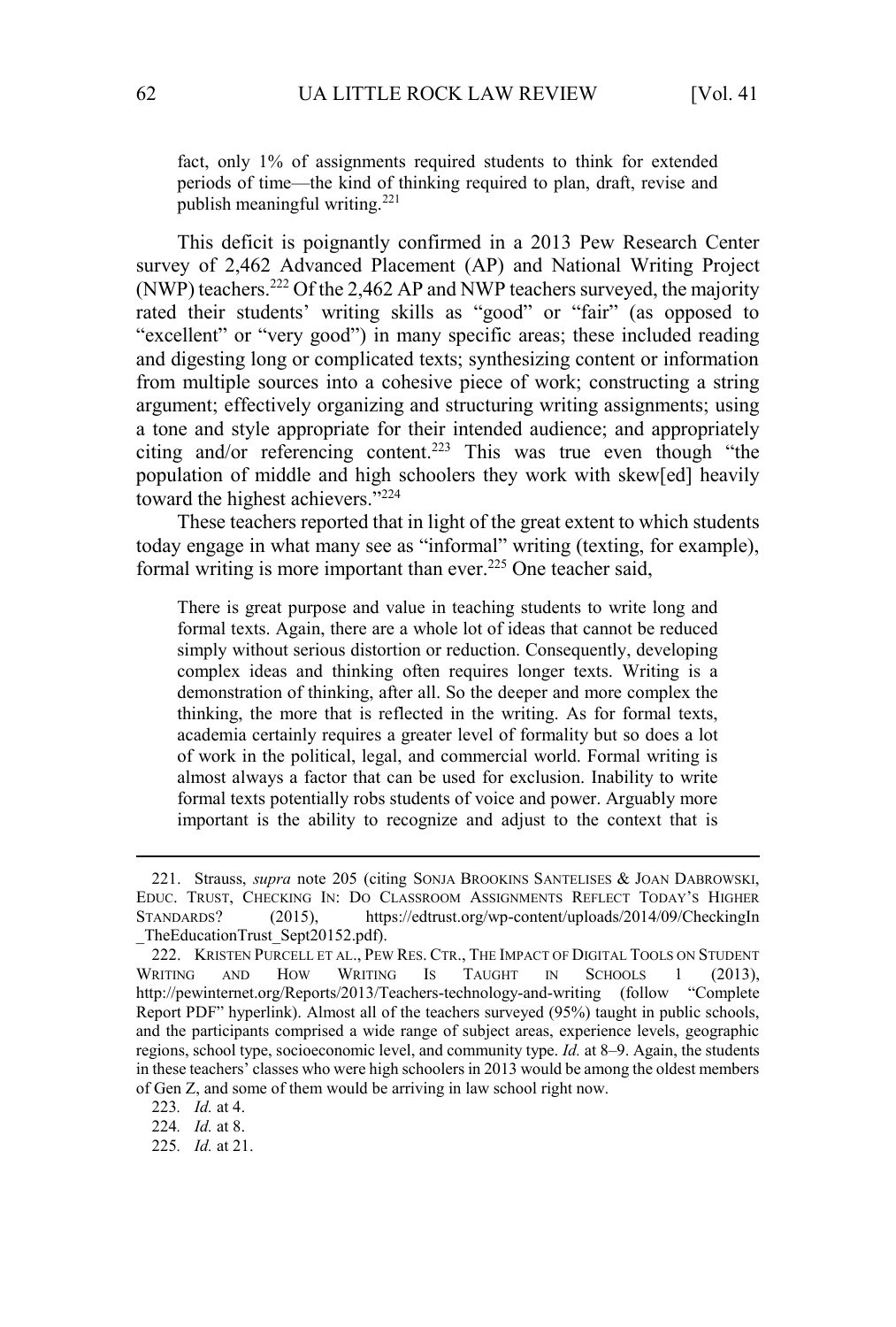appropriate for a given purpose. So knowing when and how to write with greater formality is an essential skill.<sup>226</sup>

When asked, "What is the biggest challenge today in teaching your students to write well?" these teachers responded as many current law professors might. One teacher said, "The biggest challenge is to get students to slow down, think carefully, and revise their writing."<sup>227</sup> Another said, "Encouraging students to take their time planning what they want to write. Students are always in a hurry to just write what they know and then show you. I want my students to show relationships in the content of what they write. Don't just throw an answer out there."<sup>228</sup> Said another,

Getting them to really read and analyze what they are supposed to be writing about. They want the quick answer. They don't want to have to search for it. They don't want to have to analyze it. They want to go to Google, type a term in and find the info. They are not interested in really understanding that info.<sup>229</sup>

Interestingly, despite the importance these teachers placed on formal writing, the Pew survey revealed that the writing tasks they most commonly assigned were short essays and journaling, both relatively informal genres,  $230$ a finding that is consistent with those of the Education Trust study mentioned above.<sup>231</sup> Research papers were assigned by seventy-seven percent of the teachers, but generally only once in the relevant academic year, 2011–2012.<sup>232</sup> Of course, as some teachers rightly noted, length is not always synonymous with complexity of thought; $233$  but it is hard to imagine how students could improve significantly in critically reading and analyzing complex material, synthesizing ideas, and planning, drafting, and revising their writing without getting regular practice in tackling longer, more formal assignments.

Statistics about Gen Z students' writing experiences in college are harder to come by, but we can infer from the comments of college writing professors that they see the same deficits in Gen Z students' writing that their high school

233*. Id.* at 23. Some teachers in the study debated the value of longer textual expression today, not just for students but for society as a whole. *Id.* As many digital tools encourage shorter, more concise expression, these teachers questioned whether mastering more traditional writing styles will be critical for their students moving forward. *Id.* Said one teacher, "While these skills may be valued in standardized testing and in the college and university settings, there was some debate about how useful these skills are beyond those two arenas." *Id.*

<sup>226</sup>*. Id.* at 22.

<sup>227.</sup> PURCELL ET AL., *supra* note 222, at 62.

<sup>228</sup>*. Id.* 

<sup>229</sup>*. Id.* 

<sup>230</sup>*. Id.* at 14.

<sup>231</sup>*. See generally* SANTELISES & DABROWSKI, *supra* note 221.

<sup>232.</sup> PURCELL ET AL., *supra* note 222, at 14.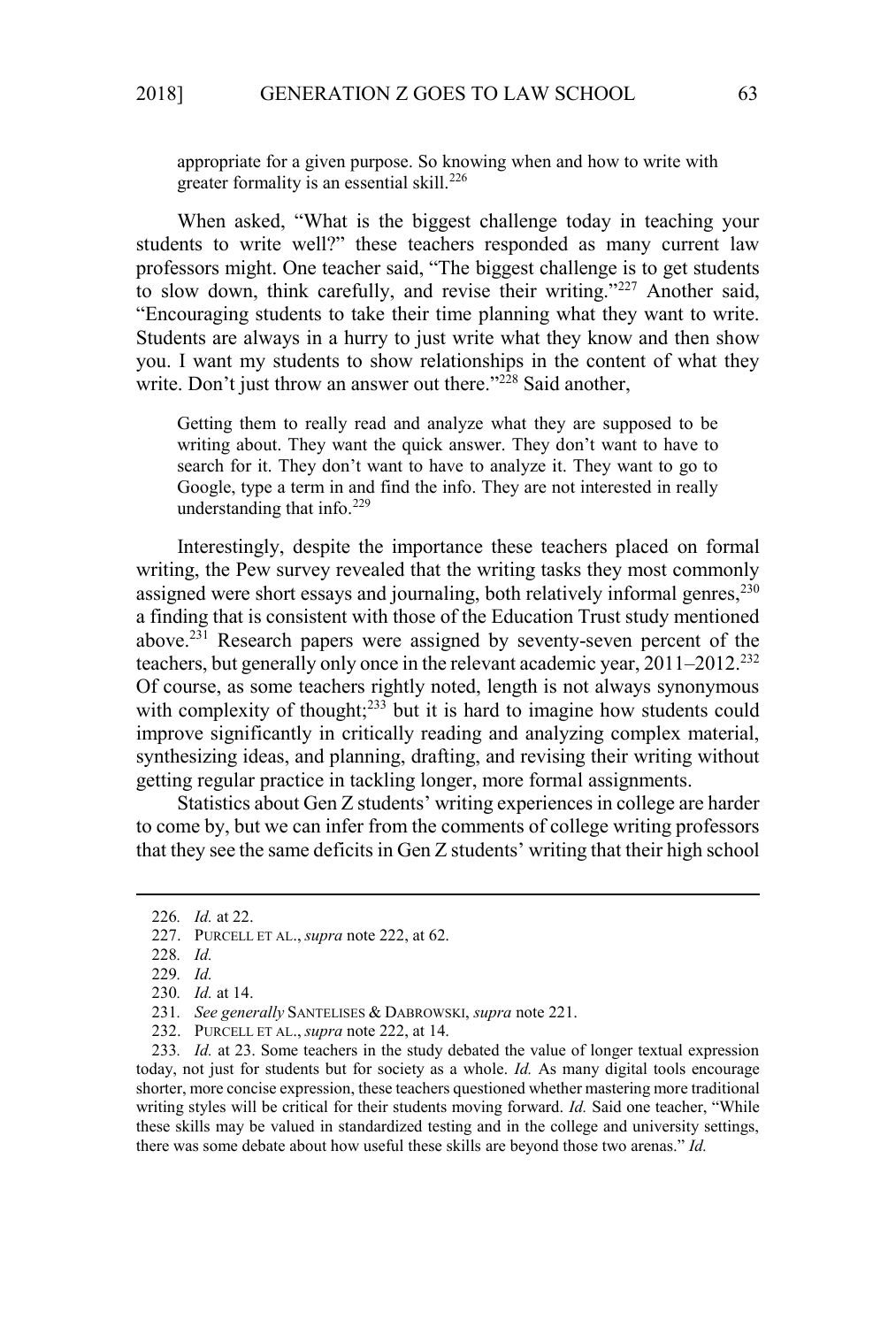teachers described. John C. Maguire, a veteran writing professor who maintains a blog called readablewriting.com,<sup>234</sup> says that "[m]illions of young men and women sit in freshman composition classrooms each fall semester, but . . . nearly half will write just as badly in their junior years as when they started college."<sup>235</sup> John Warner, a first-year college writing instructor, put it this way:

Many students arrive in the college classroom with writing processes stunted by a near-exclusive diet writing in the context of standardized assessment. They are armed with the five-paragraph essay and an ability to parrot existing information. The shift to writing analysis and argument is very, very difficult, and a semester (or even a year) is not enough time for this to happen.<sup>236</sup>

In law school, Gen Z students' lack of critical reading, thinking, and writing skills might manifest itself in a number of ways. In the legal research context, these students may be able to find a great deal of information quickly and easily; their access to Google from a very young age has made them excellent "finders."<sup>237</sup> However, they will likely struggle more than their predecessors to make sense of what they are finding. At a basic level, they may have trouble distinguishing legitimate sources (primary authority or law review articles from prominent legal scholars, for example) from nonlegitimate sources (blog posts written by law students or articles in Wikipedia, for example).<sup>238</sup> On a deeper level, they may have difficulty placing the information they are finding into a larger conceptual framework—a problem that legal research professors say is exacerbated by the prevalence of computer-assisted legal research.<sup>239</sup> As one professor has explained it,

238*. See, e.g.*, Meyer, *supra* note 213, at 14 ("[Gen Z] students will be adept multitaskers but may have problems prioritizing what to focus on . . . . Students, now more than ever, need to be reminded of the importance of preliminary analysis and accumulating background knowledge with reliable secondary sources before trying to find answers. They also need to be consistently coached on how to evaluate legal research resources.").

<sup>234.</sup> READABLE WRITING, http://readablewriting.com (last visited Dec. 19, 2018).

<sup>235.</sup> Valerie Strauss, *Why So Many College Students Are Lousy at Writing—and How Mr. Miyagi Can Help*, WASH. POST (Apr. 27, 2017) (reposting a blog post by Professor Maguire), https://www.washingtonpost.com/news/answer-sheet/wp/2017/04/27/why-so-many-collegestudents-are-lousy-at-writing-and-how-mr-miyagi-can-help/?utm\_term=.43486405f9c9.

<sup>236.</sup> John Warner, *A First-Year Writing Instructor Can Only Do So Much*, SLATE (Dec. 18, 2015, 7:32 AM), http://www.slate.com/articles/life/inside\_higher\_ed/2015 /12/college\_ writing requires skills that cannot be taught in one semester.html.

<sup>237</sup>*. See, e.g.*, Toree Randall, *Meet Me in the Cloud: A Legal Research Strategy That Transcends Media*, 19 LEGAL WRITING: J. LEGAL WRITING INST. 127, 133 (2014) ("[M]ost students come to law school overconfident in their research skills because they are fairly adept at the simple task of gathering information.").

<sup>239</sup>*. See, e.g.*, Yasmin Sokkar Harker, *"Information Is Cheap, But Meaning Is Expensive": Building Analytical Skill into Legal Research Instruction*, 105 LAW LIBR. J. 79, 83 (2013).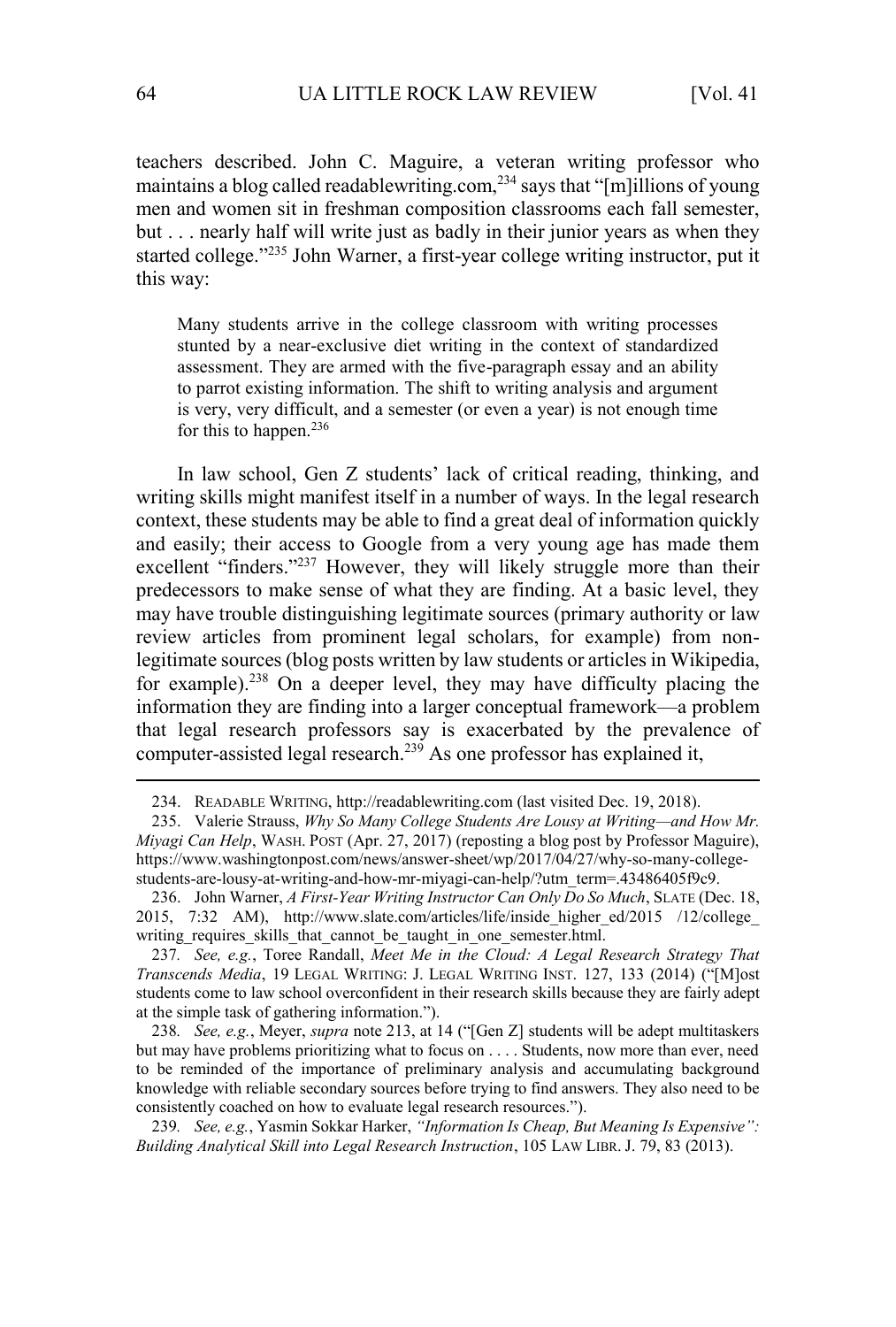In print-based research, there are formatting and organizational cues that indicate the structure of the content. For example, a treatise section is located within the organizational structure set forth by the treatise table of contents. Just by flipping through the pages to find the section, the researcher receives information about where that topic fits in a conceptual hierarchy. In online research, especially when using keyword searching, those cues are removed, leaving the researcher to sort out the structure by herself.<sup>240</sup>

In the classroom, Gen Z students may be more uncomfortable with the Socratic method than prior students; they may intuitively suspect that their reading and understanding of the cases is deficient, and they may experience an almost visceral fear of being called on. $241$ 

They may also struggle to take notes effectively; even if they are able to remain attentive to the lecture or discussion, they may not have the critical thinking skills required to identify what is important enough to write down and what can be omitted.<sup>242</sup> For confirmation of this particular struggle, we have only to look at our students' increasing use of their smartphones to take pictures of "the whiteboard, blackboard, PowerPoint slides, handouts, samples, and just about anything and everything else."<sup>243</sup> Professor Dyane O'Leary posits that "it is foolish to outright reject the smartphone as an educational device for today's students."<sup>244</sup> But she questions the effectiveness of picture note taking as an effective learning tool for two main reasons. First, "[j]ust as hundreds of PowerPoint slides could be overwhelming as a review tool for even a top law student, so too would hundreds of individual picture images—textbooks, pages, flowcharts, whiteboard notes, professor handwritten comments—especially when revisited days or weeks or months later."<sup>245</sup> Second,

244*. Id.* at 3.

<sup>240</sup>*. Id.* (citing *Remarks of the Honorable John G. Roberts, Jr., Chief Justice, Supreme Court of the United States*, 57 DRAKE L. REV. 1, 9 (2008)).

<sup>241.</sup> Jacobson, *supra* note 100, at 458–59 (arguing that some students become so stressed in the Socratic setting that "they absorb nothing except the sound of their internal voice chanting, 'please don't call on me, please don't call on me'").

<sup>242.</sup> One sign of this difficulty is students' clamor for their professors to post their PowerPoint slides. *See, e.g.*, Maryellen Weimer, *Does PowerPoint Help or Hinder Learning?*, FAC. FOCUS (Aug. 1, 2012), https://www.facultyfocus.com/articles/teaching-professorblog/does-powerpoint-help-or-hinder-learning/ (reporting that eighty-two percent of students she surveyed said they "always," "almost always," or "usually" copy the information on their professors' PowerPoint slides, and pointing out that for many students, this habit of copying PowerPoint slides has supplanted traditional notetaking).

<sup>243.</sup> Dyane O'Leary, *Picture This: Tackling the Latest Trend in Digital Note Taking*, 24 LAW TCHR. 2 (2017).

<sup>245</sup>*. Id.*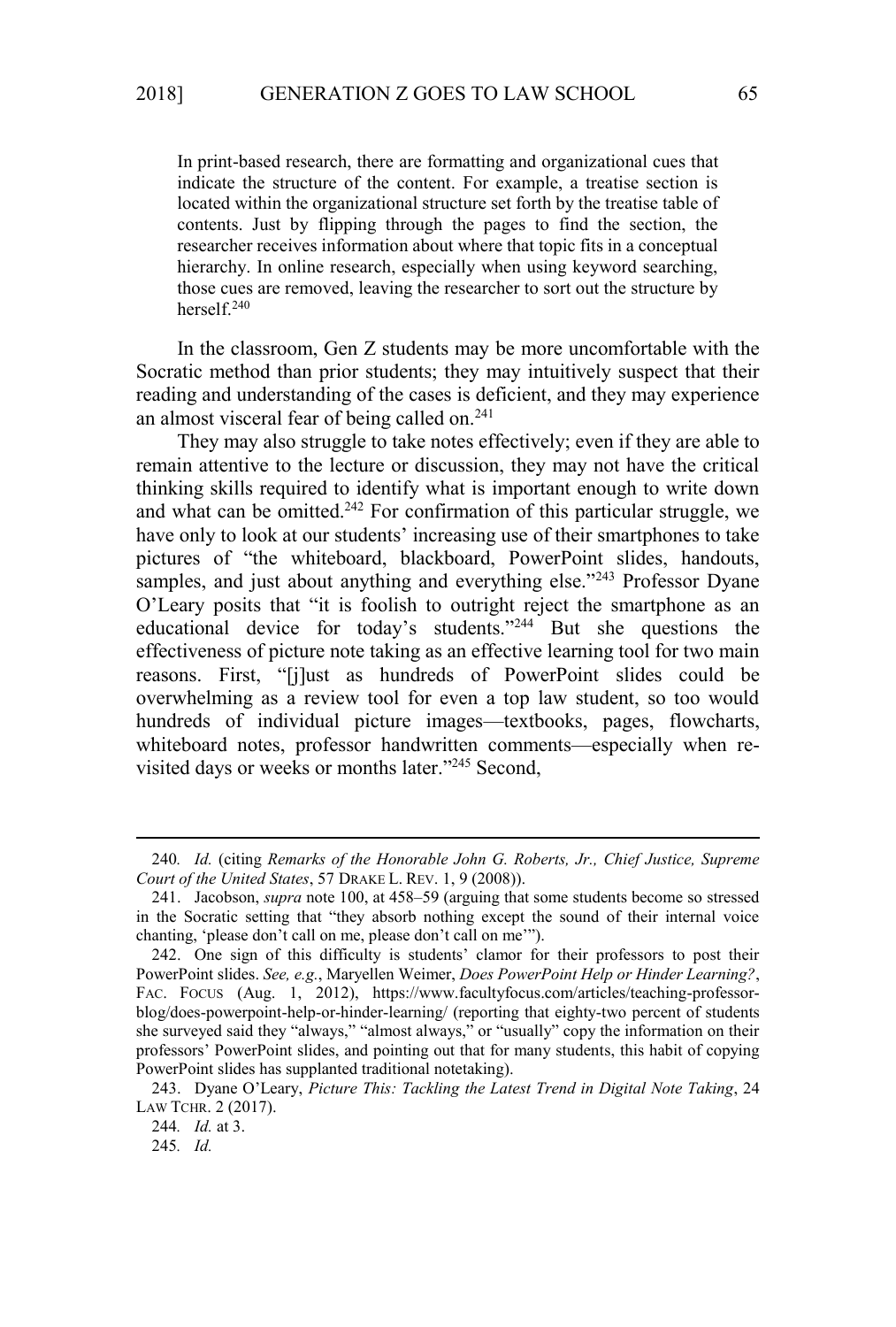snapping a picture of something does not give the brain an opportunity to process the information and engage in the level of mental mapping necessary to store it for later recall. In essence, students could end up using their smartphones as a sort of "external" memory device, outsourcing the very type of mental gymnastics necessary to achieve the "think like a lawyer" goal.<sup>246</sup>

In the legal writing context, Gen Z law students may be unprepared in a number of ways. They may lack an understanding of the steps in the legal writing process generally;<sup>247</sup> they may be unable to critically read and analyze the authorities relevant to the assignment;<sup>248</sup> they may struggle with working methodically and carefully through the analysis of the legal issues (and perhaps even with identifying the issues);<sup>249</sup> and they may find it challenging to put forth the sustained effort that is required to draft, revise, edit, and polish legal documents, especially lengthy ones.<sup>250</sup>

248. Jane Bloom Grise, *Critical Reading Instruction: The Road to Successful Legal Writing Skills*, 18 W. MICH. U. COOLEY J. PRAC. & CLINICAL L. 259, 261 (2017) ("[M]any students have not been exposed to the critical reading skills that are necessary for law school success. Furthermore, the first-year curriculum often does not provide sufficient instruction in critical reading."); Montana, *supra* note 133, at 448 ("Law professors build their instruction on a false belief that new law students have the foundation in critical reading and stamina to get through complex and lengthy reading assignments. Accordingly, law school instruction does not line up with students' true abilities.").

249. The IRAC paradigm that is so familiar to law professors as the vehicle for conducting and communicating legal analysis is often confusing to novice law students. *See* Laura P. Graham, *Why-RAC? Revisiting the Traditional Paradigm for Writing About Legal Analysis*, 63 KAN. L. REV. 681, 695–96 (2015) (arguing that IRAC is "problematic for 1Ls because using IRAC effectively requires new law students to tap into a set of subsidiary skills that, for many, may still be poorly developed").

250*. See, e.g.*, Terri L. Enns & Monte Smith, *Take a (Cognitive) Load Off: Creating Space to Allow First-Year Legal Writing Students to Focus on Analytical and Writing Processes*, 20 LEGAL WRITING: J. LEGAL WRITING INST. 109, 109–10 (noting that the fact that a legal writing instructor is focused on teaching *processes* "does not automatically mean that the student is learning them" and exploring how "cognitive load impedes first-year law students' ability to learn analytical and writing processes at the same time that students are producing written analysis for a grade").

<sup>246</sup>*. Id.* at 3–4.

<sup>247</sup>*. See* Miriam E. Felsenburg & Laura P. Graham, *A Better Beginning: Why and How to Help Novice Legal Writers Build a Solid Foundation by Shifting Their Focus from* Product *to*  Process, 24 REGENT U. L. REV. 83, 99–100 (2011) (noting that novice law students are unlikely to recognize the importance of pre-writing steps to their analytical process and to the validity of their analysis before they begin drafting).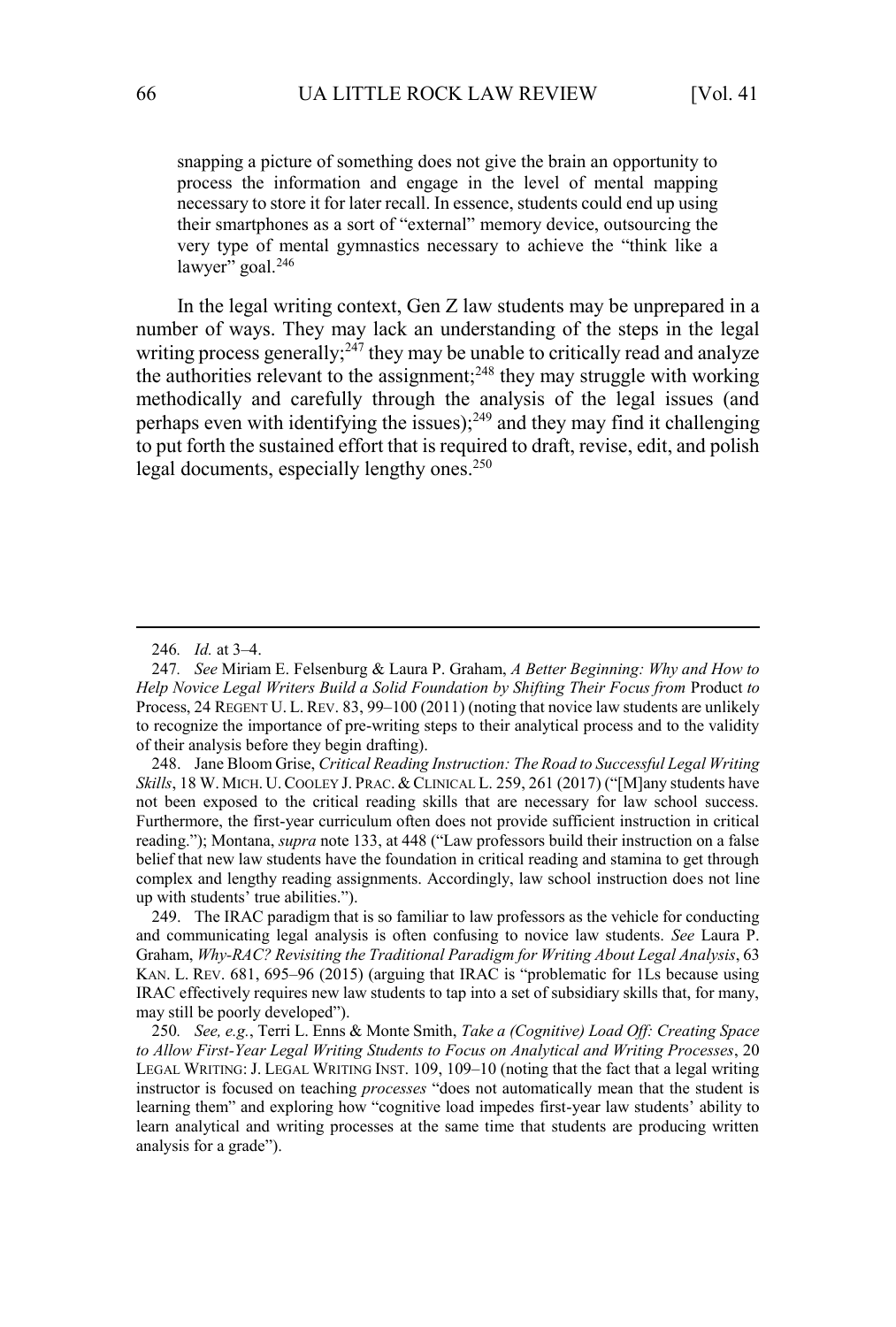# C. Generation Z Students Say They Prefer Face-to-Face Communication, but They Also Say They Prefer to Work Alone Rather Than in Groups

In terms of how Gen Z students best communicate with their teachers and their classmates, they present something of a contradiction. On one hand, a majority of Gen Z members profess to prefer in-person communication over technology-based communication.<sup>251</sup> If this were true, it would go a long way in helping educators offer quality instruction to each individual student in their classes. Our brains are designed for social interaction rather than virtual interaction,<sup>252</sup> and face-to-face communication provides the "immediacy" of verbal and non-verbal behaviors that allows us to connect with each other most effectively.<sup>253</sup> Thus, Gen Z's expressed preference for in-person communication suggests that it should be easy for educators—including law professors—to build the kind of close working relationships with our students that will allow us to have a great impact on their intellectual and professional development.

However, even if Gen Z members do prefer in-person communication (a point that is not universally conceded),  $254$  the fact is that they are neither as comfortable with it nor as skilled at it as their predecessor generations.<sup>255</sup> A

<sup>251</sup>*. See* Deep Patel, *8 Ways Generation Z Will Differ from Millennials in the Workplace*, FORBES (Sept. 21, 2017, 11:52 AM), https://www.forbes.com/sites/deeppatel/2017/09/21/8 ways-generation-z-will-differ-from-millennials-in-the-workplace/#30f3bbf576e5 (stating that fifty-three percent of Gen Zers say they prefer in-person discussion over instant messaging or email); Dan Schawbel, *Gen Y and Gen Z Global Workplace Expectations Study*, MILLENNIAL BRANDING (Sept. 2, 2014), http://millennialbranding.com/2014/geny-genz-global-workplaceexpectations-study/; *see also* Ken Tysiac, *What You Need to Know as Gen Z Enters the Workforce*, J. ACCOUNTANCY (May 22, 2017), https://www.journalofaccountancy.com/news /2017/may/generation-z-enters-workforce-201716711.html (putting the figure much higher, at eighty-four percent).

<sup>252.</sup> Levy, *supra* note 158, at 273.

<sup>253.</sup> Merritt, *supra* note 165, at 48.

<sup>254.</sup> Seemiller and Grace note that while Gen Z students may crave face-to-face communication, the fact remains that most of their communication is done through technology. SEEMILLER & GRACE, *supra* note 1, at 60–61. The Gen Z members who have recently entered the workforce appear to validate this fact. *See, e.g.*, Mark Kaelin, *Microsoft Survey: Gen Z Prefers to Communicate Via Chat, but Gets Stressed About New Tools*, TECHREPUBLIC (May 1, 2018, 9:45 AM), https://www.techrepublic.com/article/microsoft-survey-gen-z-prefers-tocommunicate-via-chat-gets-stressed-about-new-tools/ ("[T]he youngest members of the enterprise workforce, Gen Z, prefer to collaborate using text and chatting applications[,] [s]ubstantially more than any of the other age groups.").

<sup>255</sup>*. See* SEEMILLER & GRACE, *supra* note 1, at 61 (Gen Z's constant use of technology "does not give them as much opportunity to hone their skill sets to communicate effectively in person; the result is that they lack strong interpersonal skills"); TULGAN & RAINMAKERTHINKING, INC., *supra* note 85, at 8 (advising employers of Gen Zers to "make a heavy investment" in teaching interpersonal communication skills that are "way too often missing in the young workforce"); Lisa Rabasca Roepe, *5 Ways Gen Z Can Ask Their Manager for Help with Communication Skills*, FORBES (Mar. 28, 2017, 10:39 AM),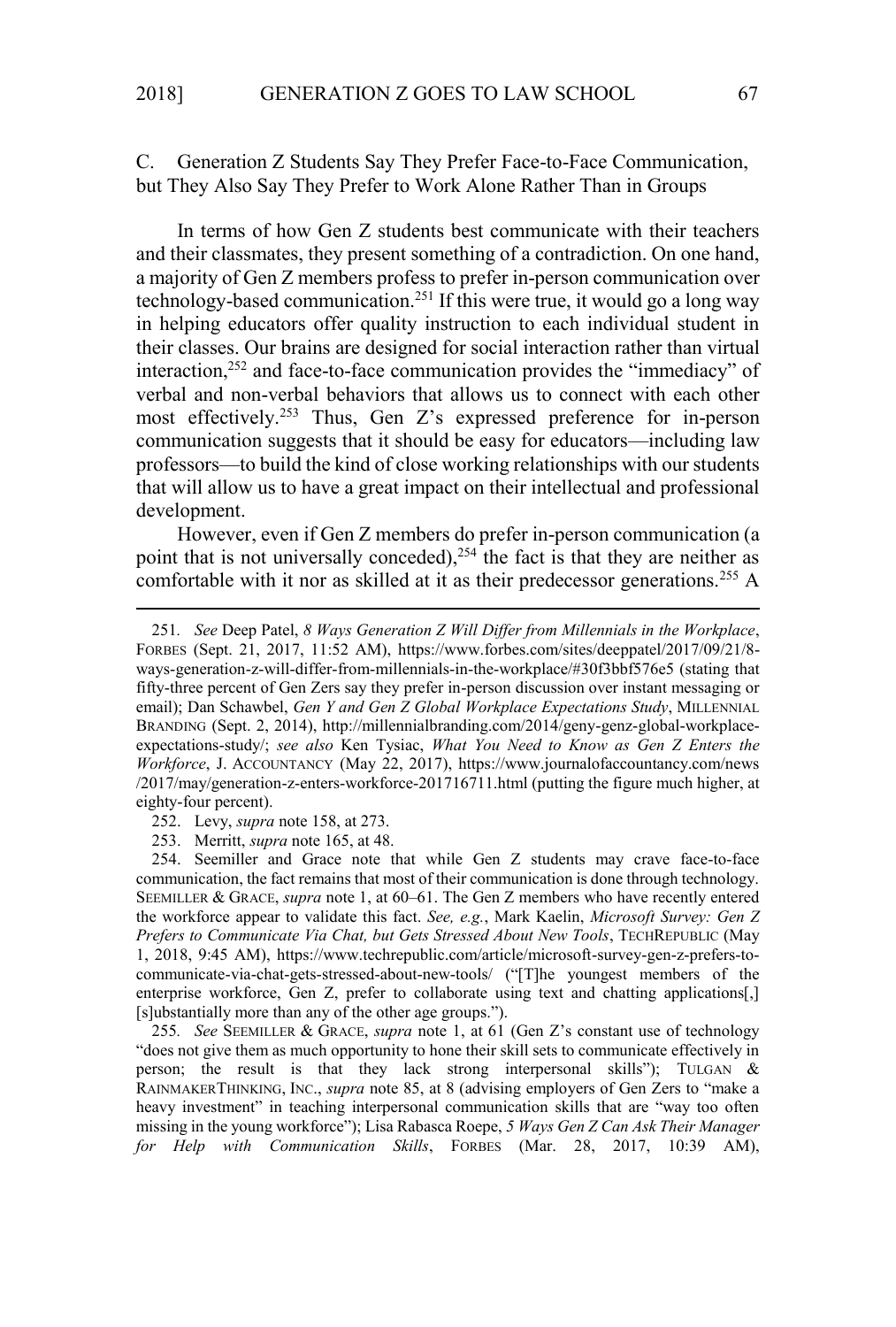recent article in the *Journal of Accountancy* reported that eighty-four percent of Gen Z members surveyed said they preferred communicating face-to-face with a boss, but they also said that they preferred those in-person meetings to last five minutes or less.<sup>256</sup> The same is true for phone conversations; sixtyfive percent of Seemiller and Grace's study subjects said they dislike or only somewhat like making voice phone calls.<sup>257</sup> Even email, the preferred method of communication for Millennials, is a form of communication Gen Z is not very familiar with or very adept at.<sup>258</sup>

Rather, most Gen Z students rely heavily on texting to communicate with parents and peers,<sup>259</sup> and many have already cycled through one short text messaging technology to another.<sup>260</sup> In fact, as Seemiller and Grace note, Gen Z members can carry on an entire conversation using only emojis.<sup>261</sup> This reliance on texting has already led some employers to express doubts about whether Gen Z members will be able to communicate effectively in the workplace.<sup>262</sup>

Generation Z therefore presents educators with a challenge when it comes to choosing the best method for communicating with its members. If we accept that Gen Z students prefer in-person communication, then what? Should we cut back on our use of email for out-of-class communications? If we do use email to communicate with our students, are we relying on a communication method that is uncomfortable for them? And what about texting? While some texting platforms for educators do exist,<sup>263</sup> texting as a regular method of communication has not yet been widely accepted among legal educators as a preferred method. Perhaps this is because texting is

256. Tysiac, *supra* note 251 (stating that Gen Z members "want their communication in sound bites and quick").

257. SEEMILLER & GRACE, *supra* note 1, at 59.

258*. See* Meyer, *supra* note 213, at 14 (noting that although email has been a standard form of communication for business use for a long time, "familiarity with email can no longer be assumed"). For example, Meyer noted his "students' increasing propensity for simply responding to previous emails with short replies whenever someone initiated a conversation about a new topic, as if we were texting." *Id.*; *see also* SEEMILLER & GRACE, *supra* note 1, at 60 ("[Gen Z students] view email . . . as a communication method that takes too much time between responses and is more formal.").

259. SEEMILLER & GRACE, *supra* note 1, at 58 (finding that one in three Gen Z students reports sending more than 3,000 texts per month, roughly 100 a day).

260. Meyer, *supra* note 213, at 14.

261. SEEMILLER & GRACE, *supra* note 1, at 59 (observing "[h]ow oddly full circle human communication has come in looking back to the days of symbols drawn on cave walls").

262*. See, e.g.*, Cameron & Pagnattaro, *supra* note 93, at 324; Roepe, *supra* note 255.

263. One such platform, Remind.com, claims that over 2.5 million teachers use its app. REMIND, https://www.remind.com/ (last visited Nov. 11, 2018).

https://www.forbes.com/sites/lisaroepe/2017/03/28/5-ways-gen-z-can-ask-their-manager-forhelp-with-communication-skills/#8bca83c7bb2d (citing a recent survey from generational consulting firm BridgeWorks reporting that "74 percent of Gen Z admit that communicating in person or by phone doesn't come naturally to them").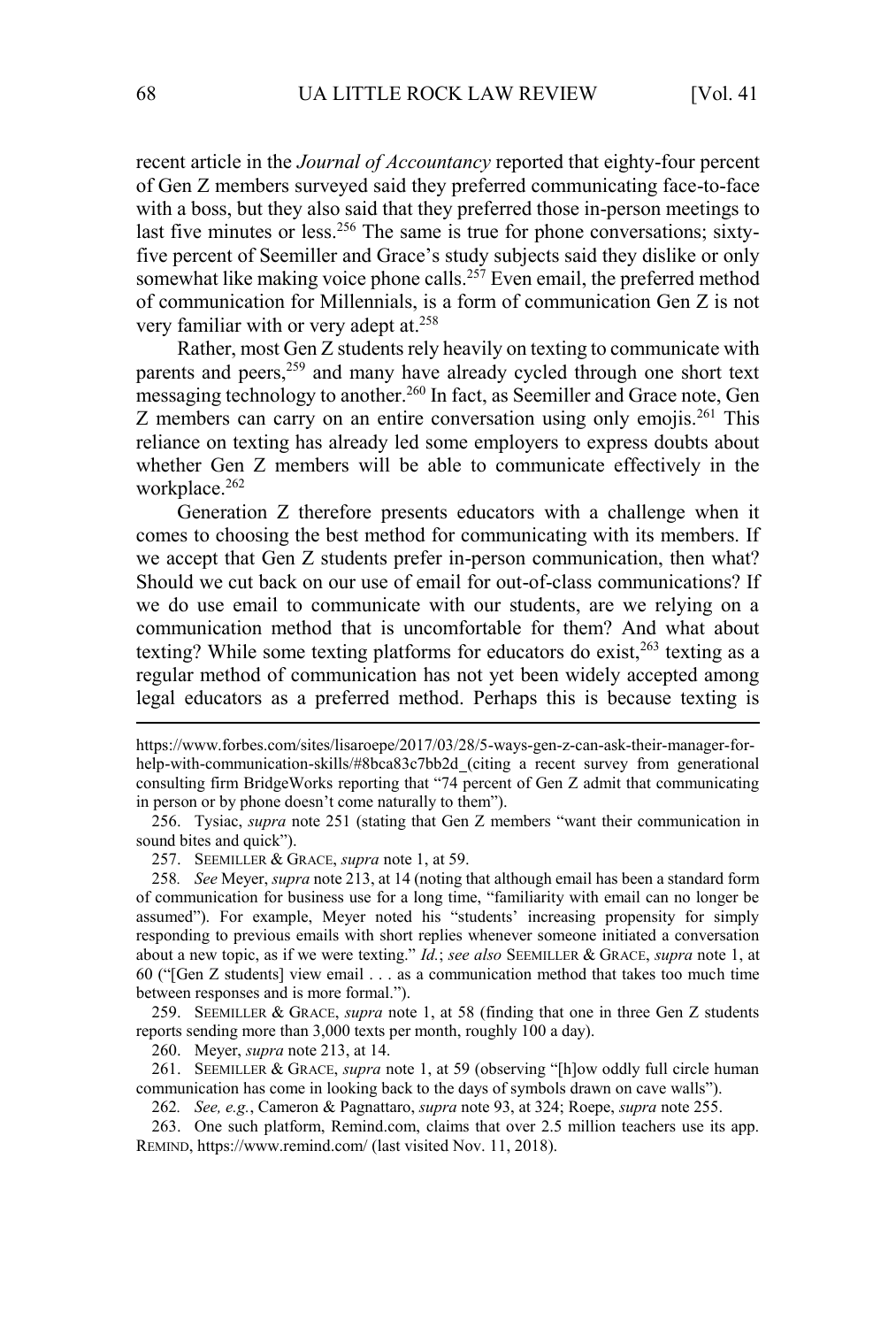perceived as less professional than speaking in person or sending an email. Perhaps it is because texting is not well-suited for communicating the kind of complex, detailed information that law professors often need to share with their students. Perhaps it is because texting implies a level of familiarity with the recipients that makes most law professors uncomfortable.<sup>264</sup>

Gen Z students also present challenges in terms of how they communicate with their peers in the classroom setting. Many educators have only recently become comfortable with the teaching methods that seemed to work well for Millennials, but all indications are that many of those methods will not work well for Gen Z. A prime example is the use of group work. Millennials thrive on group work, and those who teach and work with them have labored to create more collaborative classrooms and work environments.<sup>265</sup> But now, as the Millennials give way to Gen Z, that may have to change yet again; Gen Z students, it seems, prefer to work alone.<sup>266</sup> As Seemiller and Grace discovered, Gen Z students want "learning that's practical, facilitated learning, independent work, solo work that leads to group work, setting their own pace, self-reflection."267 This is somewhat ironic: "They form huge communities and a constant communication loop with people they have never met, and never will meet, on the net; paradoxically this generation are collaborative, chatty and social on the net, yet in the 'real world' they tend to be less well able to develop personal relationships."<sup>268</sup> In sum, "they want to be around others but not work with them."269

To understand this trait, it might be helpful to visualize two students sitting side by side, each with their earbuds in and each working on their own laptop. To many Gen Z students, this is collaboration. They are each working independently on the same project; later, when they both feel satisfied with

<sup>264</sup>*. See generally* Karen Costa, *The Desire Path of Texting*, INSIDE HIGHER ED (Sept. 18, 2015), https://www.insidehighered.com/views/2015/09/18/essay-why-faculty-membersshould-text-their-students (describing professors who are "texting holdouts" as either "genuinely—and legitimately—concerned about giving up a part of their minds and selves to texting technology" or concerned that texting "will send a (negative) message of informality to their students").

<sup>265</sup>*. See generally* Sophie M. Sparrow & Margaret Sova McCabe, *Team-Based Learning in Law*, 18 LEGAL WRITING: J. LEGAL WRITING INST. 153 (2012); Janet Weinstein et al., *Teaching Teamwork to Law Students*, 63 J. LEGAL EDUC. 36 (2013); Melissa H. Weresh, *Uncommon Results: The Power of Team-Based Learning in the Legal Writing Classroom*, 19 LEGAL WRITING: J. LEGAL WRITING INST. 49 (2014).

<sup>266</sup>*. See* SEEMILLER & GRACE, *supra* note 1, at 178–79; Hope, *supra* note 56, at 7; Meyer, *supra* note 213, at 15.

<sup>267.</sup> Hope, *supra* note 56, at 7 (citing remarks of Seemiller and Grace at the 2016 annual meeting of the Association of American Colleges and Universities). Gen Z students do not prefer "an information dump, group work only, creative or imaginative processes . . . . They want to be around others but not work with them." *Id.* 

<sup>268</sup>*. Generation Z and Learning*, *supra* note 152.

<sup>269.</sup> Hope, *supra* note 56, at 7.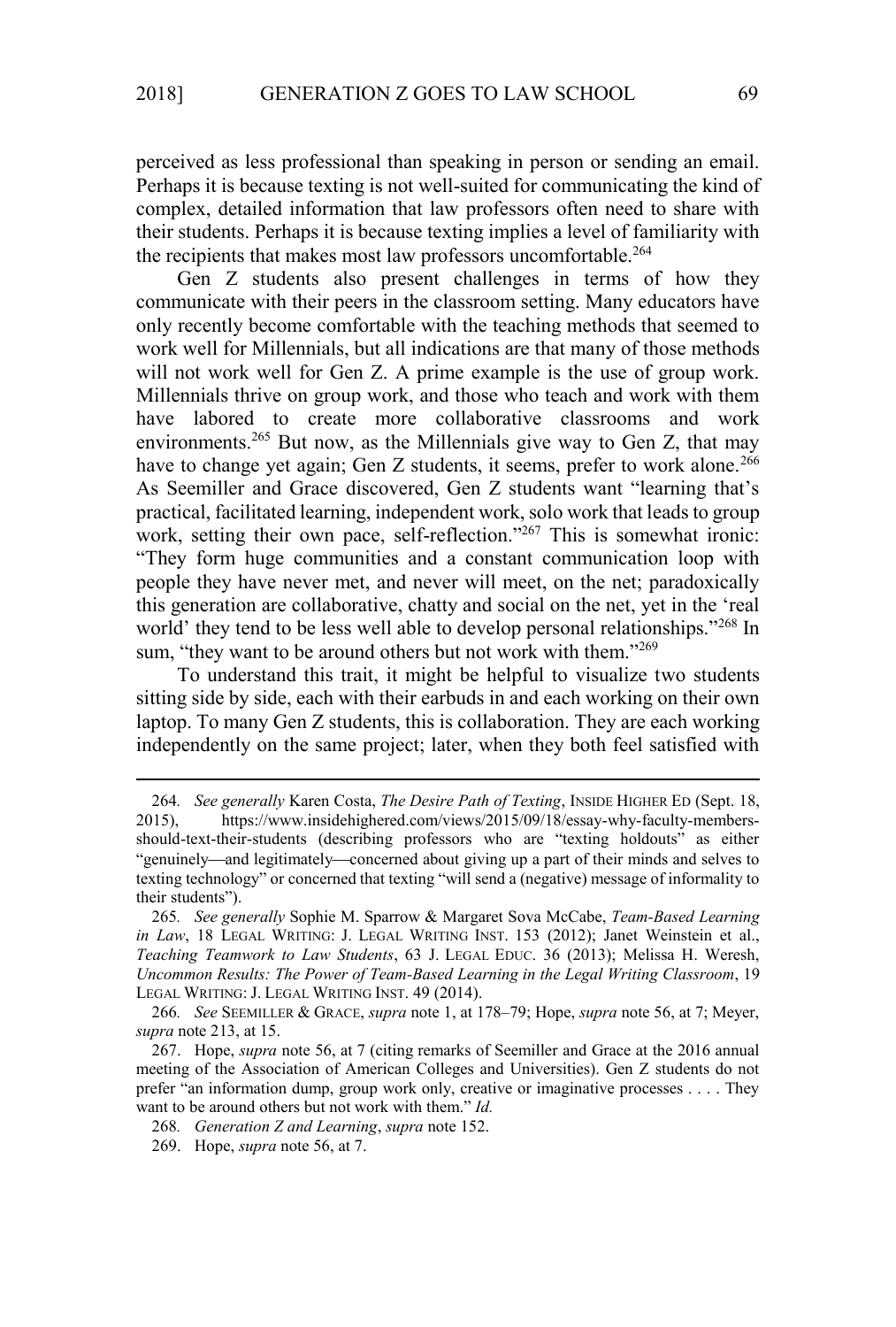their independent work, they will compare notes and complete the project. If this paradigm is true, what does that mean for us as legal educators? A chorus of voices over the past decade or more has sung the praises of collaboration as a tool for law students' learning;<sup>270</sup> does that song no longer resonate in light of the stated preferences of this new generation of law students?

Some commentators see Gen Z's complex communication preferences as but one aspect of a broader need to be catered to. Many Gen Z students have become accustomed to instant gratification,<sup>271</sup> and these students "fully expect their families and schools will respect and cater to their desires and choices."<sup>272</sup> Many Gen Z students view education as a commodity; this is partly due to the influence of their parents, who "argued over their children's grades, chose their classes, and blamed the teacher for their child's poor performance."<sup>273</sup> It is also partly due to a "hyper-custom" mentality nourished by personalized marketing that has given them opportunities for customized experiences as consumers.<sup>274</sup> In fact, many Gen Z students have come through college in programs that allowed them to create their own majors.<sup>275</sup>

272. David F. Lancy, *The Emergence of the iGen: The Fearful Progeny of the Neontocracy,*  PSYCHOL. TODAY (Dec. 24, 2017), https://www.psychologytoday. com/us/blog/benignneglect/201712/the-emergence-the-igen.

273. Becker, *supra* note 38, at 32.

274. Tysiac, *supra* note 251; *see also* Fiore, *supra* note 208 (noting that new ways of working—"virtual and contingent employees and contractors such as gig and crowdsourced workforces"—are a "great fit" with Gen Z employees' "preferences for more flexibility in their work lives"). Perhaps this is one reason that more than half of Gen Zers say they want to write their own job descriptions, and sixty-two percent want to customize their own career paths. Tysiac, *supra* note 251.

275*. Id.*; *see* Sue Shellenbarger, *Can't Pick a College Major? Create One*, WALL STREET J. (Nov. 17, 2010, 12:01 AM), https://www.wsj. com/articles/SB100014240527487036 28204575618622095004264 (citing data from the College Board that "more than 900 fouryear colleges and universities allow students to develop their own programs of study with an adviser's help, up 5.1% from five years ago"). Several websites provide prospective college students with lists of colleges and universities that allow students to create their own majors. *See, e.g.*, *Twenty Best Undergrad Programs That Allow You to Design Your Own Major*, C. CHOICE, https://www.collegechoice.net/best-bachelors-programs-design-your-own-major/ (last visited Nov. 7, 2018); Sarah Wright, *Universities That Let Students Create Their Own Major*, STUDY, https://study.com/articles/Universities That Let Students Create Their Own Major.html (last visited Nov. 7, 2018).

<sup>270</sup>*. See, e.g.*, A. Rachel Camp, *Creating Space for Silence in Law School Collaborations*, 65 J. LEGAL EDUC. 897, 902–07 (2016) (chronicling the rise of collaborative learning in legal education); Roberta K. Thyfault & Kathryn Fehrman, *Interactive Group Learning in the Legal Writing Classroom: An International Primer on Student Collaboration and Cooperation in Large Classrooms*, 3 J. MARSHALL L.J. 135, 146 (2009) (noting that the 2007 Stuckey Report on "Best Practices" in legal education recommended that professors encourage collaboration among students).

<sup>271</sup>*. See, e.g.*, *Generation Z and Learning*, *supra* note 152; Modo Labs Team, *supra* note 143 ("[Gen Z members] have come to expect an experience, whether with technology, social media or education, that is uniquely their own.").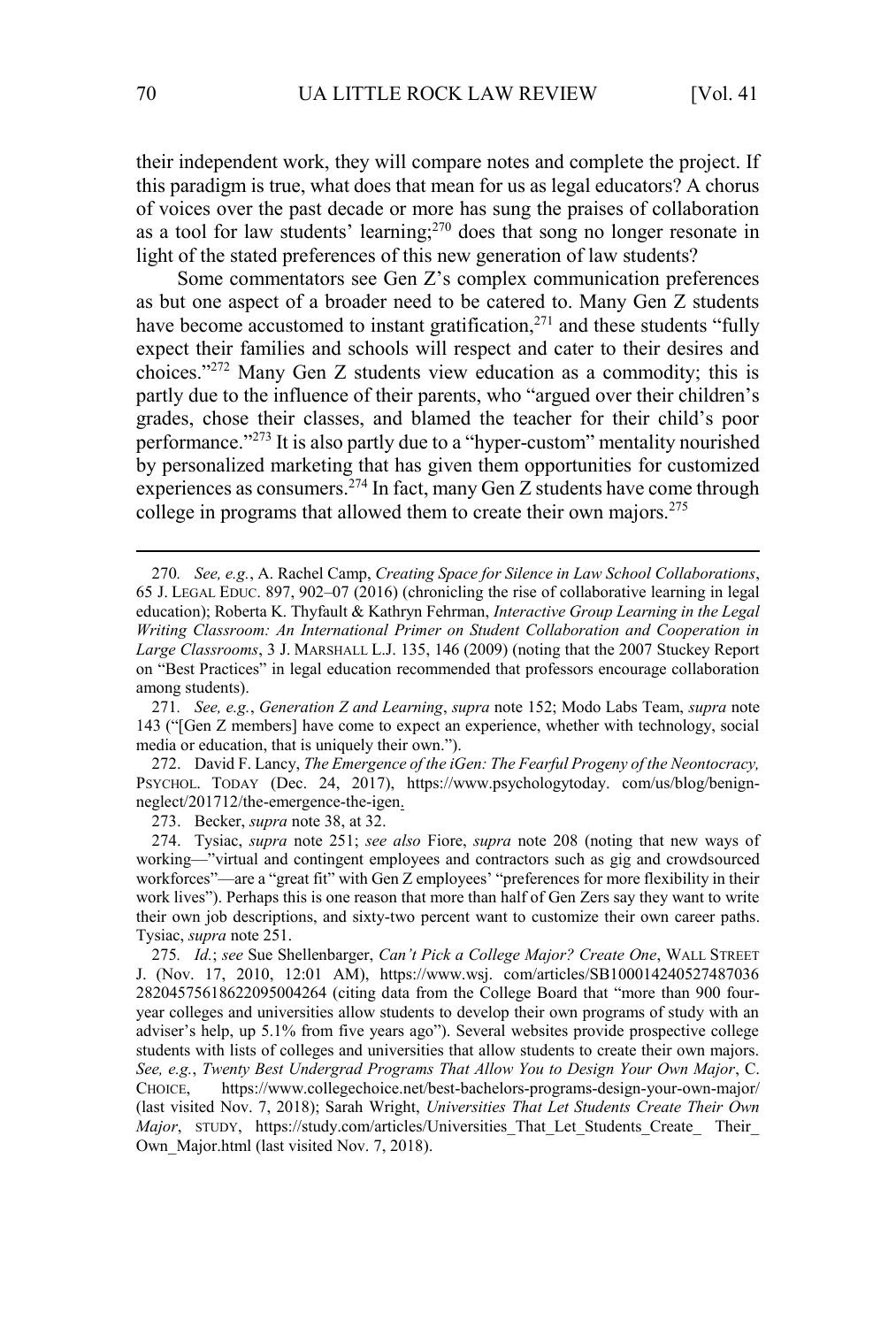In law school, this desire to be catered to might manifest itself in a resistance to the rigor and the perceived rigidness of instruction. For example, some Gen Z students may balk at a legal writing or other assignment that requires them to invest large chunks of time over a prolonged period, claiming that they "don't work well that way."<sup>276</sup> Some Gen Z students may resist their professors' efforts to provide constructive feedback (sixty-two percent of Gen Z members say that the "ideal length of a feedback session is five minutes or less"), $277$  and when we do deliver criticism, many Gen Z students will likely disengage, because their "genuine yet flawed perception of [their] own abilities" makes it difficult for them to accept our honest assessment of their skills (or lack of skills) in completing knowledge-based tasks.<sup>278</sup> In short, Gen Z students are accustomed to having control over their learning environment and receiving encouragement and positive feedback—two things that are sometimes hard to come by in the law school setting, especially in the early going.

The picture painted here of Generation Z as learners may seem daunting to legal educators, perhaps prompting the question of where to begin when they walk through the doors of our law schools. But we must avoid the temptation to treat "today's law students" as somehow "less than" their predecessors. Instead, we must identify methods of teaching and reaching them that allow us to capitalize on the strengths of their peer personality and shore up the weaknesses, all while staying true to the fundamental purposes and proven pedagogies of legal education.

277*. Id.*

<sup>276.</sup> This may be partly due to a deficit in time management skills; there is strong anecdotal evidence that today's law students need help in this area. One can find a plethora of articles, websites, books, and other resources devoted to helping law students develop effective time management skills. *See, e.g.*, Eddie Bermudez, *Five Time Management Tips for Law Students*, NAT'L L. REV. (May 2, 2017), https://www.natlawreview.com/article/five-time-managementtips-law-school-students; Amanda Gernentz Hanson, *Time Management Tips for Law Students*, LAW SCH. TOOLBOX (Oct. 12, 2016), https://lawschooltoolbox. com/time-management-tipslaw-students/; Susan Landrum, *Time Management and Law School Success*, LAW SCH. ACAD. SUCCESS (Aug. 17, 2014, 8:35 AM), https://lawschoolacademicsuccess.com/2014/08/17/timemanagement-and-law-school-success/. But Gen Z students' pushback against complex assignments that require deep concentration over prolonged periods may also reflect the blurring of the lines between work and play that technological advances have created. *See, e.g.*, Tysiac, *supra* note 251. Tysiac notes that in the workplace, a manager "may receive pushback if demanding [Gen Z employees'] full attention from 9 to 5." *Id.* Tysiac quotes David Stillman, a generational expert, who said in a May 2017 speech to the governing council of the American Institute of Certified Public Accountants: They're going to say, 'Well, then why is it OK for you to email me at 8 o'clock at night and expect an answer?' . . . . They don't believe in worklife balance. They look at work-life blend, where I get to do my work and my life at all times. *Id.*

<sup>278.</sup> Vance & Stuart, *supra* note 198, at 146.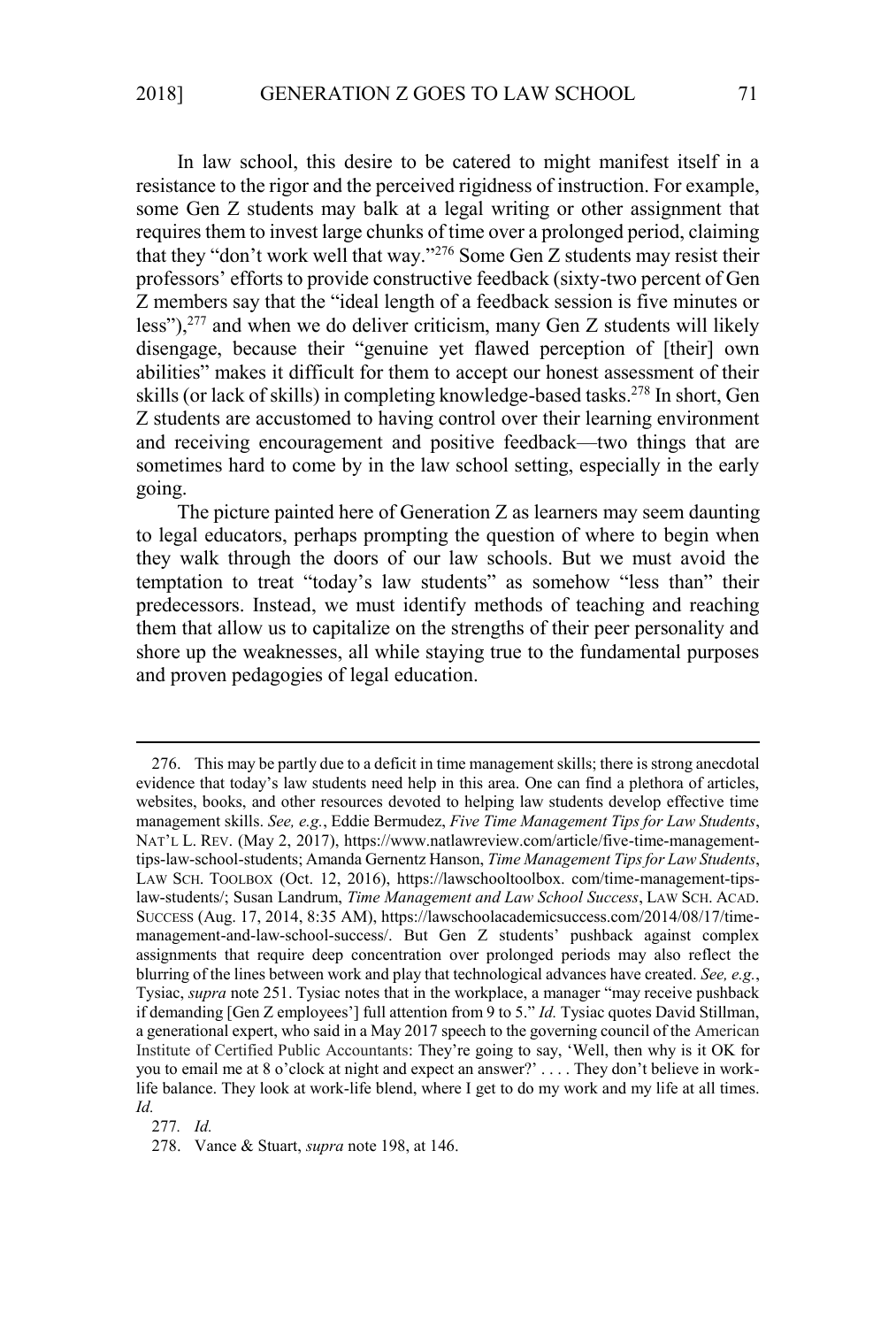#### V. REACHING AND TEACHING GENERATION Z LAW STUDENTS

The arrival of Generation Z in law schools is not a reason for panic. Rather, it calls for a comprehensive yet measured evaluation of whether, and to what extent, legal educators need to adjust established methods of educating previous generations of law students to fit the peer personality and learning characteristics of Gen Z. This part of the article suggests five areas in which such adjustments are warranted—emphasizing critical reading, encouraging writing across the curriculum, using technology thoughtfully in the classroom, assigning collaborative work carefully, and promoting student wellness more intentionally—and collects some of the current wisdom regarding what such adjustments might entail.

## A. Incorporate Critical Reading Instruction in Every Law School Course

Perhaps the most transformative effort we can make to help Gen Z students succeed in law school is to teach them to be expert legal readers.<sup>279</sup> Law school teachers know that close, active reading is the foundation to building competency in understanding legal rules, explaining legal principles, identifying issues, solving problems, and advocating persuasively.<sup>280</sup> But, as noted in Part IV of this article, Gen Z students come to law school classrooms with two particular barriers to their reading success: (1) lack of practice in reading complex or lengthy pieces of writing and (2) over-reliance on technology.<sup>281</sup> Studies show that many novice law students have "deep insecurity and anxiety" about reading.<sup>282</sup>

Yet many law professors overestimate students' reading ability; "they assume that students' post-college literacy skills include the ability to read and comprehend complex legal opinions" and "view their roles as refining rather than introducing—these skills."<sup>283</sup> To meet the educational needs of

282. Grise, *supra* note 248, at 270 (noting that these students "often blame themselves for their reading comprehension challenges rather than attributing their difficulties to the complexity of the texts").

<sup>279.</sup> Montana, *supra* note 133, at 434.

<sup>280</sup>*. Id.*; *see also* MIRIAM E. FELSENBURG & LAURA P. GRAHAM, THE PRE-WRITING HANDBOOK FOR LAW STUDENTS: A STEP-BY-STEP GUIDE 47–51 (2013).

<sup>281.</sup> Montana, *supra* note 133, at 434. Montana suggests that grade inflation at the undergraduate level has "reinforce[d] their misconception that they are exceptional at critical thinking, reading, and writing. Thus, when they are pushed to revisit these skills as part of their basic legal training, they either resist or collapse under the pressure." *Id.* at 439; *see also* Grise, *supra* note 248, at 261 (citing one beginning law student as saying that "reading cases during the first semester was analogous to looking for a purple dinosaur without knowing what a dinosaur was or what the color purple looked like").

<sup>283.</sup> Montana, *supra* note 133, at 447–48 (quoting Courtney G. Lee, *Changing Gears to Meet the "New Normal" in Legal Education*, 53 DUQ. L. REV. 39, 42 (2015)); *see also* Grise, *supra* note 248, at 269–70.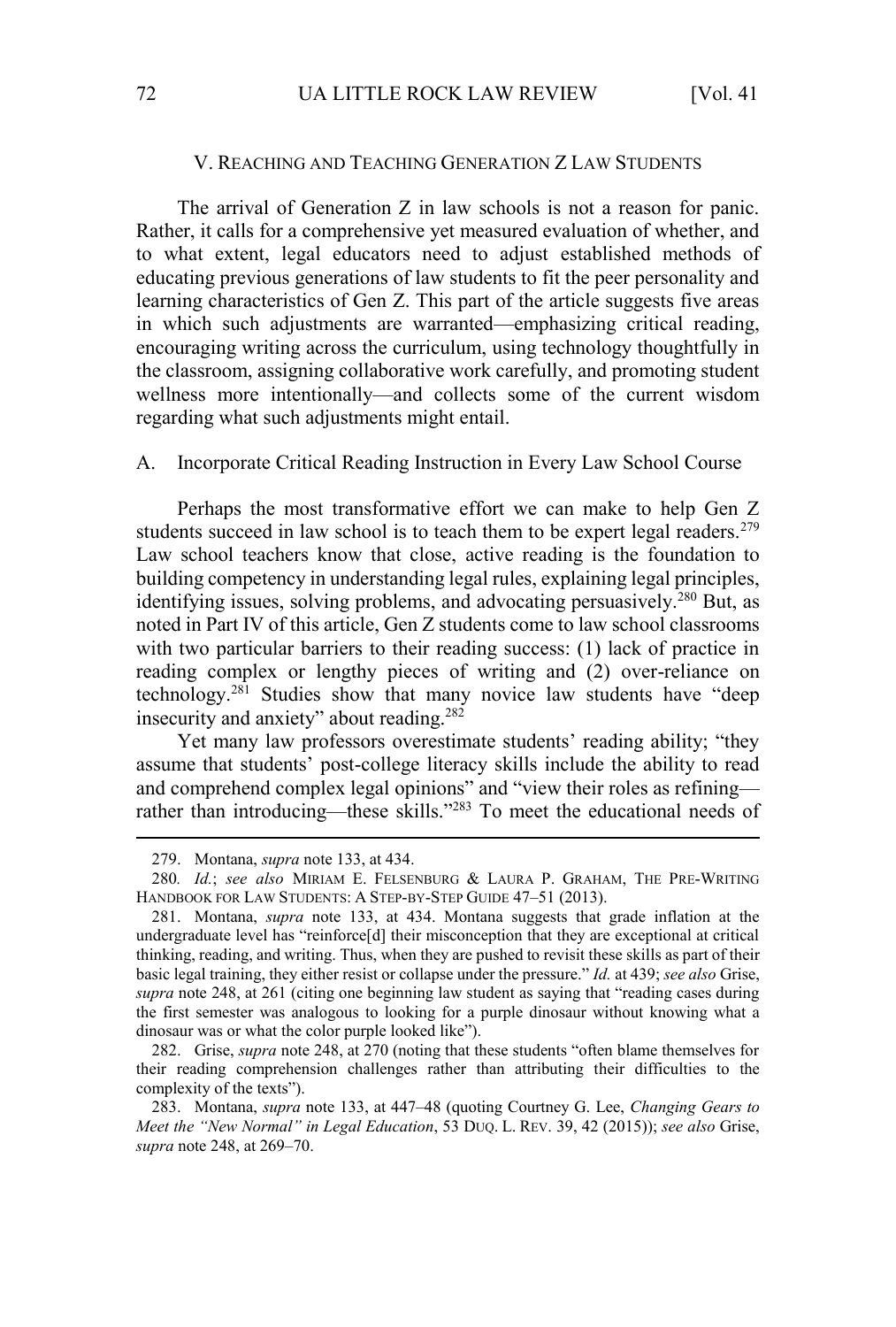Gen Z, law professors must abandon this assumption, and, in the same way that educators have focused on writing across the curriculum to address deficiencies in students' writing skills, they must incorporate reading across the curriculum to address deficiencies in students' reading skills.

Experts in legal reading have suggested many concrete strategies for building critical reading skills in new law students; here I list some of the most common strategies.

First, law professors should scaffold reading assignments so that students can adapt gradually to the rigor of close, active reading.<sup>284</sup> Just as a novice runner is unprepared for a marathon, many novice Gen Z law students are unprepared for lengthy reading assignments at the beginning of their courses. By starting them out with short reading assignments, and then gradually increasing the amount of reading, professors increase the likelihood that students will develop the habit of reading slowly and deeply, rather than reading quickly or skimming (or "power-browsing").

Second, professors should be explicit about the relevance of the text to the subject being taught and its relationship with past and future readings.<sup>285</sup> Law professors cannot rely solely on information in their syllabi or textual cues in their casebooks to do this "connecting"; students likely attend more closely to professors' oral instruction than they do to information presented passively in a syllabus or a table of contents in a casebook. And it takes only a moment at the end of class for professors to tell students why they are assigning a certain portion of text and where that text fits into the bigger picture.

Third, professors should demonstrate how students should approach assigned material. Especially at the beginning of the semester, professors should share with their students how they recommend that students should approach reading and dissecting cases and statutes. Professors can walk through cases with students, showing them the strategies that they use, as expert legal readers, to maximize both reading efficiency and reading comprehension.<sup>286</sup> Such modeling could take many forms: professors might distribute a case with sample annotations (or a case brief) and discuss how they went about making notes on the case; they might guide students through the process of creating a visual such as a case chart, showing them along the way how to distill and record critical information from the cases; professors might even simply read through a case out loud, helping students see how each paragraph connects to the legal issue treated in the case.<sup>287</sup> A Gen Z

<sup>284.</sup> Montana, *supra* note 133, at 451.

<sup>285</sup>*. Id.* at 448–49.

<sup>286</sup>*. Id.*; *see also* Jennifer M. Cooper, *Smarter Law Learning: Using Cognitive Science to Maximize Law Learning*, 44 CAP. U. L. REV. 551, 583–85 (2016).

<sup>287</sup>*. See* FELSENBURG & GRAHAM, *supra* note 247, at 89–100 (providing beginning law students with an in-depth explanation of why creating helpful visuals to record their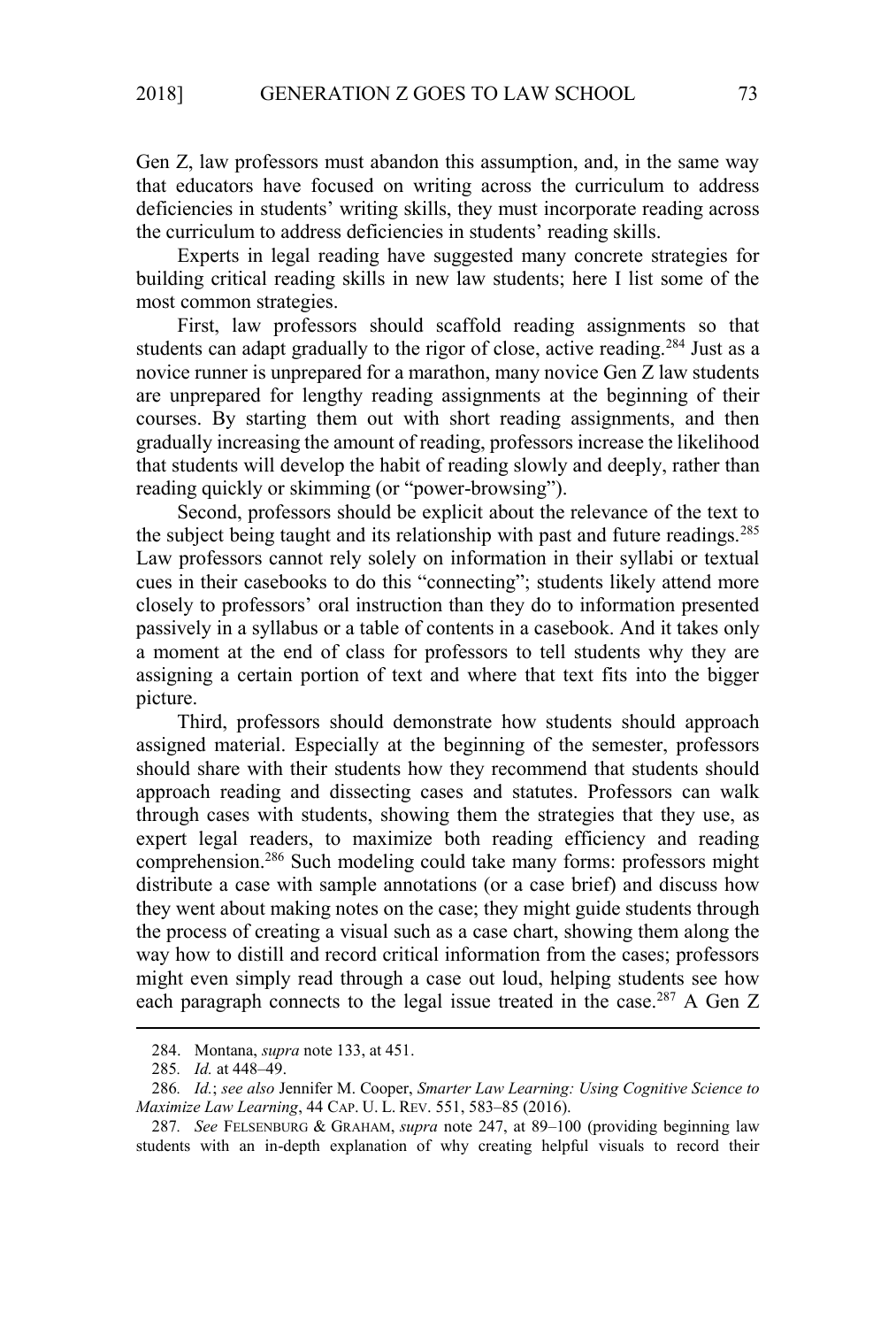student who sees critical reading modeled by each of her professors will recognize that expert legal readers do not approach reading assignments without a method, and she will see that the method may vary from one subject to another and from one kind of authority to another.

Fourth, professors should give students opportunities to practice reading both in print and online. Professors should teach students to be active readers, interacting with the text whether it is in print or online. In general, it is easier for students to learn to read interactively when they are reading in print, where they can highlight,<sup>288</sup> make annotations, and mark up the text in ways that suit their learning preferences. Professors should consider providing hard copies of any materials they assign that are not in their students' textbooks, at least in the early going, so that they can practice interacting with the text in these ways.<sup>289</sup> If students are assigned reading that must be completed online, professors should show them techniques they can use on their laptops to interact with the text, such as colored highlighting, using flashing text, altering the fonts, enclosing text in boxes, adding margin comments, and so on.<sup>290</sup> Professors can even tap into Gen Z students' technological savvy by taking class time to allow them to teach each other about online interactive reading strategies.

It is no longer sufficient to expect that critical reading skills can be taught in legal writing classes or academic success programs, as has been the default at many schools for quite some time.<sup>291</sup> Rather, all faculty must commit to

289. I recognize that providing students with paper copies of reading material is less environmentally friendly than permitting them to read online. I also recognize that the proliferation of e-books (which are often less expensive than traditional texts) makes online reading an attractive option for law students. I do not advocate prohibiting students from reading online or via e-book when that option makes sense; I am suggesting only that in the first weeks and months of law school, when Gen Z students' critical reading skills may be quite undeveloped, professors should design their reading assignments carefully, and there might be many instances when the advantages of making students read in print outweigh other practical considerations.

290. Dalton, *supra* note 148, at 435–36.

291. Mary Beth Beazley, *Better Writing, Better Thinking: Using Legal Writing Pedagogy in the "Casebook" Classroom (Without Grading Papers)*, 10 LEGAL WRITING: J. LEGAL

understanding of the authorities is a key component of pre-writing and suggesting effective techniques for creating such visuals); Montana, *supra* note 133, at 452.

<sup>288.</sup> Professors may even need to give their students instruction in good highlighting technique. It is not uncommon to observe new law students mindlessly highlighting line after line or developing elaborate color schemes for highlighting various parts of a case, without realizing that they are still not actively engaging with the text. *See* John Dunlosky et al., *Improving Students' Learning with Effective Learning Techniques: Promising Directions from Cognitive and Educational Psychology*, 14 PSYCHOL. SCI. PUB. INT. 4, 19 (2013) ("Marking too much text is likely to have multiple consequences. First, overmarking reduces the degree to which marked text is distinguished from other text, and people are less likely to remember marked text if it is not distinctive . . . . Second, it likely takes less processing to mark a lot of text than to single out the most important details.").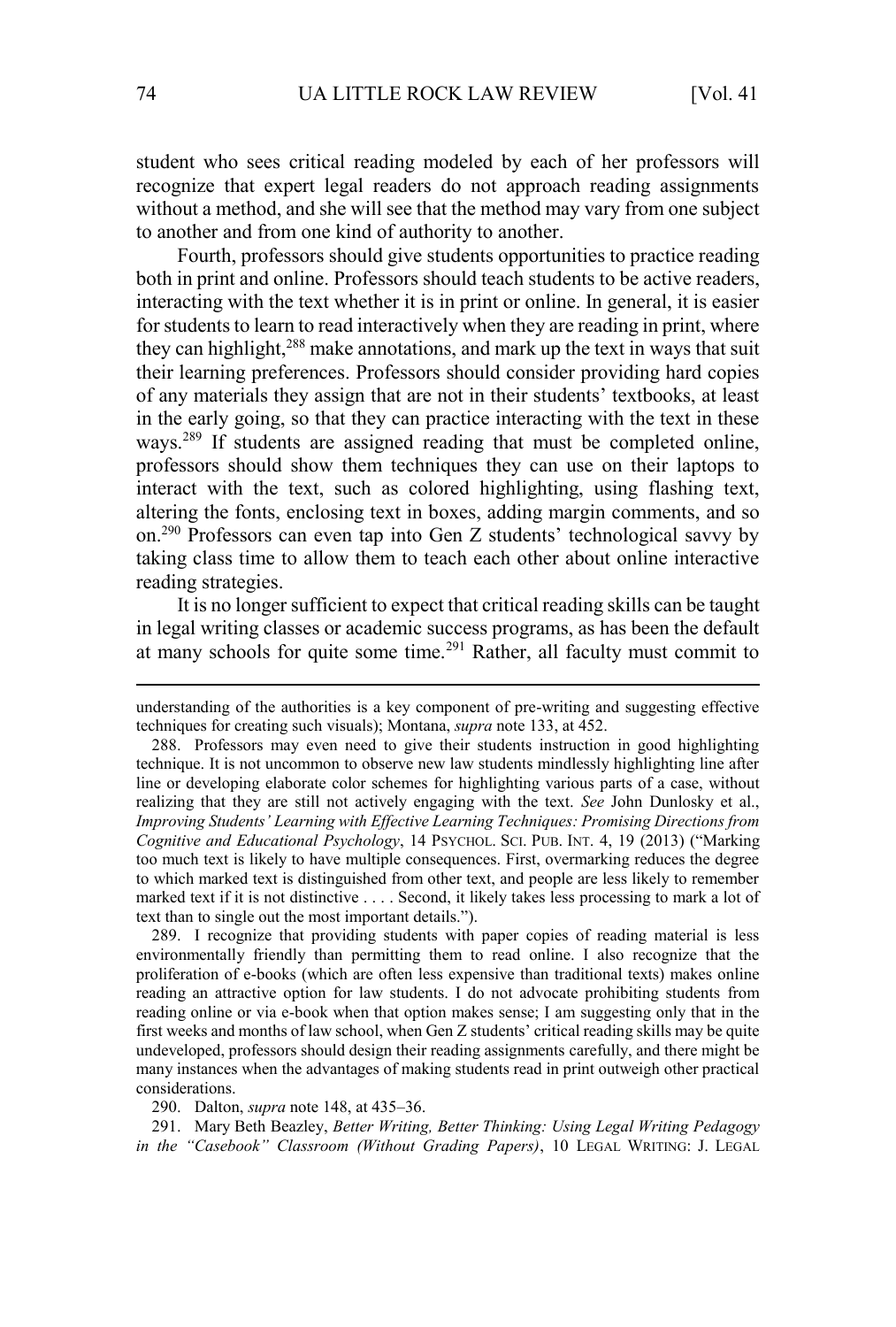teaching these skills across all courses and all three years of law school. Fortunately, there is a growing body of scholarly work in this area that can assist professors in this effort. For example, Professor Jane Bloom Grise's 2017 article, *Critical Reading Instruction: The Road to Successful Legal*  Writing Skills,<sup>292</sup> describes her process of developing critical reading instruction materials for each of three stages: before reading, during reading, and after reading.<sup>293</sup> And Professor Ruth Ann McKinney's excellent book, *Reading Like a Lawyer*, contains specific exercises that students can work through to become faster legal readers without sacrificing their comprehension of the material.<sup>294</sup> Given the fundamental importance of critical reading to the work of law students (and lawyers), surely it is worth sacrificing some of professors' valuable class time to strengthen students' proficiency in this skill.

# B. Commit to Giving Students Opportunities to Write Across the Curriculum

Not only is reading across the curriculum essential to Gen Z law students' success; *writing across the curriculum* is equally essential. As noted above, Gen Z students have not grown up having the kind of rigorous writing experiences in their secondary and post-secondary education that many of their law professors had;<sup>295</sup> indeed, if law professors have lamented the poor writing skills of Millennials, that lament will likely get louder as Gen Z students arrive. Yet, as is the case with critical reading, critical writing is a foundational skill for the work of a lawyer. Thus, teaching critical writing

WRITING INST. 23, 29–30 (2004) ("[F]aculty who teach Legal Writing are *not* teaching an 'other' subject matter. On the contrary, there is a strong intersection between writing and thinking, and both faculty who teach legal writing courses and faculty who teach casebook courses are teaching students how to think like lawyers. Even more unfortunately, this otherness is also counterproductive to the law school's mission: when Legal Writing courses and the faculty who teach them are treated as outliers in the educational venture of the law school, all faculty lose a valuable opportunity for sharing teaching methods that could benefit both law students and the practice of law."); *see also* Melissa J. Marlow, *It Takes a Village to Solve the Problems in Legal Education: Every Faculty Member's Role in Academic Support*, 30 U. ARK. LITTLE ROCK L. REV. 439, 500 (2008) (noting that the responsibility for remedying student achievement problems has often been laid at the door of academic support professionals and arguing that creating an environment that maximizes student learning "cannot be delegated to the academic support faculty. Success can only be found by every single faculty member signing on to the task.").

<sup>292</sup>*. See generally* Grise, *supra* note 248.

<sup>293</sup>*. Id.* at 275–81.

<sup>294.</sup> RUTH ANN MCKINNEY, READING LIKE A LAWYER: TIME-SAVING STRATEGIES FOR READING LAW LIKE AN EXPERT (2d ed. 2012).

<sup>295</sup>*. See supra* Section IV.B.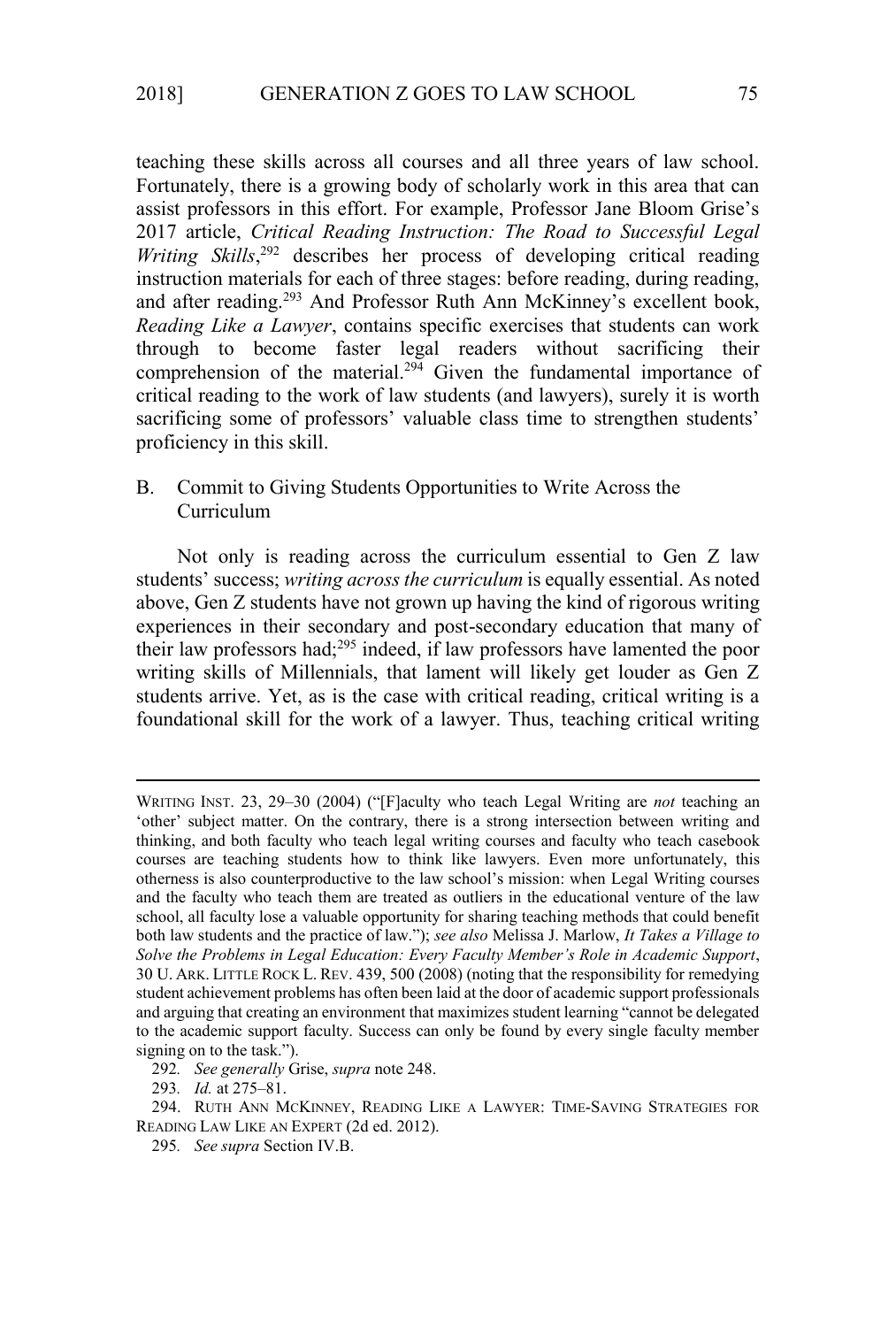across the curriculum must be a top priority for legal educators moving forward.

Writing across the curriculum (WAC) is not a new concept, of course; educators have long been advocating it as a way to improve student learning in many educational contexts.<sup>296</sup> Yet in many law schools, writing instruction is still viewed primarily as the job of legal writing professors, rather than as the collective responsibility of all law school faculty across all aspects of students' law school experience.<sup>297</sup> This remains true despite more than a decade of overtures by legal writing faculty to casebook faculty inviting collaboration in developing an integrated approach to teaching legal writing.<sup>298</sup> This siloed approach to teaching writing skills must give way to a more comprehensive approach if professors are to teach Gen Z students to be excellent legal writers.

297. Fortunately, this has begun to change in recent years, with many law schools exploring ways to provide more writing instruction in contexts other than the legal writing classroom. *See, e.g.*, Suzanne J. Schmitz & Alice M. Noble-Allgire, *Reinvigorating the 1L Curriculum: Sequenced "Writing Across the Curriculum" Assignments as the Foundation for Producing Practice-Ready Law Graduates*, 36 S. ILL. U. L.J. 287 (2012) (describing Southern Illinois University Law School's model); Susan E. Thrower, *Teaching Legal Writing Through Subject-Matter Specialties: A Reconception of Writing Across the Curriculum*, 13 LEGAL WRITING: J. LEGAL WRITING INST. 3 (2007) (describing DePaul's model).

298*. See, e.g.*, Adam Lamparello & Charles E. MacLean, *A Proposal to the ABA: Integrating Legal Writing and Experiential Learning into a Required Six-Semester Curriculum That Trains Students in Core Competencies, "Soft" Skills, and Real-World Judgment*, 43 CAP. U. L. REV. 59 (2015); Nancy Levit, *The Theory and the Practice—Reflective Writing Across the Curriculum*, 15 LEGAL WRITING: J. LEGAL WRITING INST. 253 (2009); Pamela Lysaght, *Writing Across the Law School Curriculum in Practice: Considerations for Casebook Faculty*, 12 LEGAL WRITING: J. LEGAL WRITING INST. 191 (2006); Pamela Lysaght & Cristina D. Lockwood, *Writing-Across-the-Law-School Curriculum: Theoretical Justifications, Curricular Implications*, 2. J. ASS'N LEGAL WRITING DIRECTORS 73 (2004); Melissa J. Marlow, *Law Faculties: Moving Beyond Operating as Independent Contractors to Form Communities of Teachers*, 38 OHIO N.U. L. REV. 243 (2011); McArdle, *supra* note 296; Carol McCrehan Parker, *Writing Is Everybody's Business: Theoretical and Practical Justifications for Teaching Writing Across the Curriculum*, 12 LEGAL WRITING: J. LEGAL WRITING INST. 175 (2006); Schmitz & Noble-Allgire, *supra* note 297; Thrower, *supra* note 297.

<sup>296</sup>*. See, e.g.*, Andrea McArdle, *Writing Across the Curriculum: Professional Communication and the Writing that Supports It*, 15 LEGAL WRITING: J. LEGAL WRITING INST. 247, 247–48 (2009) ("[WAC] . . . originated in Britain at the secondary school level in the 1960s, and was adapted to undergraduate higher education in the United States in the 1970s."). McArdle suggests that while law schools have recognized the importance of teaching writing in preparing students to be "practice-ready," they often have not recognized the theoretical focus of WAC, "'writing to learn' (writing as a mode of learning)." *Id.* at 248. She also notes that law schools usually do not "differentiate writing according to the 'transactional,' 'expressive,' and 'poetic' functions that WAC scholarship has identified, much less to afford students regular opportunities to write within each of these categories." *Id.* at 248–49.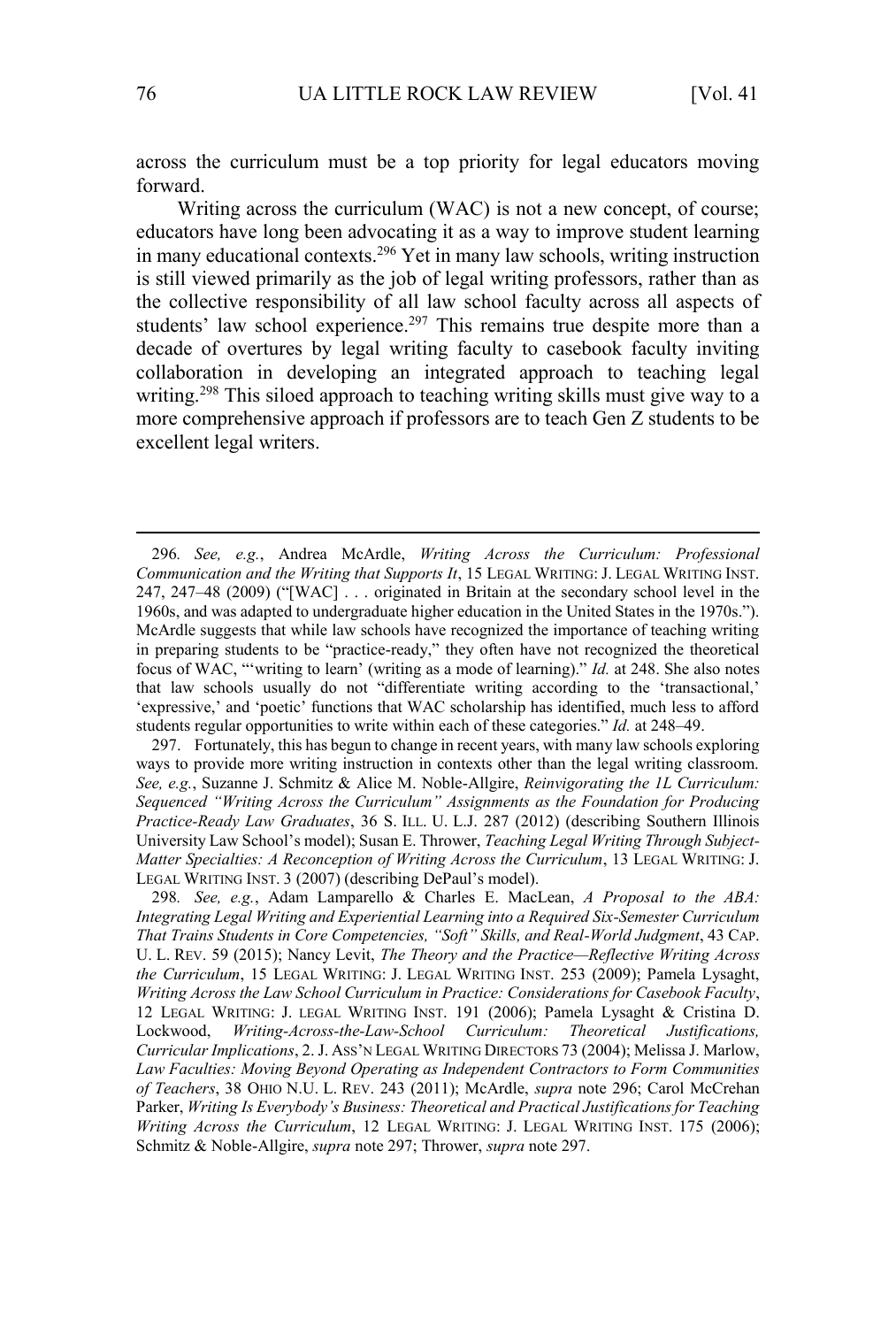In adopting WAC, law schools can draw from a variety of approaches that have proved successful at peer institutions in recent years. Here, I describe some of these approaches.

First, every law school course should include at least one substantial writing exercise (other than a final exam) on which students receive timely feedback. While this approach may cause some faculty to chafe at a perceived intrusion upon their academic freedom, it is workable as long as "faculty members [have] wide discretion in the timing and substance of the WAC assignments for their particular courses."<sup>299</sup> The required writing exercise could be as simple as an IRAC-type analytical exercise or a practice exam question; or it could be more complex, such as a memo, brief, client letter, contract clause, complaint, motion, or other document that mirrors what a new lawyer might be asked to do in the substantive area the class covers.<sup>300</sup>

Second, professors should ask students to write reflective pieces throughout the semester. While journaling and other exploratory writing practices have become common in clinics and other experiential learning courses,<sup>301</sup> there are compelling reasons to use them throughout the law school curriculum. First, they help students see that writing is "a conduit to absorbing, understanding, and seeing multiple dimensions of subjects"—a view of writing that should enhance their written work in every course.<sup>302</sup> Second, in a doctrinal course, reflective writing exercises provide opportunities for students to assess how well they have comprehended the doctrinal law, legal issues, and ethical responsibilities inherent in that course.<sup>303</sup> Specifically, professors can ask students to keep journals or diaries: (1) "to articulate doctrinal understandings or to develop illustrative scenarios to make sure they understand a point of law"; (2) to describe how particular readings or class discussions impacted their perception of the substantive area; and (3) to organize and revise information gleaned through class discussion.<sup>304</sup> Professors can ask students to write a poem about a particular case,<sup>305</sup> or a blog post describing the impact of a recent case on a particular substantive area; the possibilities are many.

304*. Id.* at 264.

305*. Id.* at 264–66. Levit's article includes a poem written by a student of Professor Andrew McClurg about *Katko v. Briney*, a case he assigned in his Torts class. *Id.* at 266. According to McClurg, the poetry exercise "caused students to hone in on the fundamental principles for which *Katko* stands, as well as to express the moral outrage they felt about [the defendant's] inability to use deadly force in defense of property." Levit, *supra* note 298, at 266 (quoting Andrew J. McClurg, *Poetry in Commotion:* Katko v. Briney *and the Bards of First-Year Torts*, 74 OR. L. REV. 823, 824–25 (1995)).

<sup>299.</sup> Schmitz & Noble-Allgire, *supra* note 297, at 295.

<sup>300</sup>*. Id.*

<sup>301.</sup> Levit, *supra* note 298, at 261.

<sup>302</sup>*. Id.*

<sup>303</sup>*. Id.* at 263.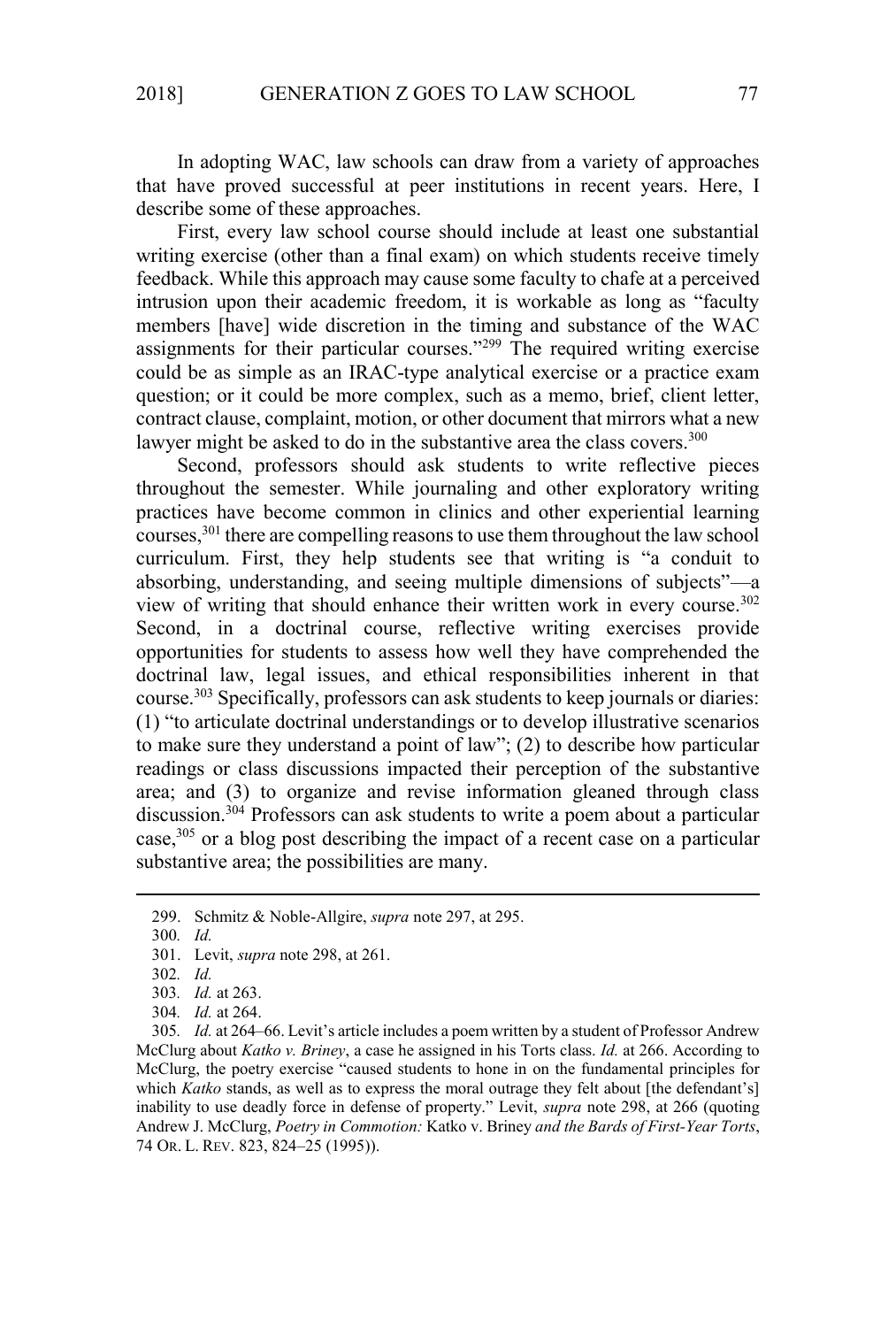Contrary to what many doctrinal professors believe, these exploratory writings are "not vague or abstract or sterile—they are detailed, contextualized, and concrete. When students are asked to write poems, essays, or op eds, their writing becomes animated, thoughtful, nuanced, and engaged."<sup>306</sup> Narrative writing "draw[s] on larger values that animate law, such as questions of responsibility, equity and policy that might otherwise go unasked and unnoticed" and "encourages exploration of the creative dimensions of a lawyer's work."<sup>307</sup> For professors who are concerned that exploratory writing will undermine students' efforts to learn the formal structures of professional legal writing, some reflections could take the form of more traditional genres such as judicial opinions or interoffice memos. Affording students these kinds of writing opportunities helps familiarize them with the discourse structures of these genres without the added "cognitive burdens" that come with the typical legal writing assignment.<sup>308</sup>

Third, professors can incorporate Multistate Practice Tests (MPTs) and bar exam essays into their class curriculum. As more states adopt the Uniform Bar Exam (UBE),<sup>309</sup> law professors have a perfect opportunity to promote WAC while also giving students much-needed practice on bar exam skills. In particular, professors can require students to complete MPTs, a key component of the UBE.

According to the website of the National Conference of Bar Examiners (NCBEX),

The MPT is designed to test an examinee's ability to use fundamental lawyering skills in a realistic situation and complete a task that a beginning lawyer should be able to accomplish. The MPT is not a test of substantive knowledge. Rather, it is designed to evaluate certain fundamental skills lawyers are expected to demonstrate regardless of the area of law in which the skills are applied. . . . The MPT requires examinees to (1) sort detailed factual materials and separate relevant from irrelevant facts; (2) analyze statutory, case, and administrative materials for applicable principles of law; (3) apply the relevant law to the relevant facts in a manner likely to resolve a client's problem; (4) identify and resolve ethical dilemmas, when present; (5) communicate effectively in writing; and (6) complete a lawyering task within time constraints. These skills are tested by requiring examinees to perform one or more of a variety of lawyering tasks.<sup>310</sup>

<sup>306</sup>*. Id.* at 267.

<sup>307.</sup> McArdle, *supra* note 296, at 253.

<sup>308</sup>*. Id.* at 254–55.

<sup>309.</sup> As of this writing, thirty-three states have adopted the UBE, and twelve of the seventeen states that have not done so use the MPT as part of their bar exam. *Jurisdictions That Have Adopted the UBE*, NAT'L CONF. OF B. EXAMINERS, http://www.ncbex.org /exams/ube/ (last visited Mar. 10, 2019).

<sup>310</sup>*. Id.*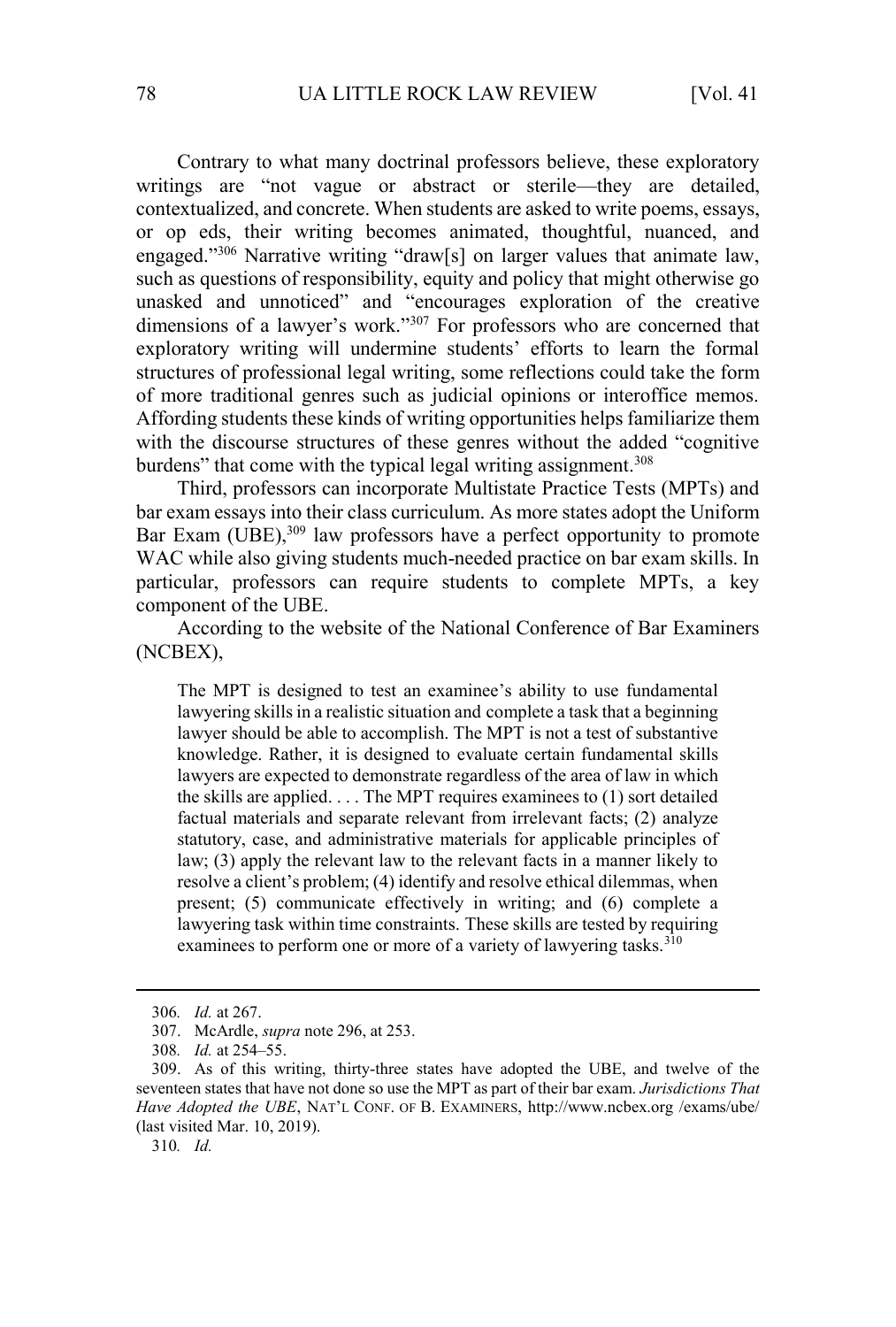Examinees receive a task memo, a case file, and library of authorities, and they have ninety minutes to complete the writing task, which might be "a memorandum to a supervising attorney, a letter to a client, a persuasive memorandum or brief, a statement of facts, a contract provision, a will, a counseling plan, a proposal for settlement or agreement, a discovery plan, a witness examination plan, or a closing argument."311

Although the MPT is not designed to test substantive knowledge, professors can easily adapt the format of MPTs into writing exercises that reinforce core concepts while giving students practice in critical reading, thinking, and writing.<sup>312</sup> The NCBEX maintains a bank of previous MPT questions that professors can access,<sup>313</sup> and professors can also convert their own materials into MPT-style assignments. For first-year law students, the ninety-minute time frame may be too short to allow for meaningful work; but by the second and third years, students should be approaching the point that they can work within a shorter time frame, and they will reap the benefits of being required to do so when they later begin their formal bar prep.

Of course, any effort to incorporate WAC into a school's curriculum comes at a cost. Giving students a meaningful writing assignment requires significant planning and preparation of materials; it may also require allocating class time to explain the assignment, to have students complete the assignment, and/or to go over the students' work on the assignment. And it can also require spending hours outside of class reading and commenting on students' work. Indeed, this last requirement is perhaps the main reason faculty members object to including more writing assignments in their courses.<sup>314</sup> But there are many ways professors can minimize the "interruptions" and "burdens" associated with including writing as a course component.

<sup>311</sup>*. Id.*

<sup>312.</sup> Indeed, many professors already do so. *See* Ben Bratman, *Improving the Performance of the Performance Test: The Key to Meaningful Bar Exam Reform*, 83 UMKC L. REV. 565, 602 & 608 n.269 (2015) (citing articles discussing how the MPT can be effectively incorporated into clinical, legal writing, and doctrinal classes).

<sup>313</sup>*. Jurisdictions That Have Adopted the UBE*, *supra* note 309.

<sup>314</sup>*. See, e.g.*, Beazley, *supra* note 291, at 26 ("Integrating Legal Writing teaching methods does not mean that all faculty must begin assigning and individually critiquing writing assignments, although others have suggested that. Instead, . . . the educational theories behind Legal Writing teaching methods should be adapted for use in casebook courses . . . . [T]his integration will result in students doing more writing, but it *will not* result in casebook faculty doing the hours of individualized critique that are the hallmark—and one of the chief benefits of—the Legal Writing course."); *see also* Michael R. Koval & R. Michael Garner, *I Don't Do Writing: A Model for Overcoming Faculty Resistance to Using Writing Assignments in the Classroom*, 15 ATLANTIC L.J. 120, 143 (2013). Interestingly, though Koval and Garner are business professors, the model they offer is based on exercises that could be assigned in a Legal Environment course. *Id.* at 136–42.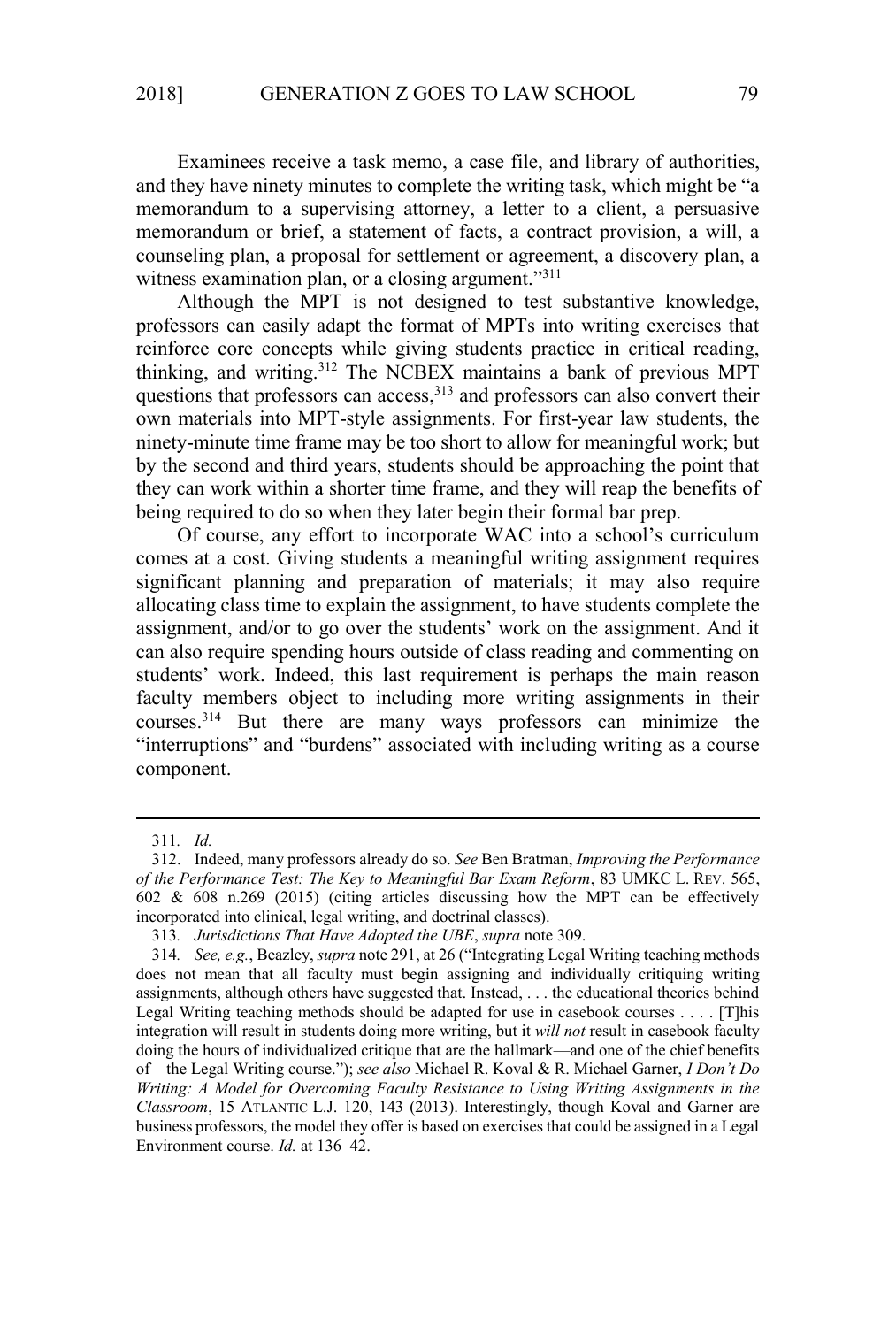First, while providing individual written feedback on each student's work is invaluable, not every writing assignment must be "graded" in this way. Feedback can be delivered to the class as a whole, either orally or in writing, and where it is appropriate, annotated sample answers can be shared with students. Second, writing assignments can be designed to require only a short-written product, reducing the amount of time professors must spend evaluating them. Third, professors can reuse writing assignments, especially ungraded ones, and can share successful assignments with other professors, reducing the amount of time required to plan and prepare materials.

In sum, regardless of what form the exposure takes, Gen Z students, perhaps more than their predecessor generations, need constant exposure to writing opportunities, and those opportunities need to be carefully scaffolded, both within individual courses and across all courses. Making this happen for Gen Z students will help them become comfortable with the idea of writing as a professional skill that they must develop well, and it will enhance their intellectual readiness for practice; after all, "writing is thinking on paper."<sup>315</sup>

# C. Use Technology Thoughtfully and Perhaps More Sparingly

A third major area of focus in preparing to educate Gen Z law students must be the way professors use technology in the classroom. I am not a curmudgeon when it comes to technology; I realize that today's law students will need to master certain technologies as they prepare to enter the profession. For example, no law student's education would be complete without instruction in using legal research platforms like Westlaw, Lexis, and Bloomberg. And it seems wise to introduce our students to certain technologies designed for (or particularly well-suited to) law practice, such as e-discovery tools, document-review programs, and cloud computing. Many law schools have begun to add courses in the law and technology area, and this is as it should be.<sup>316</sup> In fact, it is as it *must* be; in 2012, a Comment to Rule 1.1 of the Model Rules of Professional Responsibility was amended to advise that lawyers "should keep abreast of changes in the law and its practice, including the benefits and risks associated with relevant technology."<sup>317</sup>

But adding courses on law and technology is not the same thing as bringing more technology into the law school classroom; while the former is

<sup>315.</sup> WILLIAM ZINSSER, ON WRITING WELL VII (5th ed. 1994).

<sup>316</sup>*. See, e.g.*, Jane Croft, *Lawyers Must Learn to Embrace Technology*, FIN. TIMES (Nov. 20, 2016), https://www.ft.com/content/aa77a9ec-9ace-11e6-8f9b-70e3cabccfae (describing programs at several law schools, including Georgetown, Vermont, and Northwestern).

<sup>317.</sup> MODEL RULES OF PROF'L CONDUCT r. 1.1 cmt. 8 (AM. BAR ASS'N 1983). For a persuasive argument that law schools need to improve and increase their delivery of technological skills, see John M. Facciola, *A Judicial Perspective: Technological Competence and the Law Schools*, 2015 J. PROF. L. 119, 119–20 (2015).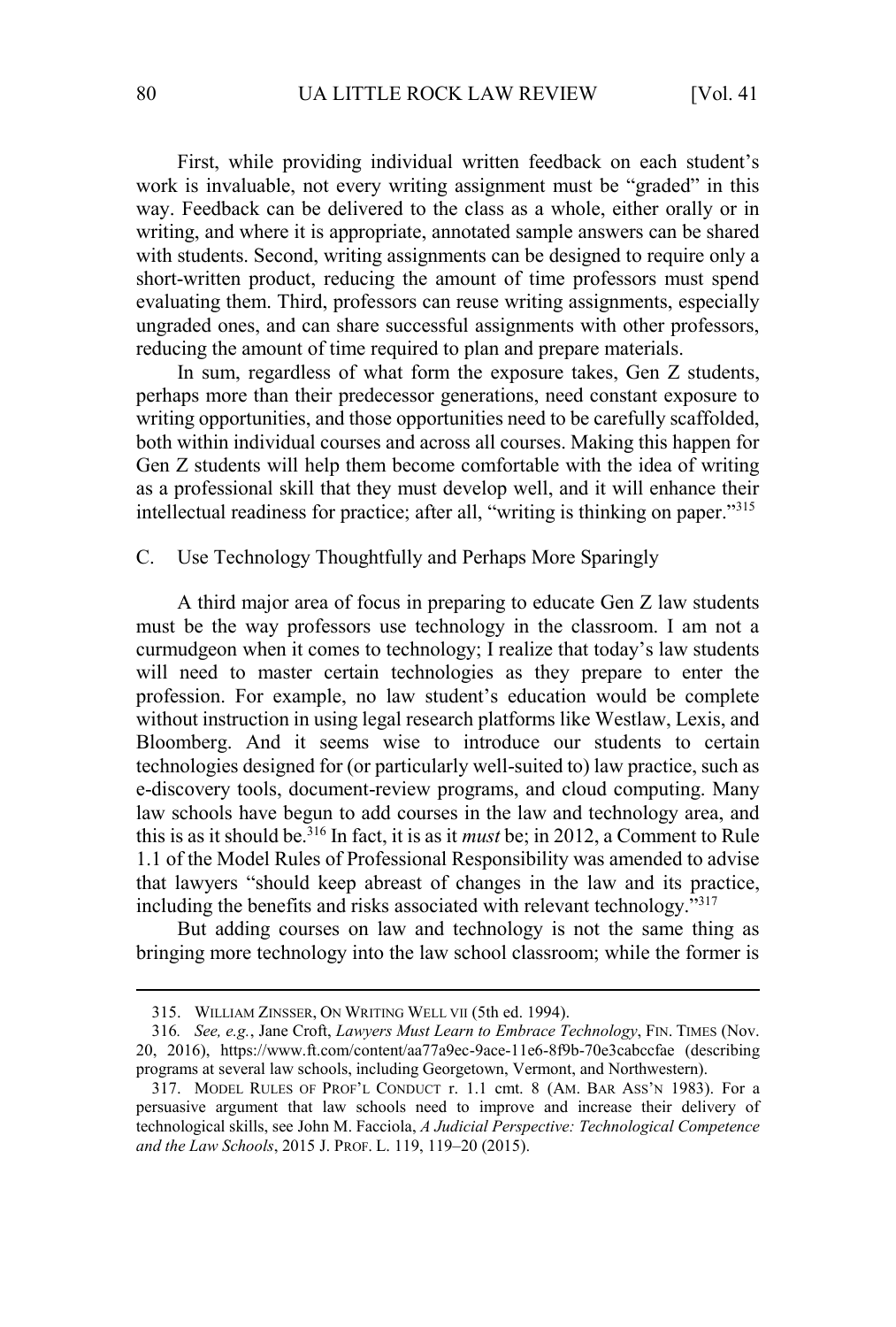now a best practice, the latter may not always be. As explained above, Gen Z students' constant use of technology is causing a cognitive overload that impairs their ability to pay attention, their working memory, and their higherlevel thought processes.<sup>318</sup> So, creating lesson plans that rely more heavily on technology, just to cater to Gen Z students' status as digital natives, is counterproductive.<sup>319</sup> Rather, "[t]o maximize our effectiveness as teachers . . . the most successful strategy is a hybrid approach that combines the best of established classroom practices with new technologies that fill a niche better than existing options."<sup>320</sup>

Practically speaking, what might this hybrid approach to teaching with technology look like in the Gen Z era? A number of law professors have recently considered this question and have made concrete recommendations, some of which I will outline briefly.

First, laptop use in class should be limited to activities in which the professor is having students use their laptops as part of an in-class exercise or is otherwise actively managing their use.<sup>321</sup> Research indicates that when it comes to taking notes, writing them by hand promotes learning better than typing them on a laptop.<sup>322</sup> Studies show that the physical act of writing things down enhances memory and that students who take notes by hand have better comprehension and recall than laptop users.<sup>323</sup> Moreover, as noted above, Gen Z students may find it difficult to concentrate on the class discussion when there are so many other things they can attend to—checking email, skimming Twitter, tracking an Amazon order, etc.—on the screen right in front of them.<sup>324</sup> In a compelling 2016 article, Professor James Levy posits that learning science makes a limited-use, carefully monitored laptop policy "the only policy that strikes the right balance between the value laptops have as an interactive learning tool and our evolutionary programming, which makes it nearly impossible for the caveman brain to resist the distractions they cause."<sup>325</sup>

<sup>318</sup>*. See supra* Section IV.A.

<sup>319</sup>*. See* Levy, *supra* note 158, at 279 (noting that researchers have found that new technology may enhance student interest but that does not lead to better learning outcomes unless the teacher is also able to leverage it into more effortful work, which suggests that adopting new technology solely for the purpose of better motivating students may actually be counterproductive if it is not otherwise well-suited to the particular learning objective).

<sup>320</sup>*. Id.* at 305.

<sup>321</sup>*. See, e.g.*, *id.* at 281–82.

<sup>322</sup>*. Id.* at 299.

<sup>323</sup>*. Id.*

<sup>324</sup>*. See supra* Section IV.A.

<sup>325.</sup> Levy, *supra* note 158, at 299. Says Levy, "No teacher, no matter how interesting, can simultaneously fight the Darwinian survival imperative served by a distracted brain *and* the evil minions of Silicon Valley." *Id.* at 281–82.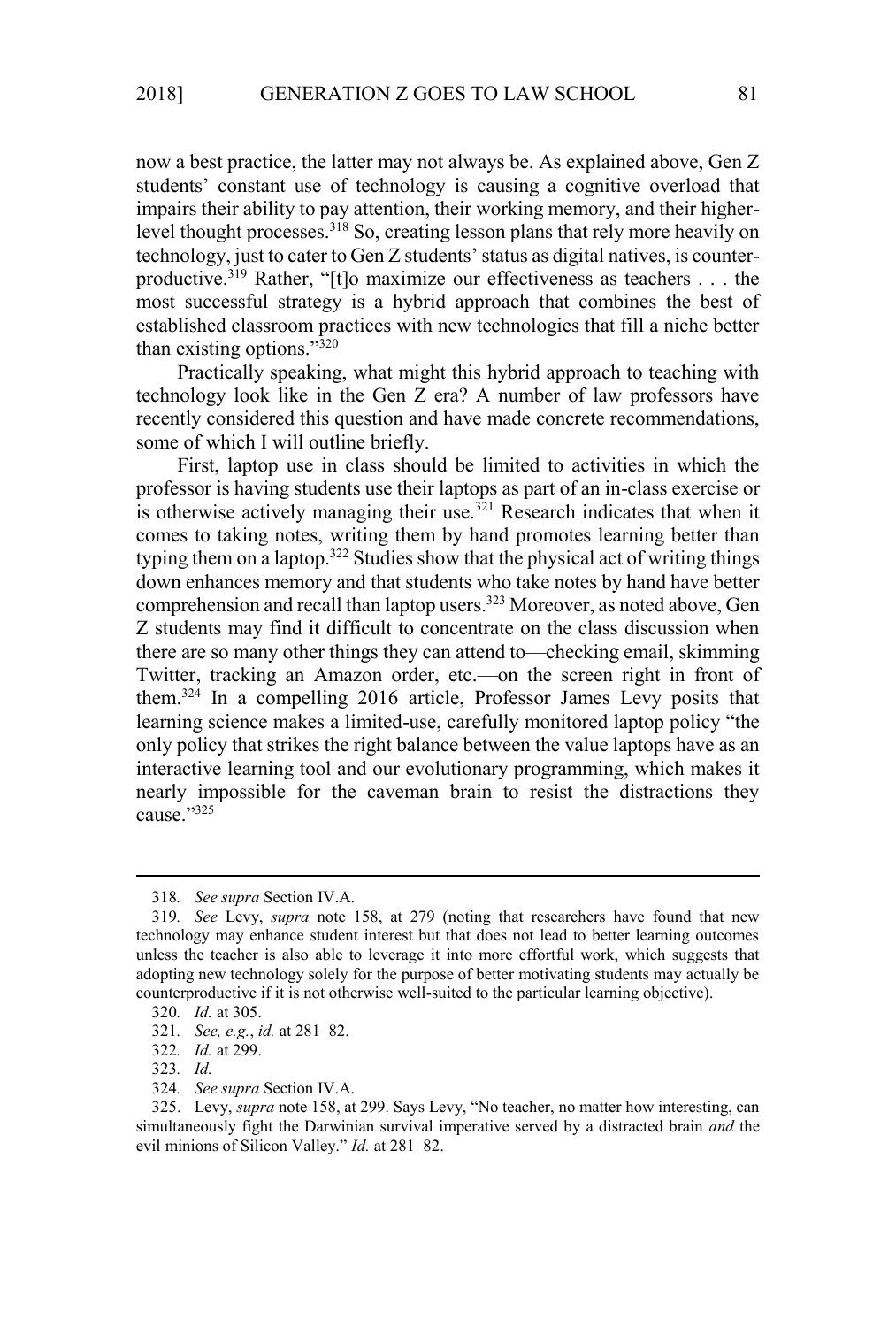Second, visual technologies like PowerPoint should be used only when they can adequately communicate course material "in all its complexity and nuance" better than non-visual alternatives.<sup>326</sup> A well-chosen, meaningful visual can often work as a chunking technique that helps students process a large amount of information that would otherwise overwhelm their working memory, and it can also deepen students' understanding by serving as a reference point to anchor further discussion at a later point.<sup>327</sup> So, PowerPoint need not be jettisoned upon the arrival of Gen Z students. But their short attention span makes it essential that when creating PowerPoints, professors limit the special effects (sounds and animations) to those that relate directly to the content of the slides. Otherwise, professors are creating needless distractions that students cannot ignore, and perhaps more significantly, they are overwhelming students' working memory such that the underlying point is lost.<sup>328</sup> For the same reasons, professors should avoid creating slides that contain too much text; otherwise, students' working memories will be impaired when they try to read the words to themselves while also listening to professors' explanation—just the type of "multitasking" that is really "taskswitching."<sup>329</sup> As Professor Levy aptly notes, professors should not "overlook the whiteboard" as a better alternative to PowerPoint in many instances; "using the whiteboard more closely follows the natural rhythm of a conversation between teacher and students."<sup>330</sup>

Third, in classroom situations where critical reading is required, professors should emphasize reading in print as an alternative to reading on screens. Increasingly, research is confirming anecdotal evidence that "print is more compatible with the higher-ordered, critical thinking and reading skills we teach in law school."<sup>331</sup> Professor Levy describes several of these studies, including one showing that "students reading print outperform those reading screens on tests that measure both comprehension and retention";<sup>332</sup> one showing that print is a "more immersive experience" compared to screens and

332*. Id.* at 293–94 & 305 n.314.

<sup>326</sup>*. Id.* at 287.

<sup>327.</sup> Merritt, *supra* note 165, at 51–52. Professor Merritt's article was written in 2008, when PowerPoint was still a fairly "new" technology, but her advice about using it effectively is still relevant—perhaps more so than ever—today, as we welcome Gen Z into our classrooms. 328*. Id.*

<sup>329.</sup> Levy, *supra* note 158, at 289. Moreover, says Levy, "[r]educing class material to a set of pithy bullet points by word and deed contradicts [the] vital lesson" that "thinking like a lawyer" requires seeing complexity where others do not—that is, "peel[ing] away the layers to expose additional issues and nuance." *Id.*

<sup>330</sup>*. Id.* at 290.

<sup>331</sup>*. Id.* at 293.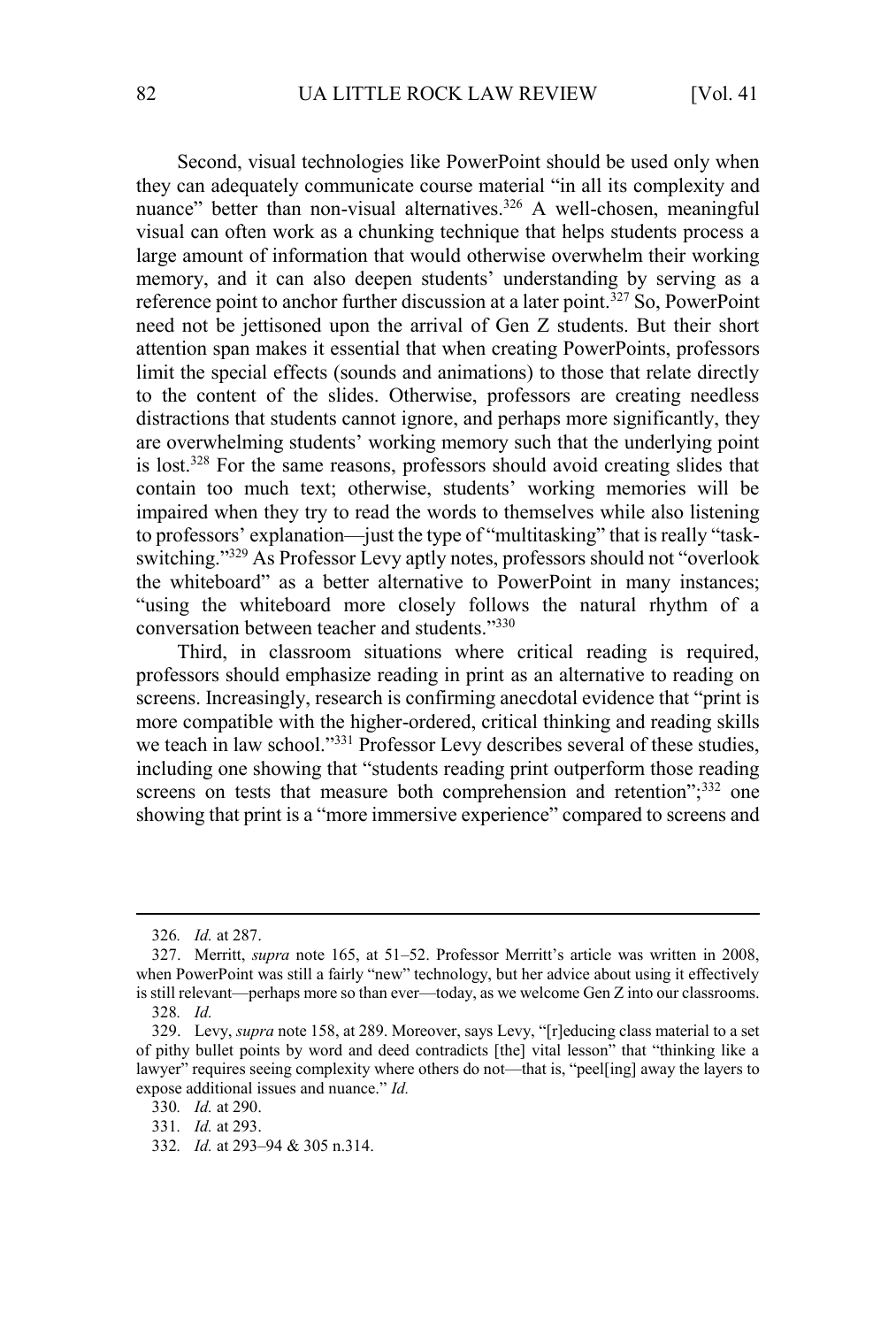e-reading devices;<sup>333</sup> and one showing that students reading screens may be less likely to finish the material and, if they do finish it, they are less likely to re-read it.<sup>334</sup> This is not to say that professors should never ask students to read something on screens; rather, they should be conscious of when they do so, reserving that reading technique for relatively straightforward material that does not require a high level of attention to comprehend and absorb.

Fourth, professors should avoid "entertaining students with fun media tools, e.g. YouTube clips, music, and photos" unless they are directly and specifically related to the concept being taught.<sup>335</sup> Otherwise, these "fun tools" simply consume precious working memory and distract students from learning.<sup>336</sup>

Fifth, professors should provide opportunities for students to receive individual feedback on their work in face-to-face meetings, not just electronically. Many law professors—even those who are "digital immigrants"—have transitioned to grading and commenting on students' work electronically, and there is no doubt that e-commenting has attractive benefits, not the least of which is that it can be a big time-saver.<sup>337</sup> And Gen Z students are no doubt well-acquainted with digital feedback, having received it frequently in middle school, high school, and college. But as previously described in this article, Gen Z students say that they desire more face-to-face communication, even though they may not be very skilled at it.<sup>338</sup> Law professors can capitalize on this desire by setting aside some time for one-on-one, face-to-face conferences that provide much needed interpersonal interaction and also teach Gen Z students how to receive constructive criticism well. (Remember, Gen Z students are often resistant to criticism and prefer to receive feedback in five-minute doses.) Of course, professors need not abandon digital feedback altogether; indeed, there may be instances where it makes perfect sense to deliver feedback using one of the many available digital platforms. I am suggesting only that the peer personality of Gen Z students has primed them perfectly for reaping the benefits of occasional inperson conferencing.

<sup>333</sup>*. Id.* at 294, 305 n.317. This may be true because students are "more transported by the material" and because print "lacks the distractions of electronic media such as hyperlinks and email that pull the reader away from the text." Levy, *supra* note 158, at 296–97.

<sup>334</sup>*. Id.* at 295, 305 n.320.

<sup>335.</sup> Kim, *supra* note 158, at 103.

<sup>336</sup>*. Id.*

<sup>337.</sup> Anna P. Hemingway, *Accomplishing Your Scholarly Agenda While Maximizing Students' Learning (A.K.A. How to Teach Legal Methods and Have Time to Write Too)*, 50 DUQ. L. REV. 545, 578 (2012); *see also* Samantha A. Moppett, *Control-Alt-Incomplete?*, 12 CHI.-KENT J. INTELL. PROP. 77, 111–19 (2013) (reviewing several then-available tools for facilitating e-commenting).

<sup>338</sup>*. See supra* Section IV.C.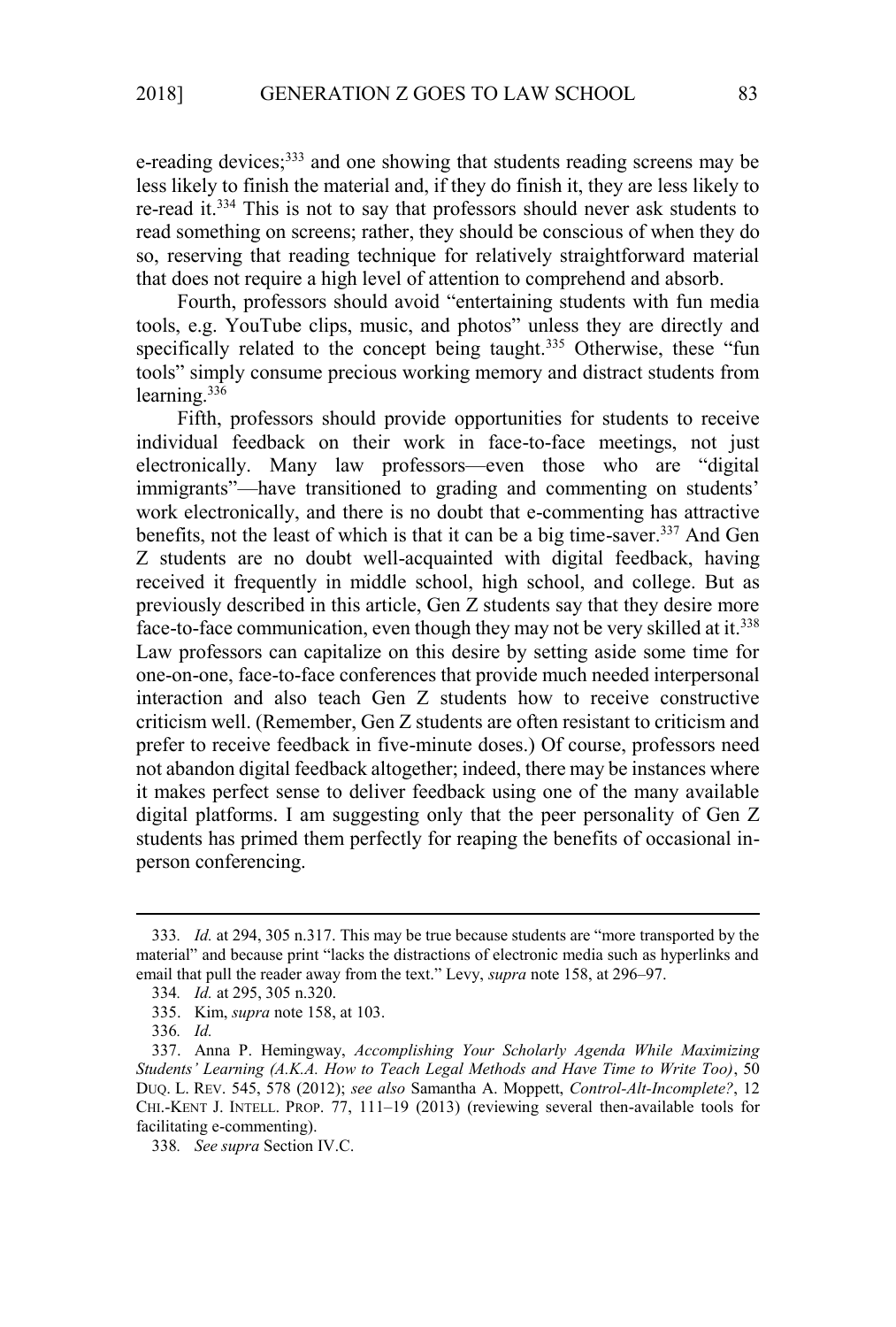Finally, professors should deliberately schedule time away from technology for their students. Studies show that Gen Z students "already know there is a problem with screen addiction, and many of them want relief."<sup>339</sup> Law school classrooms can be a place where students find that relief, even if only occasionally.<sup>340</sup> Since many of the skills law students need to develop critical reading, analytical precision, and sound written communication, to name just a few—can be taught without using technology, as described above, creating lesson plans that do not require its use ought to be a regular practice. Professors can make this easier for themselves and for their students by deliberately explaining to them the science that supports "unplugging" and showing how it will benefit them.<sup>341</sup>

The chief takeaway from the literature on technology and learning including Gen Z law students' learning—is that "[m]edia and technology must be our tools, not our masters."<sup>342</sup> As Professor Levy sums it up in his excellent 2016 article on using technology in the law school classroom, "[C]lassroom practices informed by an understanding of how the brain learns will always be more successful than approaches based on observations about students' changing technology habits . . . . [T]he fundamentals of teaching

<sup>339</sup>*. Q & A with Michael Mercier, President of Screen Education*, *supra* note 146. For an account of an interesting study of teenaged campers who were unable to access their smartphones for an entire week, see *Trending . . . ? Gen-Z Relieved by Smart Phone Disconnect*, 35 LAW. PC 9 (2018). According to Michael Mercier, whose organization, Screen Education, conducted the experiment, 92% of the campers said they experienced "gladness" from being without their phones, and 83% said they considered having gone without their phones "an important life experience." *Id.* Mercier reports that "[m]any campers discussed the experience of face-to-face communication as though it were a novel one." *Id.*

<sup>340.</sup> A discussion of whether professors should ban or limit the use of laptops and smartphones in class is beyond the scope of this article. Professor Levy's article contains a good summary of the arguments that have been made for and against laptop use in the classroom. Levy, *supra* note 158, at 279–85. Of course, any such policy should not apply to students with learning differences who need to use technology to accomplish certain learning tasks. *See* Ruth Colker, *Universal Design: Stop Banning Laptops!*, 39 CARDOZO L. REV. 483, 491 (2017) (noting that "the disability literature clearly indicates that some students with disabilities will benefit from laptop use in a classroom," and suggesting that any ban on laptop use, even if it is relaxed for students with disabilities, has the potential to stigmatize disabled students and to force them to "self-identify as 'disabled' merely to take advantage of a learning style that [they have] developed over the years").

<sup>341.</sup> Some educators have also embraced the practice of giving students "technology breaks" during the class period—for example, a two-minute break after thirty minutes of class, during which students can check email and social media. *See, e.g.*, Newell, *supra* note 147, at 799 (describing various kinds of technology breaks and questioning their usefulness).

<sup>342.</sup> Jacobson, *supra* note 100, at 461. In the workplace, this is called "command-driven" use of media, where the employer "takes control of (at least some of) the virtual ethos." TULGAN & RAINMAKERTHINKING, INC., *supra* note 85, at 8−9.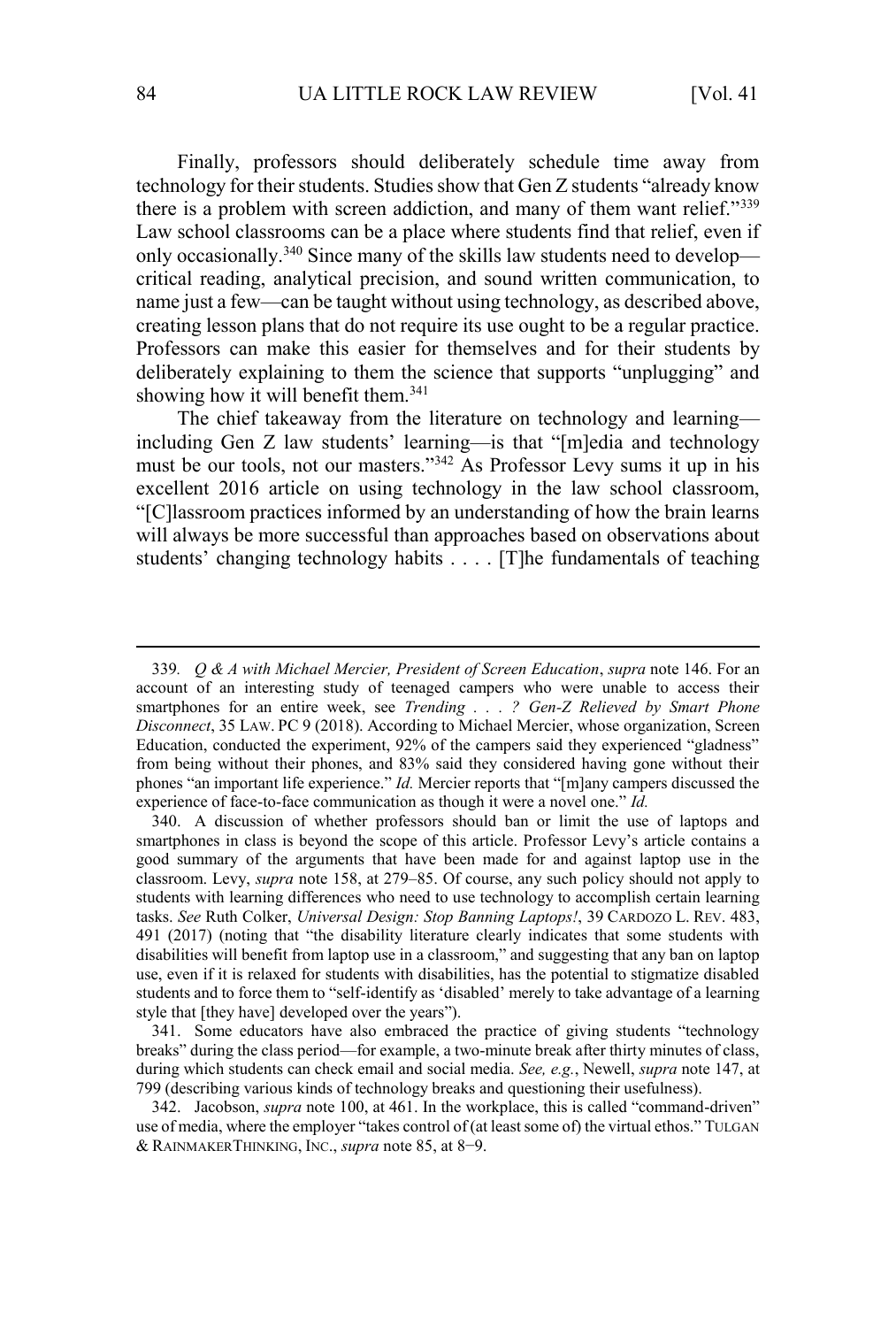students to be good critical thinkers have not changed much at all over time."<sup>343</sup>

## D. Plan Collaborative Work Carefully

In the last decade, as Millennials occupied most of the seats in law school classrooms, legal educators have sought to capitalize on Millennials' preference for a collaborative learning environment.<sup>344</sup> Group work has long been part of the fabric of Millennials' education and "is routinely understood as one of the most effective learning methods based on the principles that learning is 'inherently social' and 'an active process."<sup>345</sup> In law schools, collaborative learning has long been a part of clinical programs, and now, it has become more commonplace in traditional doctrinal classes as well.<sup>346</sup> Many law professors put students in pairs or groups for class presentations, drafting exercises, peer editing, and a host of other teaching and learning activities.

In particular, Team-Based Learning (TBL) is used by a growing number of law school teachers.<sup>347</sup> In TBL,

the professor's role is to plan the course, including creating assignments to enable students to prepare for class, constructing assessments, and designing individual classes. During class, instead of taking center stage and having students focus primarily on the professor, professors guide and facilitate students working together to apply course material.<sup>348</sup>

TBL groups typically consist of permanent teams of five to seven students, ideally "as heterogeneous as possible."<sup>349</sup> Advocates of TBL point to its many benefits, including promoting student achievement through deeper understanding of the law; teaching students to work collaboratively as part of a team, an essential professional skill; and promoting the integration of knowledge, skills, and values learning.<sup>350</sup>

<sup>343.</sup> Levy, *supra* note 158, at 305.

<sup>344.</sup> Camp, *supra* note 270, at 898.

<sup>345</sup>*. Id.*

<sup>346</sup>*. Id.* at 897–98.

<sup>347.</sup> For two thorough discussions of TBL in the law school context, see Sparrow  $\&$ McCabe, *supra* note 265, and Weresh, *supra* note 265.

<sup>348.</sup> Sparrow & McCabe, *supra* note 265, at 157; *see also* Weresh, *supra* note 265, at 52– 53.

<sup>349.</sup> Sparrow & McCabe, *supra* note 265, at 196–97; *see also* Camp, *supra* note 270, at 908 ("Including multiple perspectives can improve the success of the collaborative experience because of the varied experiences group members bring to the problem being considered and to the process being used.").

<sup>350.</sup> Sparrow & McCabe, *supra* note 265, at 162–63, 170.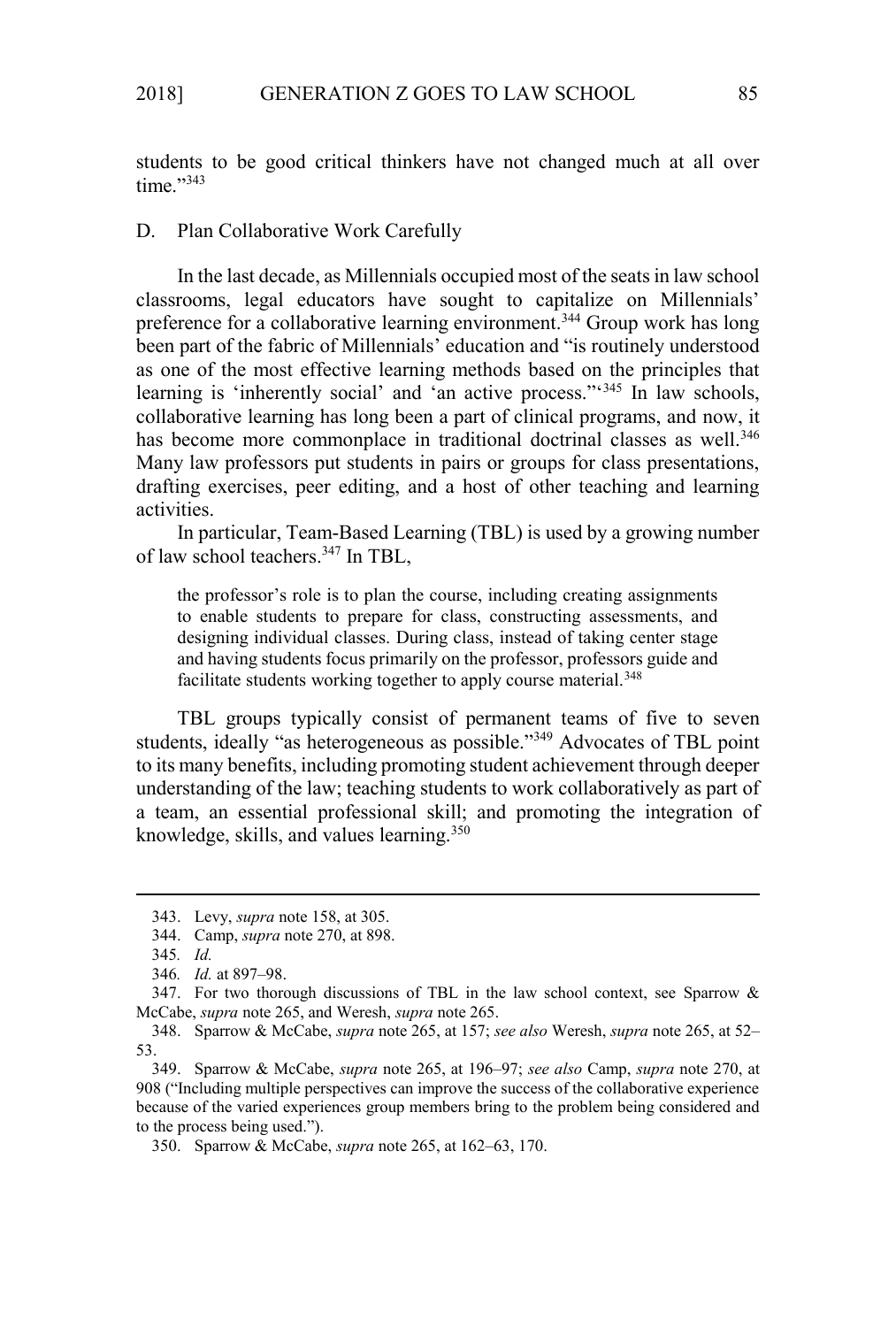Most of our Millennial law students are comfortable in the collaborative setting, making it natural for law professors to embrace TBL and other less structured group work. But as noted above, the new generation of law students—Gen Z—does not share the Millennials' preference for collaborative work.<sup>351</sup> Gen Z students are competitive and independent; they "do not want to depend on other people to get their work done," and they prefer to work alone and "be judged on their own merits rather than those of their team."<sup>352</sup>

So, how should law professors approach the idea of collaborative learning in classrooms composed of both Millennial and Gen Z students? Must professors abandon TBL and other collaborative learning approaches just as they have become comfortable with them? The better answer seems to be *no*; given that collaboration will be expected of Gen Z law graduates when they enter the professional world (where many of their colleagues and superiors will be Gen Xers and Millennials), $353$  legal educators would be unwise to eliminate collaborative learning simply to cater to the preferences of Gen Z.

Moreover, according to Seemiller and Grace, Gen Z students *are* open to group work on a task; but they want (and need) adequate time to work on the task solo first.<sup>354</sup> This suggests that group work (and even more formal approaches like TBL) can be used effectively, but perhaps not exclusively and perhaps with some adjustments to increase Gen Z students' comfort level with working together.

Tim Carter, in an article describing best practices for teaching Gen Z members who plan to enter the teaching profession, describes what a classroom might look like when the learning environment is "blended" to benefit Gen Z students:

For example, a classroom might involve students working independently along the perimeters with their mobile 1:1 device. They could then move into small group settings to share what was gained independently and to discuss various factors that might benefit the group and identify shortfalls of information or skills. The teacher might have an area available where s/he can meet with students individually or in small groups to discuss the information and to query students concerning their understanding or ability pertaining to the knowledge or skill being developed. This

<sup>351</sup>*. See supra* Section IV.C.

<sup>352.</sup> Patel, *supra* note 251; *see also* Tysiac, *supra* note 251.

<sup>353.</sup> Camp, *supra* note 270, at 909 ("Many law students who work for firms, governmental agencies, or legal service providers are expected to work on teams or within specialized groups .... The modern practice of law is one with increasing collaborative opportunities.").

<sup>354.</sup> Hope, *supra* note 56, at 7 (citing Meghan Grace); *see also* Carter, *supra* note 15, at 5 ("Following a simpler model of doing collaborative work without the opportunity for individual work may very well frustrate [Gen Z] learners.").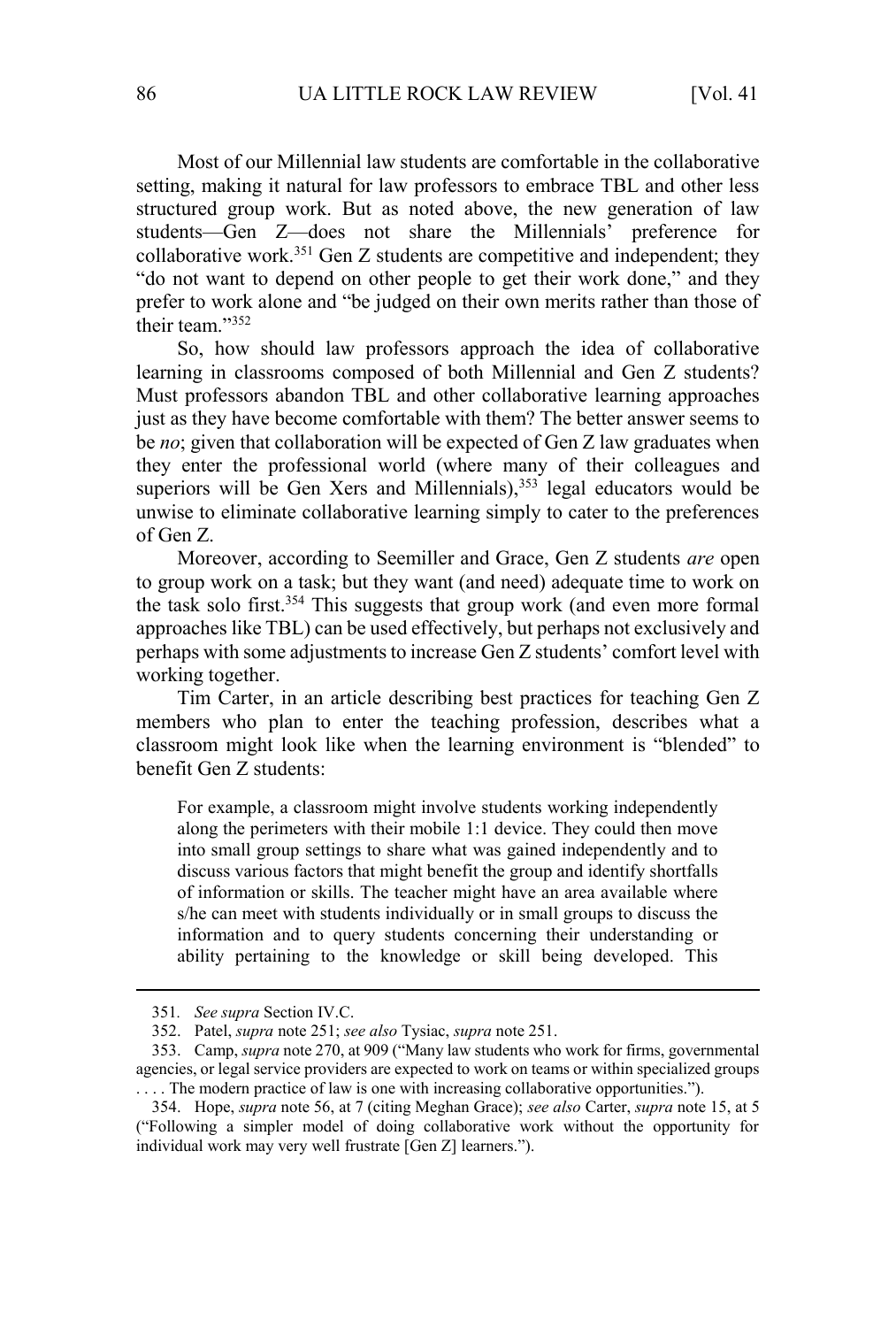environment would involve interaction with multiple resources independently and socially.<sup>355</sup>

And the practice of blending individual learning time with group learning time is not only conducive to Gen Z students' learning; it also sends a message to all students, of whatever generation, that the professor "values the students who use deliberation, contemplation and quiet reflection characteristics of many successful, and often introverted, leaders—as much as the student who routinely contributes to the class with reliable, quick participation."<sup>356</sup>

In her recent article, *Creating Space for Silence in Law School Collaboration*, Rachel Camp suggests four group techniques that law professors can employ to promote collaboration while respecting a variety of learning perspectives;<sup>357</sup> these techniques seem particularly appropriate for law school classrooms where some (or even most) of the students belong to Gen Z and prefer to work independently.

First, Camp advocates "brainwriting"—a "written brainstorming process" that allows each student to write his or her ideas on paper before sharing them orally in a group setting.<sup>358</sup> After students are assigned to a group for a particular task, the professor provides each student with a "brainwriting template" in grid format; at the top is a space to write the problem the group is being asked to consider, and the grid has a row for each group participant and columns for their ideas.<sup>359</sup> Each participant is then given a set amount of time to generate written options for solving the problem and to record them on the template; once time is called, participants pass their templates to the person on their right.<sup>360</sup> Each participant then views the ideas written by others and builds on those or adds his or her own.<sup>361</sup> The process concludes when each student has his or her own template back; at that point, when each individual participant is primed to share, the group has an oral conversation

361*. Id.* 

<sup>355.</sup> Carter, *supra* note 15, at 5.

<sup>356.</sup> Camp, *supra* note 270, at 899 ("'Collaborative work methods cannot improve the work of lawyers unless they approach their work with an understanding of the value and limits of collaboration and with good collaborative skills.' While collaboration can vastly improve product and an individual's experience, when it becomes a mandate and with preset ideas for success that are disconnected from the participants or the study and mastery of learning, collaborative requirements can lessen effects.") (quoting Sue Bryant, *Collaboration in Law Practice: A Satisfying and Productive Process for a Diverse Profession*, 17 VT. L. REV. 459, 485 (1993)).

<sup>357</sup>*. See generally* Camp, *supra* note 270.

<sup>358</sup>*. Id.* at 926.

<sup>359</sup>*. Id.* 

<sup>360</sup>*. Id.*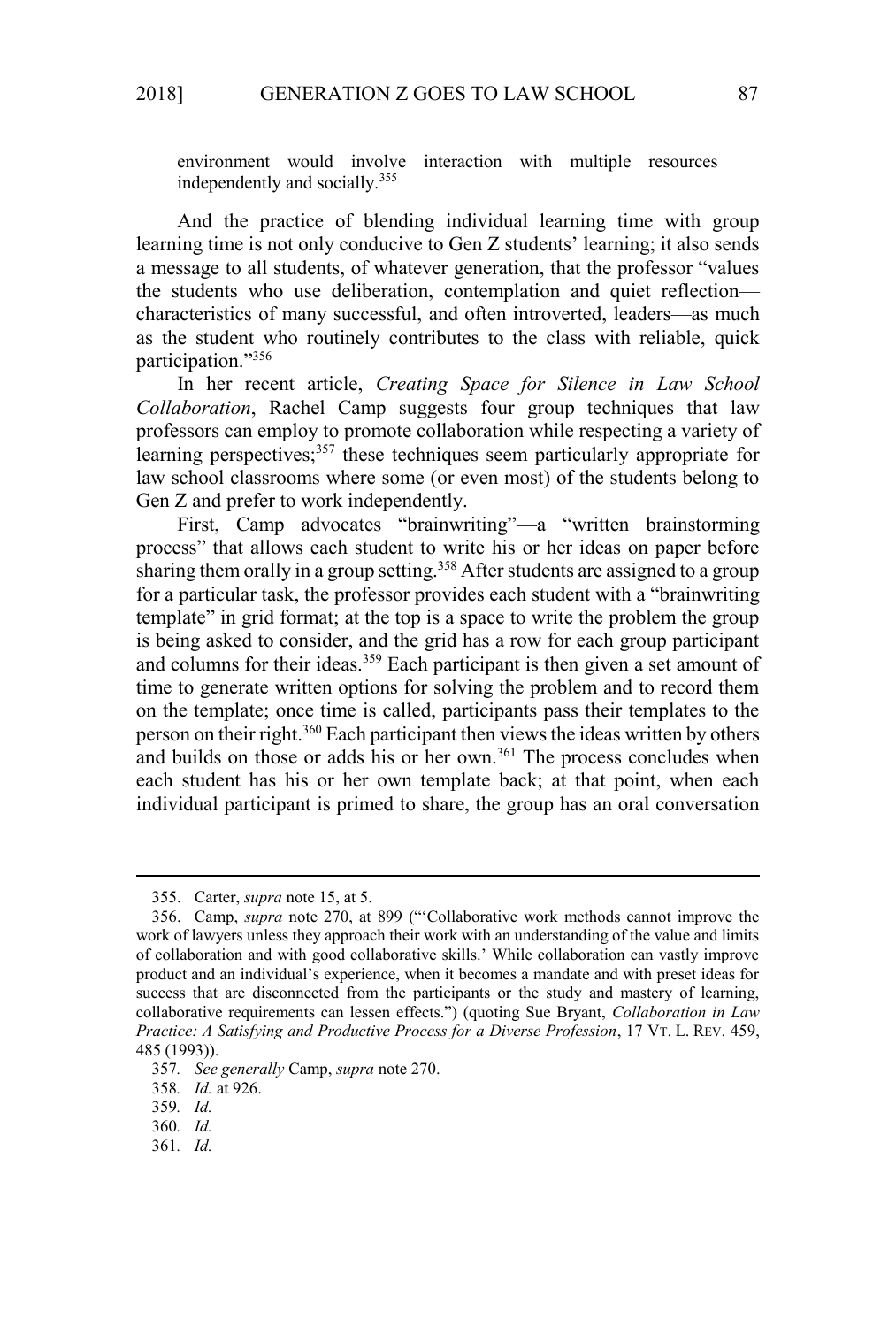"about the specific ideas that emerged during the writing process and which ideas are worth exploring further."<sup>362</sup>

Second, Camp advocates "chalk talks" that, despite their name, do not require chalkboards.<sup>363</sup> For the chalk talk Camp describes in her article, she asked students to email her a short statement describing an assumption they had at the beginning of the semester that was challenged by their clinical experience.<sup>364</sup> She chose excerpts from several statements that seemed to reflect common themes and reproduced each of them on a separate piece of easel paper and taped the easel papers to the wall of her seminar room.<sup>365</sup> She gave each student a different colored marker and gave the students approximately twenty minutes to walk around the room, read each excerpt, and write any reactions to either the excerpt or to other students' comments.<sup>366</sup> Thus, the chalk talk is a "silent conversation; talking is not permitted while students are reading, reflecting on, and reacting to the excerpts. The end result is what one might expect following an oral conversation—support for some ideas; generation of new ideas; and disagreement about others."<sup>367</sup>

Third, Camp advocates "nominal group techniques" (NGT)—a five-step process that "facilitates interaction, but after incorporating intentional silence."<sup>368</sup> In the NGT process, (1) the professor identifies a problem for participants to consider; (2) each participant silently writes down ideas for a set amount of time; (3) in groups, participants share their ideas in a roundrobin format, and a group member or the professor captures them on the board or collects and distributes the ideas later; (4) the class discusses each of the ideas (or a select few ideas they want to learn more about); and (5) participants vote on and rank the ideas and either continue to discuss the best ideas or move forward with the top-ranked idea.<sup>369</sup>

Fourth, Camp advocates "cyberstorming and other forms of electronic brainstorming."<sup>370</sup> For example, one member of a group might brainstorm and record her thoughts about a particular problem or question and send them by email to another group member, who then adds his ideas and emails a third group member, and so on. Camp posits that "electronic groups have been proved to generate better results than oral, interactive groups."371

- 369. Camp*, supra* note 270, at 930.
- 370*. Id.* at 931.
- 371*. Id.*

<sup>362</sup>*. Id.* at 926–27.

<sup>363.</sup> Camp, *supra* note 270, at 928.

<sup>364</sup>*. Id.* 

<sup>365</sup>*. Id.* 

<sup>366</sup>*. Id.* 

<sup>367</sup>*. Id.* at 928–29.

<sup>368</sup>*. Id.* at 930 (noting that variations from the five steps do occasionally occur).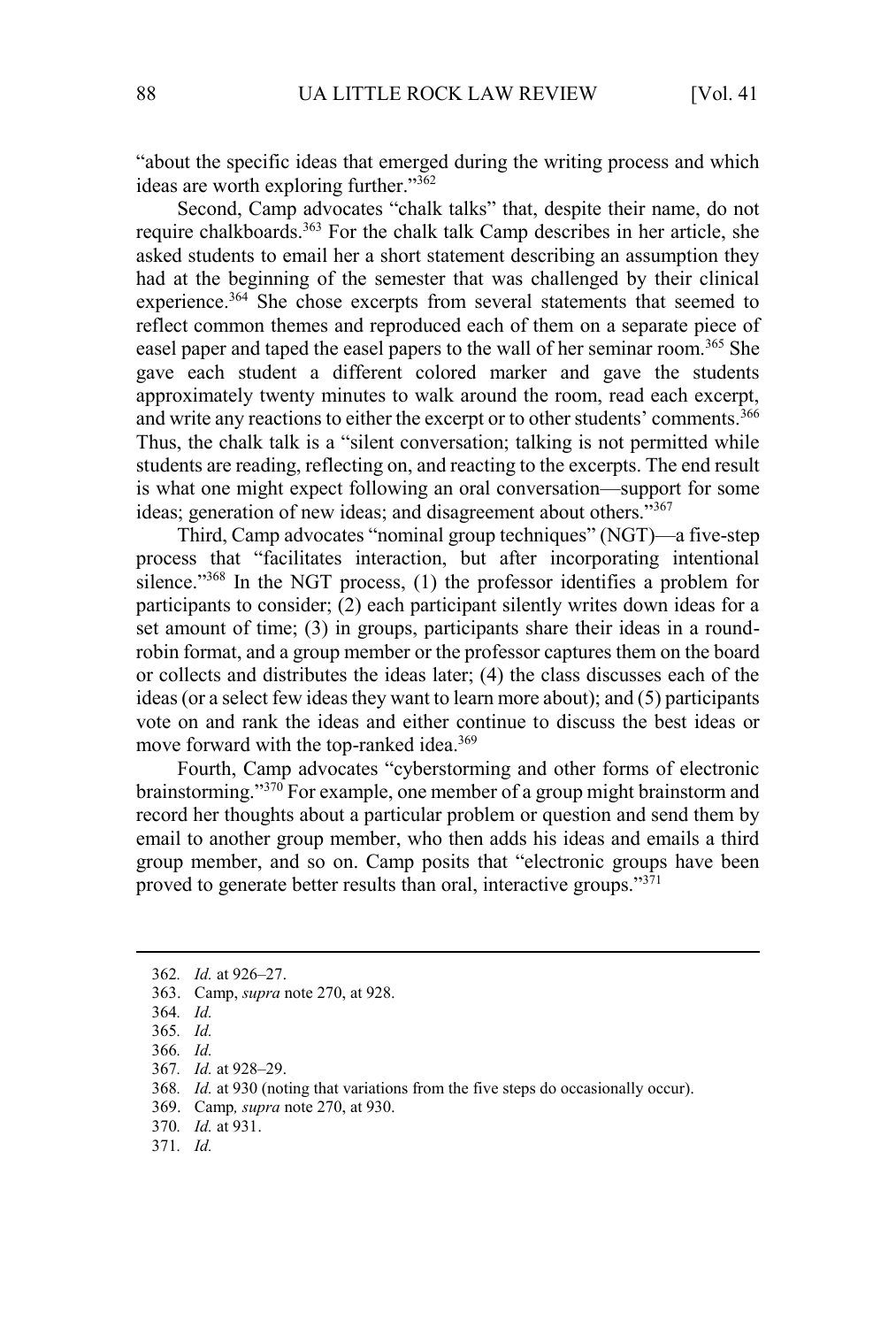Whether legal educators use Camp's ideas or adapt some of their own tried and true collaboration strategies, their goal should be to encourage collaboration but in a very intentional way that allows Gen Z students to also have some time for the independent thinking and working they seem to prefer. Achieving this goal may require law professors to spend time specifically training students on how to work in teams or groups. For example, one group of law professors who routinely employ teamwork in their courses has instituted "Saturday teamwork training" sessions early in their courses; during these sessions, they "do team-building exercises, conduct conflict resolution exercises, teach teamwork theory, and have students write their team charters."<sup>372</sup> The professors report that this training is effective because it allows them to "teach the teamwork stages before the students experience them and to discuss the qualities required for effective teamwork."<sup>373</sup>

E. Create Opportunities for Students to Practice Mindfulness and Educate Them About Good Self-Care

Finally, and perhaps most critically, law schools must prepare to help Gen Z students maintain their physical, mental, and emotional health in the high-stress environment of law school. As we have seen, Gen Z students report unheard-of levels of anxiety, depression, and loneliness, all of which could be barriers to their law school learning and to their professional growth.<sup>374</sup> Removing these barriers will require a multi-faceted approach that requires the participation of administrators, faculty, the students themselves, and the practicing bar.

One facet of this approach is making use of resources that are already available at law schools (and at the universities where many law schools are situated). At law schools affiliated with universities, Gen Z students who are able to recognize their own physical, mental, and emotional difficulties should be encouraged to seek out their universities' student health centers and counseling centers, where trained professionals can work with them on a regular basis to teach them coping strategies. These same professionals should be enlisted to train law school administrators and faculty to recognize

<sup>372.</sup> Weinstein et al., *supra* note 265, at 59.

<sup>373</sup>*. Id.*

<sup>374</sup>*. See supra* Section III.B.3. These problems are prevalent in the profession, not just in law schools. *See, e.g.*, *Lawyers' Alcohol-Use Study: Implications, Next Steps Discussed*, A.B.A. (Feb. 26, 2016), https://www.americanbar.org/news/abanews/aba-newsarchives/2016/02/joint\_study\_identifi/. Fortunately, all fifty states, the District of Columbia, Puerto Rico, the U.S. Virgin Islands, and some international legal groups all have lawyer assistance programs to help lawyers address these problems. *See Directory of Lawyer Assistance Programs*, A.B.A., https://www.americanbar.org/groups/lawyer\_assistance / resources/lap\_programs\_by\_state/ (last visited Nov. 13, 2018).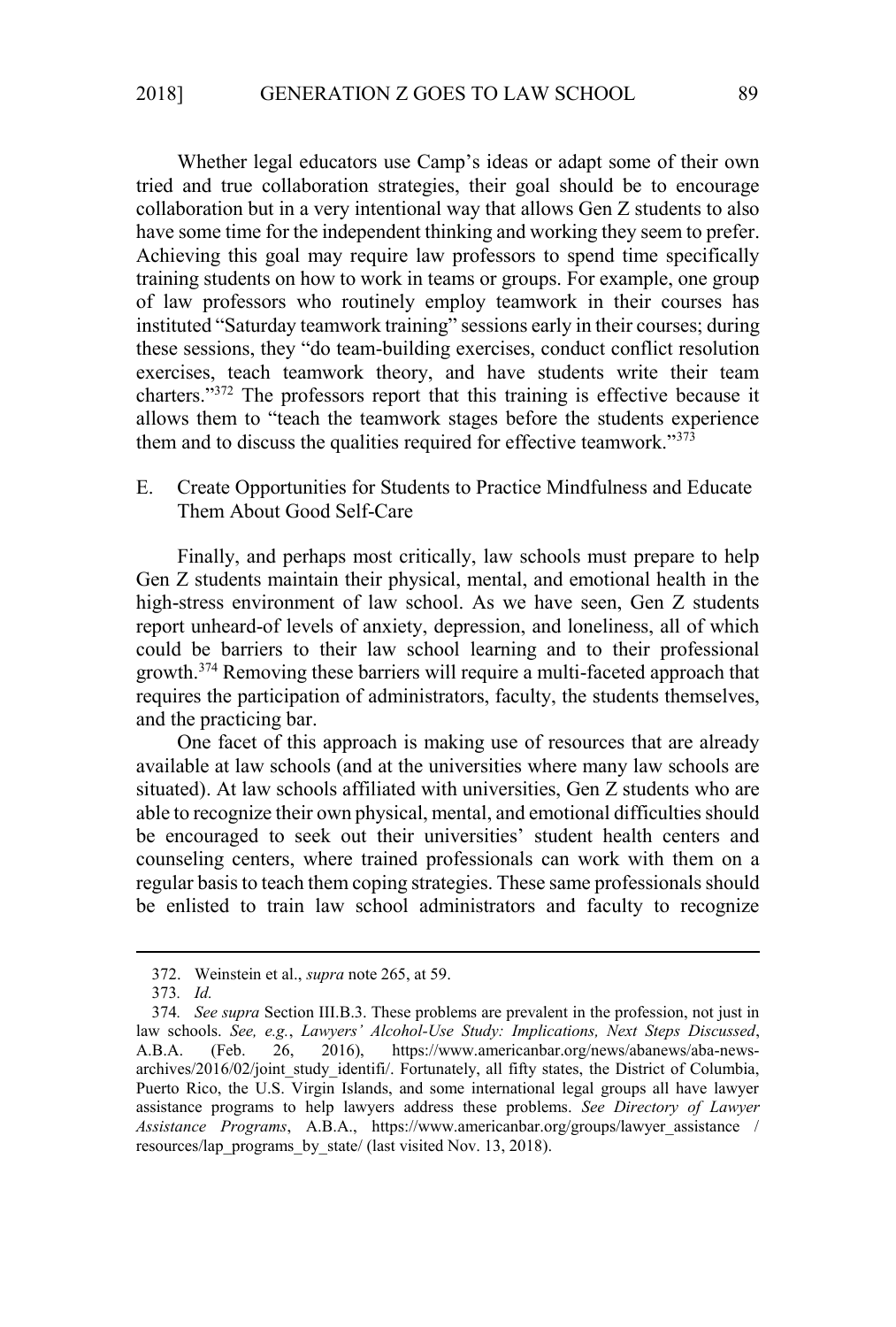symptoms of depression, anxiety, and addiction in law students and to provide them with protocols for ensuring that students seek help. At law schools that do not have such resources available, serving Gen Z students may necessitate hiring a full-time staff member (or several) whose sole responsibility is helping students connect with health care professionals in the community who can offer them treatment and counseling.

A second facet of the approach to addressing Gen Z law students' wellbeing is incorporating opportunities to practice mindfulness throughout their law school experience. Mindfulness has been defined in a number of ways. One definition is "present awareness"—that is, "an experiential practice and a way of being more attuned and responsive to present moment concerns."<sup>375</sup> Another definition is "a moment-to-moment awareness of one's experience without judgment."<sup>376</sup> Mindfulness as it is practiced today "represents a Western secularized version" of ancient meditation practices.<sup>377</sup> These practices "'center on learning to stay focused on our breathing and, when distracted, acknowledging the distraction and redirecting our attention back to the breathing in a nonjudgmental way.' If one learns how to do this with her breathing, she then can keep her attention on any other specific object."<sup>378</sup>

Mindfulness in legal education has been a topic of growing interest for several years.<sup>379</sup> Mindfulness practices have been proven to "reduce stress, improve physical and mental health, increase attention and focus, and even improve academic performance."<sup>380</sup> The first two of these effects are much needed in the legal profession; as the ABA has recognized, many lawyers

<sup>375.</sup> Katrina June Lee, *A Call for Law Schools to Link the Curricular Trends of Legal Tech and Mindfulness*, 48 U. TOL. L. REV. 55, 58 (2016) (quoting Scott L. Rogers, *The Role of Mindfulness in the Ongoing Evolution of Legal Education*, 36 U. ARK. LITTLE ROCK L. REV. 387, 389 (2015)).

<sup>376.</sup> Shailini Jandial George, *The Cure for the Distracted Mind: Why Law Schools Should Teach Mindfulness*, 53 DUQ. L. REV. 215, 220 (2015) (quoting Daphne M. Davis & Jeffrey A. Hayes, *What Are the Benefits of Mindfulness? A Practical Review of Psychotherapy-Related Research*, 48 PSYCHOTHERAPY 198, 198 (2011)).

<sup>377.</sup> Katerina P. Lewinbuk & Christy Gilbert, *Law Student Heal Thyself: Teaching Mindfulness as a Legal Skill*, 41 J. LEGAL PROF. 37, 39 (2016).

<sup>378</sup>*. Id.* (quoting Katerina P. Lewinbuk, *Mindfulness Matters in Law School*, TEX. B. BLOG (Feb. 23, 2015), http://blog.texasbar.com/2015/02/articles/news/mindfulness-matters-in-lawschool/).

<sup>379</sup>*. See* Scott L. Rogers, *The Role of Mindfulness in the Ongoing Evolution of Legal Education*, 36 U. ARK. LITTLE ROCK L. REV. 387, 388 (2015) (noting that in the fifteen years before he published his 2014 article, there had been more than 100 articles in law reviews, bar journals, and national periodicals discussing the benefits of mindfulness in legal education and the profession).

<sup>380.</sup> Lewinbuk & Gilbert, *supra* note 377, at 40.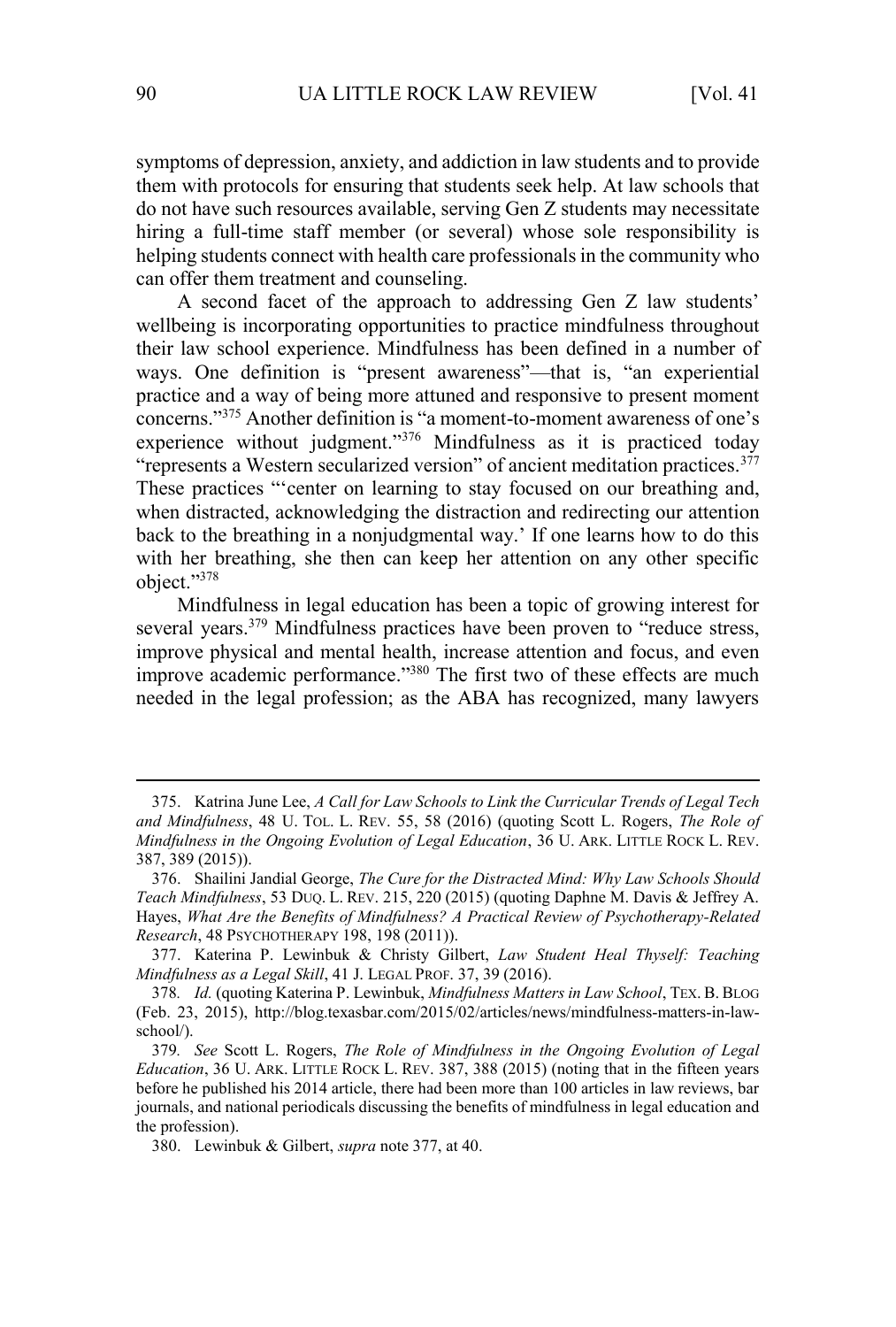struggle with drinking, depression, anxiety, suicidal thoughts, and general unwellness, and these problems often first begin to manifest in law school.<sup>381</sup>

This will almost certainly be true for Gen Z students; as explored above, they have grown up in a world where news accounts of tragic events are pushed at them over their smartphones 24/7; where their parents have endeavored to shelter them from failure and from uncomfortable new ideas; and where tech addiction often causes them to be lonely, sleep deprived, and depressed.<sup>382</sup>

Teaching mindfulness practices to Gen Z students holds promise as a strategy for helping them manage these stressors, to be sure, but it also holds promise as a way to combat the attention deficit that many Gen Z students bring to law school with them as a result of "multimedia multitasking." Mindfulness "helps increase a person's ability to pay attention to attention, to '*notice that you are not noticing* what you should' and then to correct one's focus."<sup>383</sup> Put another way, mindfulness training allows students to practice concentrating, which helps them "refine [their] capacity to focus and maintain attention on an object," which in turn causes "corresponding changes to the brain regions associated with attention."<sup>384</sup> And significantly for Gen Z students, mindfulness training has been shown to permit people to "switch between objects of attention more fluidly."<sup>385</sup> If professors design their courses in a way that minimizes students' need to multitask (task-switch) and reduces their temptation to do so, as suggested above, and professors intentionally help students enhance their ability to attend to their learning by incorporating mindfulness training into Gen Z students' educational experience, professors will enable them to achieve greater success (and greater satisfaction) as they navigate the stressful environment of law school.<sup>386</sup>

A small number of law schools now offer formal mindfulness courses, some for credit, and a larger number teach mindfulness in less formal, non-

<sup>381.</sup> Teresa Kissane Brostoff, *Meditation for Law Students: Mindfulness Practice as Experiential Learning*, 41 LAW & PSYCHOL. REV. 159, 159–60 (2017).

<sup>382</sup>*. See supra* Section III.B.

<sup>383.</sup> Lee, *supra* note 375, at 61 (emphasis in original).

<sup>384.</sup> Scott L. Rogers & Jan L. Jacobowitz, *Mindful Ethics and the Cultivation of Concentration*, 15 NEV. L.J. 730, 732 (2015).

<sup>385.</sup> George, *supra* note 376, at 223, 225 (describing study results showing that "intensive meditation training 'can produce lasting and significant improvements in the efficient distribution of attentional resources among competing stimuli, even when individuals are not actively using the techniques they have learned'") (quoting Rachel Jones, *Learning to Pay Attention*, 5 PUB. LIBR. SCI. BIOLOGY 1188, 1189 (2007)).

<sup>386.</sup> For an excellent new treatment of the benefits of incorporating mindfulness training throughout the law school experience, see KATHLEEN ELLIOT VINSON, SAMANTHA ALEXIS MOPPETT & SHAILINI JANDIAL GEORGE, MINDFUL LAWYERING: THE KEY TO CREATIVE PROBLEM SOLVING (2018).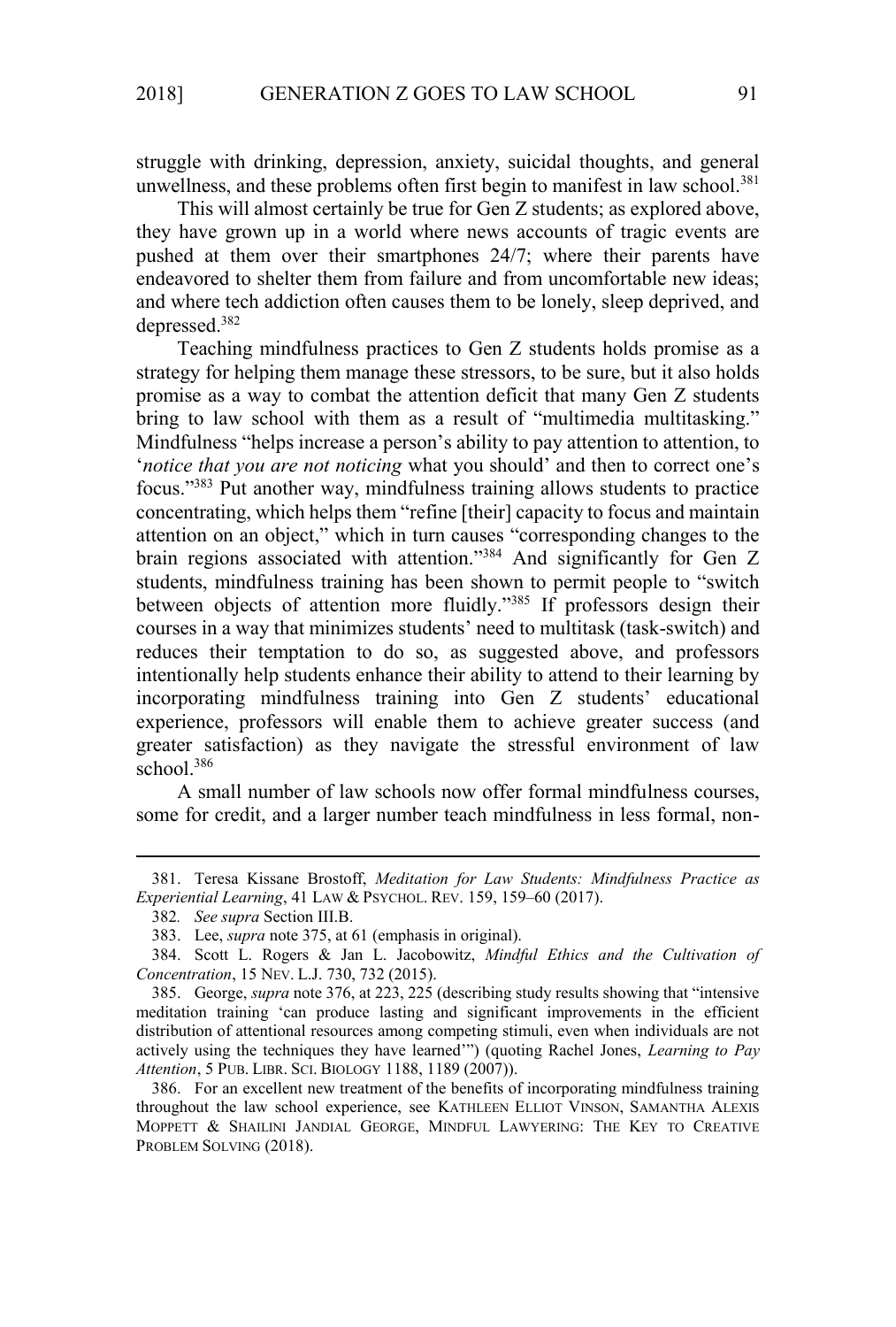credit formats.<sup>387</sup> Some law professors now begin class with short mindfulness exercises, and traditional courses such as negotiation, dispute resolution, and professional responsibility are being redesigned to include mindfulness components.<sup>388</sup> For example, at the University of Dayton School of Law, students can take a two-credit course, *Sustaining Practices for the Legal Profession*, described as follows:

This course provides an overview of the ways mindfulness meditation and other contemplative practices are being integrated into the legal profession. Students will develop their own contemplative practice and participate in exercises to develop the skills of concentrating without distraction, listening, developing empathy, emotional regulation, reflection and self-critique. Through readings and discussion, students will explore the relationship between these skills and the traditional legal practice skills, conflict resolution, creative problem-solving, social justice, professionalism and ethics, and dispute resolution. Students will also read current scholarship related to law student and lawyer distress and wellbeing, neuroscience and meditation, and the growing role of the contemplative practices in the legal profession.<sup>389</sup>

And at Wake Forest University School of Law, students can take a onecredit course, *Mindfulness for Lawyers*, designed to "introduce students to the practice of meditation and explore the ways that contemplative practices can help to develop skills that are directly relevant to the work of a lawyer."<sup>390</sup> The classes are "enriched by presentations from lawyers, physicians, psychologists and others who have integrated the meditative perspective with their law practice" and "from neuroscientists who have studied the effects of contemplative practices on our brains, or minds."<sup>391</sup>

There is a wealth of information available to administrators and professors who wish to incorporate mindfulness training at their law schools, and a detailed discussion of best practices is beyond the scope of this article. Here, I intend simply to suggest that the arrival of Gen Z students at law schools presents a golden opportunity for professors to explore how to harness the power of mindfulness training to help Gen Z students manage their anxiety and fear and develop better attention and memory skills.

And there is one other facet of the approach to fostering wellness in Gen Z students that merits a brief mention: law schools must become "safe spaces"—but not necessarily in the sense that Gen Z students have come to

<sup>387</sup>*. See* George, *supra* note 376, at 242–43; *see also* Mindfulness Affinity Group, AALS Balance Section, Spreadsheet Describing Mindfulness Courses at U.S. Law Schools (2018) (compiled by Susan Wawrose) (on file with author).

<sup>388.</sup> Lee, *supra* note 375, at 59–60.

<sup>389</sup>*. Id.* 

<sup>390.</sup> Mindfulness Affinity Group, *supra* note 387.

<sup>391</sup>*. Id.*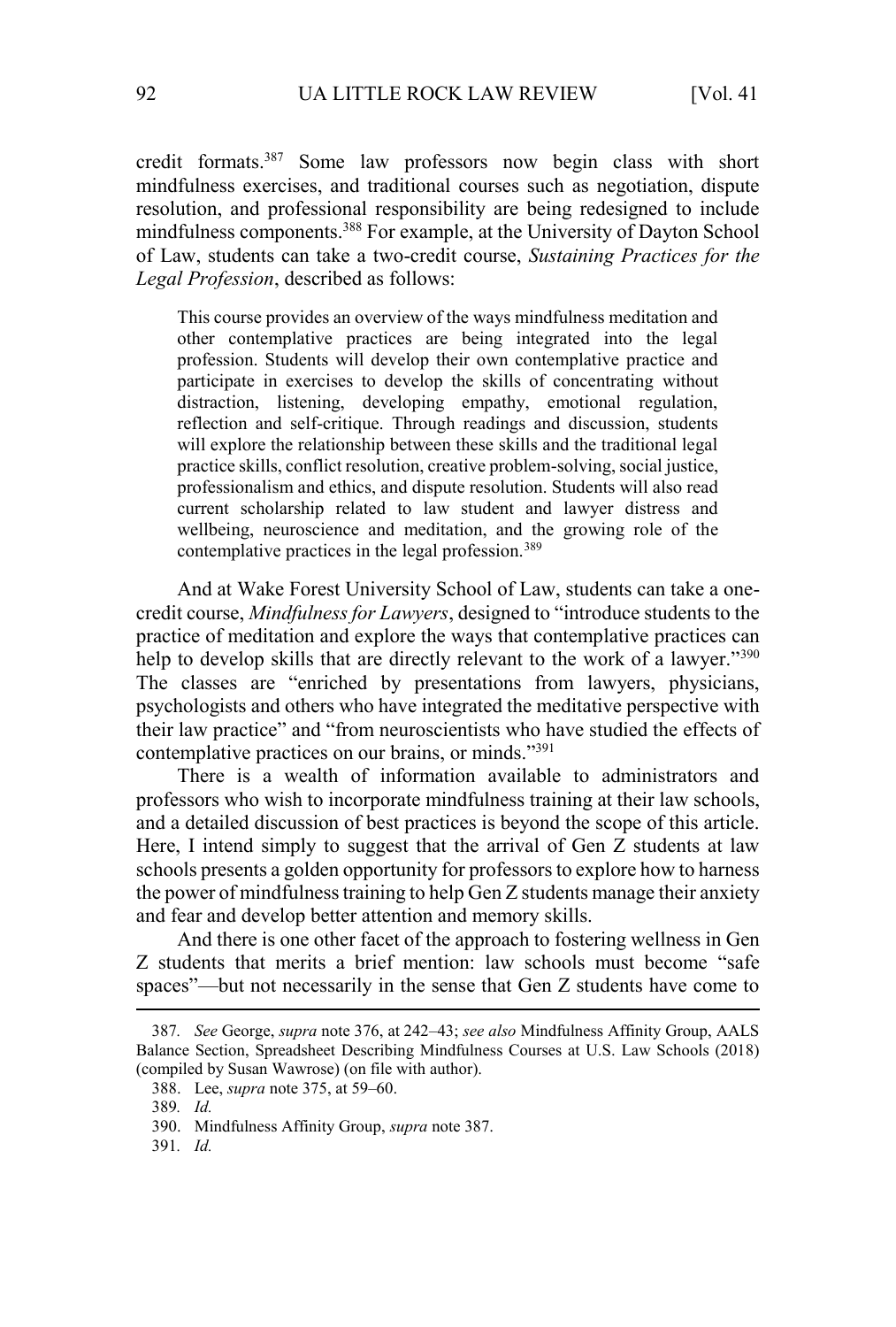use the term. How law schools should respond to the "safe spaces" movement described above<sup>392</sup> is an interesting question that must be left for exploration in another article. Here, I would advocate another kind of "safe space" within law schools—the space for students to fail safely. As noted above, the parents of Gen Z students, commonly known as co-pilot parents, have worked to protect them from failure at all costs, even in their college years. $393$  This sets Gen Z law students up for great distress and unhappiness when they experience the inevitable failures—small and large—that are inherent in the process of legal education. Law schools thus must think proactively about how to train Gen Z students to re-think their conceptions of failure.

In her recent article, *Framing Failure in the Legal Classroom: Techniques for Encouraging Growth and Resilience*, Professor Kaci Bishop makes a compelling case for embracing "failure pedagogy" in law schools.<sup>394</sup> Professor Bishop defines failure as "whatever feels like failure to the person experiencing it"—it might be failing a course, but it might also be failing to understand an assigned reading, or failing to give a correct response to a professor's question in class, or failing to receive the praise for their legal writing that they have always received for their prior writing.<sup>395</sup> Students' fear of failing in these ways can paralyze them and hinder their learning and can even persist into their professional lives, where it may jeopardize their ability to represent their clients zealously and creatively.<sup>396</sup>

Professor Bishop argues that law schools should "reinforce a growth mindset and help students embrace failure for the powerful learning tool it is."<sup>397</sup> She encourages professors to "foster failure" in classrooms rather than "leaving it to fester"<sup>398</sup> and suggests a number of strategies for doing so. First, she recommends that professors "let[] students know explicitly that we have high expectations for them and their work *and* that we expect them to make mistakes."<sup>399</sup> For example, professors who regularly use the Socratic method should explain to students that they *want* them to struggle with puzzling through the questions asked, because that struggle helps them develop their critical legal thinking skills.<sup>400</sup> Second, Professor Bishop suggests that legal educators should help contextualize failure by "helping students understand that not all failures are equal." $401$ 

<sup>392</sup>*. See supra* Section III.B.4.

<sup>393</sup>*. See supra* Section III.B.4.

<sup>394.</sup> Kaci Bishop, *Framing Failure in the Legal Classroom: Techniques for Encouraging Growth and Resilience*, 70 ARK. L. REV. 959 (2018).

<sup>395</sup>*. Id.* at 962, 979.

<sup>396</sup>*. Id.* at 959, 973.

<sup>397</sup>*. Id.* at 985.

<sup>398</sup>*. Id.*

<sup>399</sup>*. Id.* at 987.

<sup>400.</sup> Bishop, *supra* note 394, at 988.

<sup>401</sup>*. Id.* at 991.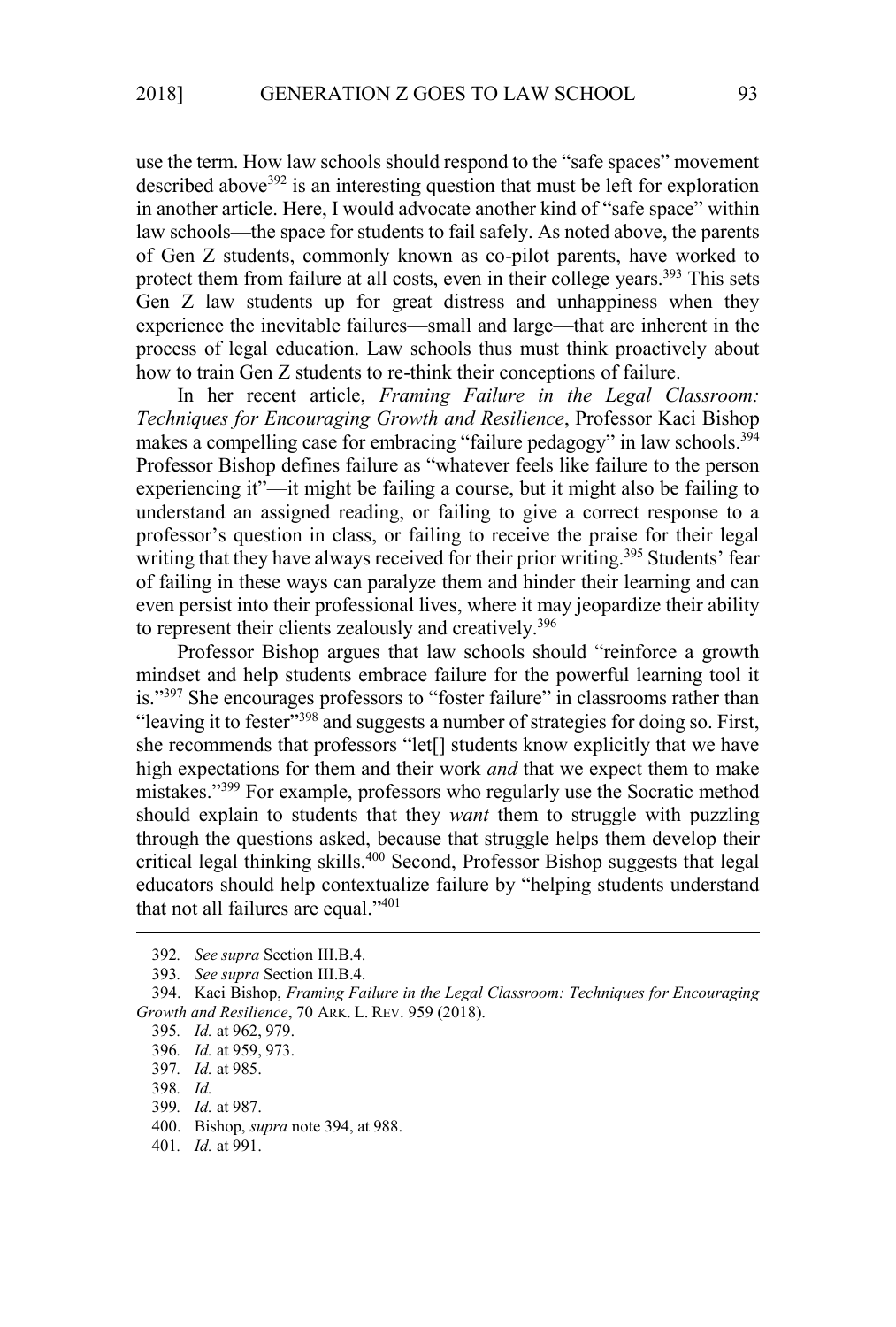Some failures are praiseworthy, not blameworthy, and we should want to encourage these praiseworthy failures in our classroom. Many of our students would be relieved to be exposed to the spectrum of failure and to be explicitly encouraged to engage in these praiseworthy and intelligent failures. By contextualizing some kinds of failure as praiseworthy, we can encourage our students to take risks in their thinking, ask questions, try out different hypotheses about the reasoning or holding in a case, and push the bounds of their understanding of the law.<sup>402</sup>

Third, Professor Bishop recommends that professors provide students with feedback—both oral and written—in a way that encourages a growth mindset.<sup>403</sup> She advocates using "growth language"; for example, the word *yet* (as in, "While you understood one part of the court's rationale, you have *yet* to account for some of the court's reasoning") is powerful because it "emphasizes the incremental theory of intelligence."<sup>404</sup> Similarly, the word *and* is powerful as a "growth-laden substitute" for the more negative word *but* (as in, "You've expressed this idea clearly in class, *and* now you need to work on communicating it clearly in writing.").<sup>405</sup>

Gen Z law students may tend to resist criticism, but receiving critical feedback is essential to their learning. Gen Z law students may be unaccustomed to failure, but that failure is a powerful learning tool if students experience it in a "safe space." Novice Gen Z students will more easily acquire the critical thinking, reading, and writing skills they lack if professors promote the growth mindset by giving them permission to fail, and they will develop the resilience and confidence they will need later to succeed in the profession.

#### VI. CONCLUSION

I believe that knowledge of social conditions, of the present state of civilization, is necessary in order properly to interpret the child's powers. The child has his own instincts and tendencies, but we do not know what these mean until we can translate them into their social equivalents. We must be able to carry them back into a social past and see them as the inheritance of previous race activities. We must also be able to project them into the future to see what their outcome and end will be.<sup>406</sup>

<sup>402</sup>*. Id.*

<sup>403</sup>*. Id.* at 994.

<sup>404</sup>*. Id.* at 997 (noting that the word *yet* "packs in what the student has done, what the student still needs to do, and my belief that she is capable of doing it").

<sup>405</sup>*. Id.* at 998–99.

<sup>406.</sup> John Dewey, *My Pedagogic Creed*, 54 SCH. J. 3, 77–80 (1897).